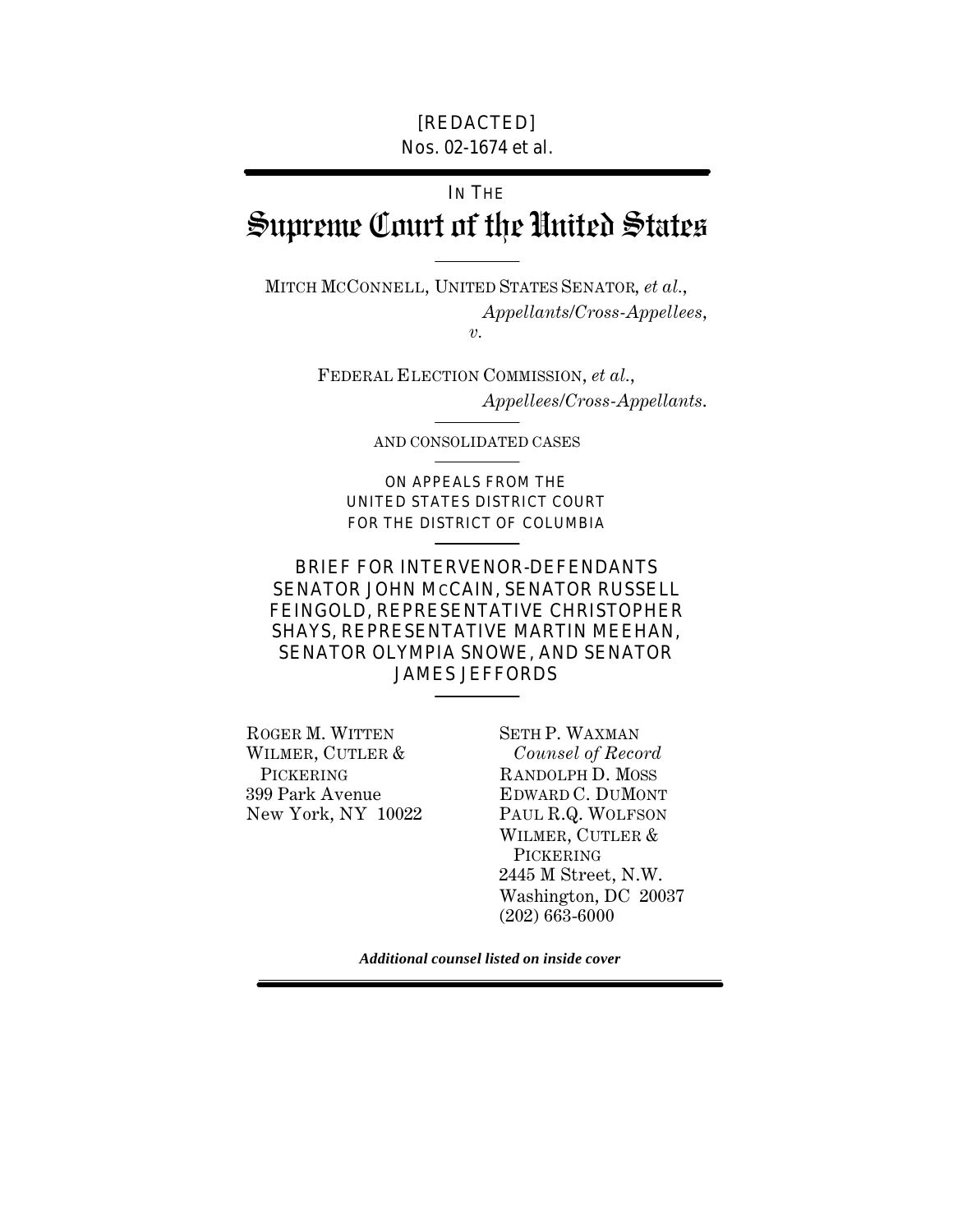BURT NEUBORNE FREDERICK A.O. SCHWARZ, JR. BRENNAN CENTER FOR **JUSTICE** 161 Avenue of the Americas, 12th Floor New York, NY 10013

CHARLES G. CURTIS, JR. DAVID J. HARTH MICHELLE M. UMBERGER HELLER EHRMAN WHITE & MCAULIFFE LLP One East Main Street Suite 201 Madison, WI 53703

BRADLEY S. PHILLIPS MUNGER, TOLLES & OLSON LLP 355 South Grand Ave. 35th Floor Los Angeles, CA 90071

E. JOSHUA ROSENKRANZ HELLER EHRMAN WHITE & MCAULIFFE LLP 120 West 45th Street New York, NY 10036

ALAN B. MORRISON SCOTT L. NELSON PUBLIC CITIZEN LITIGATION GROUP 1600 20th Street, N.W. Washington, D.C. 20009

ERIC J. MOGILNICKI MICHAEL D. LEFFEL A. KRISAN PATTERSON JENNIFER L. MUELLER STACY E. BECK JERROD C. PATTERSON WILMER, CUTLER & PICKERING 2445 M Street, N.W. Washington, D.C. 20037

FRED WERTHEIMER ALEXANDRA EDSALL DEMOCRACY 21 1825 Eye Street, N.W. Suite 400 Washington, D.C. 20006

TREVOR POTTER GLEN M. SHOR CAMPAIGN LEGAL CENTER 1101 Connecticut Ave., N.W. Suite 330 Washington, D.C. 20036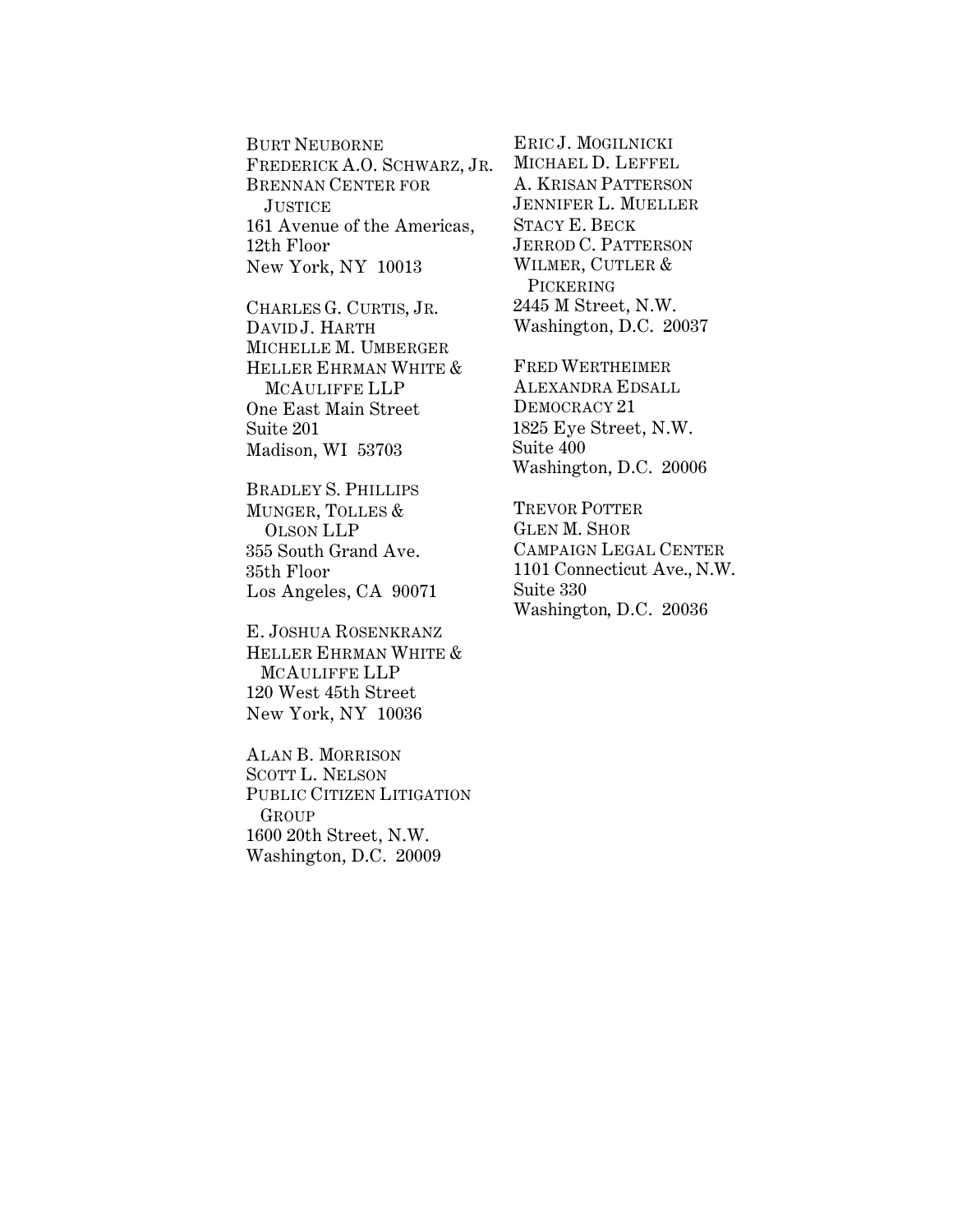#### QUESTIONS PRESENTED

The Bipartisan Campaign Reform Act of 2002 (BCRA), Pub. L. No. 107-155, 116 Stat. 81, is designed to protect the integrity of the federal election process, to guard against the corruption and appearance of corruption of federal officials and candidates for federal office, and to prevent a recurrence of the massive circumvention of longstanding regulations of campaign finance in the Federal Election Campaign Act (FECA) that occurred before enactment of BCRA.

In light of the fact that the Solicitor General will comprehensively address the various plaintiffs' constitutional objections to BCRA, the intervenor-defendants will address only the following questions in this brief:

1. Whether Title I of BCRA—which prohibits national political parties, federal officeholders, candidates for federal office, and officers of national political parties from soliciting and using "soft money" (donations from prohibited sources such as corporations and labor unions or in amounts exceeding statutory contribution limits), and which restricts state and local political parties, state candidates, and state officials from using unlimited "soft money" for "federal election activity"—is constitutional.

2. Whether Title II-A of BCRA—which prohibits the use of funds from corporate and labor union general treasuries for "electioneering communications," and which imposes disclosure requirements with respect to "electioneering communications"—is constitutional.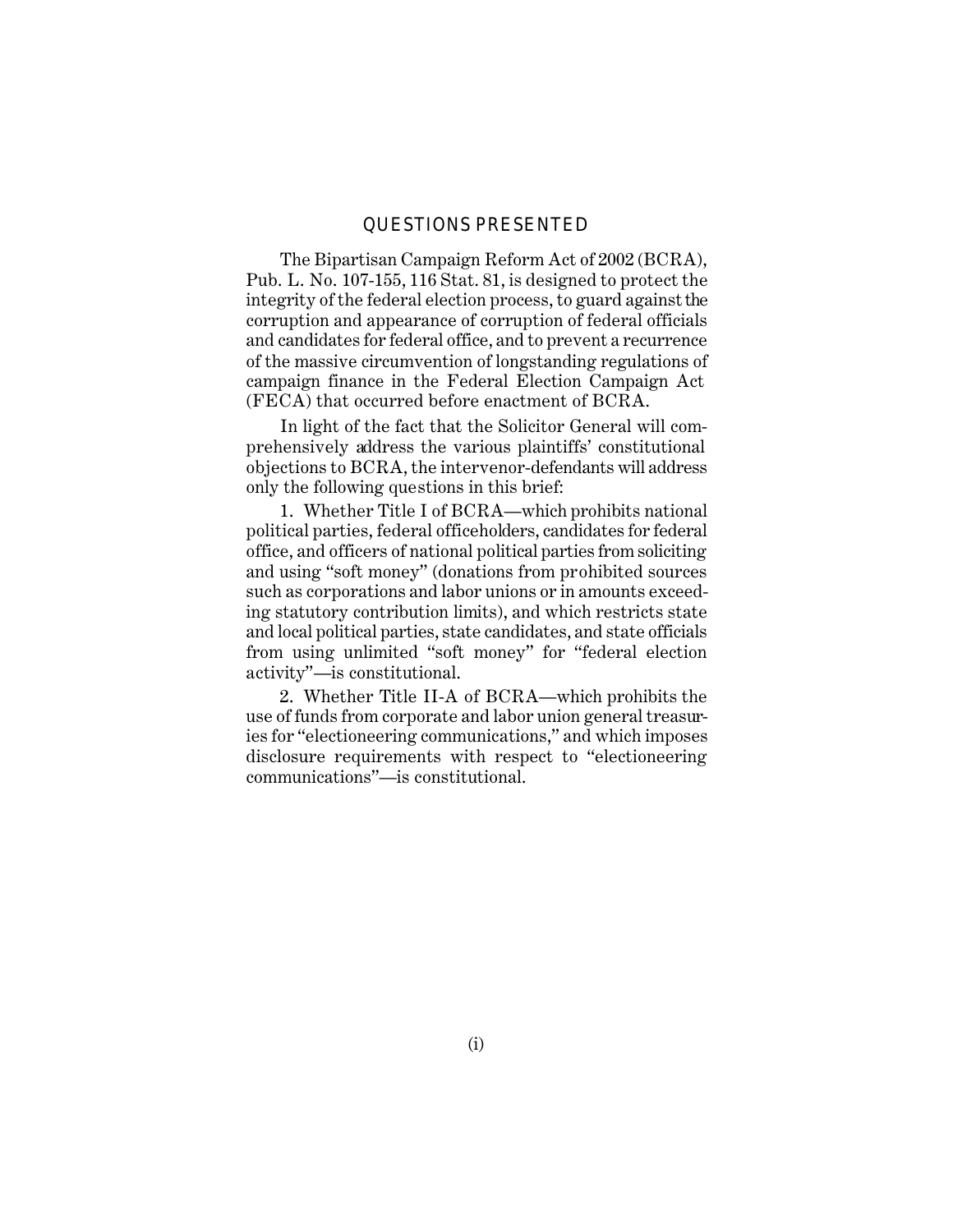## TABLE OF CONTENTS

|    |    | Page                                                                          |
|----|----|-------------------------------------------------------------------------------|
|    |    |                                                                               |
|    |    |                                                                               |
|    |    |                                                                               |
|    |    |                                                                               |
|    |    |                                                                               |
|    |    |                                                                               |
| I. |    | TITLE I OF BCRA IS CONSTITUTIONAL  11                                         |
| А. |    | Soft Money Has Undermined Democratic<br>Institutions And Public Confidence In |
|    | 1. | The Soft Money System In Operation 12                                         |
|    | 2. | Circumvention Of FECA And The<br>Use Of Soft Money To Influence               |
| В. |    | The Soft Money Restrictions Properly<br>Respond To The Dangers Of Unlimited   |
|    | 1. | The Court Should Defer To Con-<br>gress's Judgments Underlying Soft           |
|    | 2. | Only Limited Judicial Scrutiny Is<br>Applicable To The Soft Money Provi-      |
|    | 3. | The National-Party Soft Money Ban23                                           |
|    | 4. | The State-Party Soft Money Restric-                                           |
|    | 5. | Related Anti-Corruption And Anti-                                             |
| C. |    | Political Parties Will Remain Vibrant 40                                      |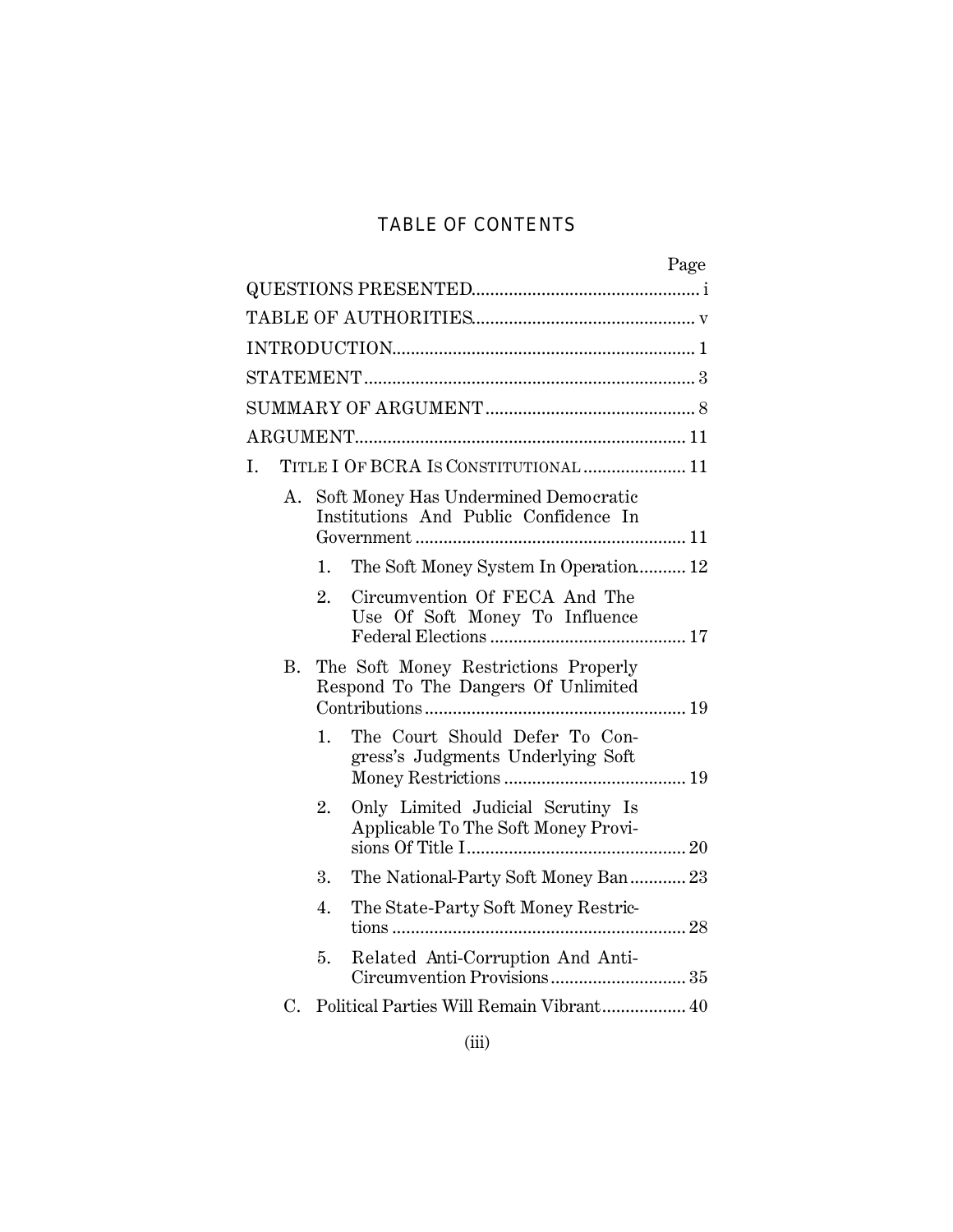## TABLE OF CONTENTS—Continued

|    |    | Page                                                                                                                 |
|----|----|----------------------------------------------------------------------------------------------------------------------|
|    |    | II. TITLE II OF BCRA IS CONSTITUTIONAL  42                                                                           |
| Α. |    | Plaintiffs Aggressively Exploited The<br>"Express Advocacy" Test To Circumvent<br>Longstanding Source And Disclosure |
|    | 1. |                                                                                                                      |
|    | 2. | "Issue" Ads Were Designed To Influ-                                                                                  |
|    | 3. | "Issue" Ads Concealed Sponsorship 52                                                                                 |
|    | 4. | Widespread Circumvention<br>De-<br>stroyed The Efficacy Of The "Ex-                                                  |
|    | 5. | The Potential For Corruption 54                                                                                      |
| В. |    | Title II Is Narrowly Tailored To Serve                                                                               |
| C. |    | <i>Buckley</i> Did Not Establish "Express Ad-<br>vocacy" As A Constitutional Straitjacket 60                         |
| D. |    | Facial Invalidation Of Title II Would Be                                                                             |
|    | 1. | Plaintiffs Have Not Demonstrated                                                                                     |
|    | 2. | Title II Properly Reaches Nonprofit<br>Corporations Unless They Qualify<br>For An As-Applied Exemption under         |
|    |    |                                                                                                                      |

iv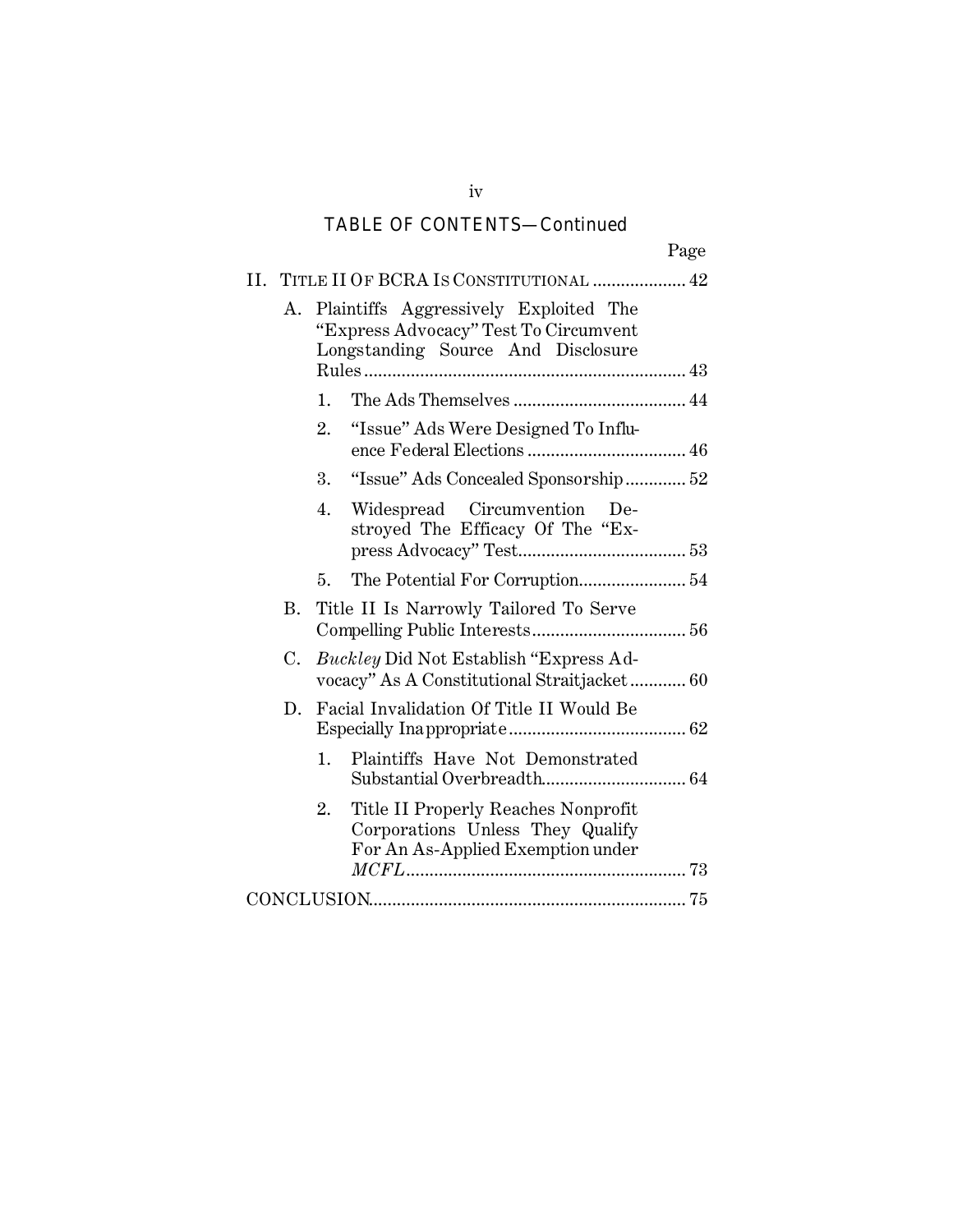## TABLE OF AUTHORITIES

### **CASES**

Page(s)

| Austin v. Michigan Chamber of Commerce,                                                                                  |
|--------------------------------------------------------------------------------------------------------------------------|
| 494 U.S. 652 (1990)                                                                                                      |
| $\begin{minipage}{0.99\textwidth} \begin{tabular}{l} \bf 494 U.S. 652 (1990) \\ \bf 63, 64 \end{tabular} \end{minipage}$ |
| Brockett v. Spokane Arcades, Inc., 472 U.S. 491                                                                          |
|                                                                                                                          |
|                                                                                                                          |
| Buckley v. Valeo, 424 U.S. 1 (1976) (per curiam) passim                                                                  |
| Burroughs v. United States, 290 U.S. 534 (1934) 2, 32                                                                    |
|                                                                                                                          |
| California Medical Ass'n v. FEC, 453 U.S. 182                                                                            |
| 17<br>$(1981)$                                                                                                           |
| Citizens Against Rent Control/Coalition for Fair                                                                         |
| Housing v. City of Berkeley, 454 U.S. 290                                                                                |
| 22                                                                                                                       |
| City Council v. Taxpayers for Vincent, 466 U.S.                                                                          |
| 35                                                                                                                       |
| Colorado Republican Federal Campaign Commit-                                                                             |
|                                                                                                                          |
|                                                                                                                          |
| FCC v. Pacifica Foundation, 438 U.S. 726 (1978) 35                                                                       |
|                                                                                                                          |
| FEC v. Colorado Republican Federal Campaign                                                                              |
|                                                                                                                          |
| FEC v. Massachusetts Citizens for Life, Inc.,                                                                            |
|                                                                                                                          |
|                                                                                                                          |
|                                                                                                                          |
| First National Bank of Boston v. Bellotti, 435 U.S.                                                                      |
| 765 (1978)                                                                                                               |
|                                                                                                                          |
| NLRB v. Catholic Bishop, 440 U.S. 490 (1979) 35                                                                          |
| New York Times Co. v. Sullivan, 376 U.S. 254                                                                             |
| 3<br>$(1964)$                                                                                                            |
| New York v. United States, 505 U.S. 144 (1992) 33                                                                        |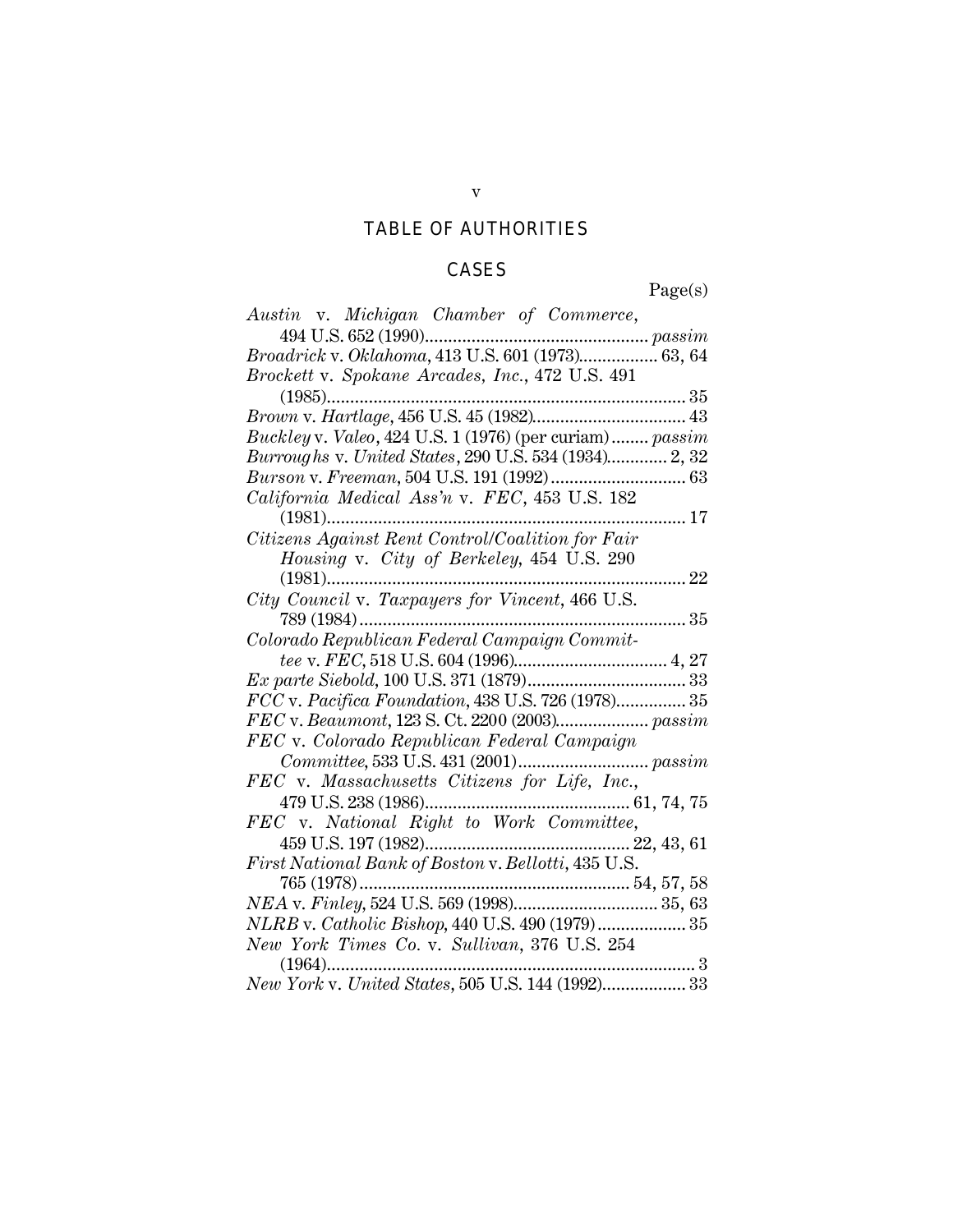## **TABLE OF AUTHORITIES-Continued**

Page(s)

| Nixon v. Shrink Missouri Government PAC,         |  |
|--------------------------------------------------|--|
|                                                  |  |
|                                                  |  |
| Printz v. United States, 521 U.S. 898 (1997) 33  |  |
|                                                  |  |
| Turner Broadcasting System v. FCC, 520 U.S. 180  |  |
|                                                  |  |
|                                                  |  |
| Village of Hoffman Estates v. Flipside, Hoffman  |  |
|                                                  |  |
| Virginia v. Hicks, 123 S. Ct. 2191 (2003) 62, 64 |  |

## **CONSTITUTION, STATUTES AND REGULATIONS**

 $\overline{\mathrm{vi}}$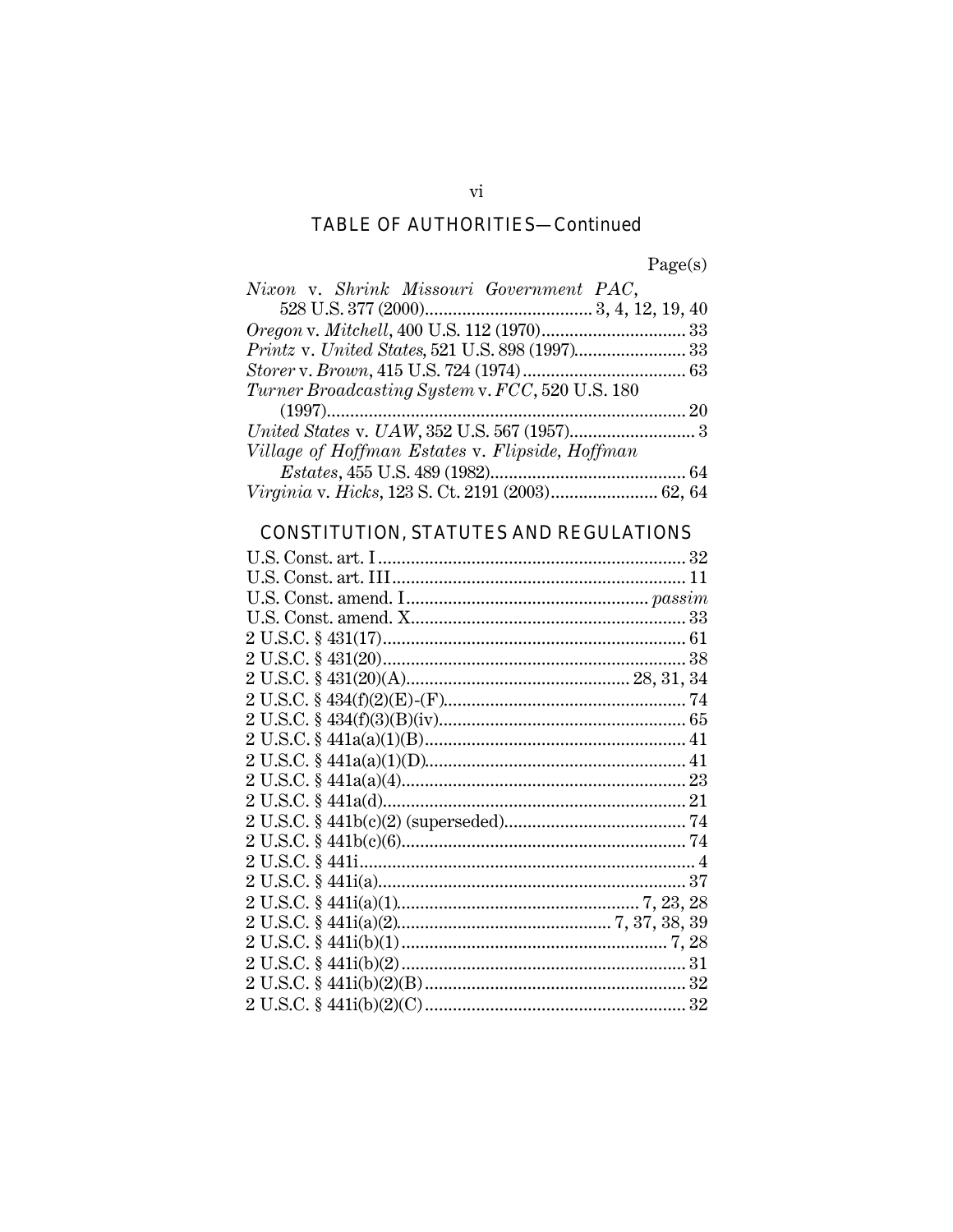## TABLE OF AUTHORITIES—Continued

| 19'PL | s |
|-------|---|

| 144 Cong. Rec. S1048 (Feb. 26, 1998) (Sen. Glenn) 39  |
|-------------------------------------------------------|
| 144 Cong. Rec. S977 (Feb. 25, 1998) (Sen. Levin) 39   |
| 144 Cong. Rec. S898 (Feb. 24, 1998) (Sen. Ford) 39    |
| 145 Cong. Rec. S12,661 (Oct. 15, 1999) (Sen. Fein-    |
| stein)                                                |
| 147 Cong. Rec. S252 (Apr. 2, 2001) (Sen. Thompson) 66 |
| 148 Cong. Rec. H409 (Feb. 13, 2002) (Rep. Shays) 20   |
|                                                       |
| The Bipartisan Campaign Reform Act of 2002, Pub.      |
|                                                       |
| The Constitution and Campaign Reform: Hearings        |
| on S. 522 Before the Sen. Comm. on Rules and          |
| Admin., 106th Cong. 301, 2d Sess. (2000) 29           |
|                                                       |

## MISCELLANEOUS

| Beck, D., et al., <i>Issue Advocacy Advertising During</i> |  |
|------------------------------------------------------------|--|
| the 1996 Campaign (Annenberg Pub. Pol'y Ctr.               |  |
|                                                            |  |
|                                                            |  |
|                                                            |  |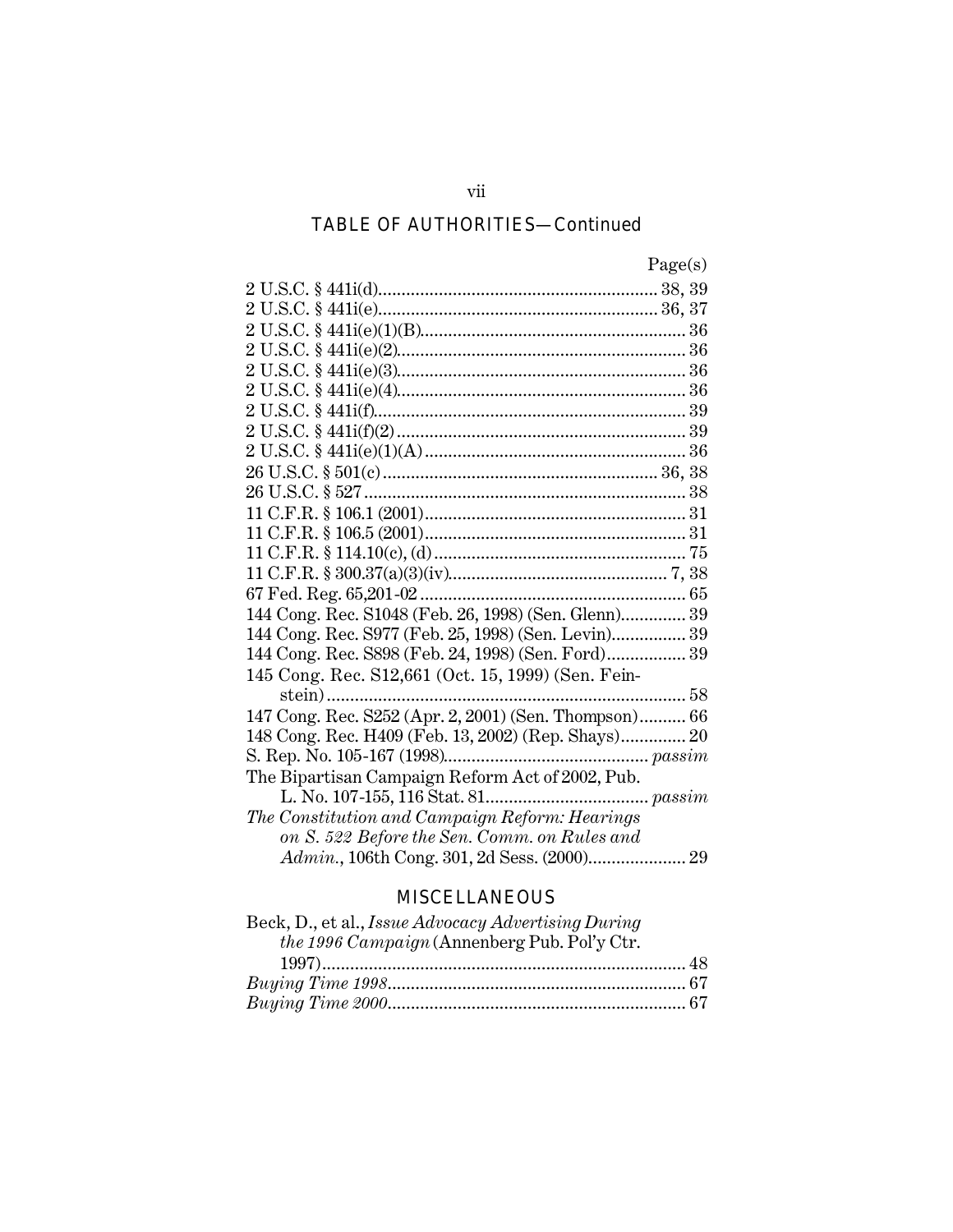## TABLE OF AUTHORITIES—Continued

| Common Cause, You Get What You Pay For (2000) 12     |            |
|------------------------------------------------------|------------|
| Cook & Co. Political Analysis, The Cook Political    |            |
| Report 2000: The Race for the White House            |            |
| $(2000)$                                             | $\dots 51$ |
| Foley, "Narrow Tailoring" Is Not the Opposite of     |            |
| "Overbreadth," 2 Elec. L. J. (forthcoming Oct.)      |            |
| 2003), <i>available at http://www.liebertpub.com</i> |            |
|                                                      |            |
| La Raja, R., Sources and Uses of Soft Money, in A    |            |
| User's Guide to Campaign Reform (G. Lube-            |            |
|                                                      | 19         |
| Root, Elihu, Political Contributions By Corpora-     |            |
| tions (Sept. 3, 1894), in Addresses on Govern-       |            |
| ment and Citizenship (R. Bacon & J. Scott eds.,      |            |
|                                                      |            |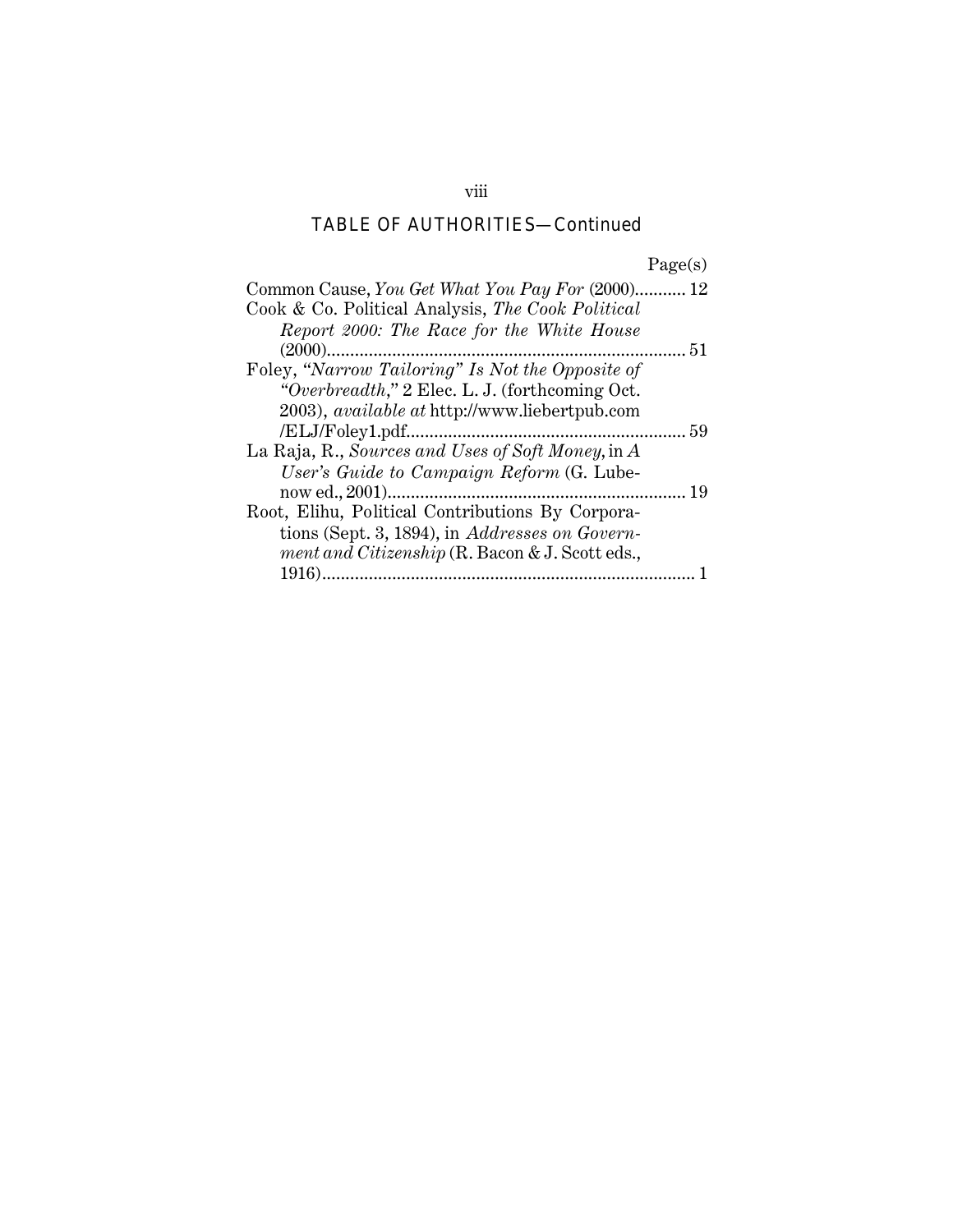#### INTRODUCTION

More than a century ago, Elihu Root decried massive donations to political parties and candidates as

a constantly growing evil in our political affairs, which has . . . done more to shake the confidence of the plain people of small means in our political institutions[] than any other practice which has ever obtained since the foundation of our government. And I believe that the time has come when something ought to be done to put a check upon the giving of \$50,000 or \$100,000 by a great corporation toward political purposes, upon the understanding that a debt is created from a political party to it; a debt to be recognized and repaid with the votes of representatives in the legislature and in Congress, or by the actions of administrative or executive officers who have been elected in a measure through the use of the money so contributed.<sup>1</sup>

The concerns about the vitality of our democratic system that lie at the heart of this case are thus "neither novel nor unfamiliar."  $SA\ 479(K).$ <sup>2</sup> Congress and the States have long wrestled with the problem that "aggregated capital [can] unduly influence<sup>[]</sup> politics, an influence not stopping short of corruption." *FEC* v. *Beaumont*, 123 S. Ct. 2200, 2205 (2003). To protect democracy, they have limited the size of campaign contributions; mandated public disclosure of contributions and expenditures; and required corporations and unions to use only funds voluntarily raised from individuals to make campaign-related contributions and expen-

<sup>&</sup>lt;sup>1</sup> Elihu Root, Political Contributions By Corporations (Sept. 3, 1894), in *Addresses on Government and Citizenship* 143-44 (R. Bacon & J. Scott eds., 1916).

 $2$  Citations to "SA" refer to the district court's opinions reprinted in the supplemental appendix to the jurisdictional statements. We use the judges' initials (H, L, K) to refer to their individual opinions, and "PC" for the per curiam opinion. "DEV" refers to the defendants' exhibit volumes in the court below, and "IER" to the intervenors' excerpts of record.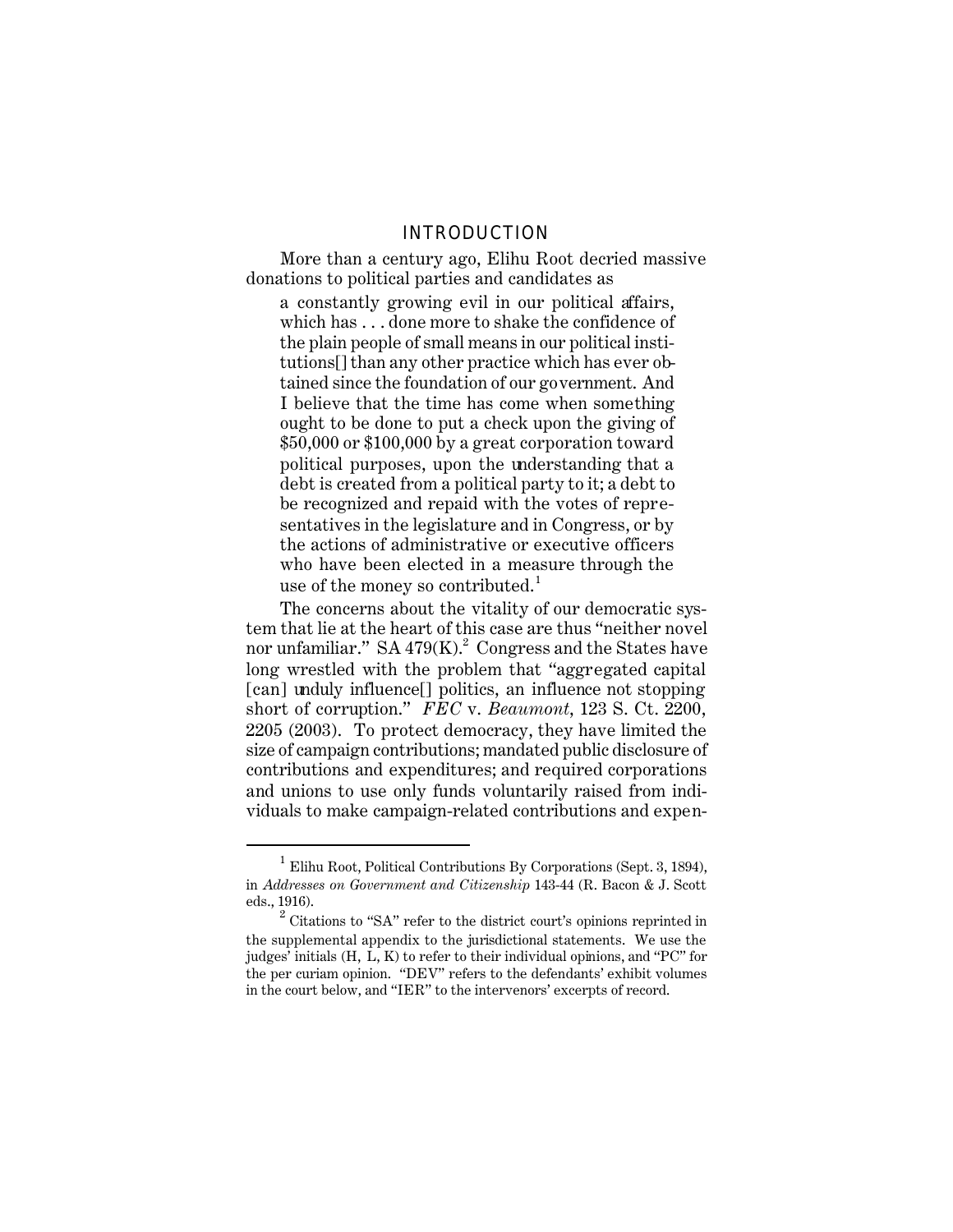ditures. This Court has sustained many such measures. *See id.*; *FEC* v. *Colorado Repub. Fed. Campaign Comm.*, 533 U.S. 431 (2001) (*Colorado II*); *Austin* v. *Michigan Chamber of Commerce*, 494 U.S. 652 (1990); *Buckley* v. *Valeo*, 424 U.S. 1 (1976) (per curiam); *Burroughs* v. *United States*, 290 U.S. 534 (1934).

In the 1970s, after the public learned that its government officials had granted favors, positions, and preferential access to campaign donors, Congress acted to restore integrity to a system that had suffered a dramatic loss of public confidence. Congress did not attempt to remove private money from politics. But it did seek to ensure that federal officials would not be induced to heed the wishes of \$100,000 donors, donors would not feel compelled to make massive contributions as insurance against official retaliation, corporations and unions would not use their war chests to advance the election of federal candidates in the hope of gaining influence with them, and citizens would not lose faith in their representatives out of concern that they were more responsive to the large moneyed interests that had assisted their election than to their constituents—or the public interest.

Yet history teaches that political actors and those who control aggregations of wealth are always "test[ing] the limits of the current law," *Beaumont*, 123 S. Ct. at 2207, and a generation later, Congress recognized that its work was on the brink of collapse. Although the Federal Election Campaign Act (FECA) worked well for a time, its effectiveness was undermined when the Federal Election Commission (FEC) created significant loopholes, which players of the political money game relentlessly exploited. By the 2000 elections, political actors had ceased to observe anything like a prohibition against contributions or expenditures from corporations or unions, or against contributions in excess of statutory limits, for the purpose of influencing federal elections. The Bipartisan Campaign Reform Act (BCRA) is Congress's attempt to restore FECA to working order.

The plaintiffs' position is that FECA, having fallen (or, more accurately, having been pushed), must, like Humpty Dumpty, remain forever smashed. They argue that the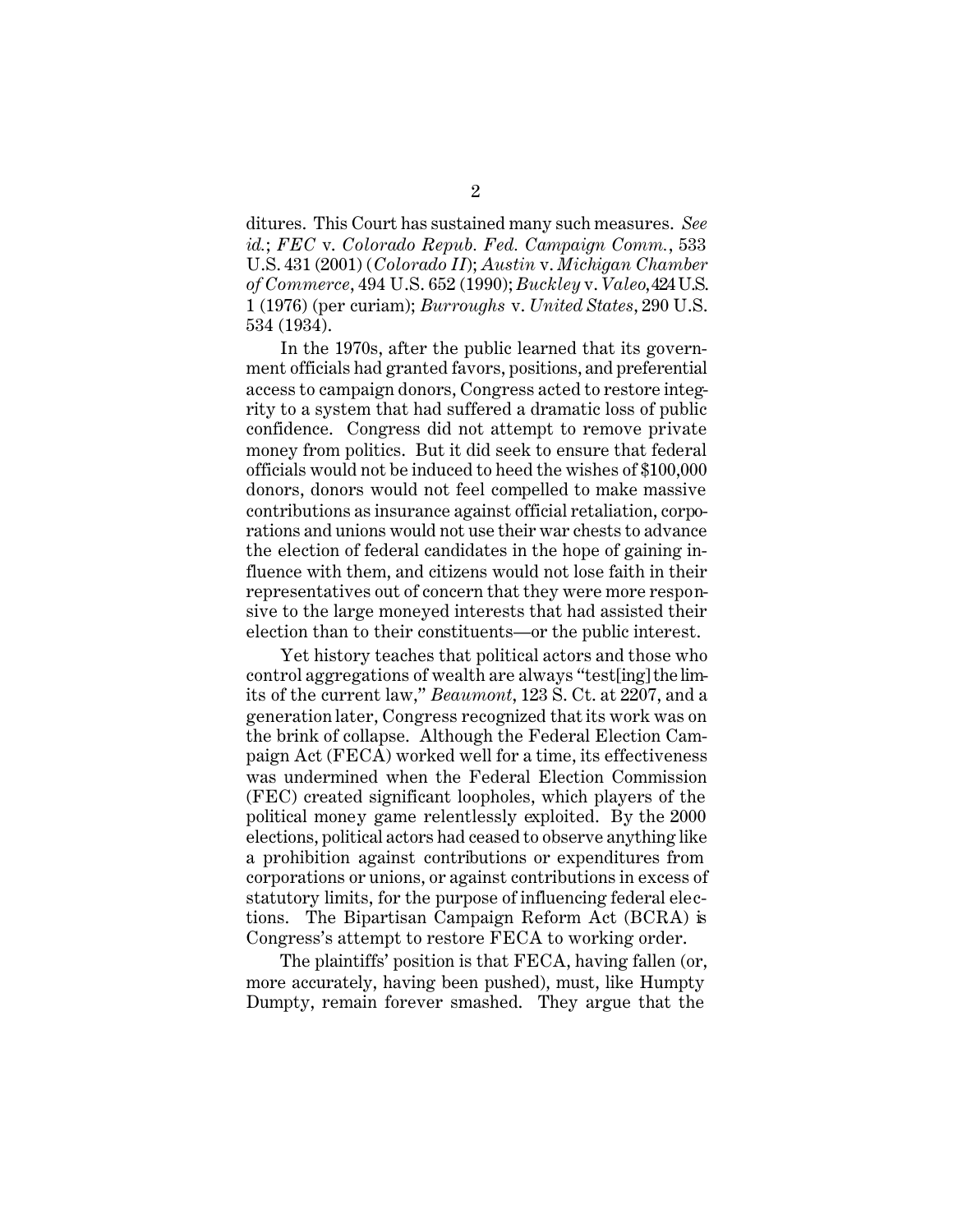Constitution permits only rules that would be ineffectual to counteract either the reality or the perception of a system in which donors give massive assistance to political parties on the understanding that they create—as Elihu Root stated— "a debt to be recognized and repaid." In their view, Congress, this Court, and the public must accept a political system in which an overwhelming majority of Americans believe that Members of Congress disproportionately heed the views of large donors to political parties—even if those views do not coincide with what most constituents want, or what a Member thinks is best for the country. *See* SA 626- 28(K), 1289-92(L); Mellman/Wirthlin Rep. 6-9 (JA 1564-69).

As this Court has observed, "[l]eave the perception of impropriety unanswered, and the cynical assumption that large donors call the tune could jeopardize the willingness of voters to take part in democratic governance." *Nixon* v. *Shrink Mo. Gov't PAC*, 528 U.S. 377, 390 (2000). Nothing in BCRA casts the least doubt on "our profound national commitment to the principle that debate on public issues should be uninhibited, robust, and wide-open." *New York Times Co.* v. *Sullivan*, 376 U.S. 254, 270 (1964). But BCRA serves public interests every bit as profound: "the integrity of our electoral process, and, not less, the responsibility of the individual citizen for the successful functioning of that process. This case thus raises issues not less than basic to a democratic society." *United States* v. *UAW*, 352 U.S. 567, 570 (1957).

#### STATEMENT

1. *The Problem Congress Faced*. FECA carried forward provisions, first enacted between 1907 and 1947, prohibiting corporations and unions from using their general treasury funds to make contributions or expenditures in connection with federal election campaigns. FECA permitted corporations and unions to establish separate segregated funds (PACs), to solicit voluntary contributions to those PACs from related individuals, and to use the PAC funds in federal campaigns. It limited other campaign contributions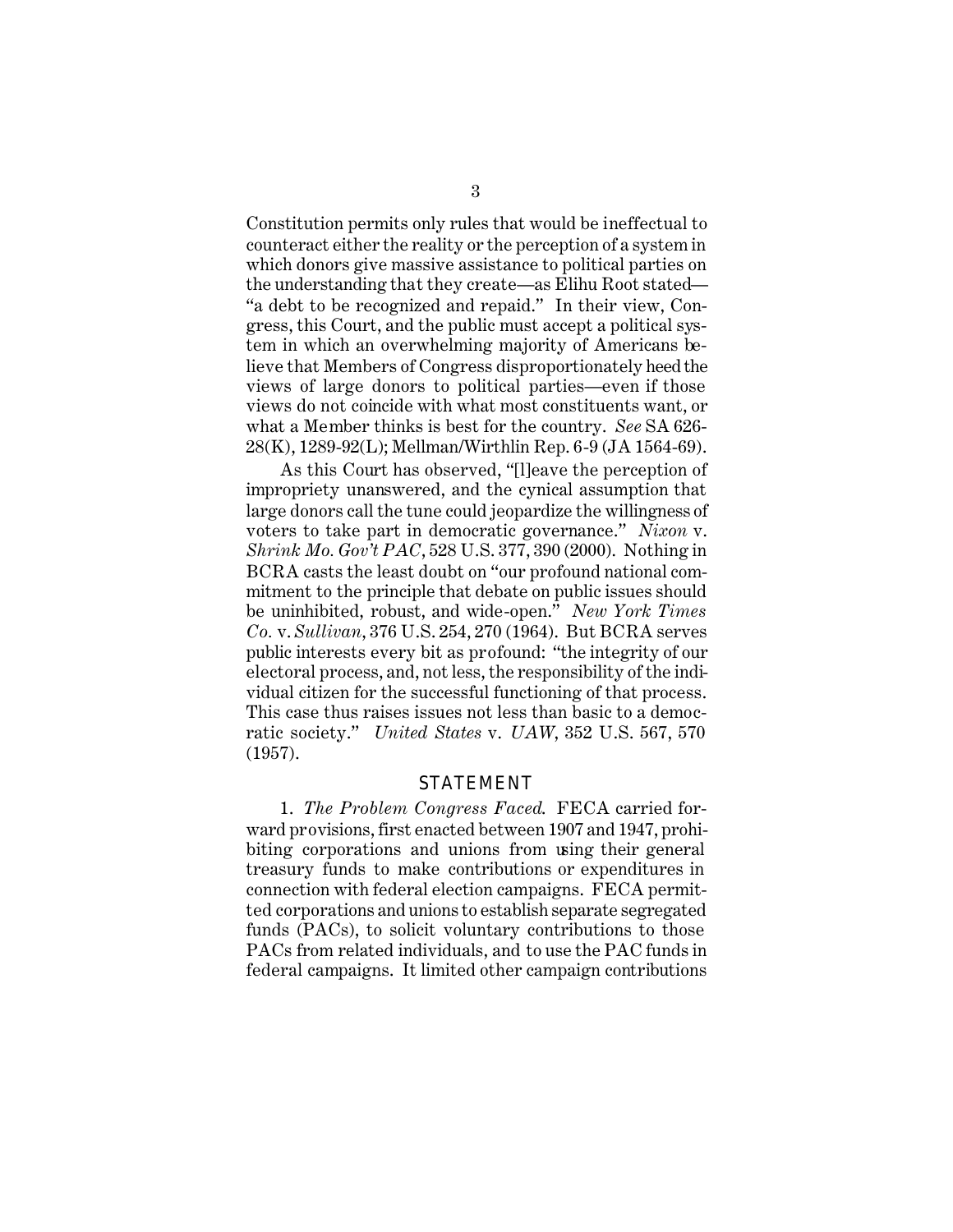and expenditures, required expanded disclosure of both, and established the FEC to enforce the law.

In *Buckley* v. *Valeo*, this Court generally upheld FECA's limits on contributions to candidates and political committees, 424 U.S. at 23-38; struck down its limits on expenditures, *id.* at 39-51; and upheld its disclosure requirements, *id.* at 60-84. In sustaining disclosure of expenditures by persons other than candidates or political committees (such as political parties), the Court construed the term "expenditure" to "reach only funds used for communications that expressly advocate the election or defeat of a clearly identified candidate." *Id*. at 79-80. As examples, the Court pointed to words of "express . . . advocacy" such as "vote for" or "vote against." *Id*. at 80 n.108 & 44 n.52.

a. *Soft Money.* Two years after *Buckley*, the FEC embraced a legal fiction under which political parties effectively became able to use funds raised directly from corporations and unions and from individuals in amounts exceeding FECA's contribution limits ("soft money") for activities affecting federal elections. Under this loophole, political parties could use a combination of "hard" (FECA-compliant) and soft money for mixed-purpose activities that influenced both federal and state elections. FEC Adv. Op. 1978-10. This fiction allowed political parties to raise and use unlimited soft money to influence federal elections.<sup>3</sup>

National-party soft money spending grew from \$19 million in 1980 to \$80 million in 1992, by which time a significant

<sup>3</sup> Plaintiffs object to the term "soft money." Congress, however, used that term to refer to funds that are not subject to the limitations, prohibitions, and reporting requirements of FECA. 2 U.S.C. § 441i ("Soft money of political parties"). Members of this Court have used the term the same way. *Colorado Repub. Fed. Campaign Comm.* v. *FEC,* 518 U.S. 604, 616 (1996) (opinion of Breyer, J.) (*Colorado I*); *Shrink Mo.*, 528 U.S. at 398 (Stevens, J., concurring). Plaintiffs prefer terms such as "state" or "state-regulated" money, but those locutions are premised on the very fiction that BCRA was enacted to address—that the hundreds of millions of dollars donated to parties' "non-federal" accounts were not used to influence federal elections. *See* pp. 17-19, 25-26.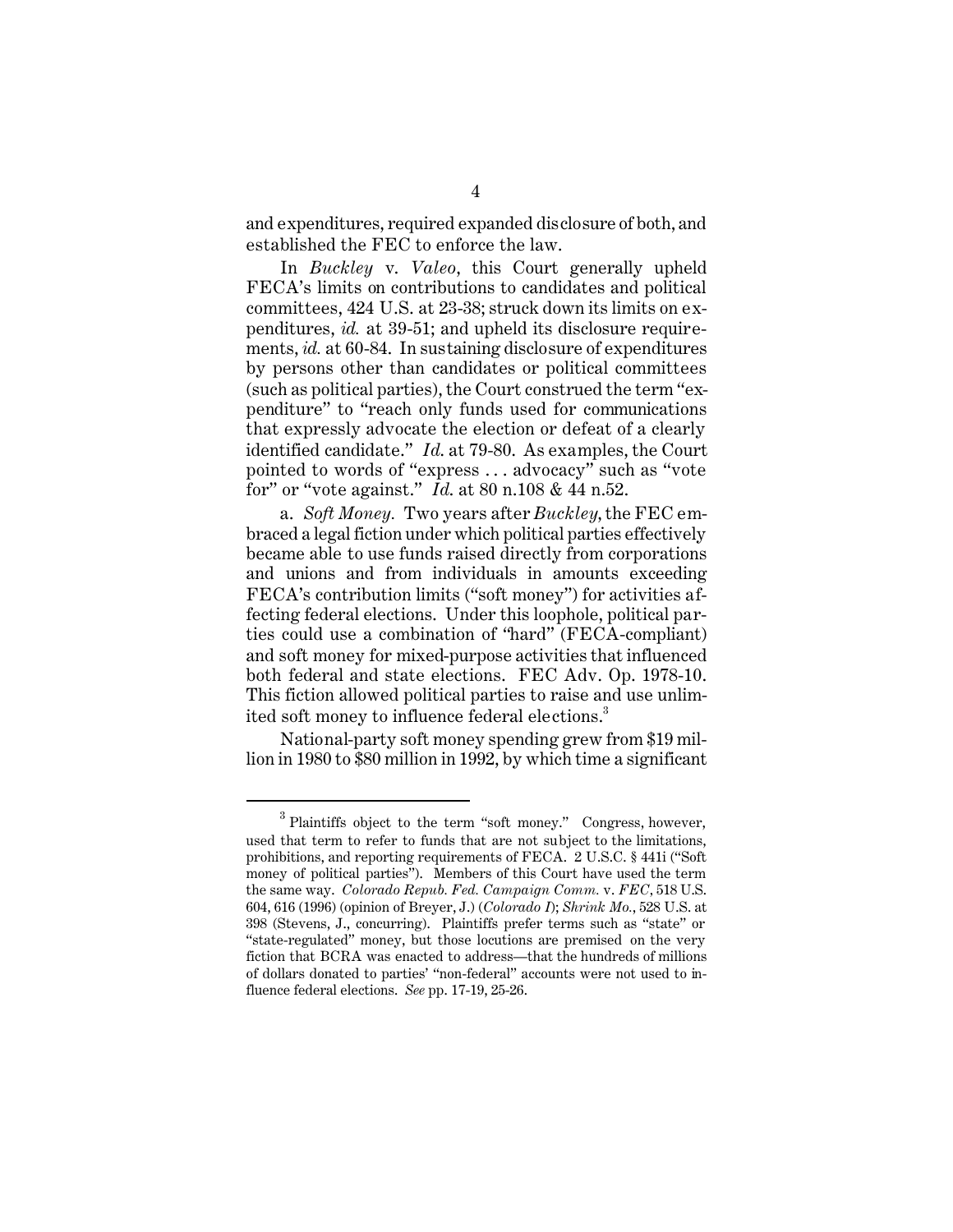share was being spent to influence federal elections. SA 32- 35(PC); Mann Rep. 15-17 (JA 1548-51). The trend accelerated in the 1996 elections, when the national parties ran socalled "issue" ads prominently featuring presidential candidates, but funded in large part with soft money on the theory that they used no words "expressly advocating" any candidate's election. SA 35-37 & nn.14-15(PC), 494-95(K), 1191(L). By the 2000 election cycle, their soft money activity reached \$498 million—42% of their total spending. SA 38(PC).

The FEC's rules permitted state parties to use a greater percentage of soft money than national parties in funding mixed-purpose activities. The parties gained leverage by raising soft money at the national level, but transferring it to state parties to fund activities—including "issue" ads—that influenced federal elections. SA 33-37(PC), 517-19(K), 1231- 34(L). In 1996 the national parties transferred to state parties \$115 million in soft money—two thirds of state-party soft money expenditures. By 2000, the amount rose to \$280 million—more than half the soft money the national parties raised. SA 490-91(K), 1188-89(L).

To raise a half-billion dollars, the national parties turned to large donors. In the 2000 election cycle, 60% of their soft money came from just 800 donors—including 435 unions, corporations, and other organizations, and 365 individuals each contributing at least \$120,000. SA 287(H), 1189(L). These developments struck at the fundamental principle, sustained by this Court, that the threat of actual or apparent corruption can be minimized by regulating the source and amount of contributions made to influence federal elections.

b. *"Issue" Advocacy.* Like the parties, corporations, unions, and others began sponsoring advertisements that supported or opposed federal candidates but avoided words of "express advocacy." Following the lead of the AFL-CIO, corporations, unions, and interest groups spent millions of dollars in 1996 from their treasury funds and dues (not PAC funds) to pay for broadcast ads directed at specific federal candidates and aired in their districts in the final weeks before their elections. SA 38-40(PC), 678-99(K), 1316-17(L).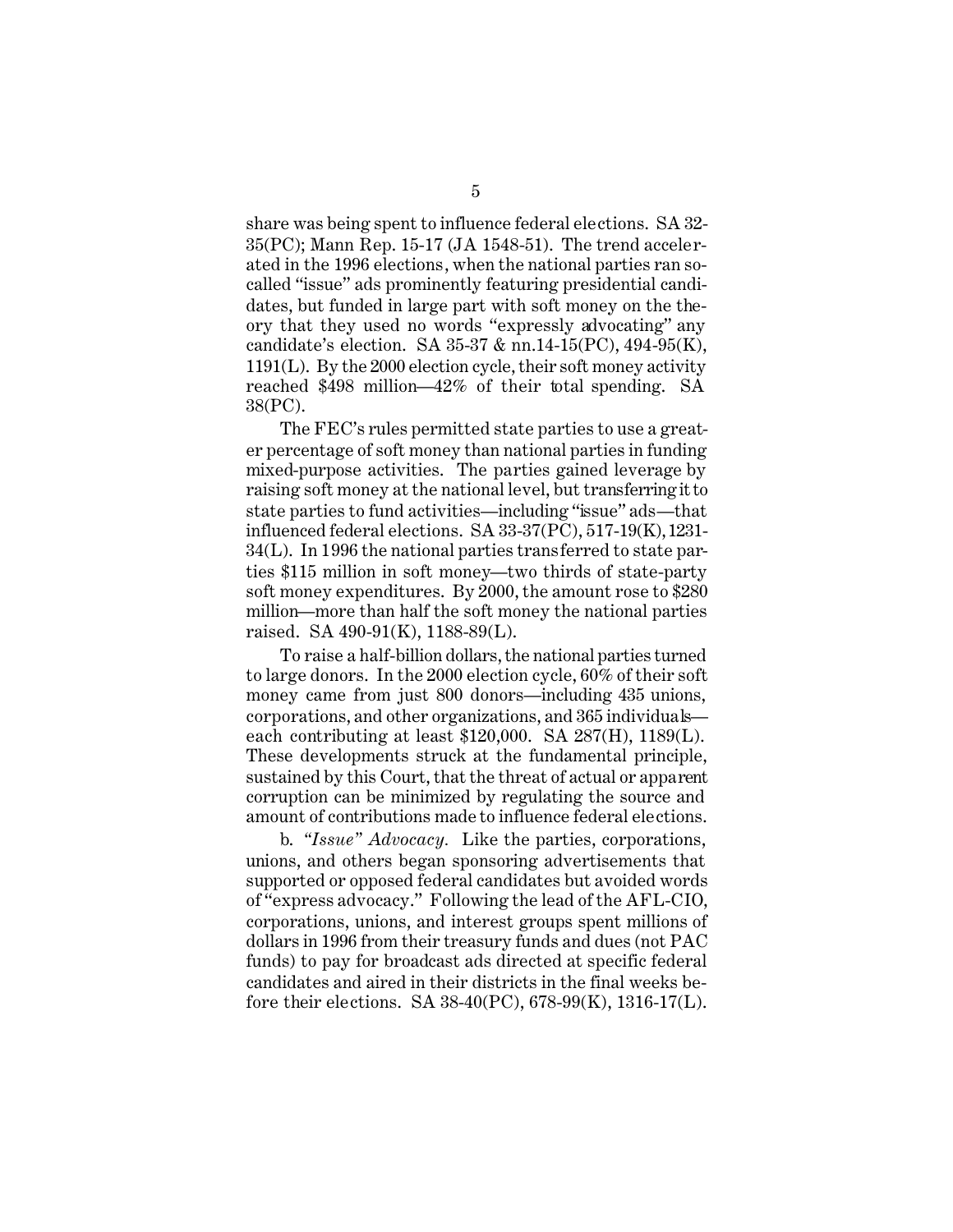The record "unequivocally establishes" that despite the absence of "magic words," such ads "not only [were] crafted for the specific purpose of directly affecting federal elections, but [were] very successful in doing just that." SA 1161(L); *see* SA 810-21(K). Like soft money donations to parties, candidate-focused "issue" ads undermined core aspects of the campaign finance regime upheld in *Buckley*. They allowed corporations and unions to intervene in federal elections using general treasury funds rather than PAC funds, and enabled groups and individuals to make campaign expenditures without meeting FECA's disclosure requirements. SA 39(PC), 657-58(K), 1306-08(L).

2. *Congress's Response*. BCRA responds to these wholesale evasions in a direct but tailored way. The details of BCRA are covered elsewhere. We note, however, that plaintiffs' attacks on BCRA studiously ignore its core function of restoring public confidence in federal officials and elections by closing the soft money and "issue" ad loopholes. Instead, they imagine obscure applications of BCRA, and then suggest those applications lie at the heart of the law; they stretch to find the most draconian possible interpretation of the law, only then to complain of its harsh effect; and most significantly, they repeatedly mischaracterize the law's provisions, and thus attack something that does not exist.

For example, the political parties highlight their four most compelling examples of BCRA's supposed excesses on the first page of their brief. None is addressed to BCRA's core provisions, and each is premised on a misstatement of the law. First, the parties assert it is a crime under BCRA for "the Chairman of the RNC . . . to send a fundraising letter on behalf of his party's . . . gubernatorial candidate in [an] off-year election." But the FEC and Justice Department have made clear that national-party officials may solicit hard money on behalf of any candidate—federal, state, or local—and their parties also remain free to contribute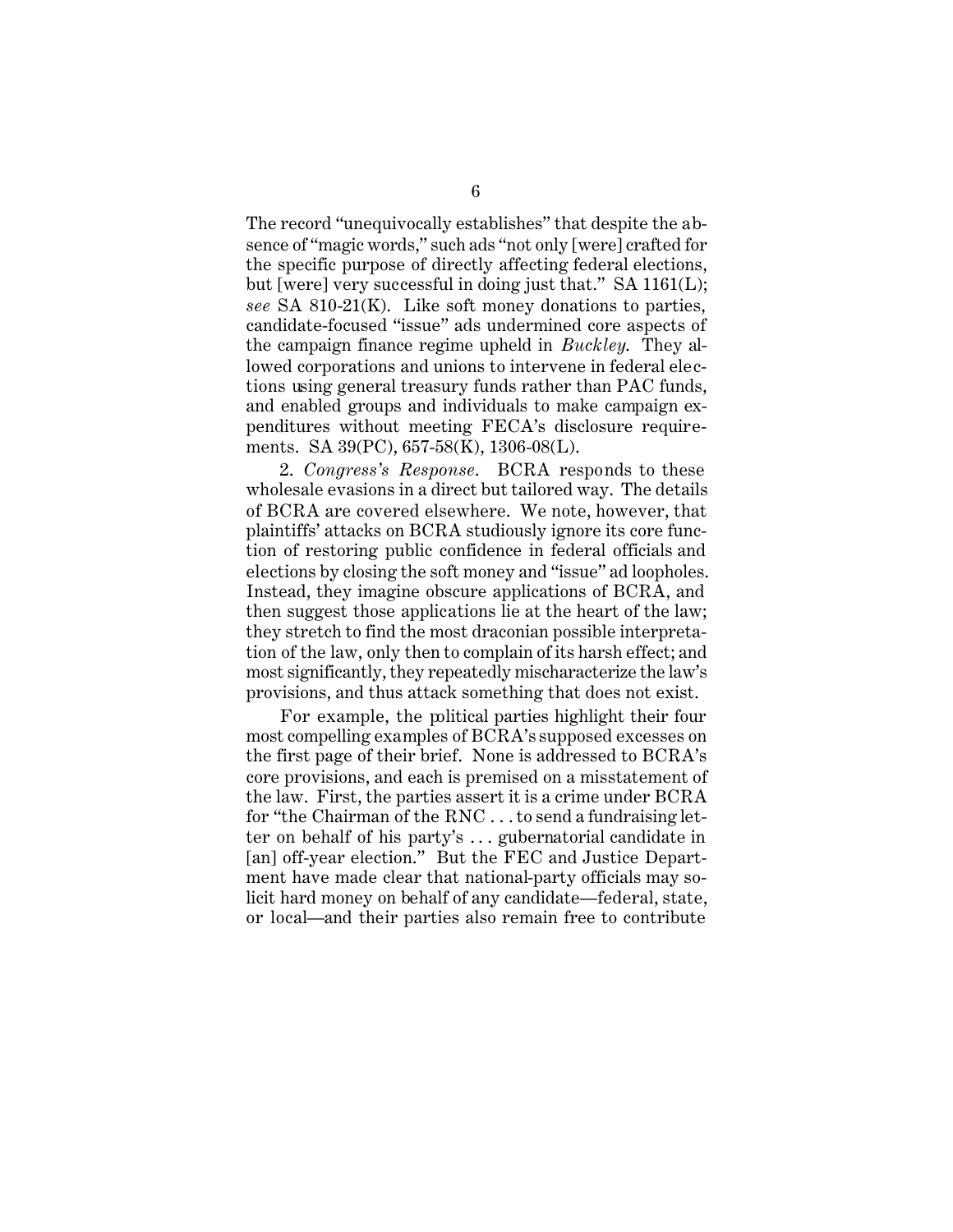hard money to federal, state, and local candidates.<sup>4</sup> Second. they assert that California state parties may not donate even hard money to PACs formed to support or oppose the current effort to recall the Governor. In fact, the relevant restriction has no application to the recall election, which the State of California has scheduled for October 7, 2003, five months away from any federal election.<sup>5</sup> Third, they assert that BCRA subjects to "pervasive federal regulation voter registration and get-out-the-vote . . . efforts by state and local parties." Actually, BCRA does not regulate—much less "pervasive[ly]" regulate—these activities, but merely addresses the size and source of contributions used to finance them, when they are conducted in connection with federal elections. $6$  Most bewilderingly, plaintiffs assert that BCRA makes it a crime for the national parties to work with their state counterparts "to design, fund, and implement statewide voter mobilization programs." In truth, BCRA does not prevent national and state parties from coordinating their activities for such efforts, so long as the national parties do not *solicit* soft money or *control* its expenditure.<sup>7</sup>

Plaintiffs' characterizations of BCRA's new definition of "electioneering communications" are equally flawed. They persistently contend (*e.g.*, McConnell Br. 39) that the electioneering communications provisions "seek to prohibit core political speech." These provisions ban no speech. Corporations and unions remain free to run federal campaign ads, as

 $42$  U.S.C. § 441i(a)(1), (2) (national parties and their officers prohibited from soliciting funds that are not "subject to the limitations, prohibitions, and reporting requirements of this Act"); *see* pp. 36-37.

 $5$  11 C.F.R. 300.37(a)(3)(iv) (state parties may transfer funds to state political committees supporting only state or local candidates and not engaging in federal election activity); *see* p. 38 n.29.

 $6^{6}$  2 U.S.C. § 441i(b)(1) (amounts expended for federal election activity "shall be made subject to the limitations, prohibitions, and reporting requirements of this Act"); *see* pp. 27-28.

 $^{7}$  2 U.S.C. § 441 $i$ (a)(1) (national party may not "solicit, receive, or direct to another person . . . or spend" soft money).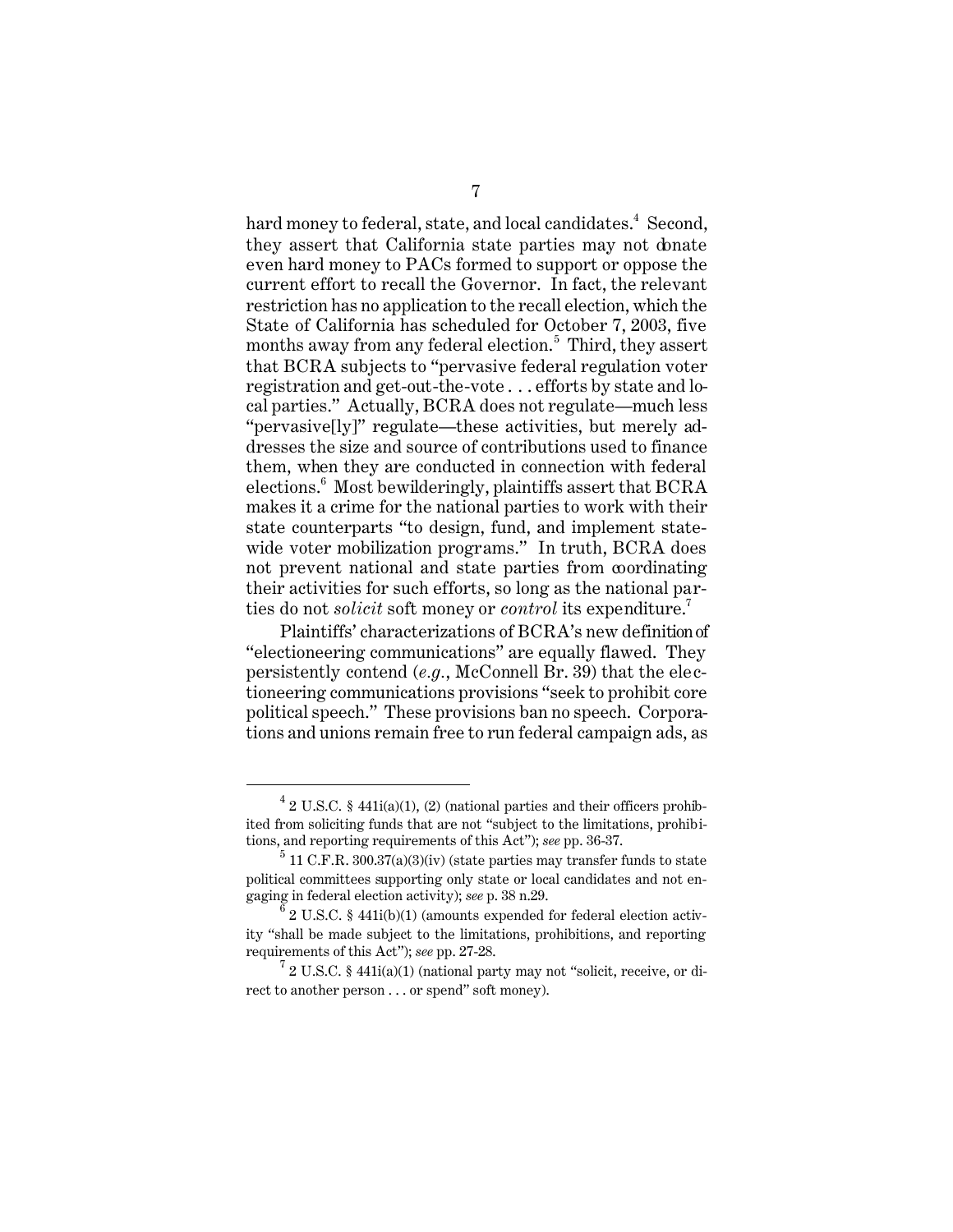long as they pay for the ads from PAC funds voluntarily contributed by individuals for that purpose.

Most fundamentally, plaintiffs mischaracterize BCRA as representing an epochal change in the law. In truth, BCRA merely strives to restore the efficacy of longstanding federal campaign finance laws, and to put an end to the evasion that has made a mockery of the law and left the public to believe that democracy is for sale.

#### SUMMARY OF ARGUMENT

BCRA's aim is to restore public faith in federal officeholders and elections by closing the soft money and "issue" ad loopholes that had, in recent years, eviscerated the federal campaign finance laws. Prior to enactment of BCRA, corporations, unions, individuals, and political parties routinely evaded long-established contribution limits and source restrictions. Hundreds of millions of dollars of contributions were used to influence federal elections without complying with federal standards. Similarly, by running campaign ads that avoided words of "express advocacy," corporations and unions routinely evaded federal restrictions on the use of their general treasury funds to influence federal elections, injecting many millions of dollars more of unregulated money into federal elections. BCRA responded to the collapse of the FECA regime in a considered and measured way. The law should be sustained in its entirety.

I. Title I restores efficacy to the FECA structure of source prohibitions, amount limits, and disclosure requirements for contributions used to influence federal elections. It does so by banning soft money contributions to national political parties, regardless of how the money is used, and restricting state parties' use of soft money for specified "federal election activity." It imposes no spending limits on anyone, but rather addresses the risk that large political contributions will foster actual or apparent corruption of federal officeholders. Upholding Title I thus requires no more than reaffirming the principle of *Buckley* v. *Valeo* that Congress may limit contributions in a real and effective manner.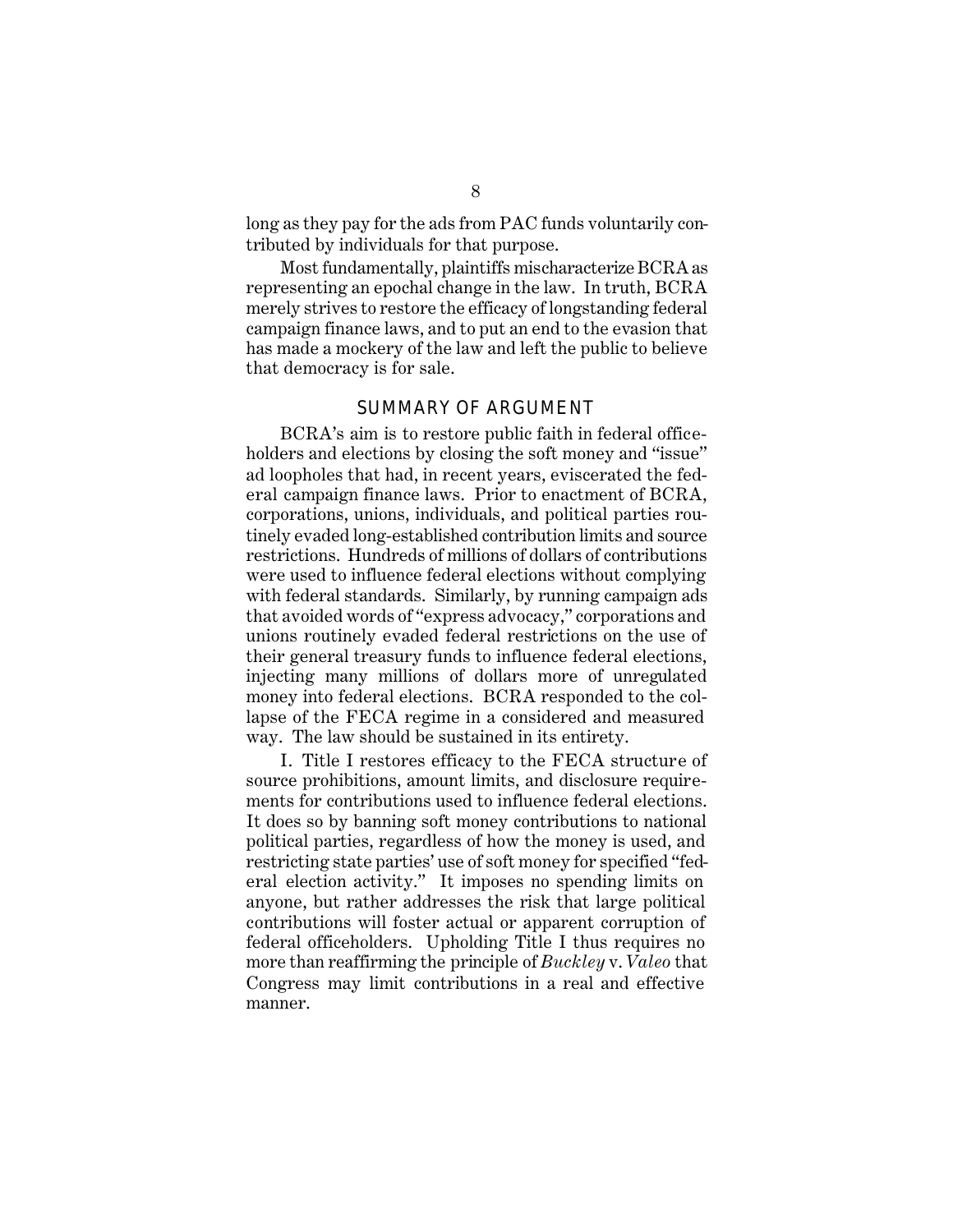The Members of Congress who enacted BCRA correctly concluded, based on a substantial record and their own experiences, that the corrupting potential of soft money donated to national parties stems from the way in which it is raised, and from the close relationship between national parties and federal officeholders and candidates. Rather than insulating their officeholders from this corrupting potential, national parties acted as the conduit for that corruption, bringing soft money donors and officeholders together and urging officeholders to raise soft money and to entertain the policy wishes of the donors. Congress recognized that this system generated enormous damage to public confidence in our democratic system and public officials, and enabled candidates to engage in massive circumvention of FECA's limits on sources and amounts of contributions.

Congress knew that national parties had used state affiliates to deploy soft money for activities affecting federal elections. It understood that any effective reform measure had to address state-party use of soft money in federal elections, lest the problem immediately regenerate at the state party level. Congress delineated four categories of activities undertaken by state parties with the largest impacts on federal elections and determined they should be paid for with FECA-compliant money. Congress may protect the integrity of federal elections and officeholders in this manner, particularly since BCRA leaves state parties otherwise free to spend whatever money they may raise under state law. The balance of Title I guards against corruption and avoidance of the soft money restrictions by other well-tried devices known to Congress.

II. Title II addresses the problem of candidate-focused "issue" ads. It bans no speech. It only restricts the source of the funds used for those ads and requires disclosure in certain circumstances.

Before BCRA, unions, corporations, and others routinely created ads to support or oppose specific candidates, while avoiding "magic words" of "express advocacy." They hired campaign consultants and pollsters to refine electioneering messages in these ads, and made clear in their own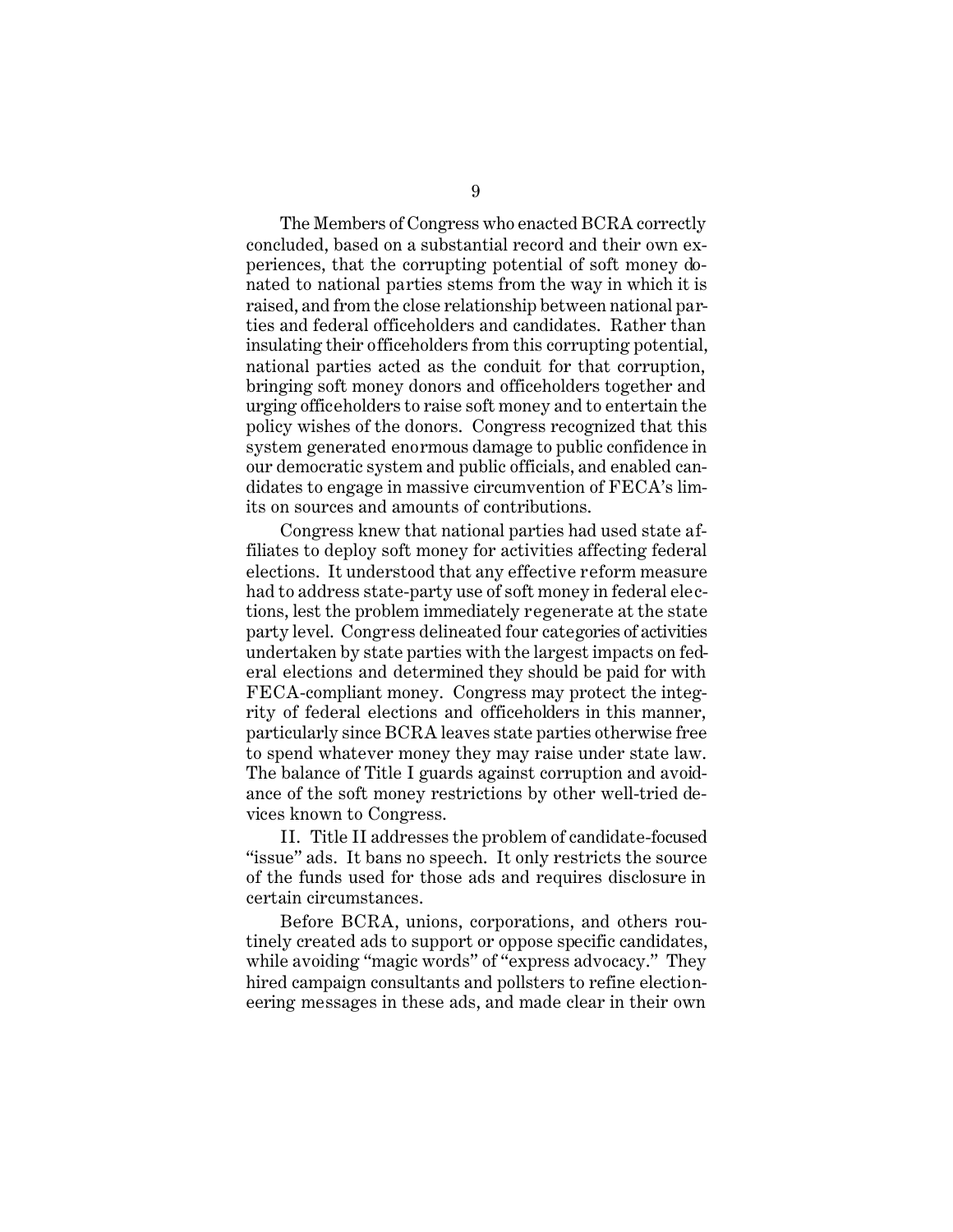statements what they were doing. These ads shared characteristics with parties' and candidates' ads that confirm their electioneering nature: they named specific candidates; they were concentrated in the last weeks before an election; and they were targeted to close races in a partisan way. The sponsors of these ads fundamentally undermined FECA's source and disclosure rules for independent campaign expenditures—in reality, they conducted electioneering with unlimited corporate and union treasury funds, and without disclosing the sources of the funds. Their techniques also created opportunities for corruption in the exchange of "issue" ad campaign support for political favors.

Title II responds narrowly and objectively to these problems by defining a new category of "electioneering communications" with specific reference to the demonstrated dimensions of the problem. Imposing source and disclosure rules on such ads serves the same compelling interests that sustain those rules as applied to "express advocacy": preventing the distortions that arise when corporate and union treasuries become political "war chests"; providing information to the voting public; and preventing circumvention of other rules. Title II also serves the compelling First Amendment interest in using clear, objective statutory lines in this sensitive area. And it imposes only modest burdens—disclosure rules, and the requirement that corporations and unions fund some ads during the immediate preelection period with PAC funds.

*Buckley* did not codify "express advocacy" as a constitutional test; it held only that a statutory line defining independent campaign spending should be clear, and directed at advocacy relating to the campaigns of particular federal candidates. Title II satisfies those precepts. Nor is Title II overbroad. It imposes only limited burdens of a sort this Court has already recognized may, in appropriate circumstances, be imposed even on political speech entitled to stringent protection under the First Amendment. That Title II applies only to limited categories of speech during the period just before elections is a virtue, not a tailoring flaw. Plaintiffs' attack on a small portion of the empirical evidence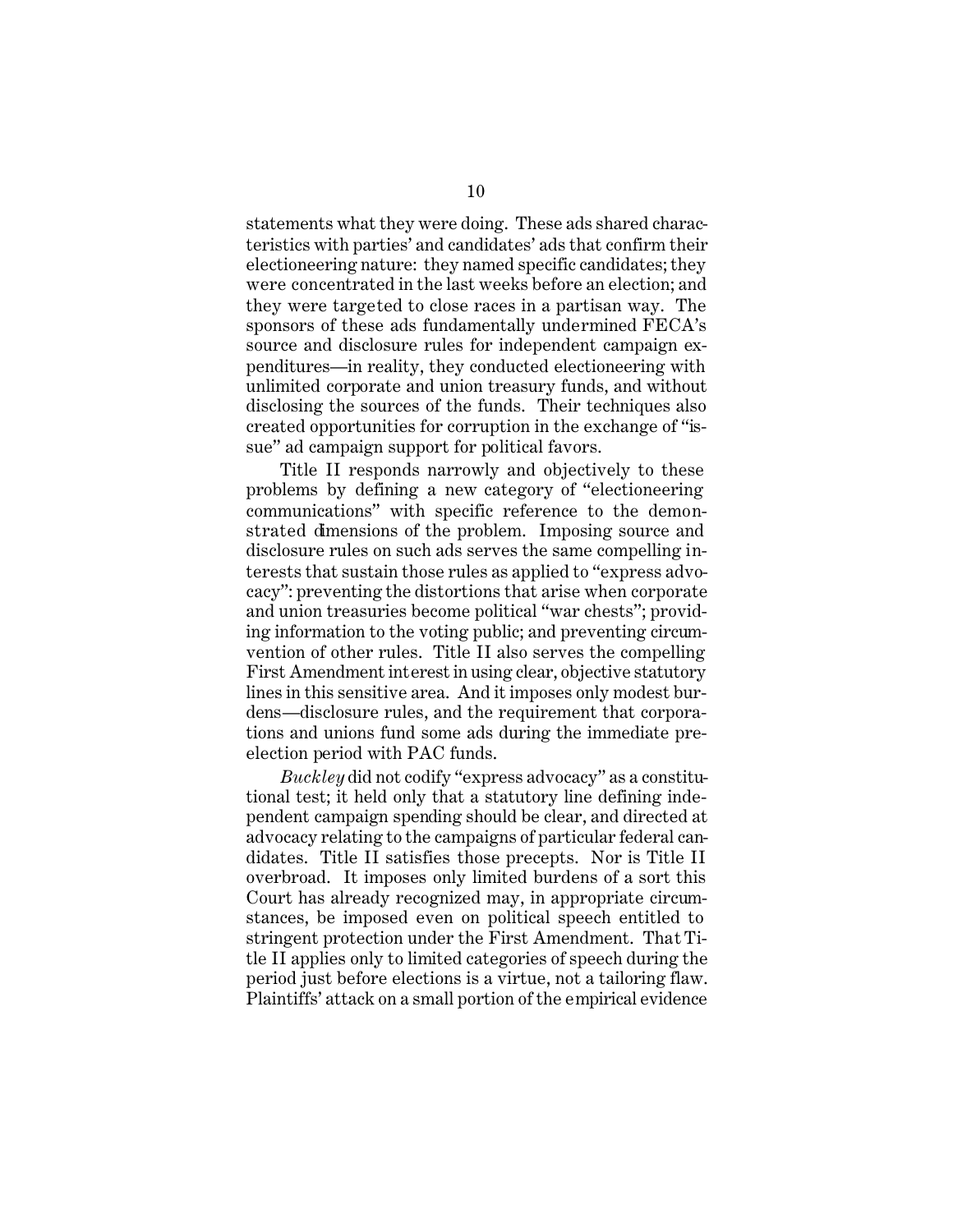supporting Title II is misguided and irrelevant, and their examples of past ads supposedly demonstrating overbreadth offer them little support. Additional arguments raised by ideological nonprofit organizations do not support either the facial invalidation of any part of Title II or a blanket exemption.<sup>8</sup>

#### ARGUMENT

#### I. TITLE I OF BCRA IS CONSTITUTIONAL

#### A. Soft Money Has Undermined Democratic Institutions And Public Confidence In Government

Since the Tillman Act of 1907, which prohibited corporate campaign contributions, Congress has endeavored to prevent the corruption and appearance of corruption of federal elected officials by reducing their dependence on large campaign contributions. Congress's concerns, as relevant now as they were in the time of Theodore Roosevelt, are that public officials will be particularly attentive to the interests of those who make large contributions to candidates and their political parties, and that citizens will perceive such official responsiveness to large donors as characteristic of a degraded system that does not deserve public confidence. Whether or not officeholders in fact yield to the temptation to assist large donors, "the opportunity for abuse inherent in the process of raising large monetary contributions" is plain. *Buckley*, 424 U.S. at 30.

The 1990s made clear that the temptation facing politicians to assist large donors is not limited to helping those who have contributed directly to their own campaigns. The political fortunes of officeholders and candidates are intertwined with the fortunes of their parties. Green Rep. 7-10 (JA 1195-1200). The Members of Congress who enacted BCRA learned through personal experience that office-

 $8$  The NRLC plaintiffs argue (Br. 45-49) that intervenor-defendants lack Article III standing to defend the constitutionality of BCRA. The Court should reject that contention for the reasons set forth in the district court's order of May 3, 2002. NRLC Reply Br. App. 4a-6a.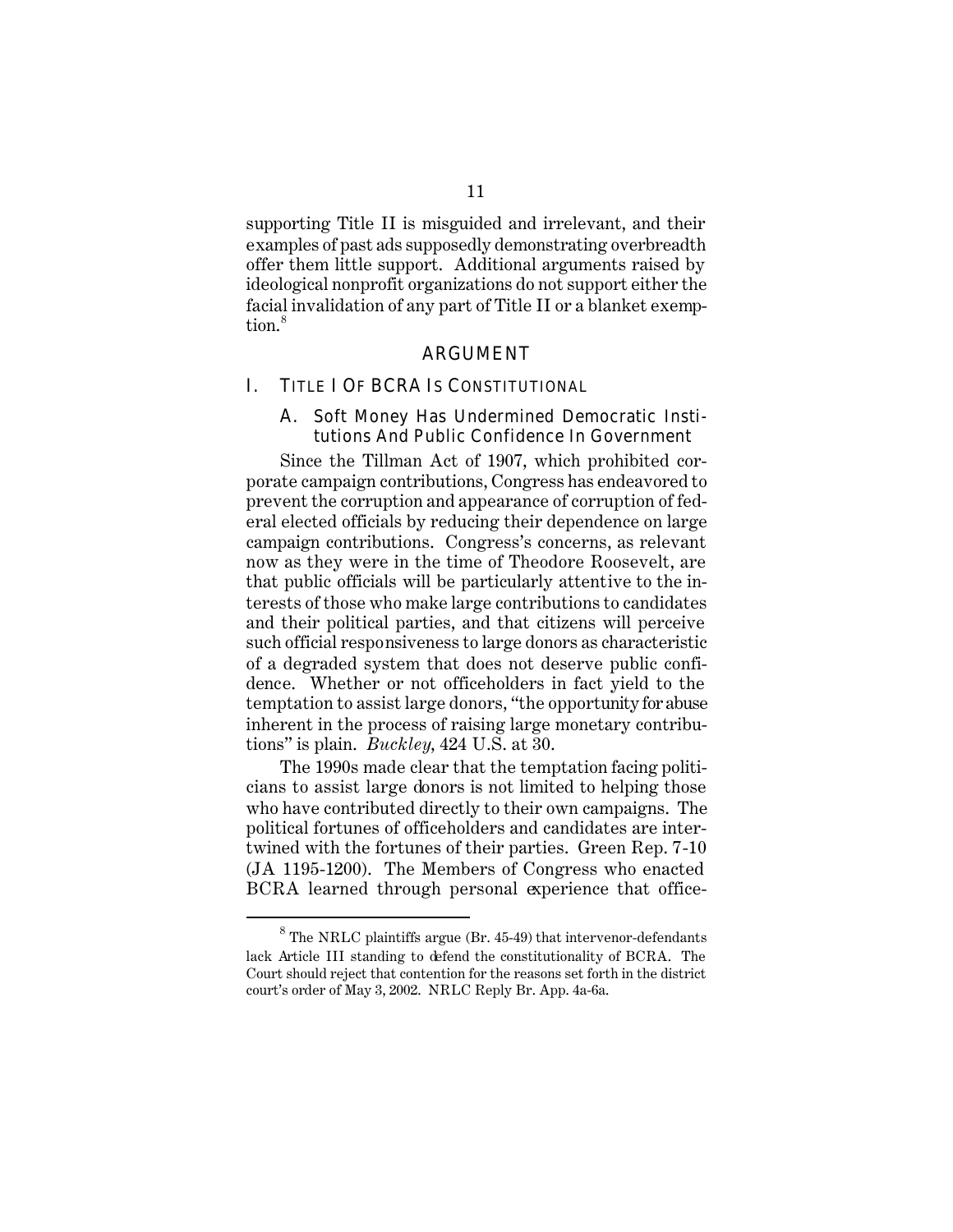holders also have a powerful incentive to assist those who have contributed generously to their closest allies—their national and state political parties.

#### 1. The Soft Money System In Operation

The political parties argue that Title I responds to a phantom—that the spectacle of 93 entities contributing \$100,000 or more in soft money to *both* major national political parties in the 2000 election cycle alone does not even raise an appearance of corruption. 9 Although this Court has recognized that little evidence is required to support the self-evident proposition that "large contributions" pose a threat of actual or apparent corruption, *see Shrink Mo.*, 528 U.S. at 391, the record overwhelmingly establishes the reasonableness of Congress's conclusion that soft money had fundamentally undermined public confidence in our democratic system and elected officials. That evidence includes testimony from current and former Members of Congress, current and former party officials, and experts, as well as many thousands of pages of documents, press reports, and studies chronicling how those exploiting the soft money loophole made a mockery of federal campaign finance laws and their goal of minimizing actual or apparent corruption of federal officeholders.

There was no mystery in the way the soft money system worked. As Members of Congress who voted to end that system knew from personal experience, political parties routinely offered donors more extensive and more personal access to federal officeholders in exchange for larger donations. Often the parties explicitly offered donors opportunities to exchange views with officeholders on matters of policy in return for large contributions. On other occasions, the parties offered donors the opportunity to introduce themselves to officeholders for later follow-up. The most no-

<sup>9</sup> Common Cause, *You Get What You Pay For* (2000) (analysis of FEC reports showing 93 donors gave \$100,000 or more to both Democrats and Republicans between January 1, 1999 and June 30, 2000), DEV 31, Tab 52.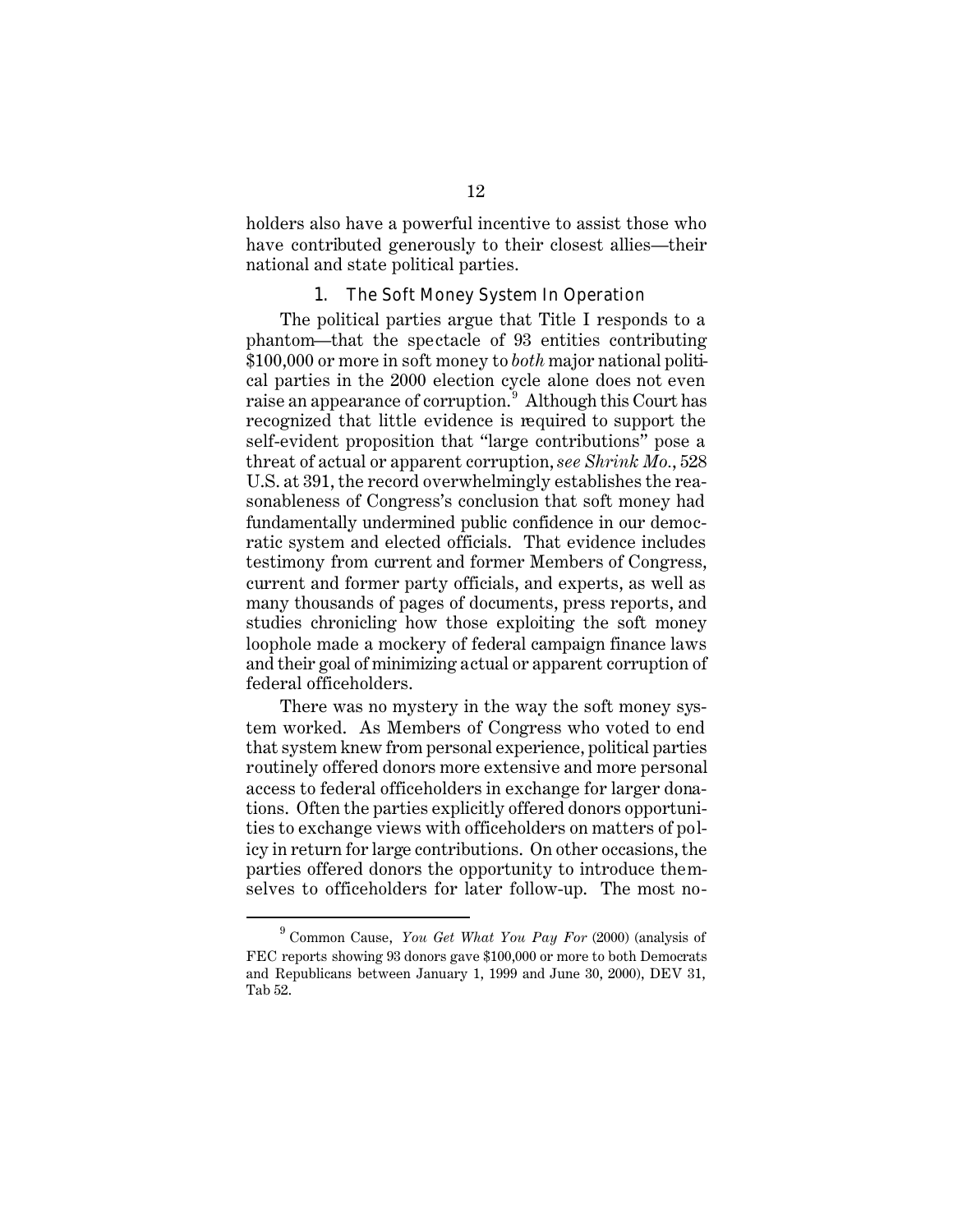torious examples may be the "White House coffees" with President Clinton that the DNC facilitated for particularly generous contributors, but instances of such preferential access were numerous, if generally occurring in more prosaic settings. S. Rep. No. 105-167, at 191-224 (1998) (Thompson Comm. Rep.); SA 603-15(K), 1268-76(L).

Party officials commonly offered to pass on the concerns of generous donors to appropriate persons on Capitol Hill, and asked Members to meet with donors to hear their proposals on pending issues. In that way, party officials directly linked donors' generosity to Members' willingness to entertain their positions. SA  $603-07(K)$ , 1269-71(L). And as former Senator Warren Rudman recounted (Rudman Dec. ¶ 7 (JA 742)), the ensuing conversations between Members and donors were "not idle chit-chats about the philosophy of democracy":

Senators are pressed by their benefactors to introduce legislation, to amend legislation, to block legislation, and to vote on legislation in a certain way. No one says: "We gave money so you should do this to help us." No one needs to say it—it is perfectly understood by all participants in every such meeting.

Plaintiffs argue that there is no proof of a direct connection between large donations and floor votes on specific legislation. That can hardly be the test for actual corruption, and in any event, the evidence is to the contrary. Senator Feingold testified, for example, that a fellow Democrat (and member of the Senate leadership) urged him to end a filibuster of a pending bill because it contained a provision sought by Federal Express, which had made a \$100,000 soft money contribution to their party. Feingold Dep. 62. Former Senator Paul Simon similarly recounted that members of his party caucus knew who was "buttering our bread" and acted accordingly. Simon Dec. ¶¶ 13-18 (JA 805-07). The legislative record, as well as testimony in this case by Members of Congress, connected soft money to Congress's failure to enact generic drug legislation, tort reform, tobacco-control measures, and new accounting rules for stock options. Fein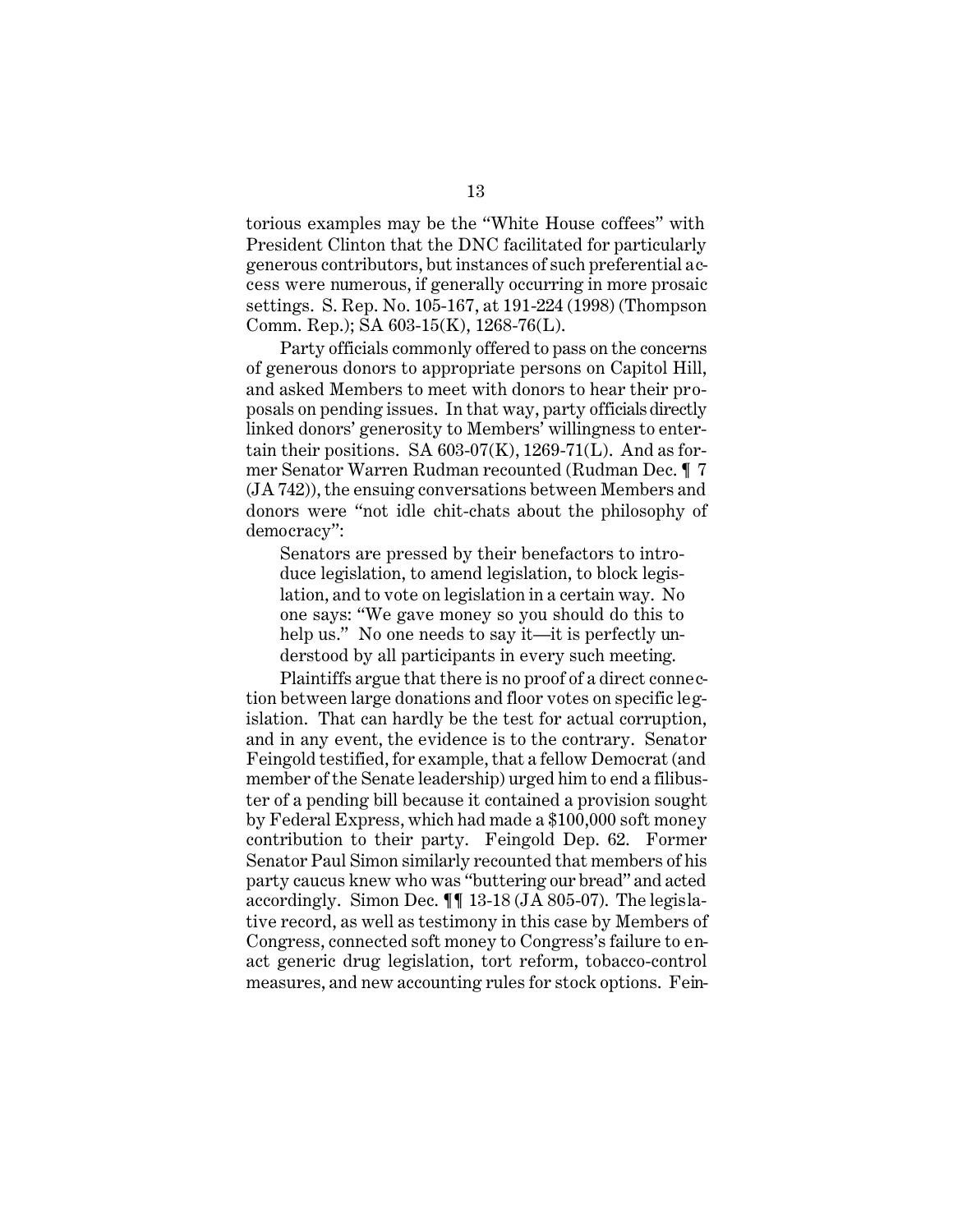gold Dep. 62; McCain Dec. ¶¶ 8-11 (JA 392-94); Meehan Dep. 11-14; Shays Dep. 63-65, 228.

As former Senator Alan Simpson explained (Simpson Dec. ¶ 10 (JA 811)):

Too often, Members' first thought is not what is right or what they will believe, but how it will affect fundraising. Who, after all, can seriously contend that a \$100,000 donation does not alter the way one thinks about—and quite possibly votes on—an issue? Donations from the tobacco industry to Republicans scuttled tobacco legislation, just as contributions from trial lawyers to Democrats stopped tort reform.

There are also many ways other than floor votes, less open to public scrutiny, in which Members influence the legislative process—especially through control of the legislative calendar—and soft money often had its effect long before the votes were cast. McCain Dec. ¶ 5 (JA 390-91); Simon Dec. ¶¶ 13-14 (JA 805). Experts confirmed that, even if only a small proportion of actual votes are directly influenced, contributions may have "a significant impact on legislative outcomes." Green Rep. 24-25 (JA 1218-20); *see* Bok Rep. 3-5.

Donors understood that soft money was "essential for developing relationships with Members of Congress, which in turn lead[s] to access, which in turn lead[s] to influence over policy." SA 589(K); *see* SA 1265, 1277-81(L). A prominent lobbyist explained that, under the soft money system, traditional lobbying activities are "alone insufficient to be effective  $\dots$  To have true political clout, the giving and raising of campaign money for candidates and political parties is often critically important." Andrews Dec. ¶ 5 (JA 2); SA 589-95(K).

Donors therefore viewed soft money contributions as a necessary investment toward favorable policy outcomes. As observed in one representative internal document from a Fortune 100 company, soft money donations were a "key to [the company's] increased role and ability to get [its] views heard by the right policy makers on a timely basis; in other words, a smart investment." SA 599(K), 1280(L). An execu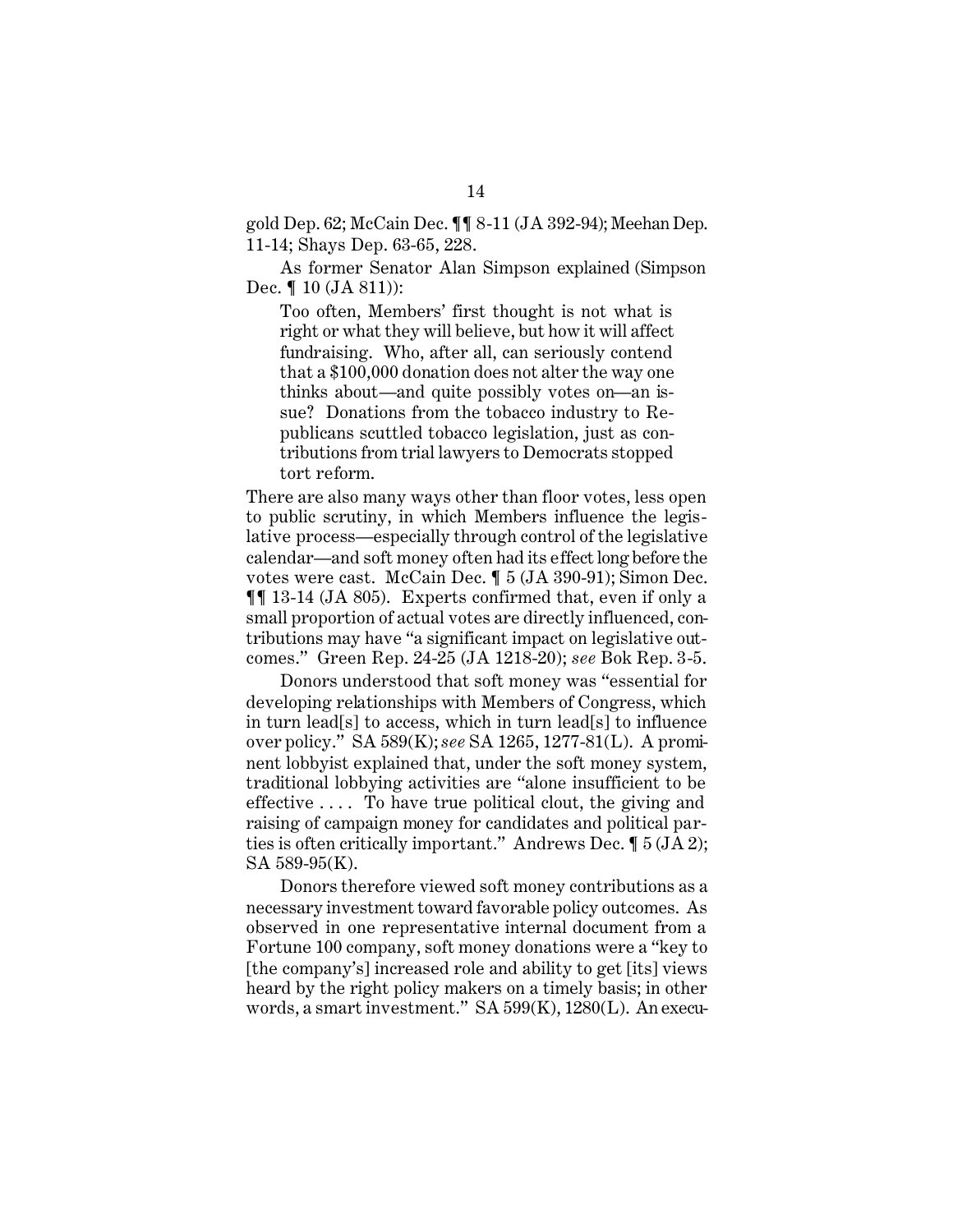tive of another large company explained the need to contribute \$1.4 million by noting that both parties believed soft money was "critical to their success in coming elections" and were "especially sensitive to which companies contribute soft money, and which don't." SA 618(K); *see* 1284(L). Many other documents in the record are to the same effect; corporate employees justified soft money donations because they would "strengthen our relationship" with a Member, "get our relationship" with a Member "off to a good start," or "establish[] goodwill." SA 587-88(K); *see* SA 1280-81(L).

The most striking evidence on this point is that many corporations made massive soft money donations to *both* major political parties. *See* Mann Rep. tbls. 5-6 (App. 52a-55a). Donors who felt "increased pressure from party and congressional leaders" and who knew that "direct competitors and potential competitors are weighing in with big soft money donations" wanted to ensure that they had access to "both sides of the aisle."  $SA\,618(K), 1284-85(L)$ . Indeed, the soft money system evolved to the point that donors feared retaliation unless they made contributions to both parties. Greenwald Dec. ¶ 9 (JA 282-83); Hassenfeld Dec. ¶ 23; SA 584, 599(K). The parties promoted this fear; when they learned a donor had given to the other side, they would "get a message" to the donor asking, "Are you sure you want to be giving only to one side? Don't you want to have friends on both sides of the aisle?" SA  $619-23(K)$ , 1284-86(L); Randlett Dec. ¶ 12 (JA 715). As former Senator Dale Bumpers stated, massive donations turned into a coercive kind of "insurance." Bumpers Dec.  $\P$  14 (JA 174-75).

Soft money also gave rise to a widespread perception of corruption. A study conducted by two leading experts in public opinion (one Democrat, one Republican) found that 71% of the public believed Members of Congress sometimes voted the way large donors to their parties wanted, even when that was not what people in their districts wanted or what Members thought best for the country. Similarly, 84% believed that Members of Congress would be more likely to listen to those who gave money to their political party in response to their solicitations for large donations, and 68% be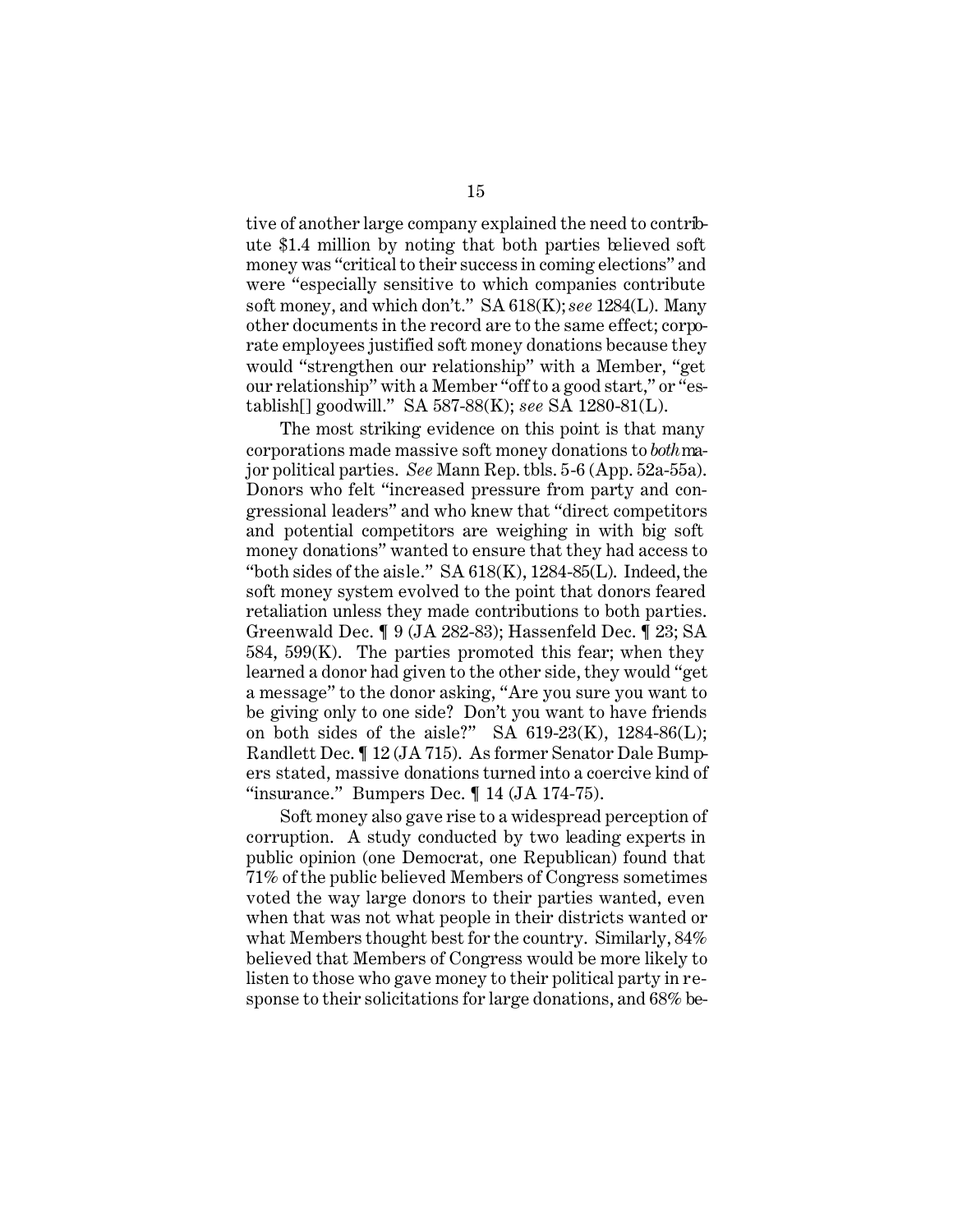lieved that big donors sometimes blocked official decisions that could have improved the everyday lives of the public. Mellman/Wirthlin Rep. 7-9 (JA 1566-69). A 2000 survey of leading corporate executives likewise found that 74% believed businesses were pressured to make large political donations; half stated that businesses feared adverse legislative consequences if they turned down requests from highranking party officials and their surrogates; and 75% believed their donations gave them an advantage in shaping legislation. When asked why corporate America contributed to political campaigns, the surveyed executives' most frequent answer was "to avoid adverse legislative consequences" (31%), followed by "to buy access to influence the legislative process" (23%). Kolb Dec. ¶ 9 & Ex. 6 (JA 349); SA 574(K).

But the testimony of the true experts about public opinion—Members of Congress—is the most remarkable. Both in the legislative debates on BCRA and in sworn testimony in this case, Members reported that their constituents had become "as cynical about government as they have ever been because of the corrupting effects of unlimited soft money donations." Simpson Dec. ¶ 14 (JA 812); *see* SA 630- 33(K), 1278, 1294-95(L) (quoting numerous Members of Congress). Members themselves described the soft money system as corrupting. Senators Boren, Brock, Bumpers, Feingold, Jeffords, McCain, Rudman, Simon, Simpson, Snowe and Wirth, and Representatives Meehan and Shays, among others, detailed the baneful effects of soft money on the working of our government.<sup>10</sup> Former Senator Rudman described large soft money contributions as "inherently, endemically, and hopelessly corrupting," and stated, "You can't swim in the ocean without getting wet; you can't be part of this system without getting dirty." Rudman Dec. ¶ 10 (JA 743). Given that senior elected officials perceived the

<sup>10</sup>*See also* DEV 32, Tab 70 (chart of statements in the Congressional Record by Sen. Feingold identifying ways in which soft money donors had apparently secured influence over legislation).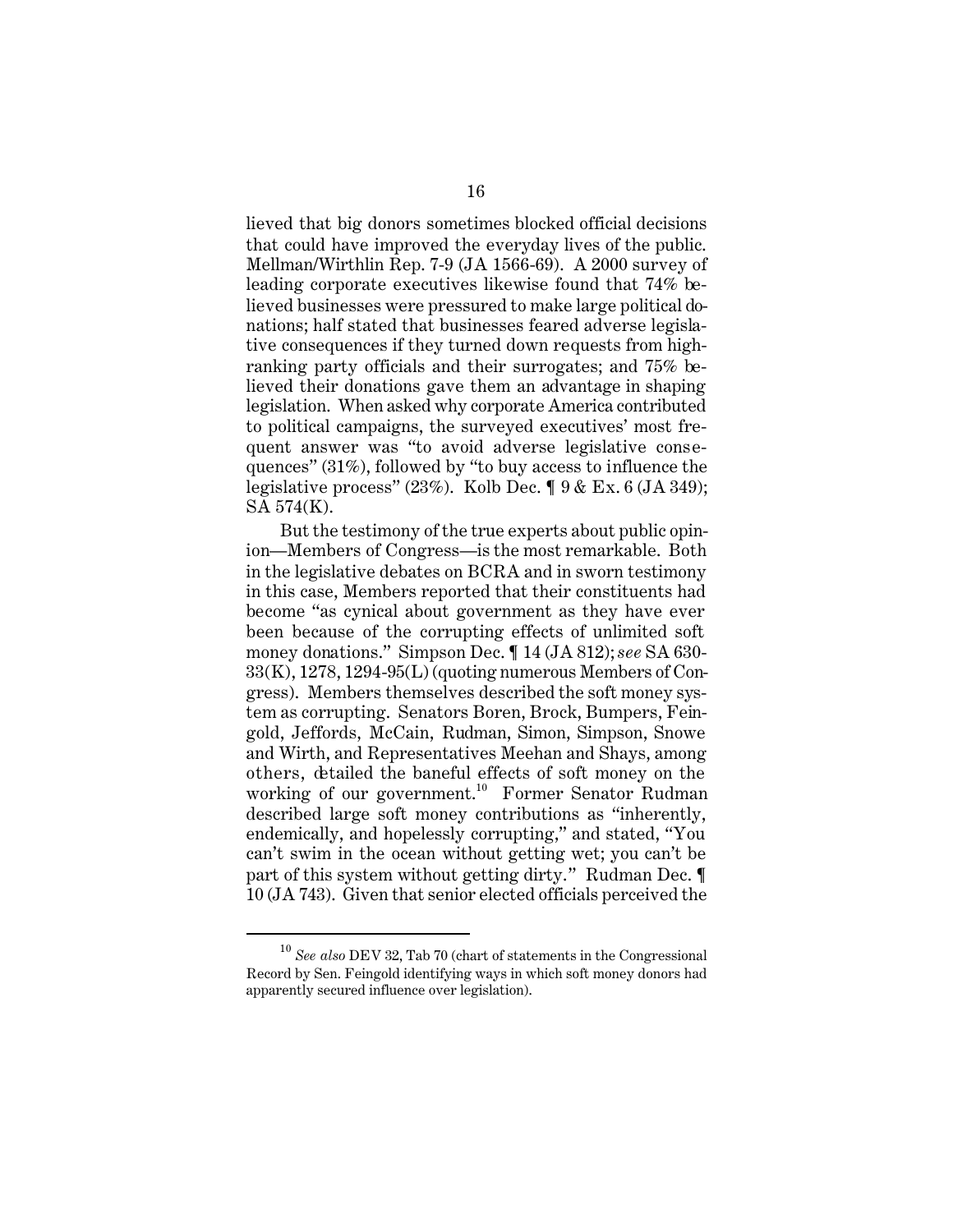political system in which they operated as "dirty," it is scarcely surprising that the public overwhelmingly agreed, or that Congress saw that BCRA was needed to restore public confidence.

#### 2. Circumvention Of FECA And The Use Of Soft Money To Influence Federal Elections

Not only does the judicial and legislative record amply demonstrate that the raising of soft money—regardless of how that money was ultimately used—gave rise to both actual and apparent corruption, it also shows how the soft money system eviscerated FECA's core restrictions on the size and source of contributions to influence federal elections. This Court has long recognized the danger of circumvention of contribution restrictions, noting only a few months ago that "experience demonstrates how candidates, donors, and parties test the limits of the current law, and it shows beyond serious doubt how contribution limits would be eroded if inducement to circumvent them were enhanced." *Beaumont*, 123 S. Ct. at 2207. In light of that experience, the Court has consistently given effect to Congress's judgment that these limits must be reinforced by related restrictions. *See Buckley,* 424 U.S. at 38; *California Med. Ass'n* v. *FEC*, 453 U.S. 182, 197-99 (1981) (plurality) (*CalMed*); *id.* at 203 (Blackmun, J., concurring in part and in the judgment).

The Court and Congress have found a particularly serious danger of circumvention in the prospect that a donor might effectively "contribute massive amounts of money to a particular candidate through . . . huge contributions to the candidate's political party." *Buckley*, 424 U.S. at 38. The soft money system was exactly that form of circumvention. Although the parties and many donors were aware that outright earmarking of donations for the benefit of particular candidates would run afoul of FECA, they engaged in every activity short of express direction to ensure that federal candidates could receive the benefit of soft money. There was scarcely any pretense that soft money would not be used to assist in electing the parties' federal candidates, in-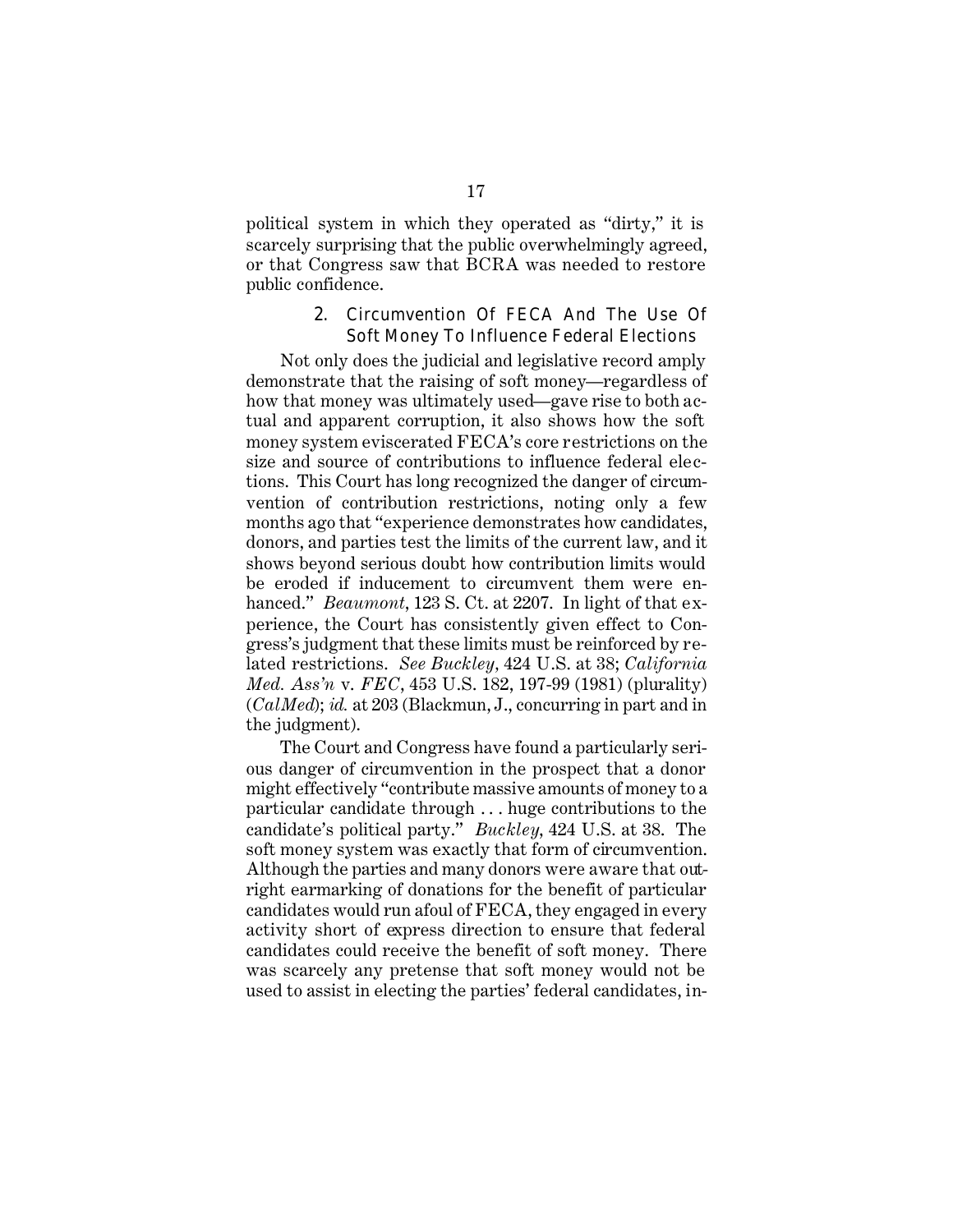cluding in many cases the candidates who actually solicited the funds.

Indeed, soft money was largely *not* used for so-called "party building" functions, but rather was directed to activities related to the election of the parties' candidates. SA 495-501(K), 1198-1212(L). Lawmakers commonly asked donors who had reached their federal contribution limits to make soft money donations to national and state parties "solely in order to assist federal campaigns," including their own.11 Parties kept close track of soft money raised by lawmakers, and "the amount of money a Member of Congress raise[d] for the national political party committees often affect[ed] the amount the committees g[a]ve to assist the Member's campaign." SA 555(K). Donors often requested that their soft money contributions be credited to particular candidates, and the parties obliged. It was of little significance to the donor whether funds were "hard" or "soft," as long as it was understood that the funds were to benefit particular parties and candidates. SA 558-61(K), 1198-1202, 1245-46(L); *see* SA 561-62(K), 1246-47(L) ("joint fundraising committees" established by parties and candidates). Just as the Court noted in *Colorado II* regarding hard money, so too with soft money: "[w]hat a realist would expect to occur has occurred. Donors give to the party with the tacit understanding that the favored candidate will benefit." 533 U.S. at 458.

The importance of soft money in influencing federal elections was confirmed by current and former party officials and the RNC's own soft money expert. Former RNC Chair Brock acknowledged that "the parties by and large use [soft] money to help elect federal candidates." Brock Dec. ¶ 6 (JA 170). The RNC's soft money expert has similarly explained that "[n]ational parties allocate soft money to state organizations primarily with the intent to help federal

<sup>11</sup> Randlett Dec. ¶ 9 (JA 714); *see* SA 550-53, 565-66, 1237-38(L) (Members asked donors to contribute to state parties "to help that officeholder or other federal candidates").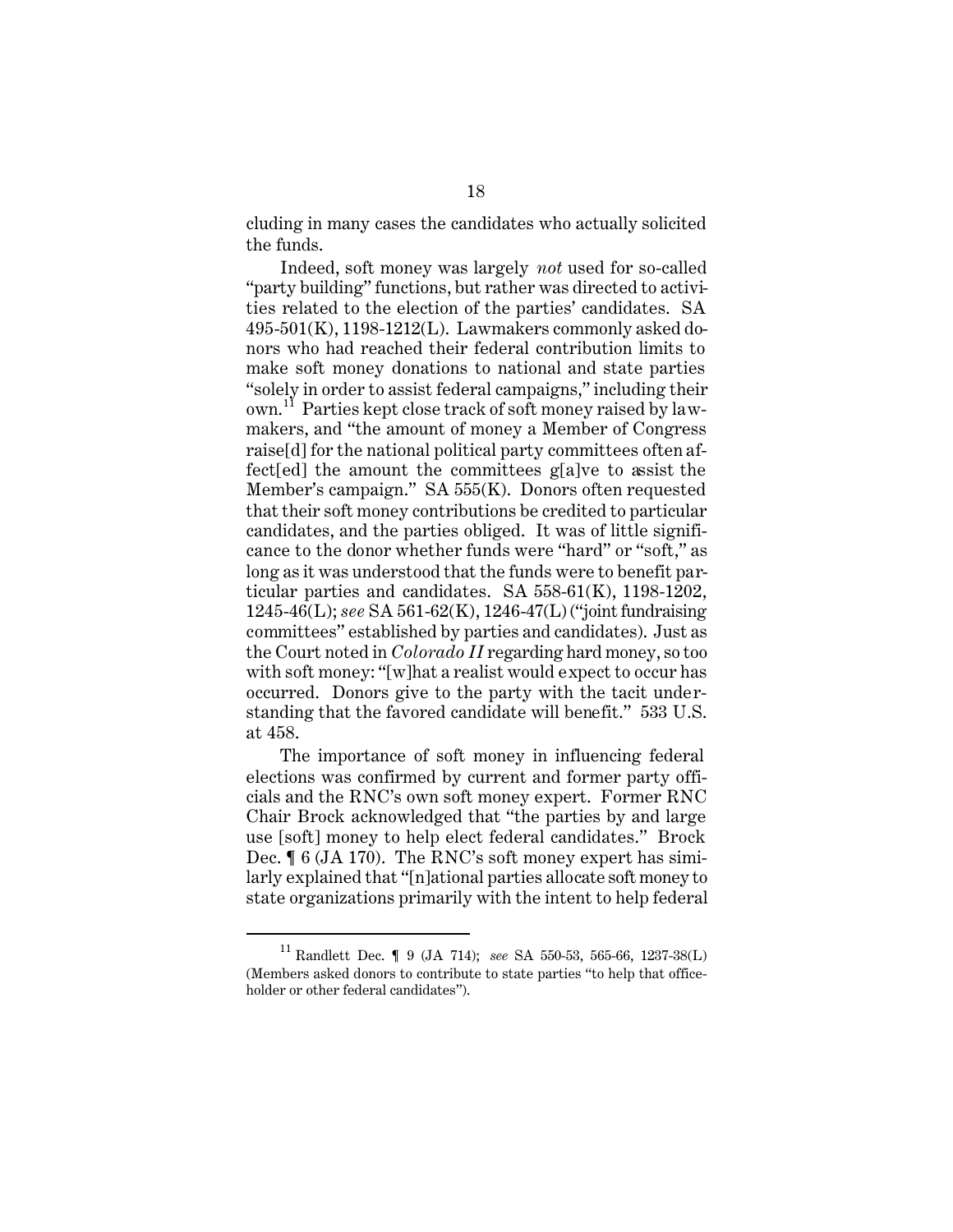candidates in close races," and that soft money "permits candidates, contributors, and parties to circumvent federal laws limiting campaign contributions."12 In short, as congressional investigative reports on abuses in the 1996 federal elections found, "permitting [soft money] donations to political parties eviscerated FECA's longstanding ability to prevent corporate and labor union treasury funds from influencing federal elections." SA 37(PC).

#### B. The Soft Money Restrictions Properly Respond To The Dangers Of Unlimited Contributions

#### 1. The Court Should Defer To Congress's Judgments Underlying Soft Money Restrictions

Title I reflects Congress's determination that FECA's regulatory structure had been undermined to the point of collapse by the parties' burrowing at its vulnerable points. Members of Congress understood from personal and institutional experience how the soft money system functioned and what was needed to save FECA. This experience is particularly relevant in three respects, for "[w]here a legislature has significantly greater institutional expertise, as, for example, in the field of election regulation, the Court in practice defers to empirical legislative judgments." *Shrink Mo.*, 528 U.S. at 402 (Breyer, J., concurring).

First, Congress's experience establishes a strong basis for its judgment that officeholders and candidates understand that their political fortunes are intimately connected to their political parties. Members of Congress knew that, as federal officeholders, they cannot be expected to ignore their party's need for money or the expressed wishes of their party, including the wish that Members heed the concerns of large donors. Plaintiffs propose a theoretical construct in which parties shield their officeholders from the corrupting potential of large donations to the party. The

<sup>12</sup> La Raja Cross, Ex. 3 at 74; La Raja, *Sources and Uses of Soft Money*, in *A User's Guide to Campaign Reform* 83, 105 (G. Lubenow ed., 2001); SA 519-20(K), 1206, 1234, 1237(L).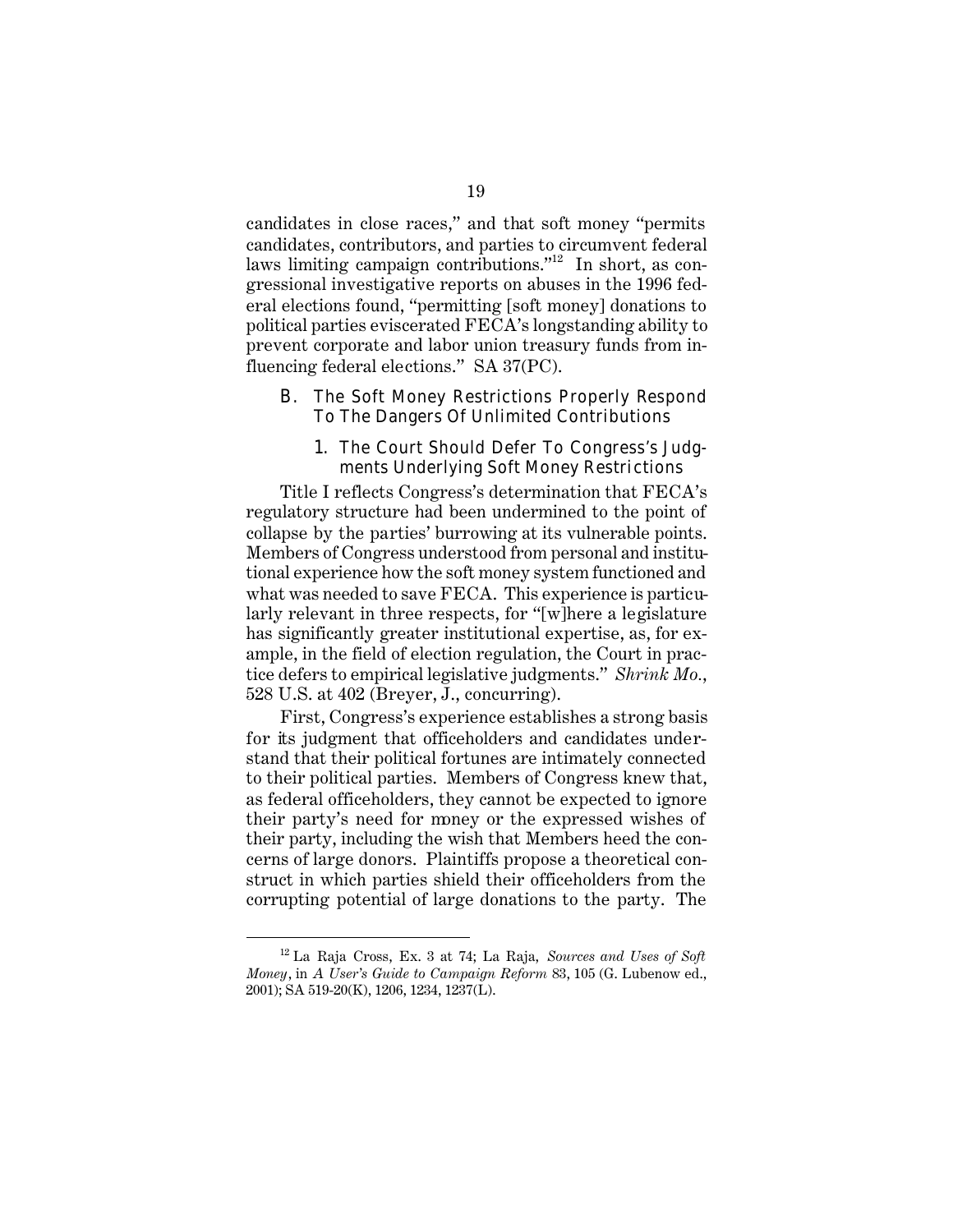Members who enacted BCRA knew otherwise. At the same time, given the close bonds between Members and their parties, it cannot be seriously maintained that Congress enacted BCRA to destroy the party system.

Second, Members knew from personal experience that donations for certain campaign activities, although purportedly not used to influence federal elections, were intended to and did in fact do so. The indisputable record was that, through the 1990s, parties had used soft money for generic campaign advertising, voter registration drives, get-out-thevote (GOTV) activity, and "issue" ads mentioning federal candidates, with the intent to affect federal elections.<sup>13</sup> Although the FEC treated these donations as though they were not used to influence federal elections, Congress saw through this loophole and closed it.

Third, Title I includes anti-circumvention provisions that rest on Congress's judgment about how political actors will inevitably test the limits of the law—a judgment informed by an extensive factual record demonstrating how they had behaved in the past. In the First Amendment context, as elsewhere, this Court has deferred to Congress's predictive judgment about the need for regulation. *See Turner Broad. Sys.* v. *FCC*, 520 U.S. 180, 195-96 (1997). The case for deference is yet stronger here, where the law reflects how Members of Congress expect *they* (and their parties) would act in the future.

#### 2. Only Limited Judicial Scrutiny Is Applicable To The Soft Money Provisions Of Title I

It is "settled" that regulations designed to buttress contribution restrictions need only be "closely drawn" to match the "sufficiently important" government interests in combating corruption and the appearance of corruption. *Colorado II*, 533 U.S. at 456. Plaintiffs nonetheless contend that Title

<sup>13</sup>*E.g.* Fowler Dec. ¶ 17 (JA 264); 148 Cong. Rec. H409 (Feb. 13, 2002) (Rep. Shays); SA 525-26(K).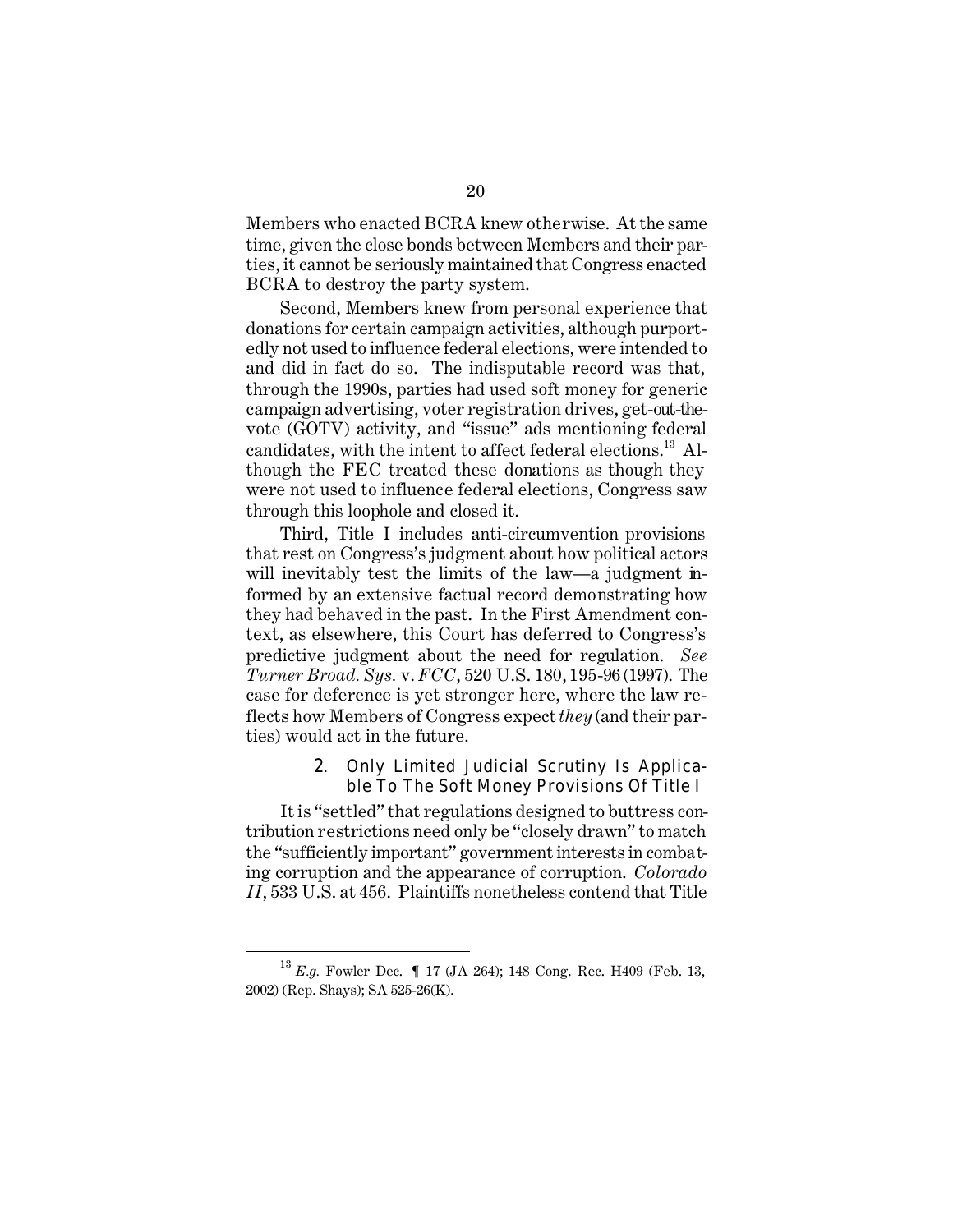I is a restraint on speech and association that requires strict scrutiny. This assertion is meritless.

After *Buckley*, it cannot be seriously contended that Title I's reinforcement of the FECA structure abridges any *contributor's* right of free speech. *Buckley* establishes that reasonable contribution restrictions work no impermissible restriction on the donor's right to speak, for "the transformation of contributions into political debate involves speech by someone other than the contributor." 424 U.S. at 21. Nor does Title I restrain anyone from engaging in "direct political expression" on his or her own rather than (or in addition to) through parties and candidates. *Id.* at 22.

Title I also does not burden a *political party's* free speech rights in any constitutionally problematic way. Although plaintiffs devote much effort to arguing that Title I acts as a limit on campaign spending, it in fact leaves political parties free to spend as much money as they wish on federal or state election activity, be it for advertising, GOTV activity, or voter registration drives.<sup>14</sup> Title I regulates only the sources and amounts of funds that the parties may raise and use for federal election activities. Like the contribution limits in FECA to which they are tied, the soft money restrictions merely require parties "to raise funds from a greater number of persons," and do not "reduce the total amount of money potentially available to promote political expression." *See Buckley*, 424 U.S. at 22; *id.* at 29 (FECA contribution limits "do not undermine to any material degree the potential for robust and effective discussion of candidates and campaign issues").

That some of BCRA's provisions are necessarily framed in terms of mirror-image restrictions on "solicitations" rather than "contributions" does not occasion strict scrutiny.

<sup>&</sup>lt;sup>14</sup> BCRA separately limits coordinated expenditures by national parties on behalf of their nominees to federal office, if they also make independent expenditures for the same nominees during the general election. 2 U.S.C. § 441a(d). That provision is discussed by the Solicitor General.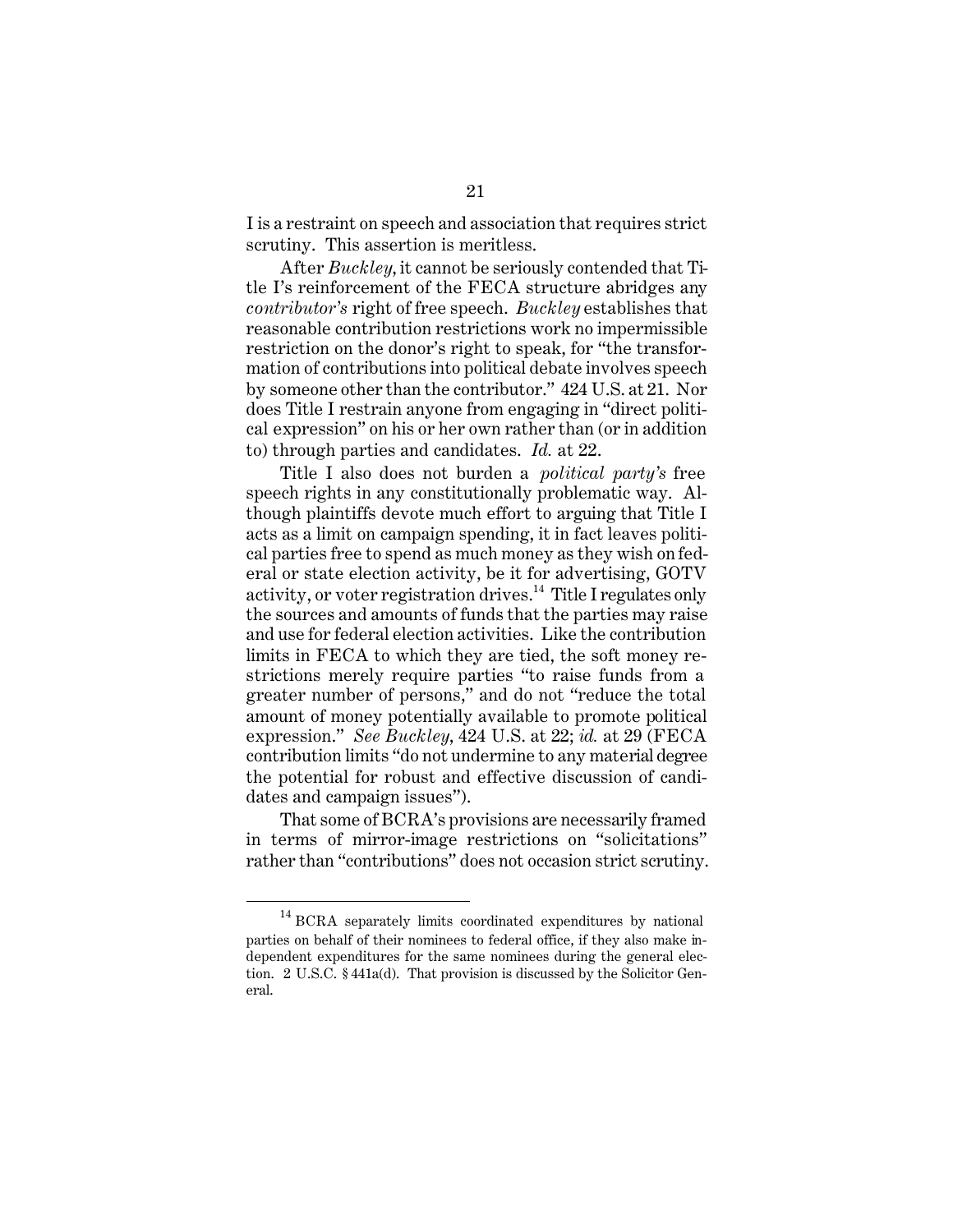These solicitation provisions merely ensure that the contribution restrictions are not readily evaded, as they were in the past, and thus operate functionally as a reinforcement of the contribution limits. *Cf. Colorado II*, 533 U.S. at 438 (noting that FECA employs a "functional," not formal, understanding of contributions). The Court has previously sustained a provision of FECA that limits corporations and unions to soliciting contributions for their segregated PAC funds from certain persons, without suggesting that the statute's focus on solicitations was important (and indeed FECA does not separately prohibit contributions from other individuals). *FEC* v. *National Right to Work Comm.*, 459 U.S. 197, 206-11 (1982) (*NRWC*). Nor did the Court apply strict scrutiny to that solicitation restriction in *NRWC*. *See Beaumont*, 123 S. Ct. at 2211 (discussing *NRWC* on this point). Rather, the Court upheld the solicitation restriction as a legitimate "prophylactic measure[]." *NRWC*, 459 U.S. at  $210^{15}$ 

Nor does BCRA impermissibly burden any right of association. BCRA leaves parties and candidates free to coordinate campaign plans and activities, political messages, and

<sup>15</sup> Plaintiffs invoke *Citizens Against Rent Control/Coalition for Fair Housing* v. *City of Berkeley*, 454 U.S. 290 (1981), in support of strict scrutiny, but nowhere in that decision did the Court state that it was applying strict scrutiny. *See id.* at 299 (challenged contribution limit "does not advance a legitimate governmental interest significant enough to justify its infringement of First Amendment rights"); *id.* at 301 (Marshall, J., concurring) ("the Court is following our consistent position that this type of governmental action is subjected to less rigorous scrutiny than a direct restriction on expenditures"); *id.* at 302 (Blackmun & O'Connor, JJ., concurring in the judgment) (appropriate level of scrutiny requires only "a sufficiently important governmental interest" and "means 'closely drawn to avoid unnecessary abridgment' of First Amendment freedoms"; quoting *Buckley*). Moreover, that case involved a restriction on donations to groups promoting ballot measures, which the Court distinguished from *Buckley* on the ground that ballot measure groups had no nexus to corruption or appearance of corruption of officeholders or candidates. 454 U.S. at 296-97. The record in *this* case demonstrates that political parties have a close connection to officeholders and candidates, which enables them to serve as highly efficient conduits of corruption.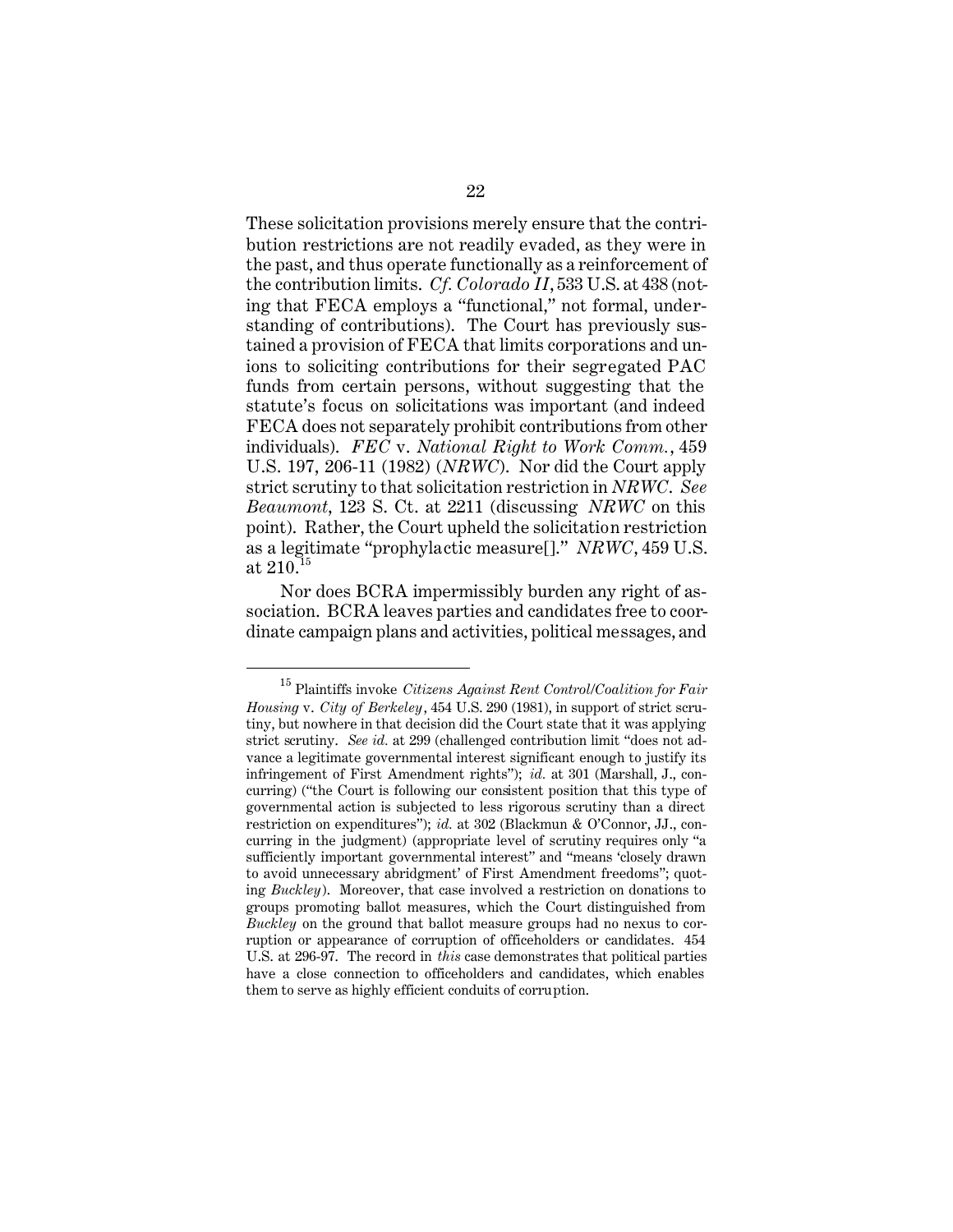fundraising goals with one another. The parties invoke a purported unlimited right to pass funds among one another, but no decision of this Court suggests this right has the elevated constitutional status that plaintiffs claim. *See Beaumont*, 123 S. Ct. at 2210 (restrictions on contributions subject to "relatively complaisant review"). In any event, nothing in BCRA prevents national and state parties from transferring unlimited amounts of hard money among one another. *See* 2 U.S.C. § 441a(a)(4).

Title I also does not abridge any party's right to associate with its donors. Contributions to candidates and political committees "lie closer to the edges than to the core of political expression." *Beaumont*, 123 S. Ct. at 2210. Any associational right of political parties to solicit donations is surely no more weighty than the right of would-be contributors to make them. Indeed, unlike donors, who make a "symbolic expression of support" to a party by making a contribution, *Buckley*, 424 U.S. at 21, a political party generally does not signal support for, or even a desire to be associated with, its donors when it solicits funds—especially when the donors give to *both* parties (as was often true with soft money).

#### 3. The National-Party Soft Money Ban

BCRA provides that a national committee of a political party may not solicit, receive, direct to another person, or spend funds that are not subject to the source prohibitions and amount restrictions of FECA. 2 U.S.C. § 441i(a)(1). This across-the-board prohibition against the national parties' use of soft money is based on the judgment of Members of Congress, drawn from personal experience, that national political parties had acted as conduits of influence between party donors and the federal candidates and officeholders with whom the parties were connected, and that in consequence national parties had to be removed from the soft money business altogether. That judgment is amply supported by the legislative and judicial record.

a. Contrary to plaintiffs' contention, under the soft money system, political parties did not insulate their officeholders from importuning contributors or sanitize the effect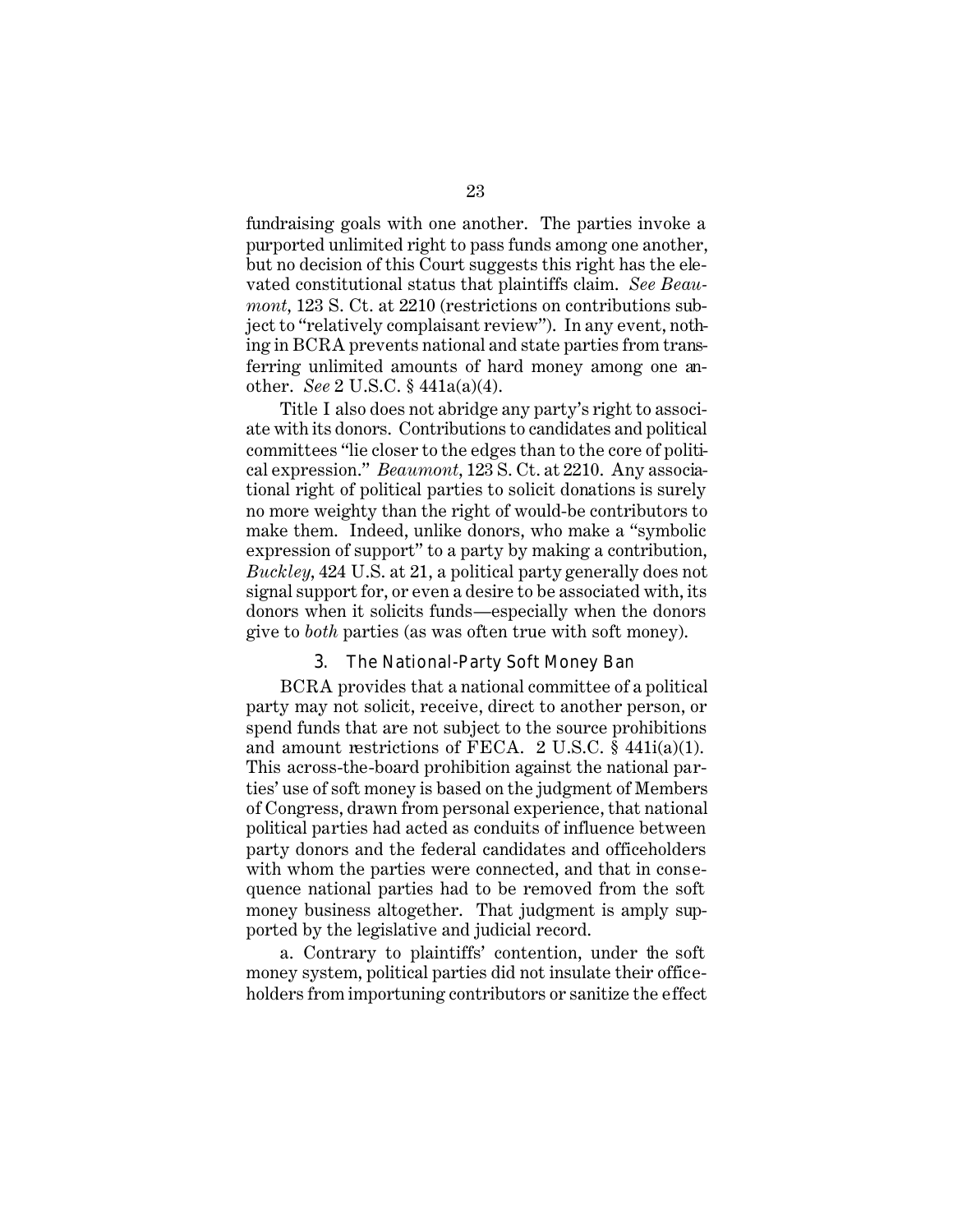of large contributions. Quite the reverse: the parties frequently encouraged their officeholders to be attentive to their soft money donors' positions on matters of policy, and brought their donors and officeholders together to meet privately. SA 603-15(K), 1269-76(L). Federal officeholders and candidates were routinely informed of the identities of large donors to their parties. In many cases, Members of Congress personally solicited large soft money donations; in other cases, the parties distributed lists of potential and actual donors to officeholders. SA 579-82(K), 1258-61(L). Donors also often informed officeholders that they had made contributions to their party. "[F]or a Member not to know the identities of these donors, he or she must actively avoid such knowledge as it is provided by the national political parties and the donors themselves." SA 581(K); *see* SA 1258(L).

Indeed, in the soft money context, it is futile to look for any meaningful separation between federal officeholders and their national parties. *All* the members of four of the six major national-party committees (DCCC, DSCC, NRCC, and NRSC) are federal officeholders. The DSCC and NRSC also established "joint fundraising committees" with the official campaigns of federal candidates, effectively enabling candidates to raise both hard and soft money simultaneously, in their own names and for their own races. SA 561- 62(K), 1246-47(L); Krasno/Sorauf Rep. 13 (JA 1286).

The other major national committees—the DNC and RNC—are also tightly connected to their parties' federal officeholders. As former RNC Chair Haley Barbour stated, during presidential election years they make election of the President their "highest priority." SA 1197(L); *see* SA 545(K) (national committees assume "subsidiary role" to presidential candidate's campaign committee). The DNC's "issue" ad campaign on behalf of President Clinton in 1996 forcefully bears that out, but that episode is merely illustrative of the point that the central function of the major national-party committees is to promote the election of the parties' federal candidates. Any elected official also benefits considerably from a donor's generosity to his or her party,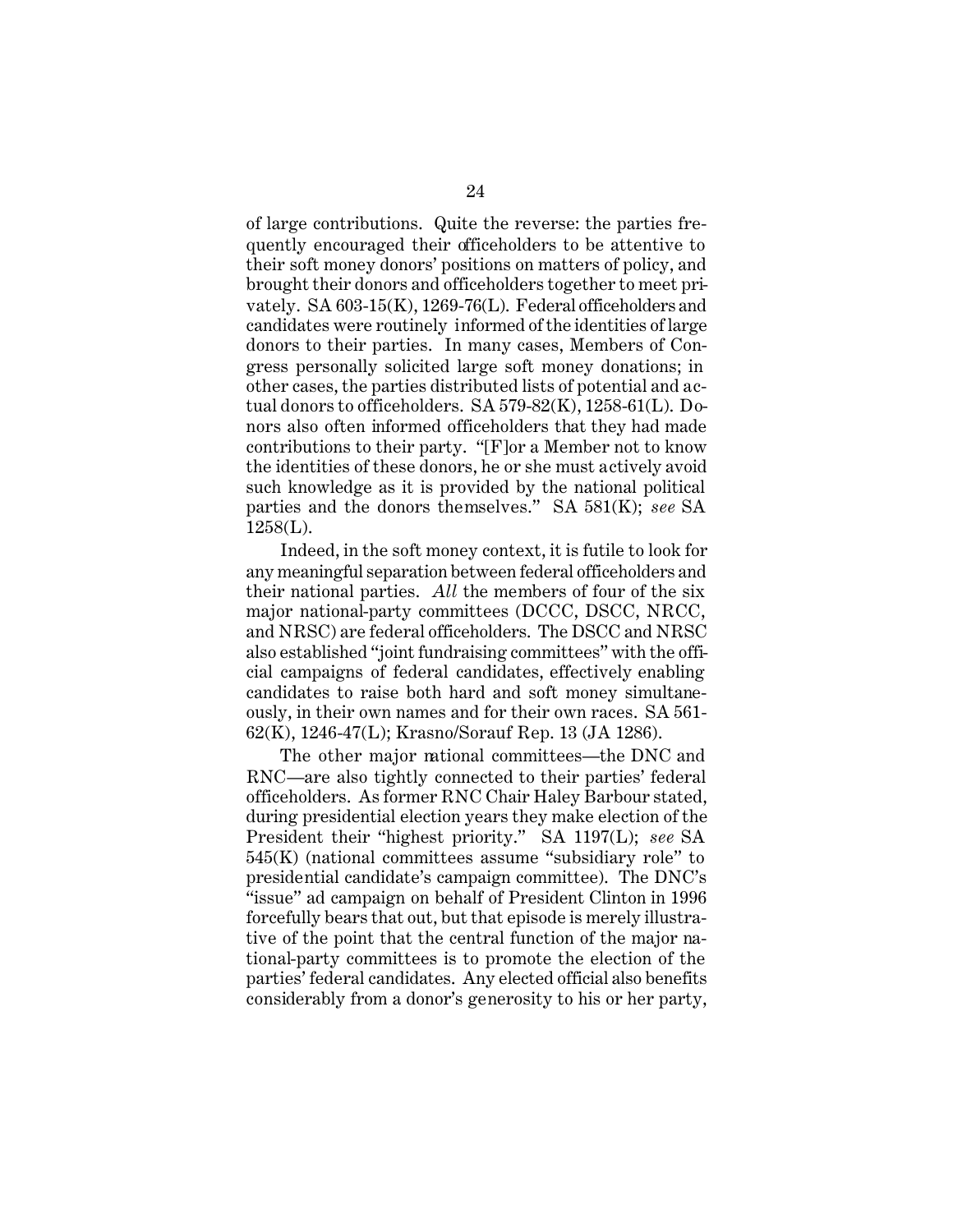for an official's power depends greatly on whether that party is in the majority or minority, and whether it controls another branch of the government or legislative chamber. Parties and their federal officeholders and candidates are thus connected by powerful bonds, and Congress recognized that elected officials are likely to be attentive to the concerns of generous donors to their parties.

b. Although Judge Leon accepted the basic premise of Title I—that *raising* unlimited soft money from corporations, unions, and wealthy individuals creates the potential for corruption and appearance of corruption, SA 1132-35—he mistakenly concluded that the validity of the national soft money ban turns on how the soft money is *spent.* Judge Leon believed that the interests of preventing corruption and appearance of corruption do not sustain BCRA in the absence of "any perceived, or actual, benefit to a federal candidate." SA 1103. He therefore concluded that, while Congress could prohibit national parties from using soft money to finance "public communications" that promote or attack clearly identified federal candidates, it could not ban the use of soft money for activities that do not "directly" affect federal elections, including disbursements for voter registration and GOTV activities undertaken within days of a federal election. SA 1119.

Even on its own terms, Judge Leon's theoretical demarcation between activities that do and do not provide a "perceived" or "actual" benefit to federal candidates does not support the line he drew. Congress reasonably determined that many activities undertaken by both national and state parties with soft money beyond "public communications" including *all* the activities that Congress defined as "[f]ederal election activity," such as generic campaign activity and GOTV (even when it makes no express reference to a federal candidate)—actually benefit candidates in federal elections. Indeed, contrary to the picture drawn by the plaintiffs, soft money was generally not used for "party building" activity several steps removed from election cam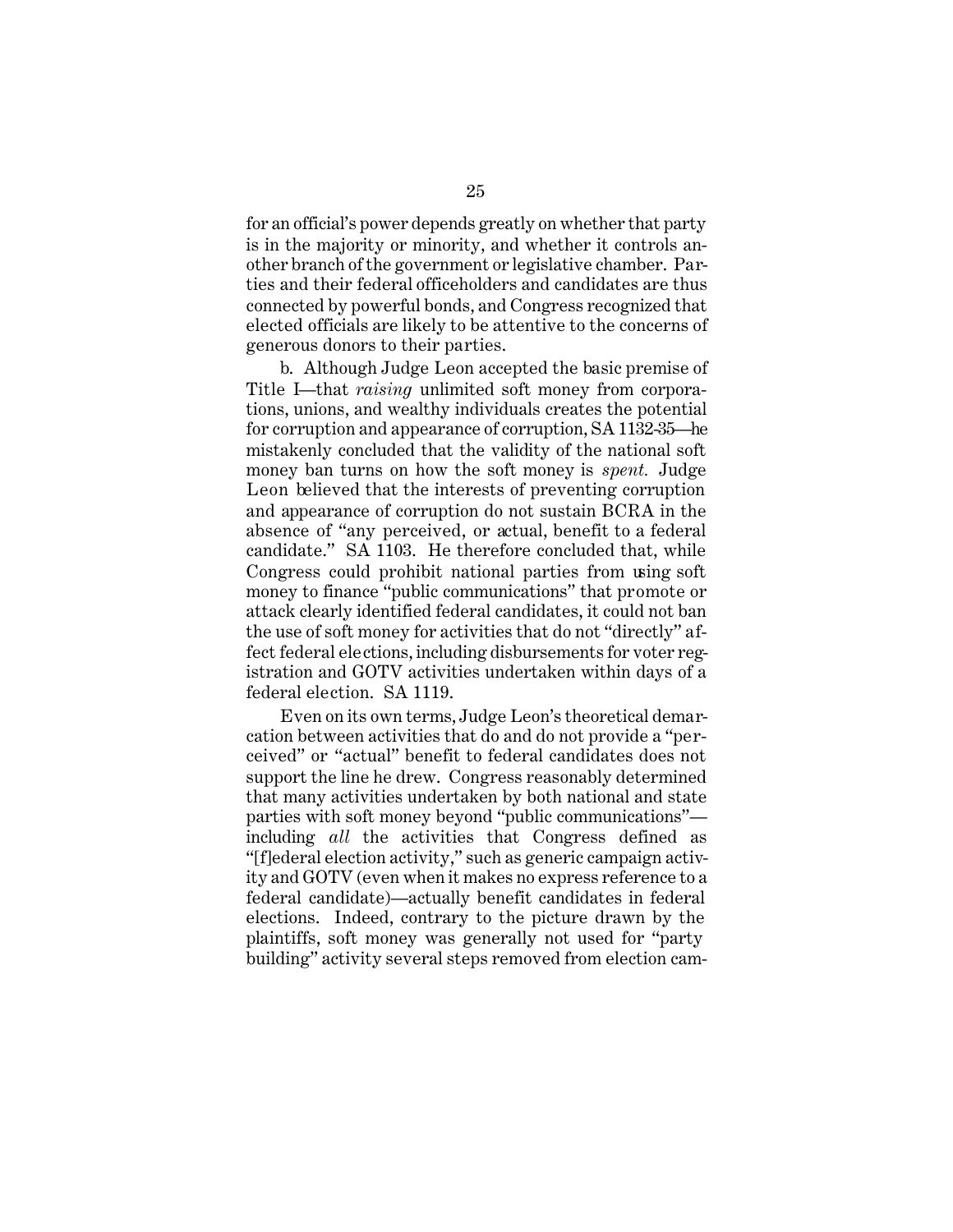paigns, but was used in just these ways to affect federal elections. Green Rep. 14 n.17 (JA 1205).<sup>16</sup>

But Judge Leon's approach is also misguided in a more fundamental respect: it fails to apprehend that, for national parties, the potential for corruption comes from *raising* soft money and the close connections between the party and its federal officeholders and candidates, regardless of how the national party spends that money. Title I does not rest on any notion that voter registration or GOTV activity is suspect; national parties may continue to spend unlimited hard money on such activities, or may transfer unlimited hard money to state and local parties if they prefer. Rather, Title I is predicated on Congress's well-supported recognition that, absent regulation to the contrary, corporations, unions, and individuals who want to obtain favors from federal officials will make large donations to be used by those officials and their parties as they perceive to be most advantageous to their political fortunes. And because of the close bonds between federal officeholders and their parties, unlimited donations threaten to corrupt federal officeholders even when they are made, not to assist the officeholders directly, but to help their political allies in the party. "[W]hether they like it or not, [parties] act as agents for spending on be-

<sup>&</sup>lt;sup>16</sup> Representatives of all four major congressional campaign committees acknowledged, for example, that their committees targeted GOTV efforts paid for with soft money in states where there were close federal races, and that those efforts did affect federal elections. SA 525(K). The parties also told donors that their soft money would be used for GOTV efforts to help the parties' candidates in federal elections. SA  $526(K)$ . Similarly, the parties used soft money to conduct voter registration efforts that assisted federal as well as state and local candidates. SA 529- 30(K). Expert testimony confirmed that, when a political party conducts GOTV and voter registration efforts, as well as generic advertising, the effect on the federal election is not "indirect," even when those activities do not expressly mention the federal candidate. In that situation, the parties expect and intend that efforts to mobilize voters "will produce a harvest of votes for [that party's] candidates for both state and federal offices." Green Rep. 14 (JA 1205-06); SA 527-29(K).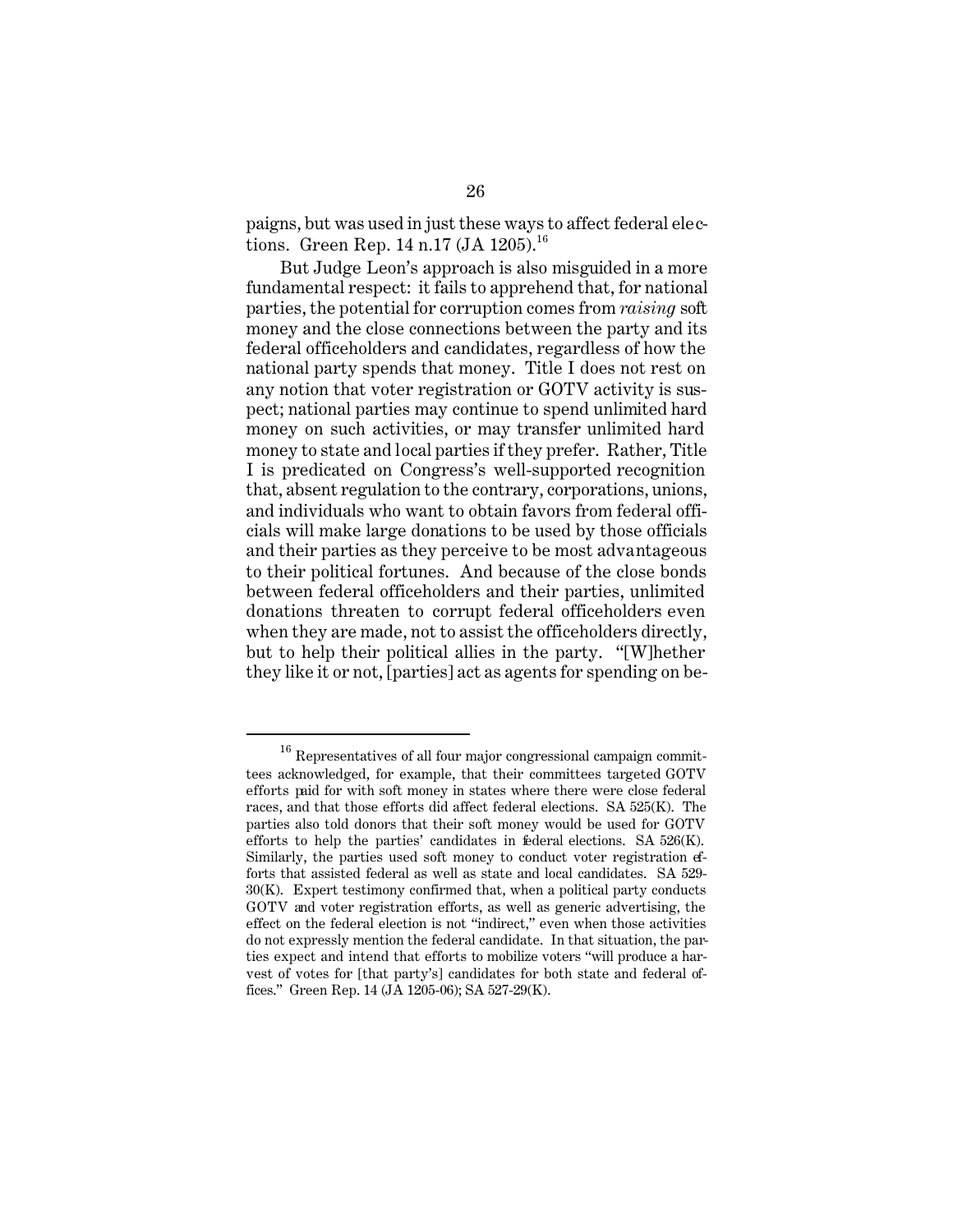half of those who seek to produce obligated officeholders." *Colorado II*, 533 U.S. at 452.<sup>17</sup>

c. Plaintiffs suggest there is no danger of corruption or appearance of corruption if national parties raise soft money only for the purpose of spending those funds on state races (or transferring those funds to state parties for use in state races). This argument suffers from the same flaw as Judge Leon's analysis: it fails to apprehend that the risk of corruption stems from the *raising* of the money. Moreover, in the past, the FEC allowed national parties to raise and use soft money purportedly for non-federal activity, but in fact that soft money was routinely used for activities affecting federal elections. Congress is not required to repeat that mistake.

Nor does the Constitution require Congress to permit an earmarking regime under which national parties could accept unlimited donations for some purposes, but not others. Just as Congress may bar a group that receives only a small part of its funds from corporations from making any campaign contributions, and need not consider whether any of the group's funding is earmarked for campaign purposes, *Beaumont*, 123 S. Ct. 2210 & n.7, Congress acted within its discretion in concluding that the only effective means to prevent the national parties from continuing to circumvent the law is an across-the-board rule against soft money. Indeed, given the fungibilty of money, if national parties could accept unlimited contributions purportedly for state purposes alone, donors could easily evade FECA's restrictions by making large soft money contributions to national parties simply to free up hard money for the party to use for federal

<sup>17</sup> Plaintiffs have stressed that Justice Breyer's lead opinion in *Colorado I* stated that "[w]e are not aware of any special dangers of corruption associated with political parties." 518 U.S. at 616. The issue here, however, is not whether political parties *themselves* commonly seek to corrupt their own candidates and officeholders with *lawfully* raised money, as had been argued in *Colorado I*. Rather, the point in this case is that political parties can serve as effective instruments of corruption by *others*—a point the Court strongly endorsed in *Colorado II*, 533 U.S. at 452.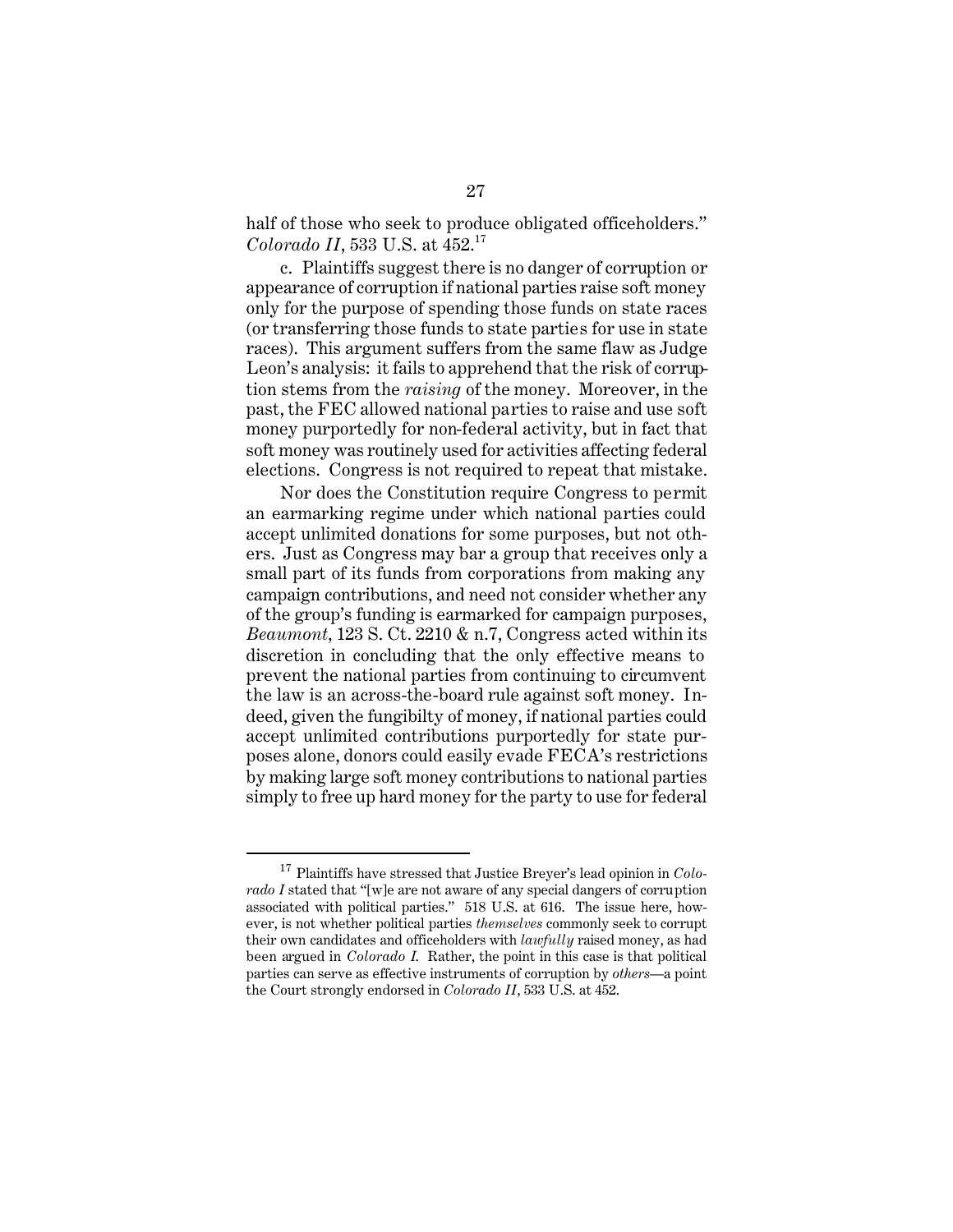candidates, who could then owe a debt of gratitude to the soft money donors.

In any event, the supposed impairment of the national parties' ability to assist their state affiliates is minimal. Even though national parties may not themselves spend soft money on state elections, they may spend unlimited hard money on state races, and may consult with state parties about how the state party might spend its own soft money on purely state races (as long as the national party does not control the use of the soft money,  $441i(a)(1)$ ). Thus, although plaintiffs characterize BCRA as driving a wedge between national and state parties, that is simply not the case.

## 4. The State-Party Soft Money Restrictions

a. Whereas BCRA precludes national parties from raising and spending soft money at all, Title I restricts state parties from using soft money only for specific "[f]ederal election activity." 2 U.S.C.  $\frac{1}{2}$  441i(b)(1).<sup>18</sup> This restriction reflects Congress's determination—amply supported by the legislative and judicial record—that state parties had been pervasively used as conduits for soft money in federal elections.19 Even leading opponents of campaign finance reform

<sup>18 &</sup>quot;Federal election activity" includes voter registration activity during the 120-day period before a federal election, GOTV, voter identification, and generic campaign activity conducted "in connection with" an election in which a federal candidate is on the ballot, and "public communications" that promote or attack a "clearly identified candidate for Federal office." 2 U.S.C. §431(20)(A). The definition excludes a broad range of state party activity. For example, Title I does not reach state party GOTV activity for elections with only state races on the ballot, state party contributions to state candidates, or "public communications" at any time that refer only to state and local candidates (other than GOTV and voter registration), because they are not "[f]ederal election activity."

<sup>&</sup>lt;sup>19</sup> Plaintiffs strain to find fault in the fact that the state party provision is framed in terms of activities on which state parties *spend* money. But Congress obviously framed § 441i(b)(1) in terms of funds "expended or disbursed for Federal election activity" to make clear that BCRA does *not* prohibit state parties from raising or using soft money, so long as state parties use such funds only for state or local election purposes. Section 441i(b)(1) is thus functionally identical to a limit on soft money contribu-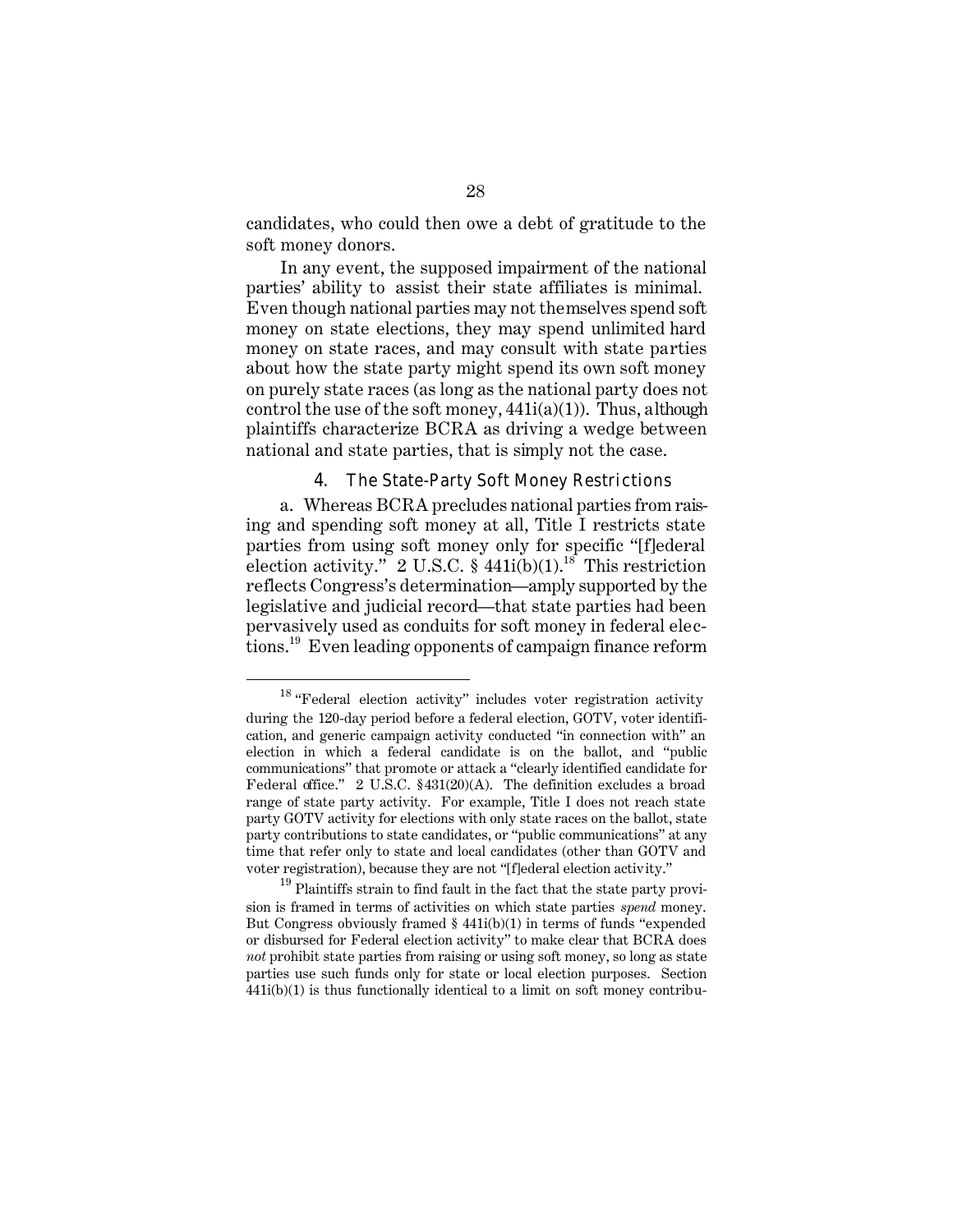recognized that "a prohibition of soft money donations to national-party committees alone would be wholly ineffective." $2^{00}$ 

State parties played a central role in the soft money system. Indeed, state parties became the preferred conduits of soft money funds in federal elections, because FEC allocation regulations permitted them to spend a greater percentage of soft money on supposedly non-federal activity (such as GOTV, voter registration, and "issue" ads) than could be done if the national party spent the money. SA  $516-22(K)$ , 1231-38(L); Magleby Rep. 37 (JA 1510). For that reason, in the 2000 election cycle alone, the national parties transferred \$280 million in soft money to the state parties. SA 490-91(K), 1188-89(L).

State parties told their soft money donors that their generosity had "delivered Ohio for President George W. Bush," *see* RNC OH 0410155 (IER, Tab 10), enabled the California Democratic Party to "increase the number of Californian Democrats in . . . Congress" and "deliver[ed] California's 54 electoral votes for President Bill Clinton[]," SA 526(K). National parties and federal candidates also routinely directed donors to contribute soft money to state parties for deployment in federal elections. Many state parties were effectively reduced to "offshore banks" for national parties, useful principally to inject soft money into federal elections in compliance with the national parties' directions—a phenomenon well documented by the Thompson Committee that investigated abuses in the 1996 elections (and discussed in the amicus brief for former Senator Thompson, at  $24-26$ ).<sup>21</sup>

tions to state parties for federal election purposes. *Cf. Colorado II*, 533 U.S. at 438.

<sup>20</sup>*The Constitution and Campaign Reform: Hearings on S. 522 Before the Sen. Comm. on Rules and Admin.*, 106th Cong., 2d Sess. 301 (2000) (statement of Bobby R. Burchfield, Partner, Covington & Burling).

 $^{21}$  Green Rebuttal Rep. 10 (JA 1239); Thompson Comm. Rep. 4467-68 (state parties acted as conduits to pay for DNC issue ads); *id.* at 8300 (minority views) (RNC memo described buying ads through state parties as "simply a book keeping hassle"); SA  $522-25(K)$ ,  $1234(L)$  (national parties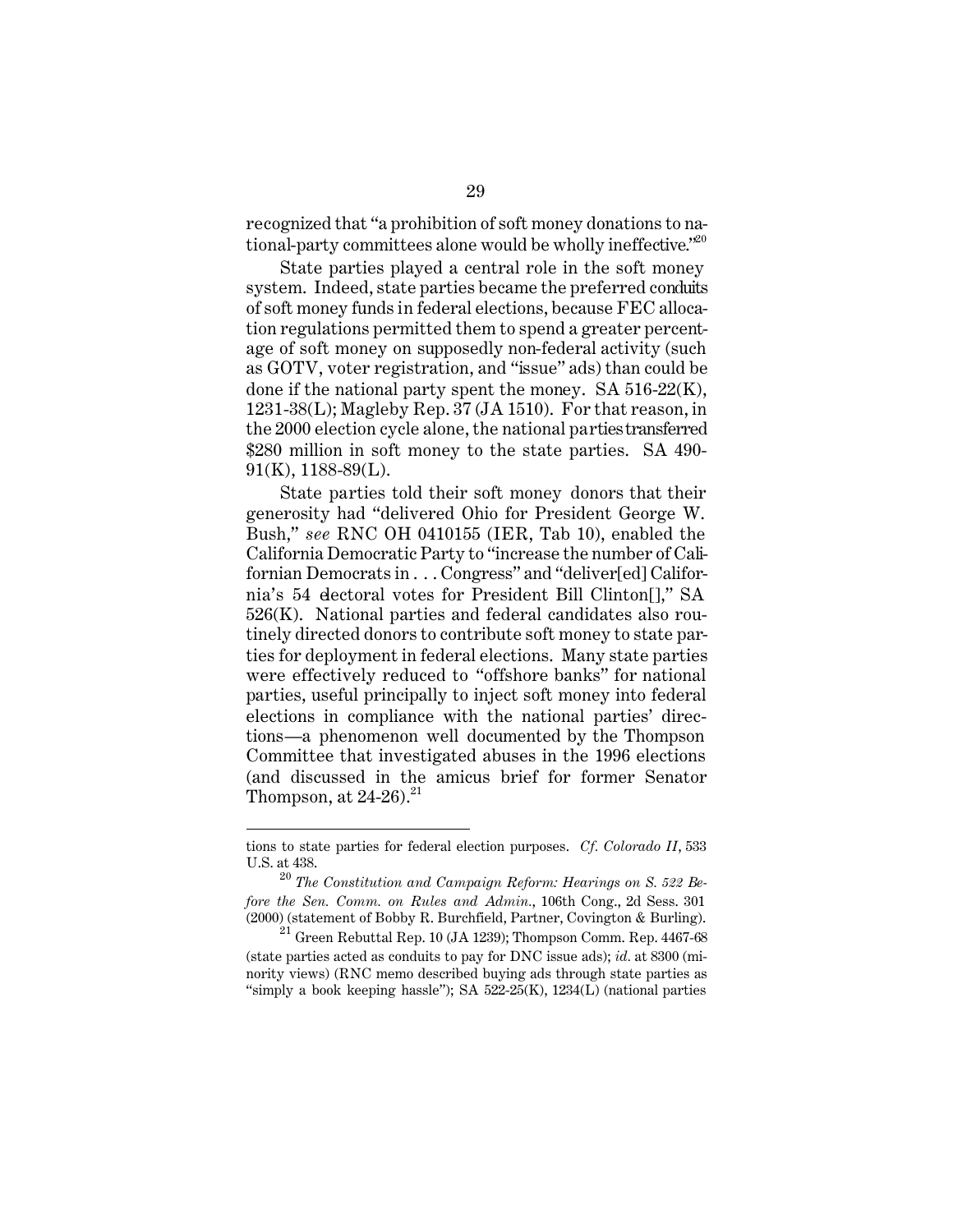The record also shows that massive soft money donations to state parties gave rise to the familiar risks of actual and apparent corruption. For example, Carl Lindner, chair of Chiquita Brands and a longtime Republican donor, gave more than \$500,000 to *Democratic* state parties only hours after the Clinton administration asked the World Trade Organization to examine European Union trade barriers against Chiquita bananas. $^{22}$  The Thompson Committee found that, in exchange for \$300,000 in soft money given to Democratic state parties and candidates and the DNC, the DNC assisted Roger Tamraz in his effort to win backing for an oil pipeline in the Caucasus by arranging meetings with government officials and with President Clinton—against the recommendation of National Security Council staff. Thompson Comm. Rep. 43-44, 2907-31; *id.* at 7519 (minority views). That Committee also found that Native American tribes that operated casinos gave significant soft money contributions to national and state Democratic committees after the DNC Chair contacted Clinton White House officials about those tribes' opposition to the casino application of a rival tribe, and the Department of the Interior denied that casino application (overturning a contrary staff recommendation). Thompson Comm. Rep. 44-46, 3167-94.

b. Plaintiffs implausibly suggest there is no danger of corruption or appearance of corruption when a corporation or union makes a \$100,000 donation to a state party to engage in federal election activity supporting a federal candidate, and argue that Congress was not justified in bringing state parties within the prohibition of use of soft money in federal elections. But there is no reason to believe that a federal officeholder would be less willing to heed the wishes of a donor that generously funded activities assisting his election merely because the funds happened to be deployed

retained control over soft money after it was transferred to state parties); La Raja Cross, Ex. 3 at 49 (state parties became "branch organizations" implementing "strategic decisions of party professionals in Washington").

<sup>22</sup> McCain Dec., Ex. I (Weisskopf, *The Busy Back Door Men*, Time, Mar. 31, 1997, at 40 [INT 001289-90]).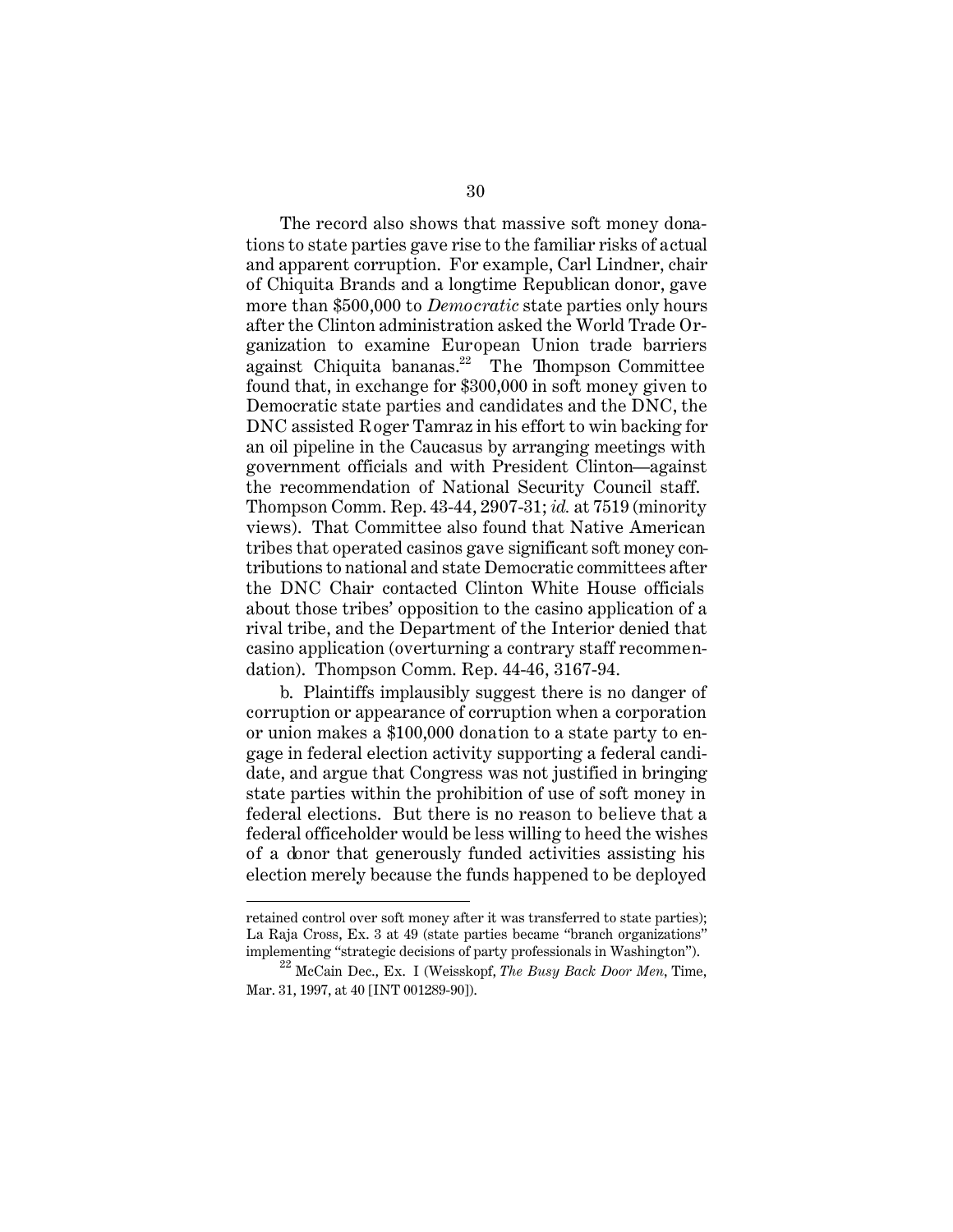through a state party. If, as plaintiffs suggest, Congress is constitutionally barred from regulating state parties that engage in federal election activity, then in the future, soft money donors will simply write their checks to state parties for use in federal election activity and make their generosity known to federal candidates. Thus it was essential for Congress to bring state parties' federal election activity within the soft money restrictions, as opponents of the ban recognized. Congress's constitutional authority to protect the integrity of federal elections is not diminished merely because the threat comes through state-party activity that indisputably affects federal elections.<sup>23</sup>

Congress has also limited the effect of the soft money restrictions on state parties. First, BCRA's definition of "[f]ederal election activity" in § 431(20)(A) excludes a broad range of state election activity, thus ensuring that the restrictions do not intrude too far into state-party activity (*see* p. 28 n.18). Second, Congress has allowed state parties to make some use of soft money even in federal elections. Just as, before BCRA, the FEC allowed state parties to use a combination of soft and hard money for activities that could affect both federal and state elections, the Levin Amendment, 2 U.S.C. § 441i(b)(2), authorizes a new kind of allocation formula permitting use of combinations of limited soft and hard money in federal elections. This authorization, however, is subject to provisos designed to prevent a resurgence of the pre-BCRA system in which state parties were

 $^\mathrm{23}$  Indeed, if Congress has no constitutional authority to regulate soft money used by state parties in connection with federal elections, then it is difficult to see how the FECA regime before BCRA could have been constitutional. Even then, both national and state parties that conducted GOTV, voter registration, and generic campaign activity in connection with an election in which a federal candidate was on the ballot were required to allocate their disbursements for such activity between hard and soft money, under the rationale that both federal and state interests were implicated by elections featuring both federal and state races. 11 C.F.R. §§ 106.1, 106.5 (2001).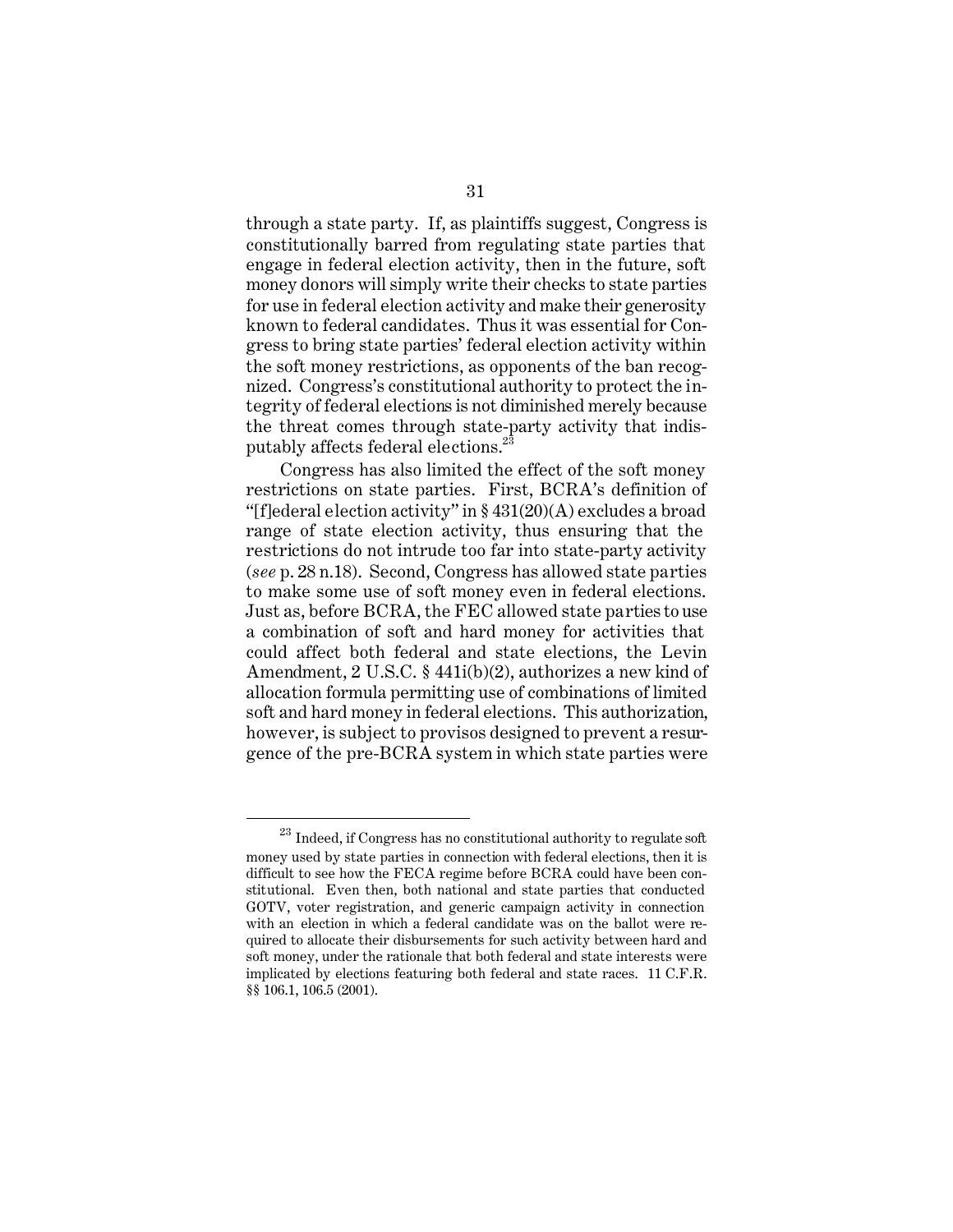used as conduits of unlimited soft money into federal elections.<sup>24</sup>

When States opt to hold state elections simultaneously with federal elections, Title I incidentally restricts state parties from using soft money for some activities that affect state races. That does not establish, however, that Title I *regulates* the state elections or otherwise exceeds Congress's Article I powers. Once Congress has balanced the competing policy considerations and has determined that the use of soft money in "[f]ederal election activity" so affects the integrity of federal elections as to warrant the exercise of its Article I powers, the courts have no warrant to reweigh the federal regulations against any incidental effect on the funding of state campaign activity. The necessary and proper scope of laws to ensure the integrity of federal elections "are matters for congressional determination alone." *Burroughs* v. *United States*, 290 U.S. 534, 547-48 (1934). Thus, as the Court held more than a century ago, "[i]f for its own convenience a State sees fit to elect state and county officers at the same time and in conjunction with the election of [federal officials], Congress will not be thereby deprived

 $^{24}$  Although plaintiffs have sought to portray the Levin Amendment as an onerous restriction on state parties, in fact it accommodates state parties by creating an exception to BCRA's restrictions on their use of soft money for federal election activity. Like the provision upheld in *Buckley* that allowed individuals to contribute more to political committees than to candidates, the Levin Amendment thus "enhances the opportunity . . . to participate in the election process." 424 U.S. at 35.

Under the Levin Amendment, a state or local party committee may use combinations of hard money and soft money (including money obtained from corporations and unions), under allocation formulas established by the FEC, for certain kinds of federal election activity, such as voter registration and GOTV activity that does not refer to a clearly identified candidate for federal office. "Levin funds" (soft money used in the allocation) must be raised locally—*i.e.*, by the state or local committee that makes the disbursements, and not solicited by or received from another party committee or a federal officeholder; a donor may not contribute more than \$10,000 per year in Levin funds to any particular party committee; and Levin funds may not be used for any activity referring to a clearly identified federal candidate. 2 U.S.C. § 441i(b)(2)(B), (C).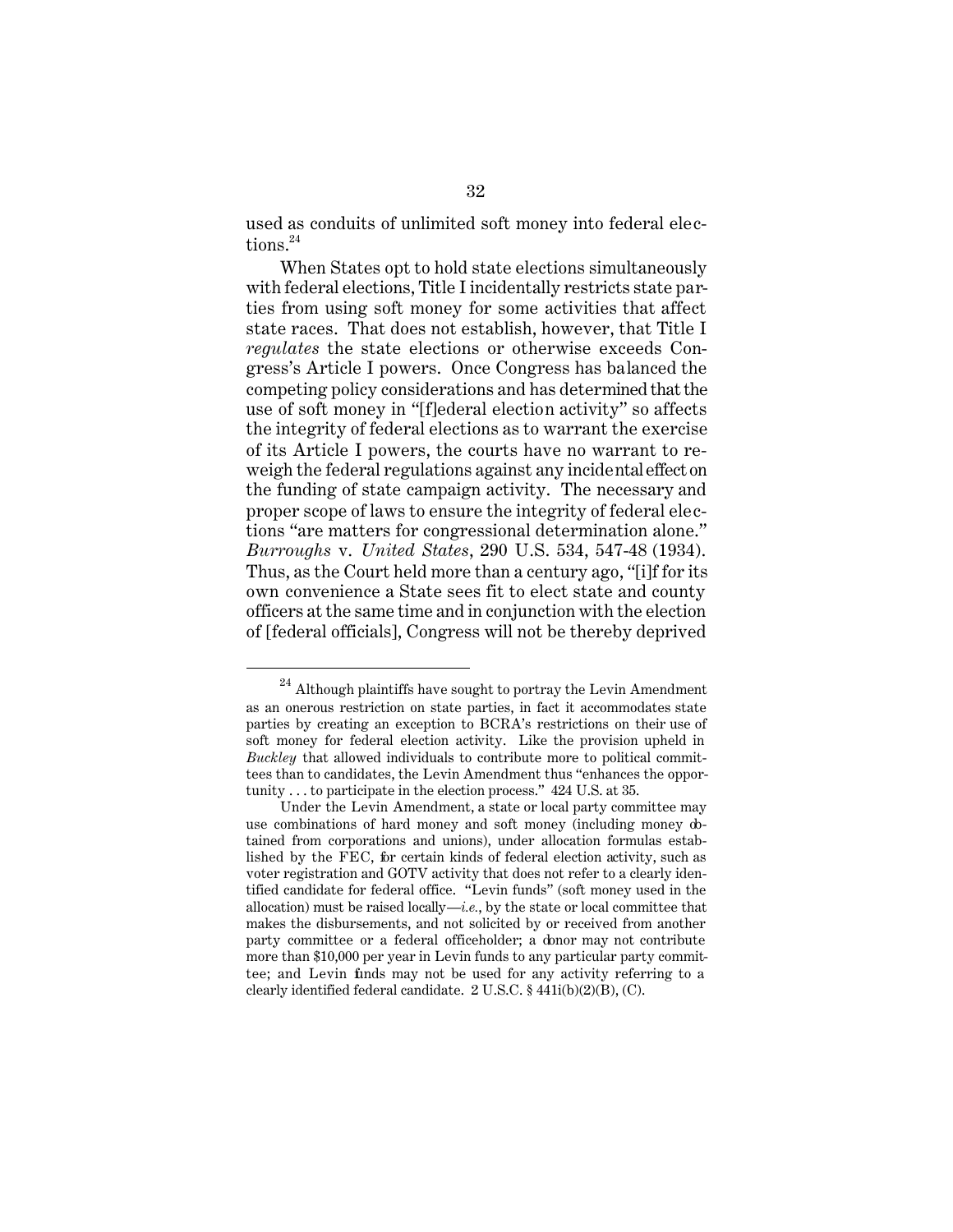of the right to make regulations in reference to the latter." *Ex parte Siebold*, 100 U.S. 371, 393 (1879). Nor does Title I intrude on state sovereignty in any manner implicating the Tenth Amendment or other structural features of the Constitution. Unlike statutes this Court has found to contravene principles of state sovereignty, BCRA does not require the States to do or not do anything.<sup>25</sup>

c. As with the national-party ban, Judge Leon concluded that the restrictions on state-party use of soft money could be validly applied only to those activities that, in his view, "directly" benefit candidates for federal office. SA 1118-42. Again, Judge Leon's reasoning is flawed. Congress determined, based on its experience, that GOTV, voter registration, and generic campaign activity conducted in connection with or close proximity to federal elections often are intended to and in fact do influence the outcome of such elections. Congress was therefore justified in acting to protect the integrity of federal elections by restricting state parties' use of soft money for federal election activity.

The parties point to an advertisement run by the California Democratic Party opposing Proposition 209 as an example of the purportedly excessive coverage of Title I. The parties do not dispute that such advertisements could well affect the outcome of a federal election, but they nonetheless contend that such advertisements cannot create a risk of corruption or appearance of corruption of a federal candidate. But Congress recognized that a donor can secure undue influence with a federal candidate by making a massive donation to a state party, intending that the state party then use those funds for "[f]ederal election activity" (such as GOTV activity or generic party advertising) in connection with that candidate's election. It is not significant whether (for example) the state party's GOTV activity funded with that soft money highlights a ballot initiative or a gubernatorial race; either form of GOTV activity affects a federal elec-

<sup>25</sup>*Cf. Printz* v. *United States*, 521 U.S. 898 (1997); *New York* v. *United States*, 505 U.S. 144 (1992); *Oregon* v. *Mitchell*, 400 U.S. 112 (1970).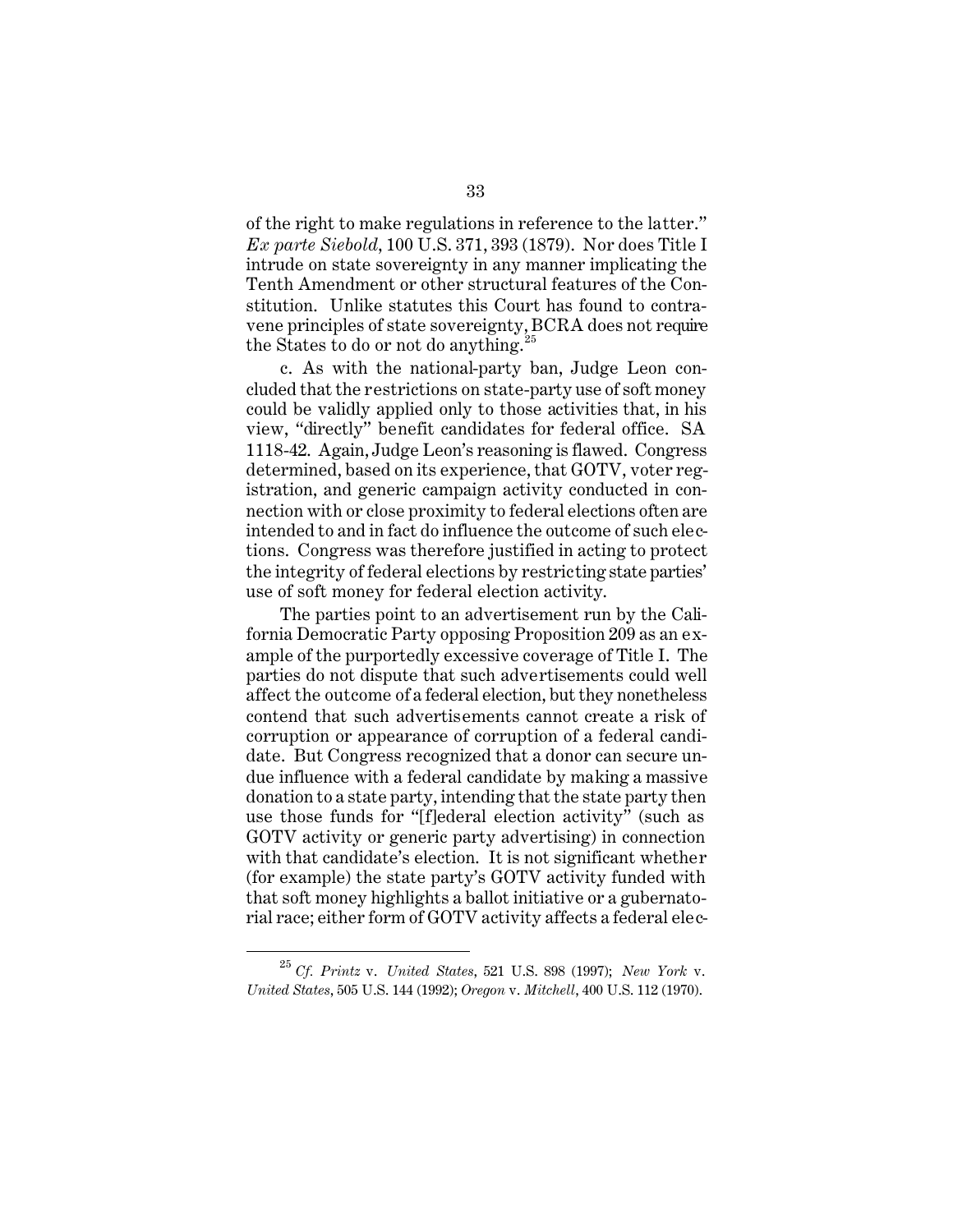tion on the same ballot—as the press understood in the context of Proposition  $209$ <sup>26</sup> The risks of corruption and appearance of corruption inhere in both, and stem from the fact that the donor can make it known to the federal candidate that his election was assisted by the donor's generosity.

The parties contend (Br. 54-56) that even that part of the soft-money restrictions that Judge Leon would have left intact, which prohibits parties from using soft money for any "public communication" referring to a clearly identified candidate for federal office  $(\S 431(20)(A)(iii))$ , is unconstitutional because it applies even when parties do not engage in "express advocacy" for or against a candidate, and thus could intrude on pure issue advocacy. That argument is meritless. This Court made clear in *Buckley* that political parties exist for the purpose of engaging in campaign activity, and so there is no need to differentiate between their campaigns and other activity. In *Buckley*, the Court construed a provision limiting independent expenditures by *individuals and interest groups* to cover only express advocacy. 424 U.S. at 40-42. But when the Court considered a separate provision requiring reporting and disclosure by *political committees*  (including political parties) making campaign-related expenditures, the Court noted that the term "political committees" in that context reached only "organizations that are under the control of a candidate or the major purpose of which is the nomination or election of a candidate," not groups "engaged purely in issue discussion." *Id.* at 79. The Court explained that "[e]xpenditures of candidates and of 'political

 $26$  Press reports indicated that the state parties' political activity over Proposition 209 was closely connected to their efforts to affect the 1996 presidential election, which was on the same ballot. "[P]olitical partisans promoted [Proposition 209 and similar measures] as a way of getting 'their' voters to the polls," and "the California Republican Party subsumed backing of [Proposition 209] into a get-out-the-vote drive for Bob Dole." Stall & Morain, *Prop. 209 Wins, Bars Affirmative Action Initiatives,* L.A. Times, Nov. 6, 1996, at A1; *see* Wooster, *California Fights The Race Wars*, Am. Enter. 54 (2000). The ad in question decried Proposition 209 as a "Republican Scheme," urged voters not to "let the Republicans get away with it," and exhorted voters to go to the polls. Feingold Dep., Ex. 15.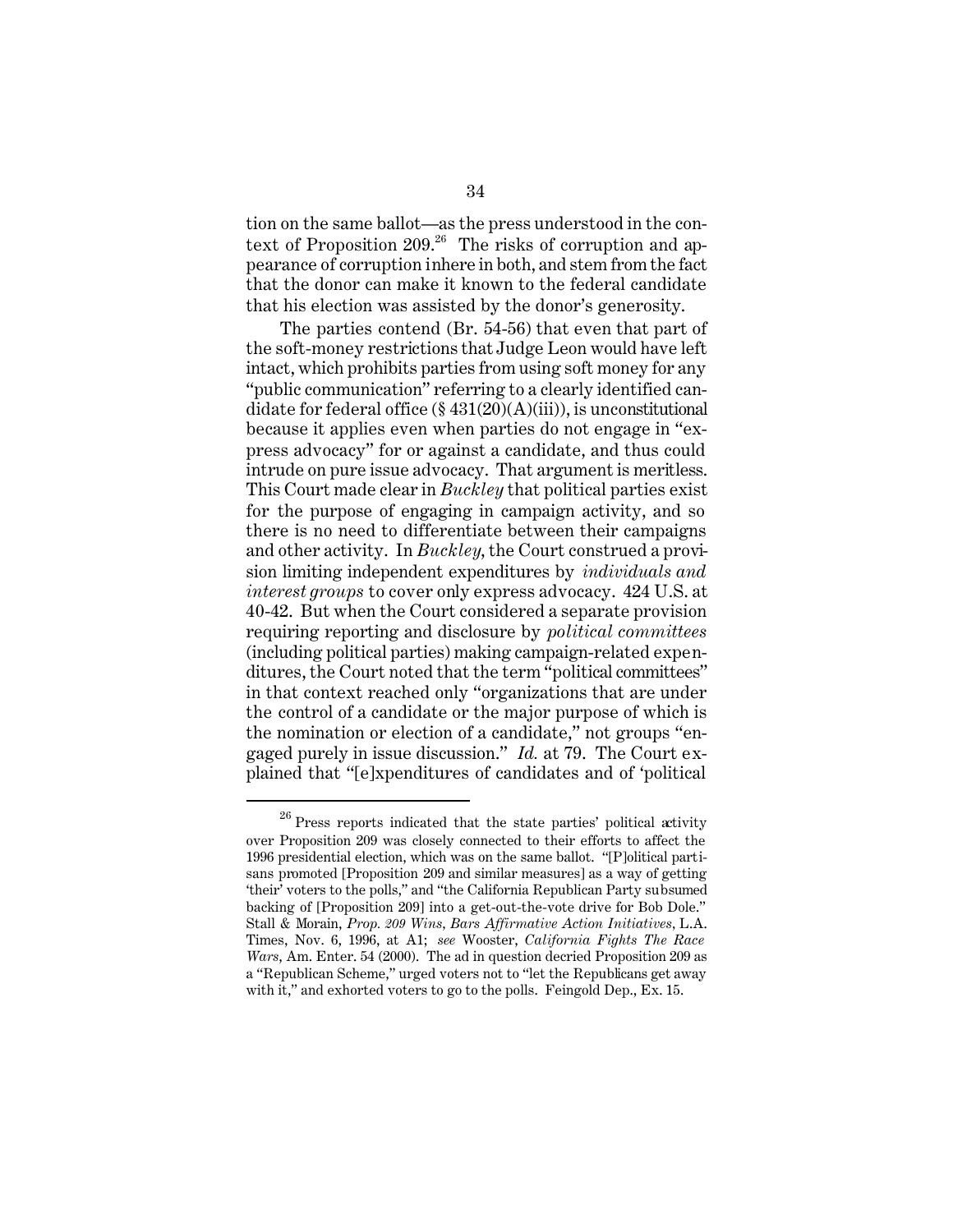committees' so construed . . . are, by definition, campaign related." *Id. Buckley* thus establishes that, because political parties are presumed to engage in campaign activity, regulation of their financing does not intrude on pure issue advocacy.

## 5. Related Anti-Corruption And Anti-Circumvention Provisions

Congress enacted further measures in Title I to ensure that political actors do not continue established means of circumventing FECA's hard money restrictions. Plaintiffs devote a significant portion of their briefing to challenging these measures. The pattern in their briefs is to urge the broadest imaginable construction of each provision, posit its application to a remotely conceivable situation, and then contend that that application would be unconstitutional, and so the entirety of Title I must fall. The irony in this position is striking: one can imagine the reaction of one of the political party plaintiffs if the FEC advanced such expansive readings of the statute in an enforcement action against it in contrast to this case, where it serves the parties' goals to make Title I seem draconian. And of course, the duty of the courts is to save the law, not to adopt constructions that might imperil it. *NLRB* v. *Catholic Bishop*, 440 U.S. 490, 500 (1979).

Plaintiffs are essentially attempting to convert a preenforcement facial challenge to BCRA into an as-applied challenge to factual scenarios that may never arise. Even under the relatively generous standards of First Amendment doctrine, statutes are not to be invalidated based on "hypothetical application to situations not before the Court." *FCC* v. *Pacifica Found.*, 438 U.S. 726, 743 (1978); *see Brockett* v. *Spokane Arcades, Inc.*, 472 U.S. 491, 501-02 (1985). Rather, to prevail in their facial challenge, plaintiffs must demonstrate "a substantial risk that application of the provision will lead to the suppression of speech." *NEA* v. *Finley*, 524 U.S. 569, 580 (1998); *see City Council* v. *Taxpayers for Vincent*, 466 U.S. 789, 800 (1984) (stressing that a statute is not facially invalid merely because "one can conceive of some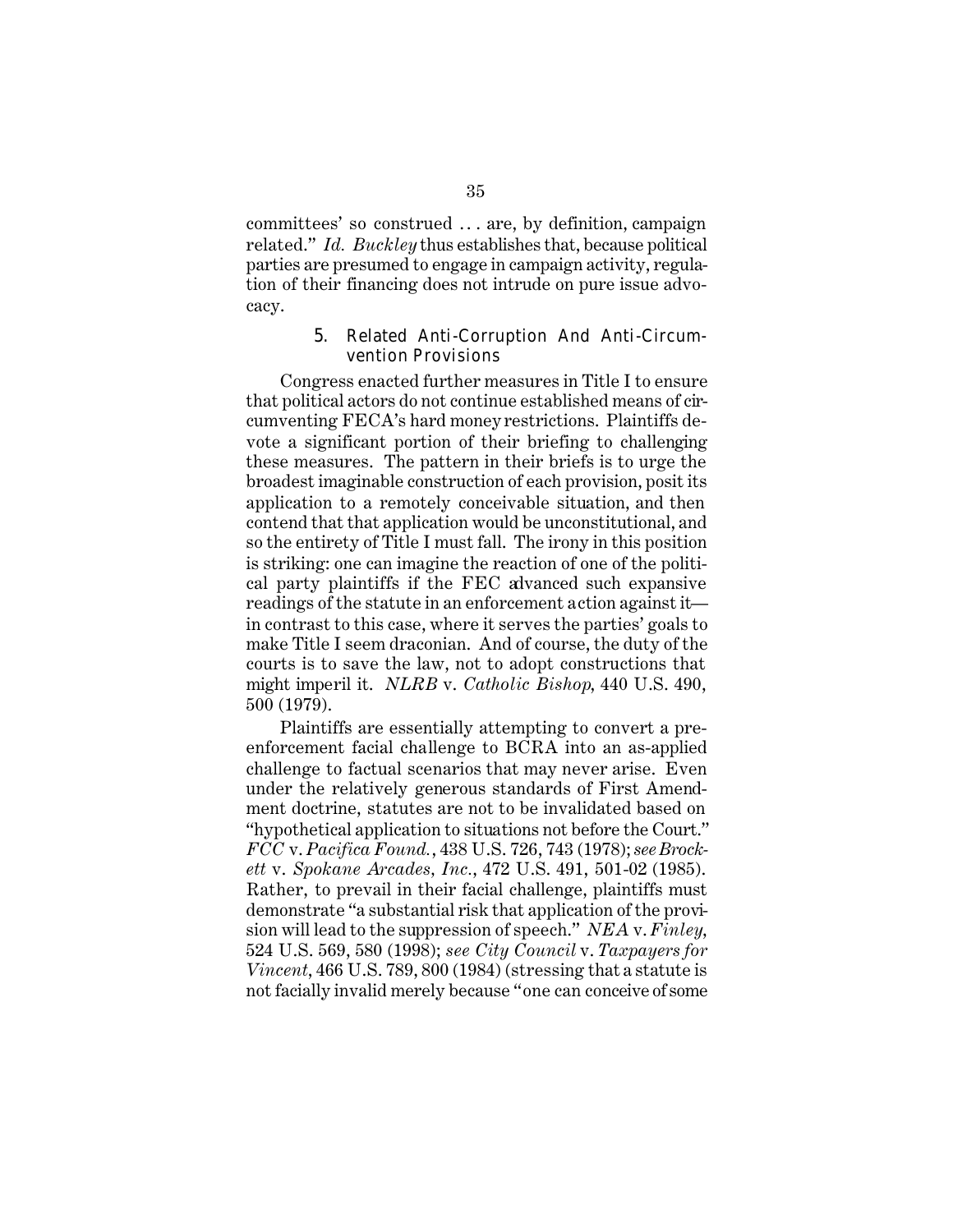impermissible applications"). Plaintiffs have not made that showing.

a. *Solicitations By Federal Candidates.* BCRA added 2 U.S.C. § 441i(e), which imposes fundraising restrictions on federal candidates (including federal officeholders). Section 441i(e)(1)(A) prohibits federal candidates from raising, transferring, or spending soft money (whether for a national or a state party or otherwise) in connection with a federal election. Section 441i(e)(1)(B) then extends to non-federal elections the requirement that federal candidates solicit only funds subject to FECA's rules on sources and amounts. Thus, a federal candidate may raise money for others to use in federal and state races as long as the funds raised would not contravene the federal contribution limits or the prohibitions on contributions by corporations and unions. $27$ 

These provisions are aimed at the core problems of corruption and appearance of corruption that underlie FECA in general and the party contribution limits of Title I in particular. Large donations made at the request of federal candidates and officeholders create the risk that the donor will acquire (or appear to acquire) undue influence as a result of

 $27$  Congress further narrowed these quite reasonable restrictions with three exceptions that accommodate competing policy considerations. Section 441i(e)(2) makes the general rule against solicitation of soft money inapplicable if the money is to be used only for a state race in which the federal officeholder is running. Under § 441i(e)(3), a federal candidate may "attend, speak, or be a featured guest at a fundraising event for a State, district or local committee of a political party." Under § 441i(e)(4)(A), federal candidates may solicit unlimited funds for organizations that are tax exempt under IRC  $\S 501(c)$ —even groups that engage in some "federal election activity," so long as that is not their principal purpose—if the solicitation does not specify how the funds will be spent. Under § 441i(e)(4)(B), candidates may explicitly solicit funds for use by IRC § 501(c) groups for voter registration or GOTV activity, or for 501(c) groups principally organized to engage in such activity, if the solicitation is made only to individuals and the amount solicited from any individual does not exceed \$20,000 in a calendar year. These closely drawn measures serve the valid goal of eliminating the appearance of corruption of federal candidates through contributions that are excessive or from impermissible sources, while avoiding overreaching into state political activity.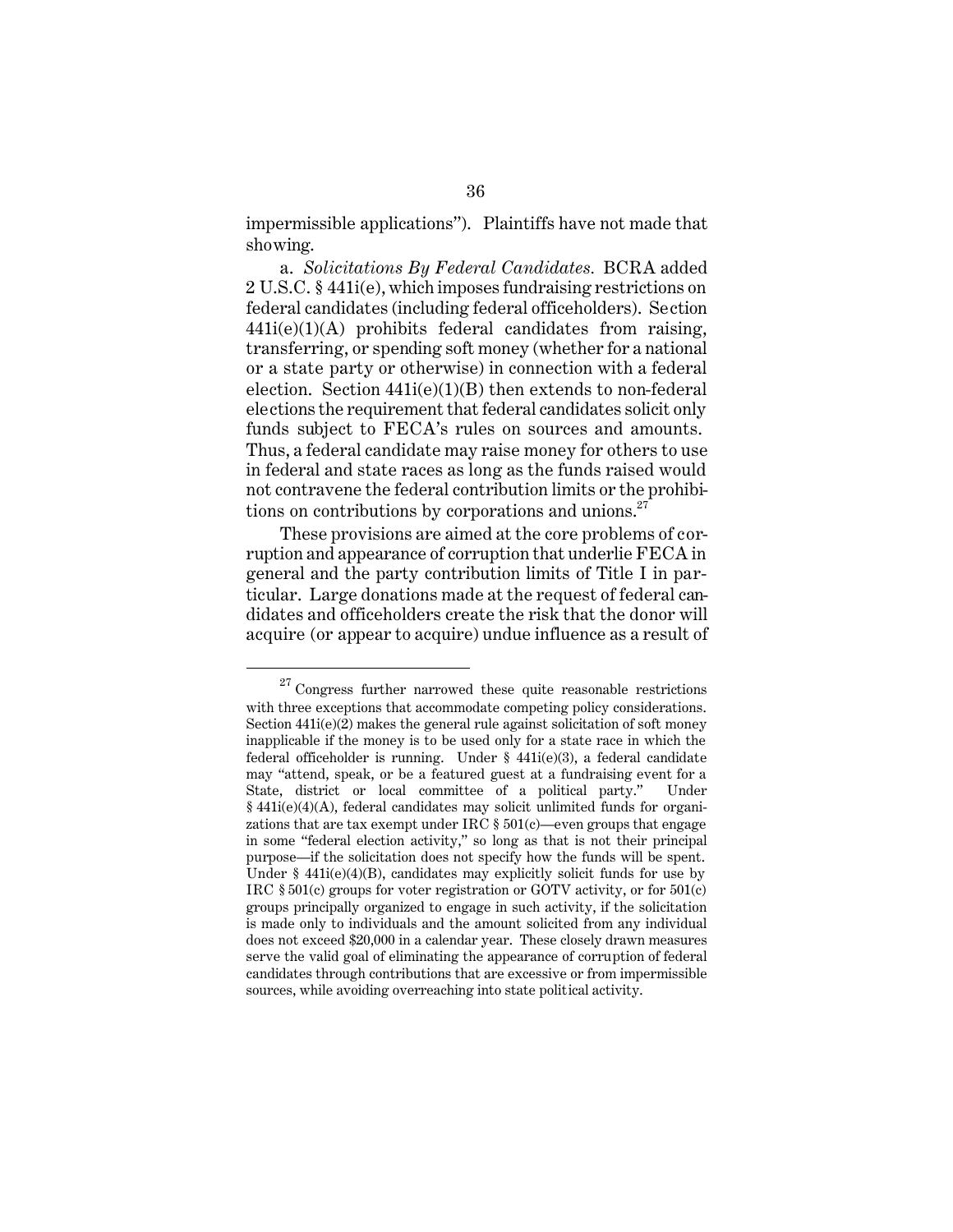the requester's gratitude. Indeed, when soft money was solicited, links were often drawn between massive donations and pending legislation—as demonstrated by national-party documents in the record, including "call sheets" prepared for fundraising calls, which emphasized legislative and regulatory matters of interest to solicitation targets. *See* IER, Tabs 1.A., 1.E., 3. These risks are also present when a federal officeholder asks a corporation or union to donate \$100,000 to a state party or candidate. A federal officeholder cannot be expected to ignore the fact that a donor has made a substantial contribution at his request to a political ally.

b. *Solicitations By National-Party Officers*. Plaintiffs spill much ink over  $\S 441i(a)(2)$ , which extends the nationalparty soft money solicitation ban to the national parties' officers. This provision recognizes that political parties, like all artificial entities, necessarily act through their officers and agents. It thus ensures that a national party may not circumvent the basic soft money solicitation ban by claiming that the fundraising was done by its officers, not itself.

The parties strain to manufacture a constitutional flaw in this provision by arguing that it broadly prohibits national-party officers from soliciting even *hard* money for state candidates, even in a year in which no federal candidate is on the ballot (*see* Br. 1). This construction is, to say the least, not compelled by the language of § 441i(a), which bars national-party officers from soliciting only funds that are not "subject to the limitations, prohibitions, and reporting requirements of this Act"—much as § 441i(e) applies to bar solicitation of soft money by federal officeholders. Although some of the intervenors gave differing responses in their depositions when asked about the reach of § 441 $i(a)(2)$ <sup>28</sup>, the Justice Department and the FEC, which are responsible for enforcing the campaign finance laws,

<sup>28</sup>*Compare* Feingold Dep. 166-67 (appearance of corruption when party officer is "in a position to seek unlimited contributions") *and*  Meehan Dep. 236 (party officer may not "ask[] for unlimited amounts of money for a local election"), *with* Shays Dep. 237-40 (solicitation ban more restrictive for party officers than federal officeholders).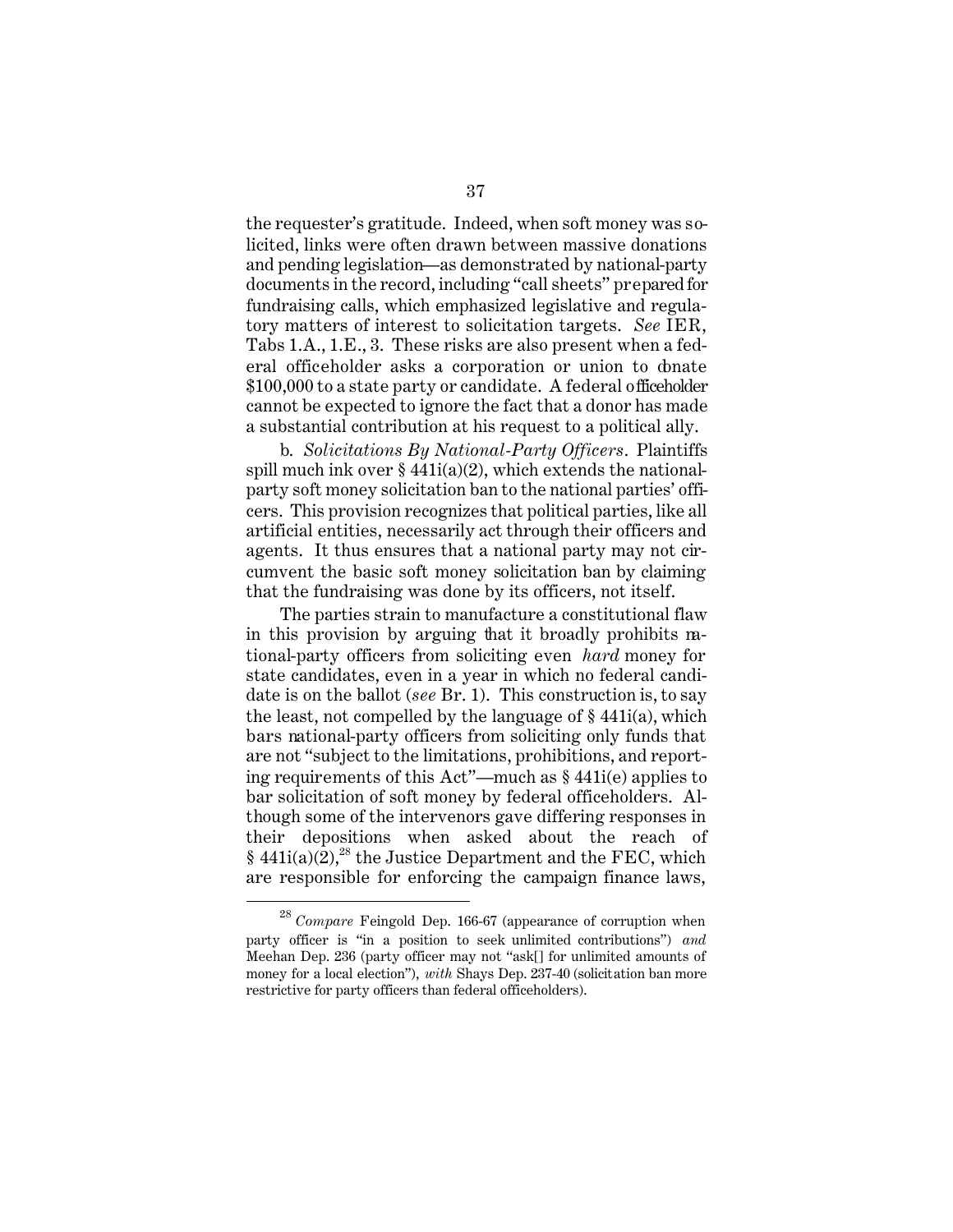have made clear § 441(a)(2) does *not* prevent the national parties or their officers from soliciting hard money for state parties or candidates. Gov't D.Ct. Opp. Br. 25-26, 38 n.37; Gov't D.Ct. Reply Br. 30 n.34. Nor does the provision limit the amount of hard money a national party may raise and contribute to state candidates. It is quite revealing that the very first example of the supposed excesses of BCRA contained in the political parties' brief relies on a reading of the law that has been rejected by those responsible for enforcing it.

c. *Solicitations For And Transfers To Tax-Exempt Groups.* Section 441i(d) prevents political parties and their officers and agents from soliciting money for, or directing money to, certain organizations that are tax-exempt under § 501(c) and § 527 of the Internal Revenue Code. In the case of § 501(c) organizations, the prohibition applies only if the organization makes expenditures in connection with federal elections, including "[f]ederal election activity" as defined in § 431(20). Section 527 groups by definition are involved in election activities, and § 441i(d) forbids party fundraising for them only if they do not qualify as candidate committees or "political committees."<sup>29</sup>

 $^{29}$  Plaintiffs contend that § 441i(d) prevents state parties from donating funds to state groups formed to support or oppose the impending California gubernatorial recall election. In fact, § 441i(d) has no such application. California has scheduled the election for Oct. 7, 2003, which is not simultaneous with or near any federal election. Any activity undertaken by such § 527 groups concerning the recall therefore would not constitute "[f]ederal election activity," and § 441i(d) would accordingly not apply. *See* 11 C.F.R. § 300.37(a)(3)(iv). But even if California chose to hold the recall election with or near a federal election, § 441i(d) would impose only minimal burdens. To support or oppose the recall, state parties could themselves use soft money for many activities (including ad campaigns directed at the recall), Levin funds on other activities, and hard money on any remaining activities. State parties could also donate funds to § 527 groups formed to support or oppose the recall, provided those groups do not engage in "[f]ederal election activity" or are subject to FECA's reporting requirements. In short, all § 441i(d) prevents state parties from doing is funding federal election activity in a manner that evades FECA's contribution limits and reporting requirements.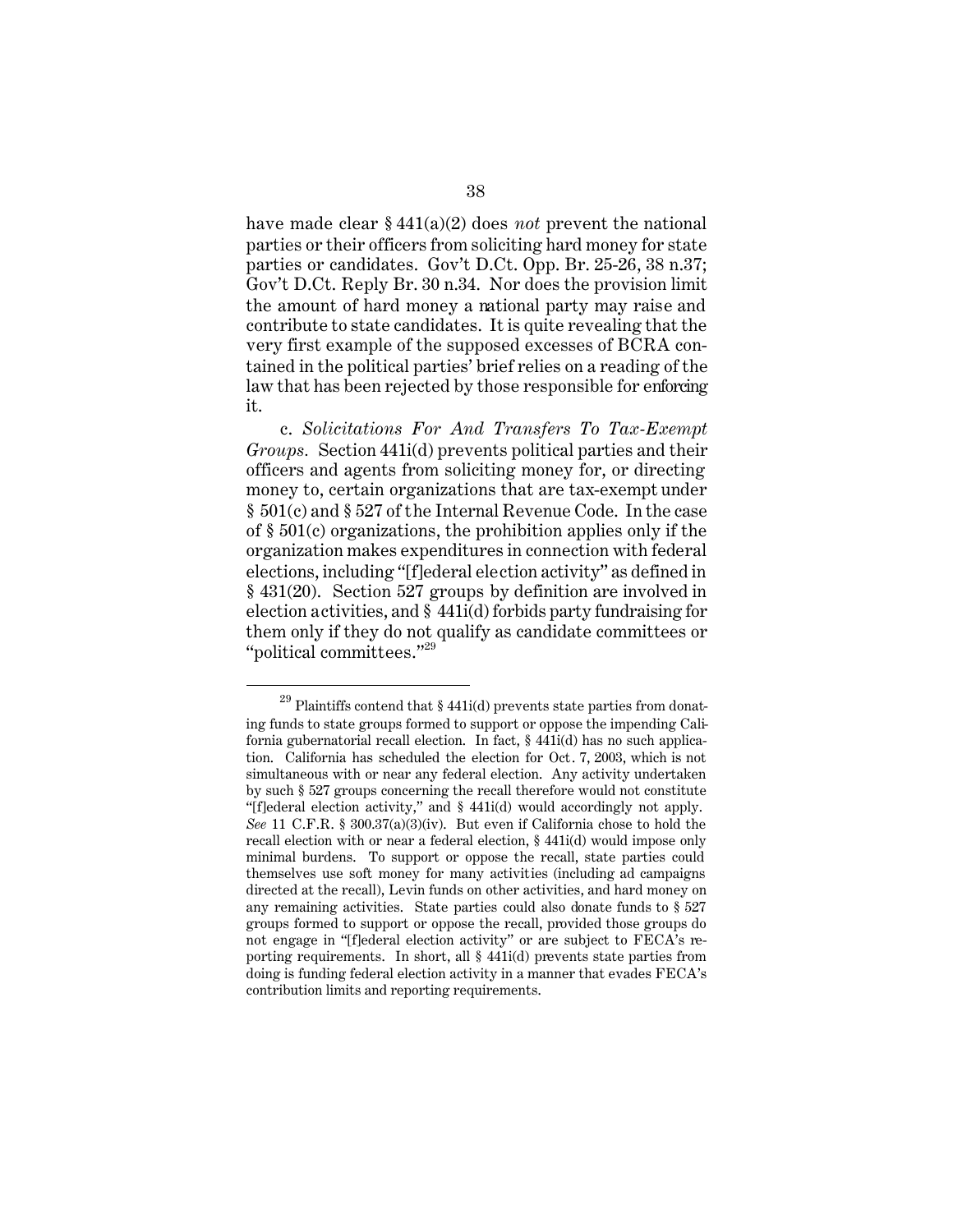Section 441i(d) prevents circumvention of FECA's disclosure requirements by ensuring that national and state parties do not direct or transfer hard or soft money to outside groups that are not subject to those disclosure rules, for use in federal election activities. In the past, Congress had witnessed exactly such evasions.<sup>30</sup> It also prevents circumvention of the requirement that state parties use only hard money and Levin funds for federal election activities. Absent § 441i(d), state parties could sidestep that requirement by soliciting soft money for, or directing or transferring soft money to, tax-exempt groups that undertake voter mobilization campaigns concentrated on core party voters.

d. *Public Communications About Federal Candidates By State Candidates And Officeholders.* Finally, § 441i(f) deals with the very narrow situation in which a candidate for state office or state officeholder makes a "public communication" that refers to a clearly identified candidate for federal office and either promotes or opposes that candidate.<sup>31</sup> In that instance, hard money must be used to finance the communication, for the obvious reason that it relates directly to a federal election. This provision is analogous to the stateparty hard money requirement for "public communications" of this type. It also serves to close a potential loophole: without it, state parties could shift soft money to their closely allied state candidates and officeholders to use for "public communications" promoting or attacking federal candidates.

<sup>30 144</sup> Cong. Rec. S1048 (Feb. 26, 1998) (Sen. Glenn), S977 (Feb. 25, 1998) (Sen. Levin), S898 (Feb. 24, 1998) (Sen. Ford); Thompson Comm. Rep. 4013; *id.* at 4568, 5974-81 (minority views).

 $31$ <sup>31</sup> The restriction in § 441i(f) presumably does not apply when a state officeholder makes a communication in his public capacity with public funds. Section 441i(f)(2) also provides an exception if the federal candidate or officeholder referred to is also a candidate for state office and the communication refers to such person in connection with the state election in which he or she is participating.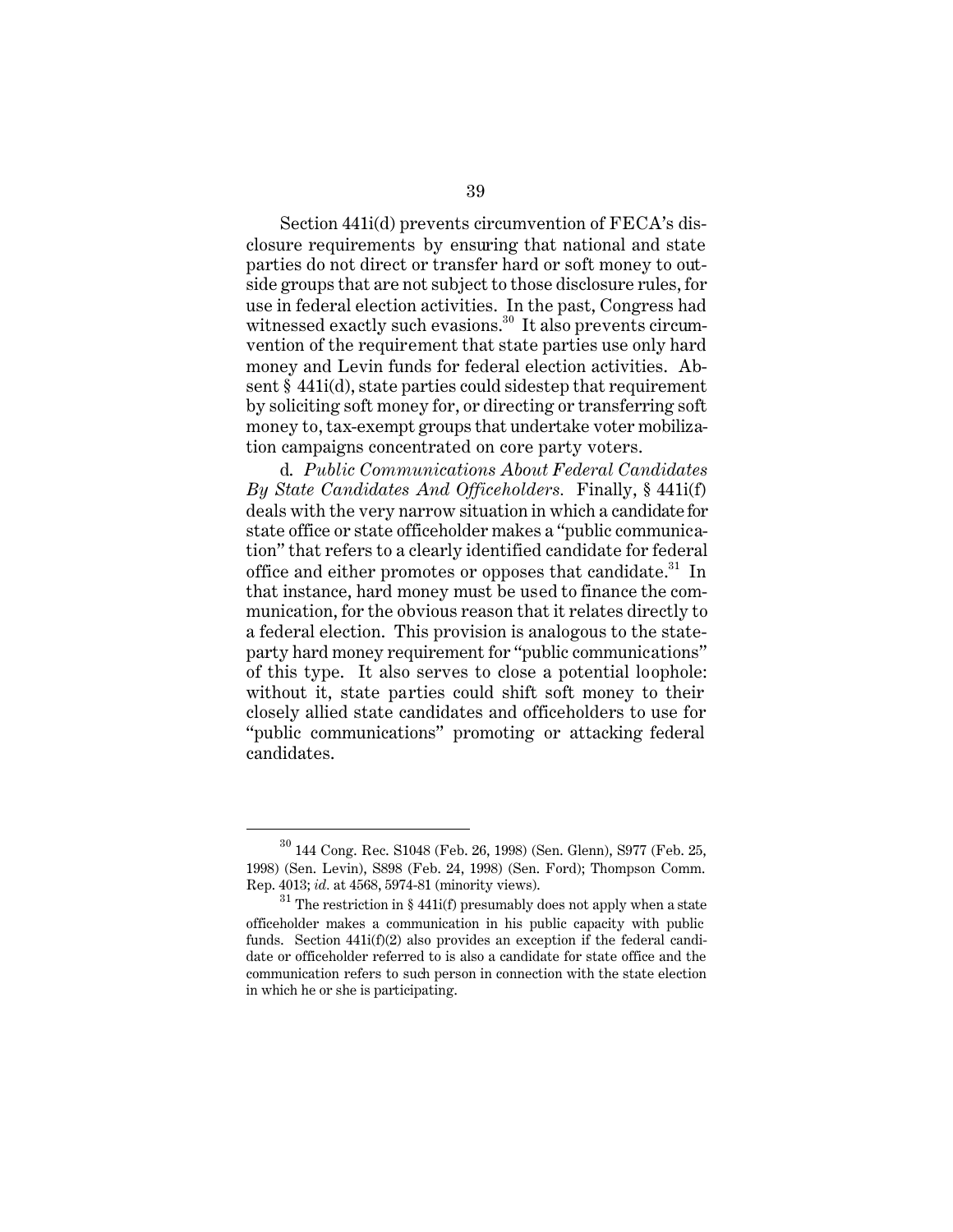## C. Political Parties Will Remain Vibrant

Although the First Amendment affords protection to the right to "amass[] the resources necessary for effective advocacy," that right is not infringed by contribution limits unless they are "so radical in effect as to render political association ineffective . . . and render contributions pointless." *Shrink Mo.*, 528 U.S. at 397; *see Buckley*, 424 U.S. at 21-22. Plaintiffs have not made even a colorable showing that the soft money restrictions will impair the ability of political parties to engage in effective advocacy, or to assist their candidates in doing so. Their Chicken Little assertions about the impending demise of political parties are implausible and contrary to experience.

As former DNC Chair Donald Fowler (who was also a state party chair) and former RNC Chair William Brock stated, restricting soft money is likely to strengthen both national and state parties—by encouraging them to reinvigorate their support among numerous smaller contributors and volunteers, rather than rely on a few donors who are willing to write massive checks but who are often more interested in promoting particular federal candidates than in the party's long-term health. *See* Fowler Dec. ¶¶ 12, 17 (JA 262, 264); Brock Dec. ¶¶ 6-7 (JA 170-71). Former Senator Brock explained (JA 170):

The reliance of the major national parties on soft money donations does not in fact strengthen the parties, it weakens them. The focus on raising and spending soft money to affect federal elections divorces both the national and state parties from their roots. The money by and large is not used for "party building." To the contrary, the parties by and large use the money to help elect federal candidates . . . . Far from reinvigorating the parties, soft money has simply strengthened certain candidates and a few large donors, while distracting parties from traditional and important grassroots work.

Moreover, political parties are highly flexible organizations that have successfully adapted to previous regulations and can adapt to new ones. La Raja Cross, Ex. 3 at 37, 148;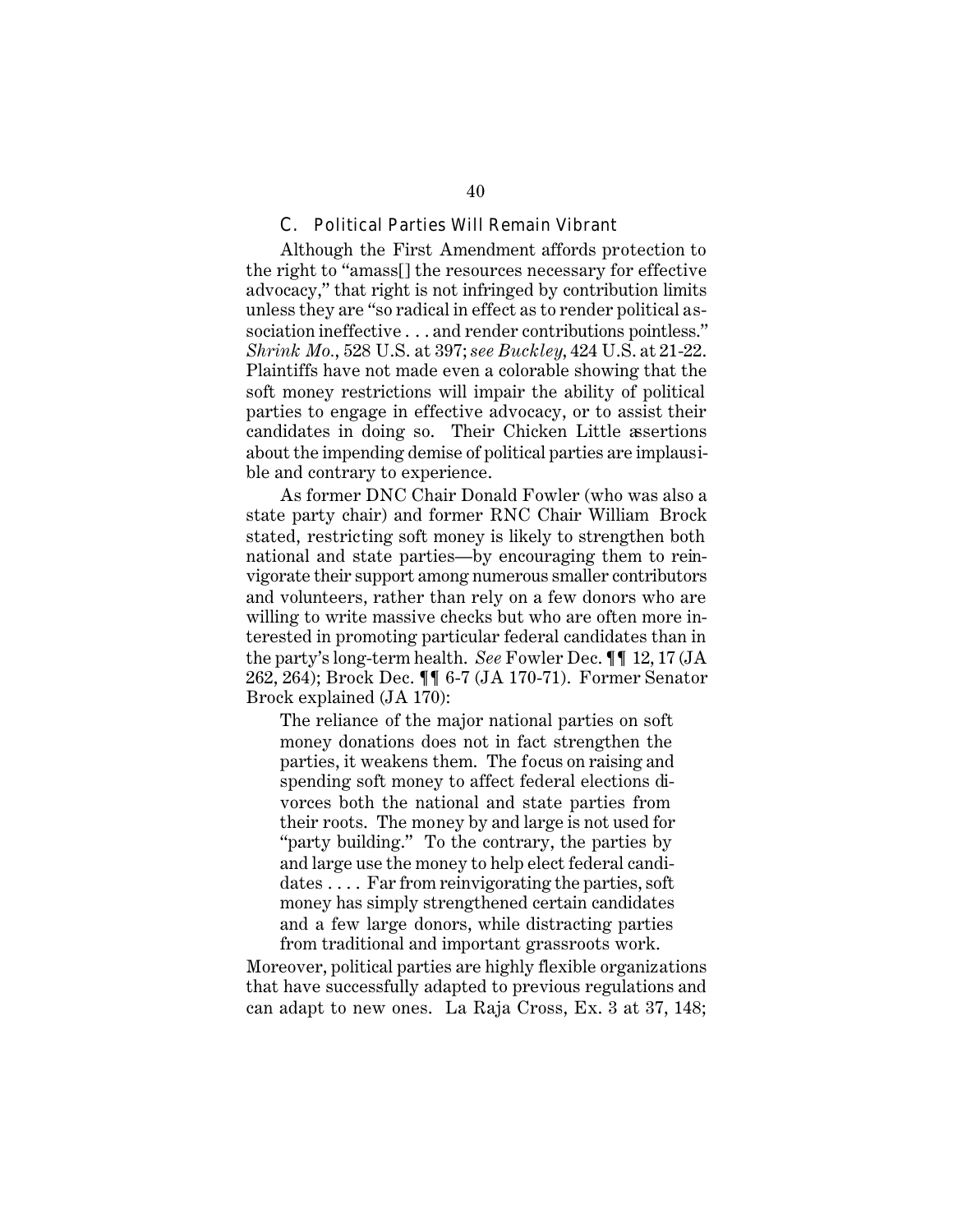Green Rep. 5-6, 30 (JA 1193-95, 1226). In many States, political parties have long been subject to restrictions far more stringent than those imposed by federal law, yet state parties have thrived. *Id.* at 33-34 (JA 1229-32).

Nor will the soft money restrictions starve the parties of funds needed for effective campaigning. Soft money represented a small percentage of the national parties' resources before the mid-1990s, yet they performed robustly. SA 32-35(PC); Mann Rep. 18 (JA 1551), tbl. 2 (App. 51a); *id.*  at chart 1; Brock Dec. ¶ 7 (JA 170-71); Fowler Dec. ¶ 12 (JA 262). The parties have also been very successful at increasing their hard money receipts. The national parties almost doubled their hard money between the 1992 elections and the 2000 elections, and raised \$741 million in hard money in the 2000 election cycle. Green Rep. 30 (JA 1226). State parties' hard money receipts rose from \$111.2 million in 1991-92 to \$309.6 million in 2000. Biersack Dec. tbl. 11.

The parties will continue to have access to enormous financial resources. BCRA expands their access to hard money: it increases the amount an individual may contribute to any national-party committee by 25%, to \$25,000 per year, and to any state party committee by 100%, to \$10,000 per year.  $2 \text{ U.S.C. } §$  441a(a)(1)(B), (D). There is no reason to doubt the parties will take advantage of these increased limits and step up their efforts to raise hard money from a broader array of individuals, instead of the narrow group of corporations, unions, and large donors that provided soft money in the past. Green Rebuttal Rep. 5-6 (JA 1193-95). As Mark Twain might have said, then, plaintiffs' reports of the death of the political parties are greatly exaggerated.<sup>32</sup>

 $^\mathrm{32}$  Indeed, information from FEC disclosure reports from the first half of 2003 confirms that the six major national-party committees raised more hard money (\$160 million) in those six months than they raised in *combined hard and soft money* (\$138 million) in the first six months of the last presidential election cycle (January-June 1999). This hard money take in 2003 is *double* the \$80 million in hard money that the parties raised in the first half of 1999. If the parties continue to double their hard money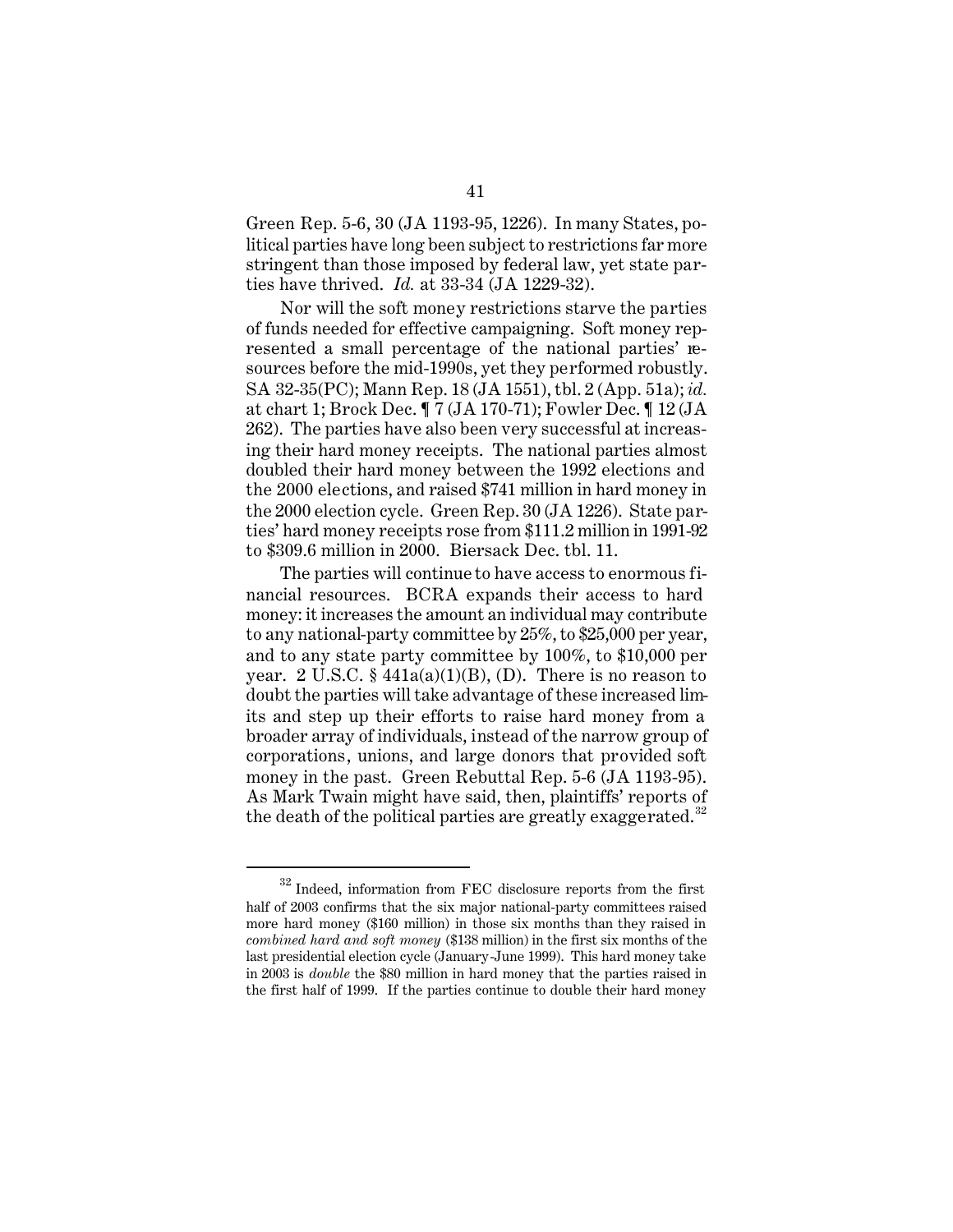## II. TITLE II OF BCRA IS CONSTITUTIONAL

Unlike political parties, whose expenditures "are, by definition, campaign related," *Buckley*, 424 U.S. at 79, corporations, unions, and other interest groups sponsor both communications that *are* related to federal election campaigns, and others that are *not*. As to the former, Congress may impose both disclosure rules and requirements that corporations and unions use only money voluntarily contributed by individuals for political use. *Id.* at 74-75; *Austin*, 494 U.S. at 668-69. For many years, the "express advocacy" test that *Buckley* fashioned to identify which communications were campaign-related worked reasonably well. Despite isolated instances of circumvention, it was generally understood that ads praising or criticizing federal candidates were required to honor FECA's disclosure and source restrictions.

Beginning in 1995, however, that understanding completely changed. A trickle of marginal abuses became a tidal wave of circumvention. "Express advocacy" as a standard for electioneering became worse than irrelevant: it became an object of public derision. Here, for example, is the chair of the NRA's PAC, speaking in 1997 SA 673-74(K):

Today, there is erected a legal . . . wall between issue advocacy and political advocacy. And the wall is built of the same sturdy material as the emperor's clothing. Everyone sees it. No one believes it.

Title II of BCRA seeks to re-clothe the emperor by supplying an effective, objective standard for whether an ad is campaign-related. Under Title II, an ad is subject to disclosure and source requirements if it is broadcast, mentions a candidate, is geographically targeted to the candidate's electorate, and is run in the 60 days before a federal general election or the 30 days before a primary. That bright-line test is the product of objective data and experience, which confirm the common-sense reality that in these carefully limited circumstances, ads naming a candidate are very likely

take, they will raise \$1.5 billion in hard money during the 2004 cycle. *See*  http://www.opensecrets.org/parties/index.asp.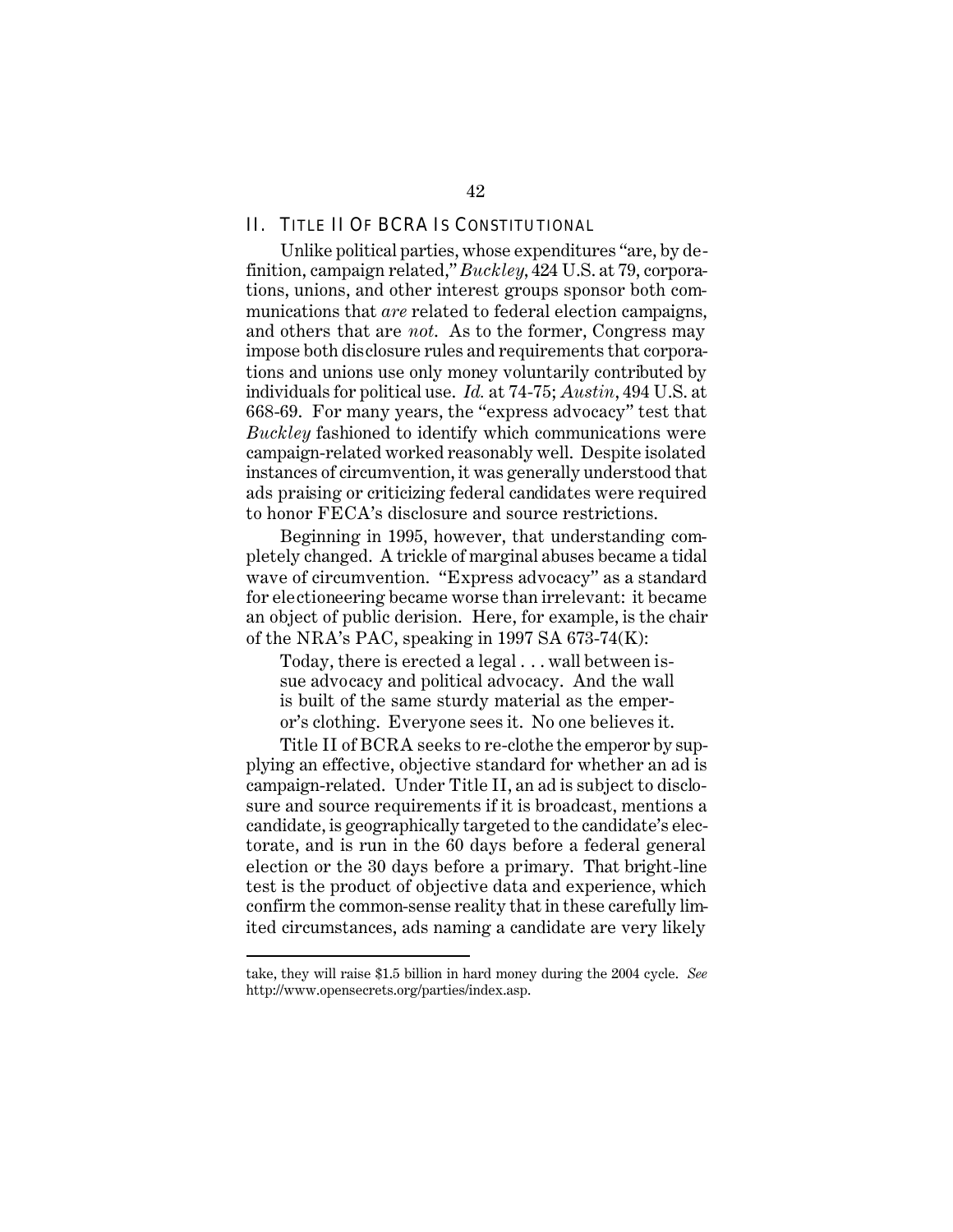intended to convey—and almost certainly will convey—an electioneering message.

Plaintiffs contend that any test other than "express advocacy" is invalid on its face. The Court should evaluate that contention in the light of the overwhelming evidence that in recent years interest groups, prominently including several of the plaintiffs, utterly buried the test they now come to praise. Nothing in the Constitution required Congress to resign itself to the open evasion of FECA's source and disclosure rules. In Title II, it made another "'cautious advance'" in the long history of "careful legislative adjustment of the federal electoral laws" to reflect ongoing experience. *NRWC*, 459 U.S. at 209. It drew new lines that respond directly to the demonstrated problem, in a way that honors First Amendment values of clarity and objectivity, and does not "unnecessarily circumscrib[e] protected expression." *Brown* v. *Hartlage*, 456 U.S. 45, 54 (1982).

Plaintiffs' rhetoric notwithstanding, nothing in Title II "bans" any speech. For individuals it requires only disclosure, and only when expenditures for campaign ads exceed \$10,000 per year. Corporations and unions remain entirely free to run any ad at any time—even in the targeted circumstances addressed by Title II, so long as they use funds raised by their PACs. As the Court recently reiterated, it is "simply wrong" to characterize that limitation as a "complete ban." *Beaumont*, 123 S. Ct. at 2211. The Court has upheld just such modest burdens on independent campaign expenditures as narrowly tailored to serve compelling public interests in informing the electorate and preventing corruption of the electoral process. It should similarly reject plaintiffs' facial challenge to reforms carefully designed to make FECA's source and disclosure rules effective once again.

# A. Plaintiffs Aggressively Exploited The "Express Advocacy" Test To Circumvent Longstanding Source And Disclosure Rules

The record shows that beginning in earnest with the 1996 election, corporations and unions found that under the "express advocacy" test they could easily design broadcast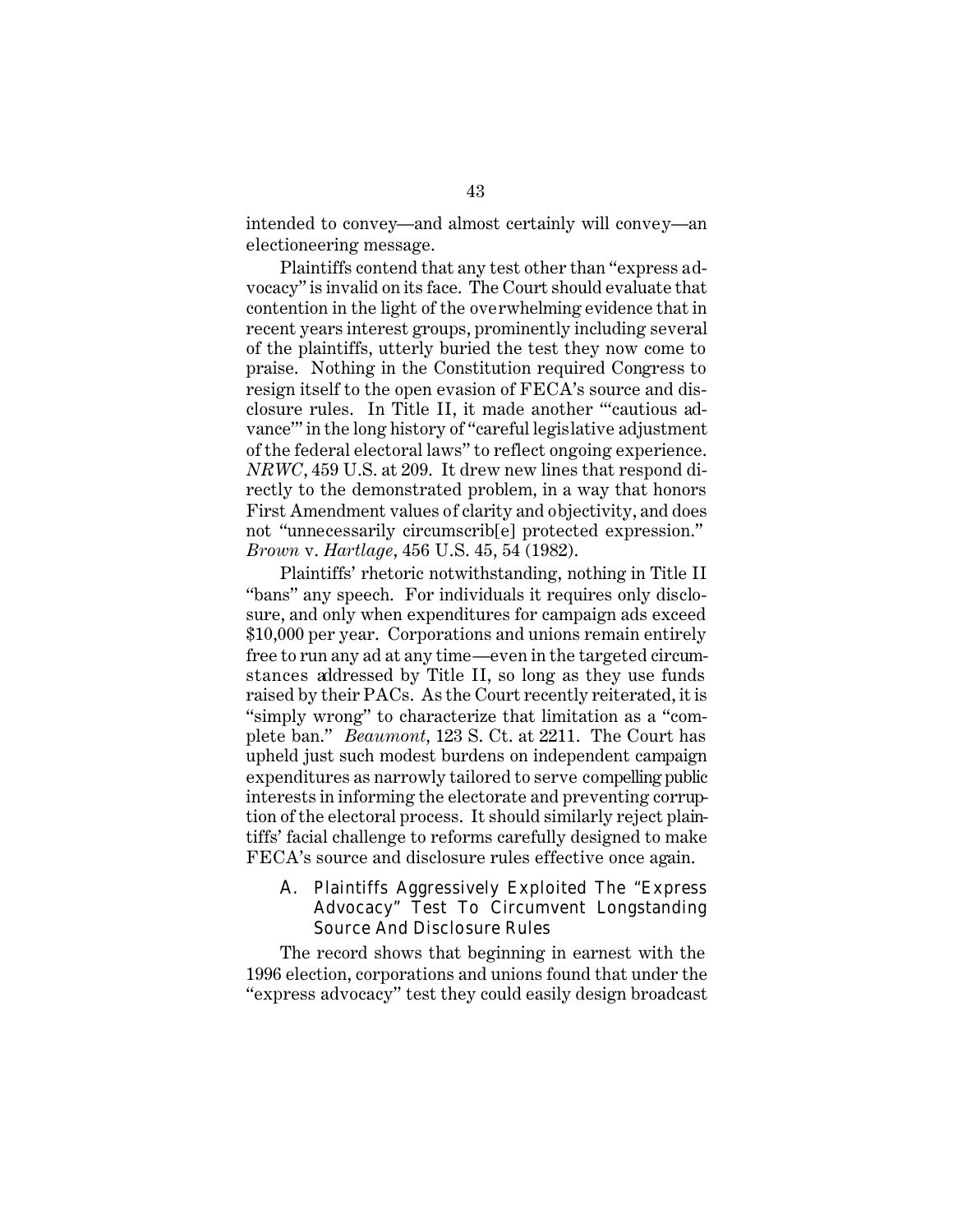campaign ads that focused on candidates and swayed elections, while avoiding FECA's source and disclosure rules.<sup>33</sup>

#### 1. The Ads Themselves

The most direct evidence is the ads themselves. The district court quoted the following ad, run by the AFL-CIO during the 60 days before the 1996 election in the district of a targeted Republican Congressman, as just one example of the type of "issue" ads run by unions and corporations:

[Narrator] What's important to America's families? [Middle-aged man] "My pension is very important because it will provide a significant amount of my income when I retire." [Narrator] And where do the candidates stand? Congressman Steve Stockman voted to make it easier for corporations to raid employee pension funds. Nick Lampson opposes that plan. He supports new safeguards to protect employee pension funds. When it comes to your pension, there is a difference. Call and find out.

SA 38-39(PC). There is no doubt this was a campaign ad, specifically intended to influence votes in the upcoming election. Yet because it did not actually say "Vote for Lampson," the AFL could pay for it with general treasury funds, and make no disclosures under FECA.

Here are a few more examples. Each avoids the "magic words" of "express advocacy," and each could be said to address some "issue"—yet each was also clearly intended to influence a federal election:

• An ad run by "Citizens for Reform" during the 1996 Montana congressional race involving candidate Bill Yellowtail: "Who is Bill Yellowtail? He preaches

 $^\mathrm{33}$  The history and nature of the "issue" ad problem, the need for reform, and related evidence are discussed in the opinions below at SA 38- 40, 92-99, 106-128(PC); 651-770, 776-886(K); 1146-1159, 1296-1379(L). The expert discussions of Kenneth Goldstein, Jonathan Krasno and Frank Sorauf (testifying jointly), and David Magleby are excerpted at JA 1150, 1272, 1476, and may be found in the record at DEV 1, Tabs 2 and 7, and DEV 4, Tab 8.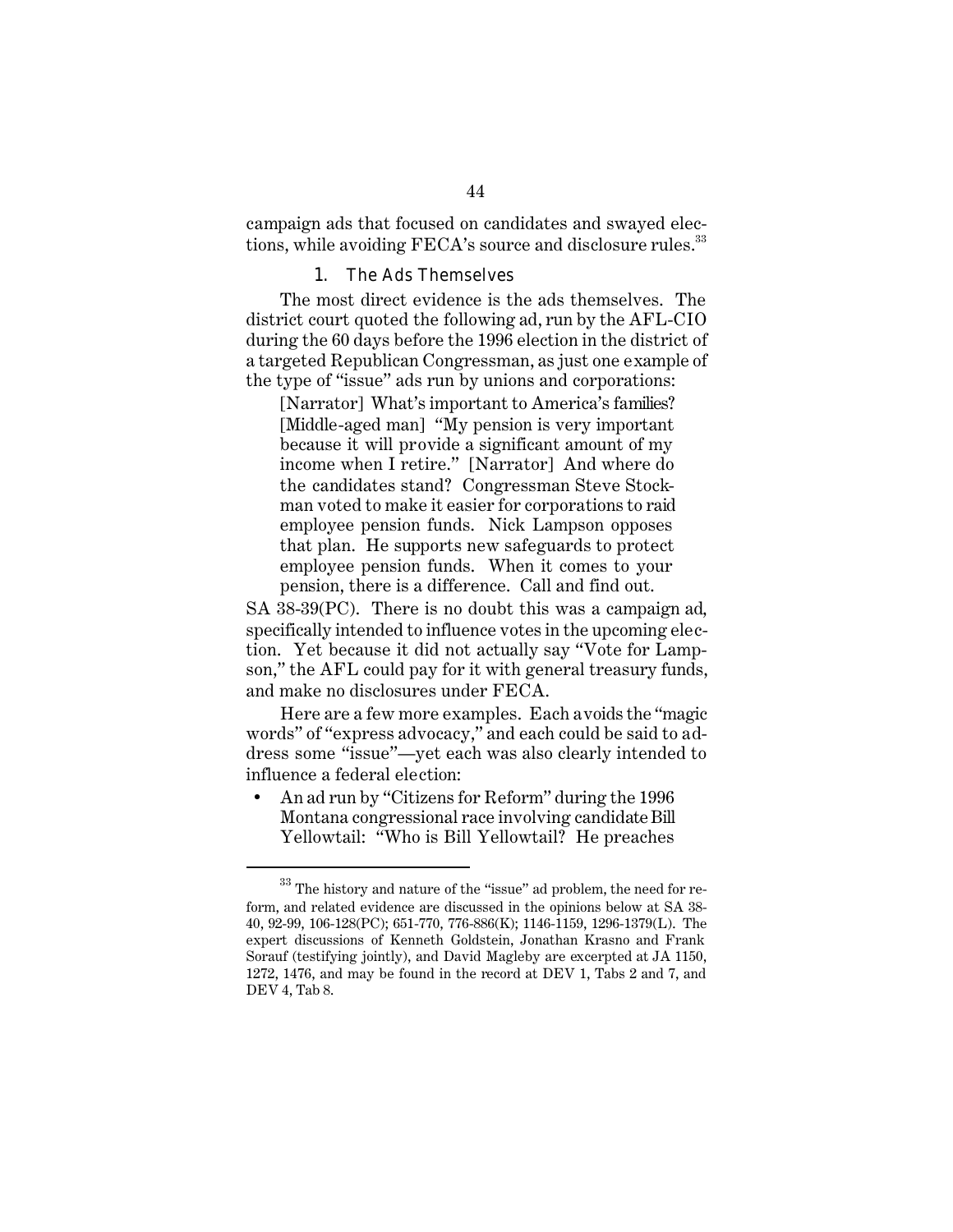family values but took a swing at his wife. And Yellowtail's response? He only slapped her. But 'her nose was not broken.' He talks law and order . . . but is himself a convicted felon. And though he talks about protecting children, Yellowtail failed to make his own child support payments—then voted against child support enforcement. Call Bill Yellowtail. Tell him to support family values." Thompson Comm. Rep*.* 6304-05 (minority views).

- An ad run on the eve of the 2000 presidential election, alleging that Myanmar used "slave labor to assist the building of an oil pipeline by American company Haliburton" under Dick Cheney's leadership. The tag-line: "[W]e just can't trust Dick Cheney a heartbeat away from the presidency."<sup>34</sup>
- An Americans for Job Security ad, run close to the 2000 election in Washington State, criticizing Senate candidate Maria Cantwell's legislative voting record on taxes from 1993, even though she was not in office in 2000, and could not vote on any issue unless elected to the Senate. The tag-line: "Can we afford politicians like Maria Cantwell?" App. 2a.

There are many, many more. We have included "storyboards" for some others in an Appendix to this brief (at 1a-10a). In addition, Volume 48 of the defendants' exhibits below contains audio and video copies of some ads, and storyboards for virtually every distinct television ad sponsored by an interest group in 1998 and 2000 that referred to a federal candidate and ran within 60 days of the general election. By way of comparison, it also includes examples of the very different ads that do *not* mention candidates, and of the very similar ads run *by* candidates. This volume by itself demonstrates the problem Congress faced.

 $^{34}$  App. 1a. Data about ads from 1998 and 2000 are generally derived from the "CMAG database." *See* Goldstein Rep. 5-8 (JA 1157-61).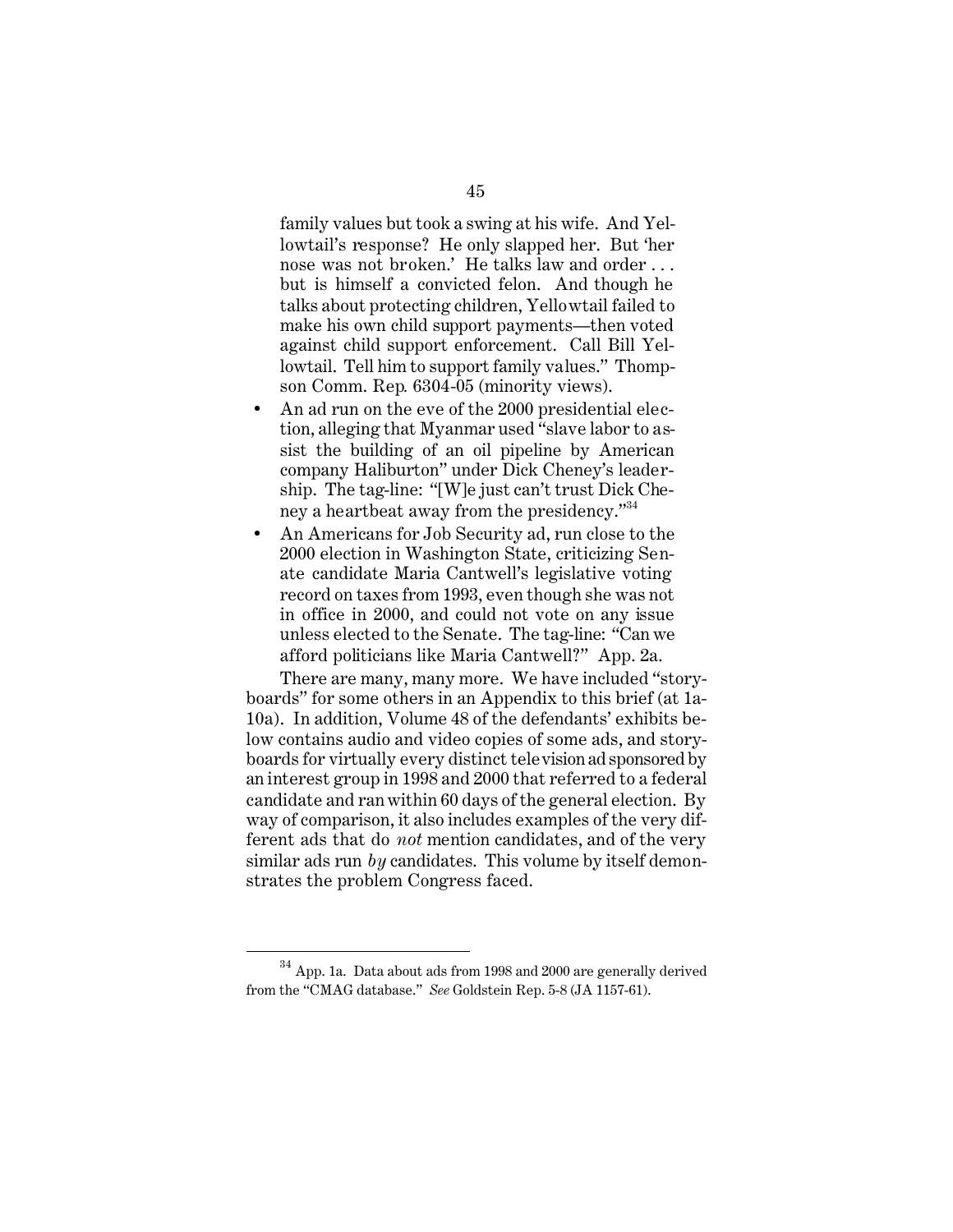# 2. "Issue" Ads Were Designed To Influence Federal Elections

This case might have a different cast if plaintiffs could credibly claim that the candidate-centered ads they ran before BCRA, and that would now be covered by Title II, were designed only to spread their views on public issues—with perhaps some dim awareness that they "[might] in some cases indirectly influence election outcomes by addressing issues of interest to the electorate." AFL Br. 7. Instead, the record demonstrates that plaintiffs and other sponsors of candidate-specific "issue" ads designed, tested, and ran them with an unmistakable electioneering purpose. *See* SA 678- 99(K), SA 1315-26(L).

a. *Consultants And Pollsters*. The seasoned professionals that sponsors hired for their "issue" ad campaigns understood the mission: Devising hard-hitting *electioneering* messages that would sway the conduct of *voters* in federal elections. For example, as part of the AFL's pioneering "issue" ad campaign in 1996, which involved a series of ads criticizing Republican incumbents for having cast votes contrary to the AFL's positions, a firm called "Campaign Consulting" assessed potential political advertising agencies. SA 680(K). It assured the union

#### RED ACTED

Mitchell Dep., Ex. 6 (JA 2169).

In evaluating "political media consultants," the same advisor noted that

REDACTED Mitchell Dep., Ex. 7 (JA 2166); SA 680(K).

Business interests

#### REDACTED

Josten Dep. 20 -21. They

formed "The Coalition: Americans Working for Real Change" to respond in kind. SA 685-86(K); *see* 1320-23(L). The consultant who landed the job of assisting The Coalition opened his proposal, "Thank you for the opportunity to present two 30 second television and one 60 second radio scripts, as requested, to your campaign to re-elect a probusiness Congress*.*" SA 686(K), 1321(L). Similarly, in Au-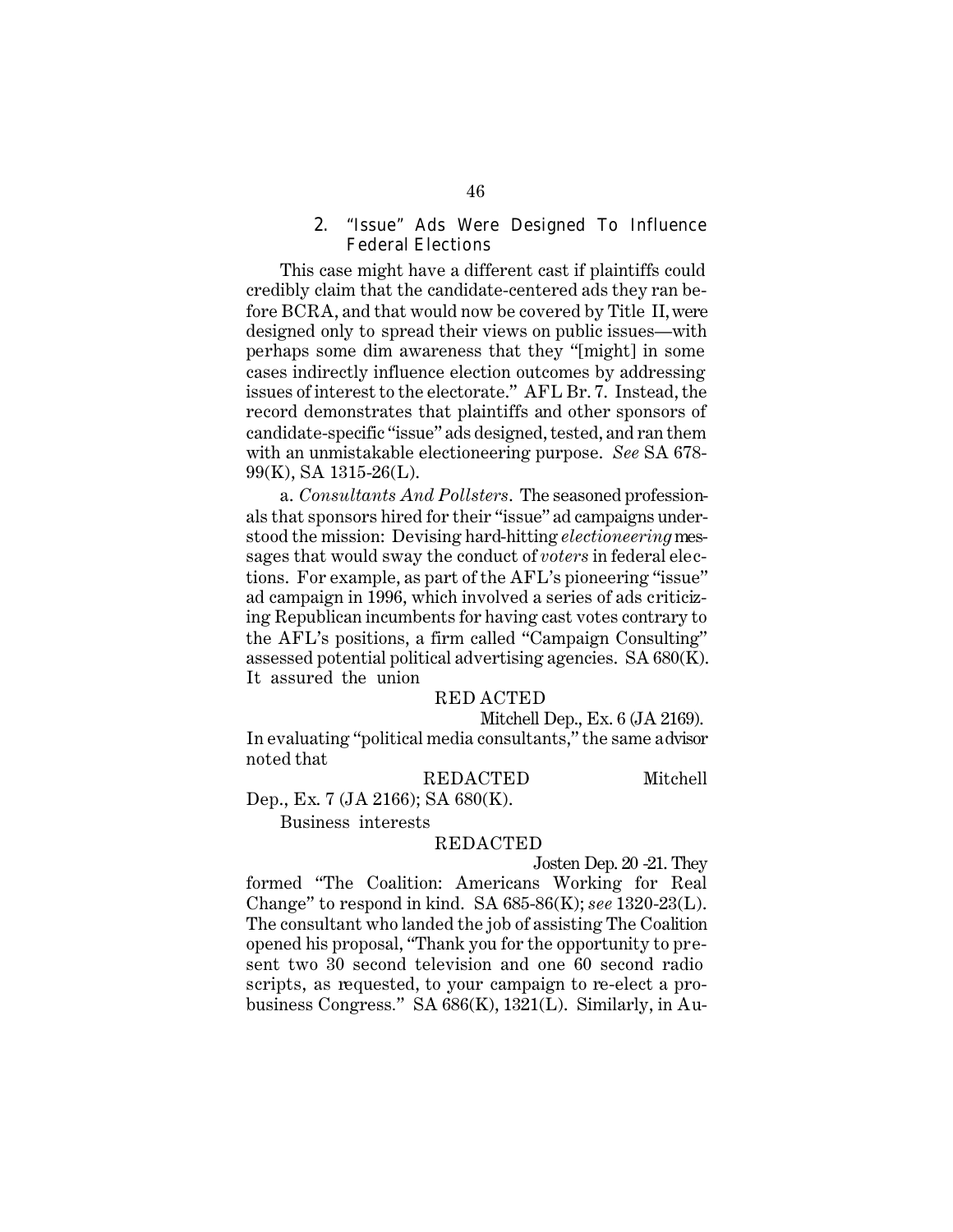gust 2000 the NRA's media consultant produced a memo entitled "NRA National Election Media Recommendations," listing, as the first objective, "influence outcome of presidential election and . . . key congressional seats in 10 'battle ground' states." SA 693(K), 1324(L).

Sponsors' polling tells the same story. Before running its 1996 "electronic voter guides," the AFL evaluated possible ads comparing an incumbent (identified as a Republican) and a challenger (identified as a Democrat).

#### REDACTED

Mitchell Dep., Ex. 9 (JA 2176).

## REDACTED

*Id.* (JA 2176).

#### REDACTED

Mitchell Dep., Ex. 10 (JA 2178); *see* SA 679(K). Likewise, The Coalition surveyed "voter attitudes nationwide," measuring reactions to "the AFL-CIO's claims."<sup>35</sup> A survey of "swing voters" showed that test "response ads" moved "25% of participants . . . closer to voting for a Republican candidate."36

b. *Sponsors' Statements.* Ad sponsors' own statements confirm that influencing voters was a prominent goal of their candidate-centered "issue" ads. In 1996, the AFL-CIO did not hide its objectives. As the press reported:

#### REDACTED

Ex. 18 (JA 2131-32).

 $^{35}$  Huard Dep., Ex. 2, at TC513 (JA 2153);  $\emph{see}$   $\emph{id.}$  at TC514 (JA 2154) ("Most voters view the AFL-CIO as first and foremost a political entity . . . ."); *id*. at TC538 (JA 2158)

 $36$  SA 687(K); Huard Dep., Ex. 4, at AV139 (JA 2127) (purpose of research is "[f]inding a message for" an "outside voice" to "come to the[] defense" of Republicans "under attack by AFL-CIO advertising," to "even [the] playing field during the 1996 election"); *see* Huard Dep. 37-38, 103, Ex. 6B (JA 2159-60), REDACTED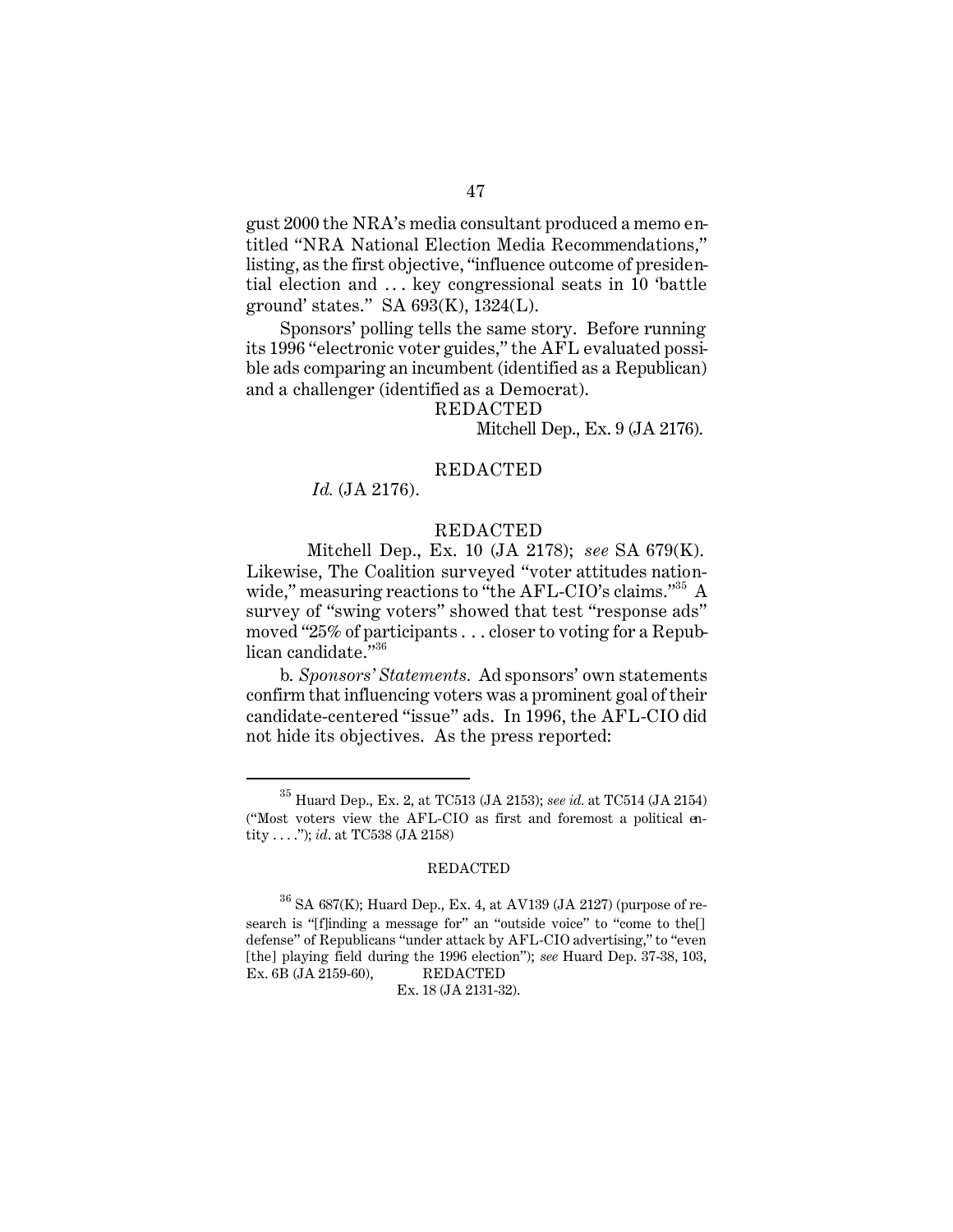[U]nion leaders . . . said they believe they have a legitimate chance to reverse the Republican majority in the House.... AFL-CIO President John Sweeney, who presented the election plans to a closed-door meeting of the federation's ruling executive council, said unions would spend \$35 million in the election campaign. $37$ 

Much of that \$35 million was spent on broadcast "issue" advertising. SA 681-82(K). After the election, the AFL's political director reiterated that one of its "major [campaign] goals" in running the ads had been "to try to help defeat some of those members of Congress and replace them with some members who would be more friendly to working people."38 AFL President Sweeney boasted that by spending "our money on an independent, *issue-based television*, direct mail, and door-knocking campaign, rather than donating it to any political party," the AFL had "defeated 17 of the ugliest Americans ever to serve in the United States House of Representatives." Mitchell Dep., Ex. 12 (emphasis added).

Similarly, the NRA's Executive Vice President agreed that defeating Al Gore was the "overriding NRA objective" in 2000. LaPierre Dep. 55-56; *see id*. at 237-42. An NRA fundraising letter declares: "If the NRA had remained silent during the final 60 days of the last election, Al Gore would be president today." NRA02586 [DEV 120]. And another explains that the "millions" the NRA "spent . . . to defeat Al Gore . . . got our message out, drove our supporters

<sup>37</sup> Mitchell Dep., Ex. 5 (Swoboda, *AFL-CIO to Target 75 House Districts*, Wash. Post, Jan 25, 1996, at A16); *see also, e.g.*, Gugliotta, *Interest Groups' Spending Had Varied Success*, Wash. Post., Nov. 7, 1996, at A28 ("'Incumbents with anti-working family records were defeated in 19 congressional districts where the labor movement ran aggressive ground and/or ad campaigns around working family issues,' said AFL-CIO President John Sweeney. 'Working families are back as a political force.'").

<sup>38</sup> Talk of the Nation (NPR radio broadcast, Nov. 27, 1996) (quoting AFL's political director, Steven Rosenthal); D. Beck et al., *Issue Advocacy Advertising During the 1996 Campaign* 11-13 (Annenberg Pub. Pol'y Ctr. 1997).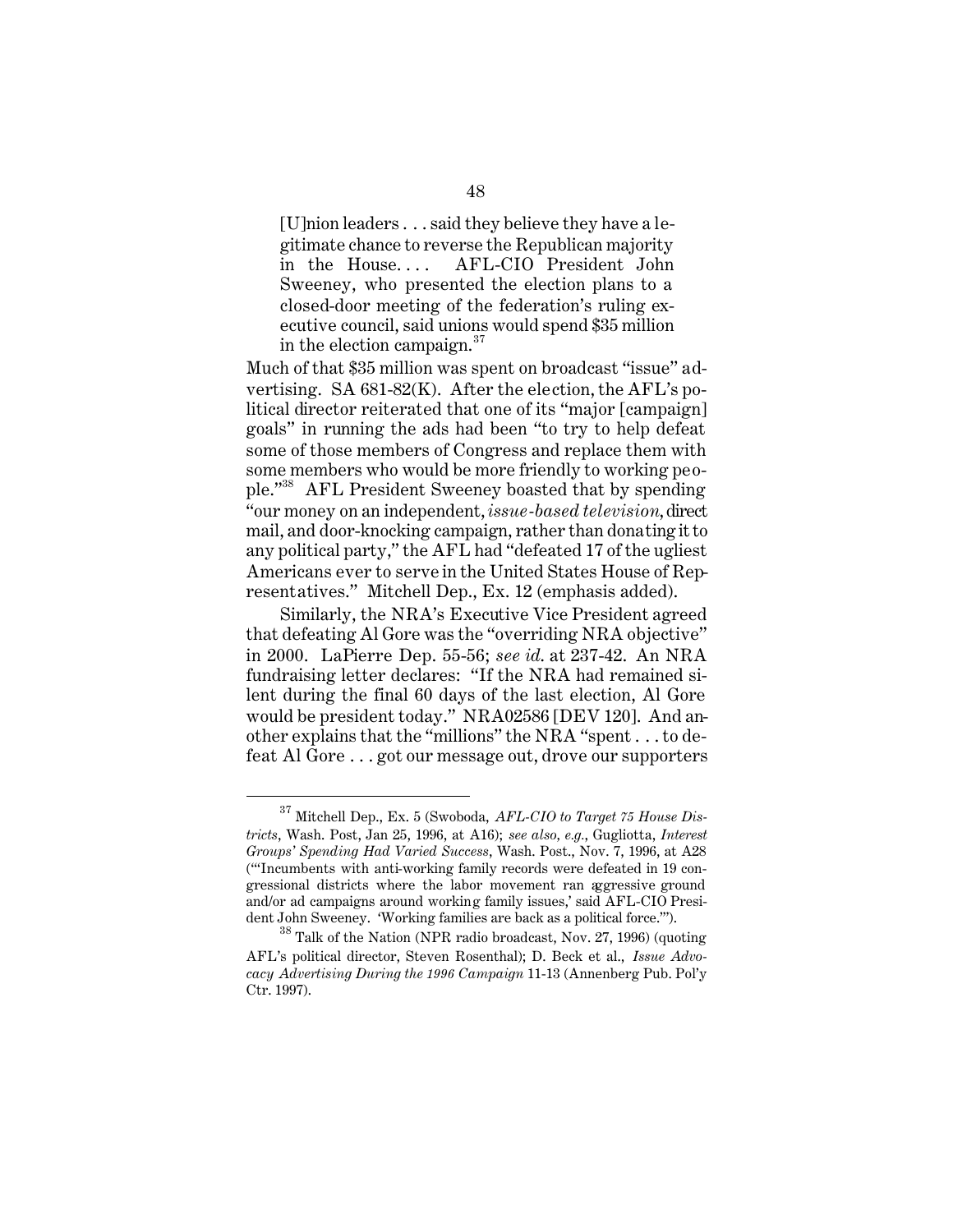to the polls, and changed history." LaPierre Dep., Ex. 3 (JA 924); *see* LaPierre Dep. 100 (indicating that spending referred to included money for "infomercials and spot ads, both on television and radio"); SA 693-97(K) (discussing evidence that NRA used "issue" ads to influence 2000 election).

A major Democratic contributor also testified: I have been approached by interest groups, such as NARAL and the League of Conservation Voters, with appeals for large donations to be used for broadcast advertisements that will help federal candidates whom the groups know I support. Groups like these know of my interest in the Senate, and they can be opportunistic in saying things like, "We think we can get Bill Bradbury elected in Oregon," or in talking about how they're going to go in and really help Debbie Stabenow.

Buttenwieser Dec. ¶ 19. Another recounted how "[t]he [Democratic] party recommended that I donate to certain groups that were running effective ads in the effort to elect Vice-President Gore, such as NARAL. The assumption was that the funds would be used for television ads or some other activity that would make a difference in the Presidential election." Kirsch Dec. ¶ 10.

c. *Naming Candidates*. Certain common features of candidate-centered "issue" ads also demonstrate that they are intended—and overwhelmingly likely—to convey an electioneering message. They also help explain the choices Congress made when it framed Title II. Most obviously, such ads "almost always refer to specific candidates." SA 1312(L); *see id*. at 719(K). This is significant in part because, particularly in conjunction with other factors such as timing and targeting, it ties each ad directly to an upcoming election. Moreover, as veteran campaign consultants testified, "there is usually no reason to mention a candidate's name unless the point is to influence an election." SA 1312(L); Strother Dec. ¶ 7 (JA 2148); *see* Bailey Dec. ¶ 9 (JA 26). Rather, if the aim were only to address an issue, "invoking [candidates] might unnecessarily politicize the underlying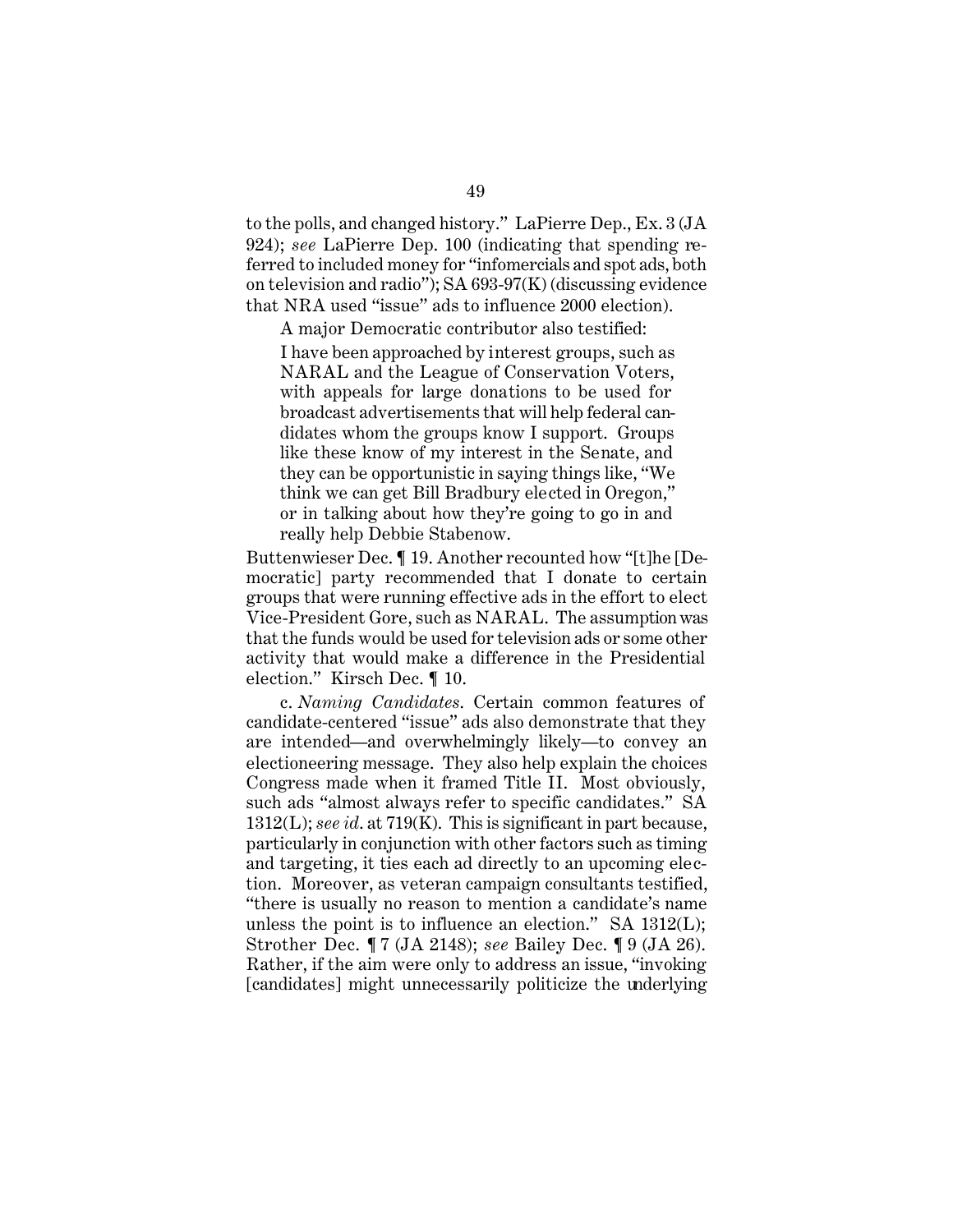message . . . and undermine [an ad's] effectiveness." Krasno/Sorauf Rep. 63 (JA 1345).

A related feature of many candidate-centered ads was a tag-line exhorting the viewer or listener to call and "thank" the named candidate, or "ask" or "tell" the candidate something. Campaign professionals know that, in context, these exhortations are equivalent to urging a vote for or against the named candidate. Beckett Dec. ¶ 8; Pennington Dec. ¶ 10 (JA 672-73); Lamson Dec. ¶ 6. As a senior NRA political operative put it, discussing an ad that urged viewers to call and "thank [a Congressman] for fighting crime":

Guess what? We really hoped people would vote for the Congressman, not just thank him. And people did. . . . [T]hree months away from an election, there's not a dime's worth of difference between "thanking" elected officials and "electing" them.

SA 674(K); *see* Josten Dep. 230; G. Shea Dep. 46.

d. *Timing*. "Issue" ads naming candidates were heavily concentrated in the final weeks before an election. SA 725-  $28(K)$ . The appendix to this brief includes (p. 11a) a graph from Judge Kollar-Kotelly's opinion vividly illustrating how ads mentioning federal candidates spiked in the weeks immediately before the 2000 election. The data confirm that 78% of interest group ads mentioning a federal candidate and 85% of ads mentioning a presidential candidate—were aired within 60 days of the general election. Goldstein Rep. 19 tbl. 4 (JA 1169-71). In contrast, group ads that did *not*  mention candidates were distributed fairly evenly throughout the year. *Id*. at 3 (JA 1155). Equally tellingly, candidate-specific ads *stopped*—cold—on Election Day. *Id*.

As an election nears, interest groups substitute ads that mention a candidate for ads that do not. SA 721-26(K). From January 1, 2000, through September 4, 2000, for example, a pharmaceutical industry-funded group called Citizens for Better Medicare (CBM) aired 23,867 television ads, without once mentioning a candidate. SA 690, 722(K). Between September 4 and the election, it ran 10,876 candidatespecific spots. SA  $721(K)$ . A similar pattern appears in the advertising of other groups, including the Chamber of Com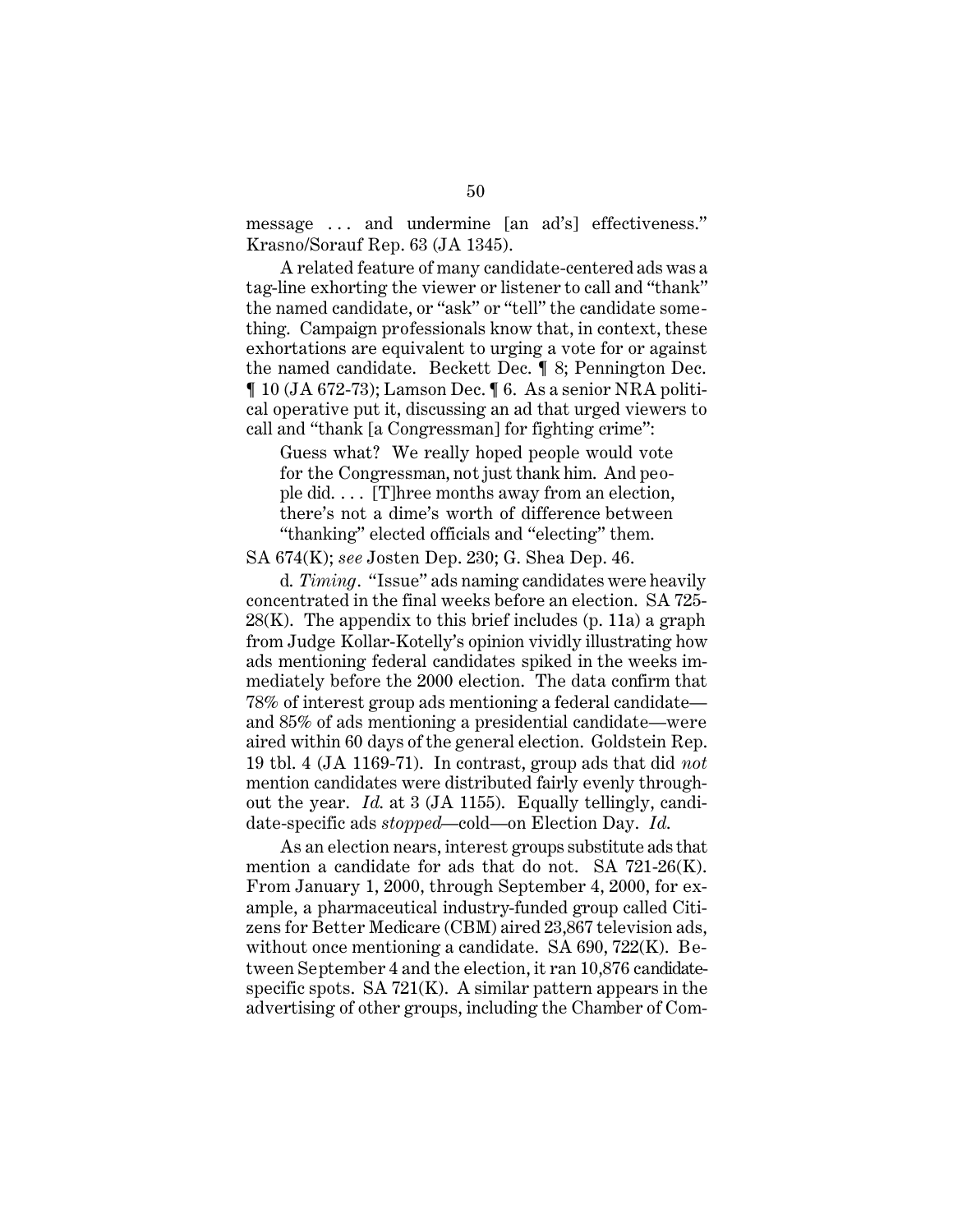merce, Planned Parenthood, EMILY's List, the Business Roundtable, and the League of Conservation Voters. SA 722-25(K).

Former consultant Douglas Bailey sums up: "In my decades of experience in national politics, nearly all of the ads that I have seen that both mention specific candidates and are run in the days immediately preceding the election were clearly designed to influence elections. From a media consultant's perspective, there would be no reason to run such ads if your desire was not to impact an election." SA 720(K); *see* Bailey Dec. ¶ 12 (JA 27); Pennington Dec. ¶ 10 (JA 672- 73); Goldstein Rep. 33 (JA 1186-87).

e. *Targeting.* Interest groups that ran candidate-specific ads close to elections also targeted candidates in close contests—and almost invariably in a partisan manner. SA 728- 31(K). The AFL-CIO, for example, targeted its "legislative issue ads" in part based on whether they could have a "big impact" in "marginal district[s]"—that is, districts where races were likely to be close.<sup>39</sup>

#### REDACTED

Huard Dep., Ex. 7; *id.* at 45-46 (JA 2172-73).

### REDACTED

Josten Dep. 269, 298 & Ex. 25. The NRA "target[ed] states . . . where they intended to hopefully have an impact on the election." LaPierre Dep. 24-25; *see id.* Ex. 3 ("critical swing states") (JA 923).

The AFL's 1996 campaign targeted 32 freshman Republicans, SA 681(K), aiming to "reclaim the Congress from the extremists that snatched control in 1994."<sup>40</sup> The AFL's ad

<sup>39</sup> Mitchell Dep. 17-20. The AFL's ads targeting then-Governor Bush ran in the nine states rated as "toss-ups" that had the most electoral votes at stake. CMAG Database; Cook & Co. Political Analysis, *The Cook Political Report 2000: The Race for the White House* (2000) [DEV 38 Tab 17].

<sup>40</sup> Mitchell Dep., Ex. 11. *See, e.g.*, Mitchell Cross 174, 178-79, 182 (no Democrat targeted in a broadcast ad in the 60-day period in 2000 or 1996).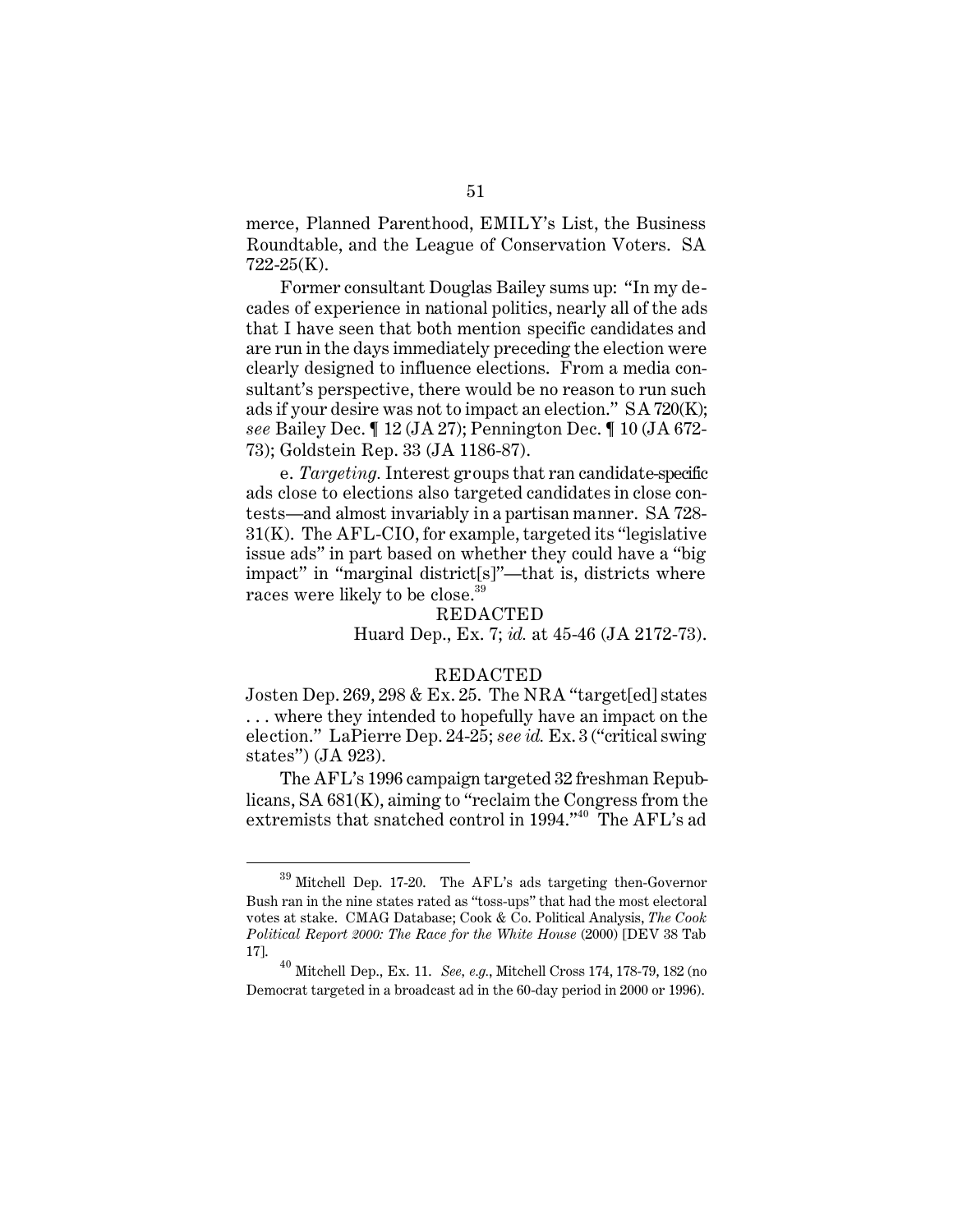campaigns also generally targeted candidates to whom it assigned the lowest lifetime voting "scores" on its issues. *Compare* G. Shea Cross, Ex. 2 (ratings), *with* Mitchell Dec., Ex. 1 (targeting).

#### RED ACTED

Monroe Cross 13-15.

#### REDACTED

Monroe Cross 25, 26. A group intent on changing legislators' minds would not likely choose the hardest targets—nor focus its ads on candidates' *past* votes.

## 3. "Issue" Ads Concealed Sponsorship

The use of "issue" ads allowed sponsors to avoid FECA's disclosure requirements. *See* SA 91-99(PC) (summarizing evidence),  $675-77(K)$ ,  $1308(L)$ . One prominent example is the Bill Yellowtail ad quoted above (p. 43-44), which was part of a campaign focused on various congressional races, mounted by a group calling itself "Citizens for Reform." Thompson Comm. Rep. 6305 (minority views). Recently organized as a nonprofit corporation, the group had "no . . . offices, staff [or] telephones," and it never disclosed under FECA the identity of its principals, what it spent on electioneering ads, or the sources of funds. *Id*. at 6301-05.

Similarly, CBM spent \$65 million on television advertising in 1999 and 2000. SA  $655(K)$ , 1307(L). It held itself out as "a broad-based, bipartisan group representing the interests of patients, seniors, pharmaceutical research companies, doctors, caregivers, hospitals, employers, health care experts and many others concerned with . . . our Medicare system."<sup>41</sup> But its fundraising was conducted by the Pharmaceutical Research and Manufacturers of America, and almost all its funds for the 2000 elections came from corporate interests. SA 690-91(K), 1323(L). Yet before BCRA, no dis-

<sup>41</sup> Citizens for Better Medicare, Who We Are, *available at* http:// web.archive.org/web/20000815061032/www.bettermedicare.org/who (archiving the CBM website as of Aug. 15, 2000).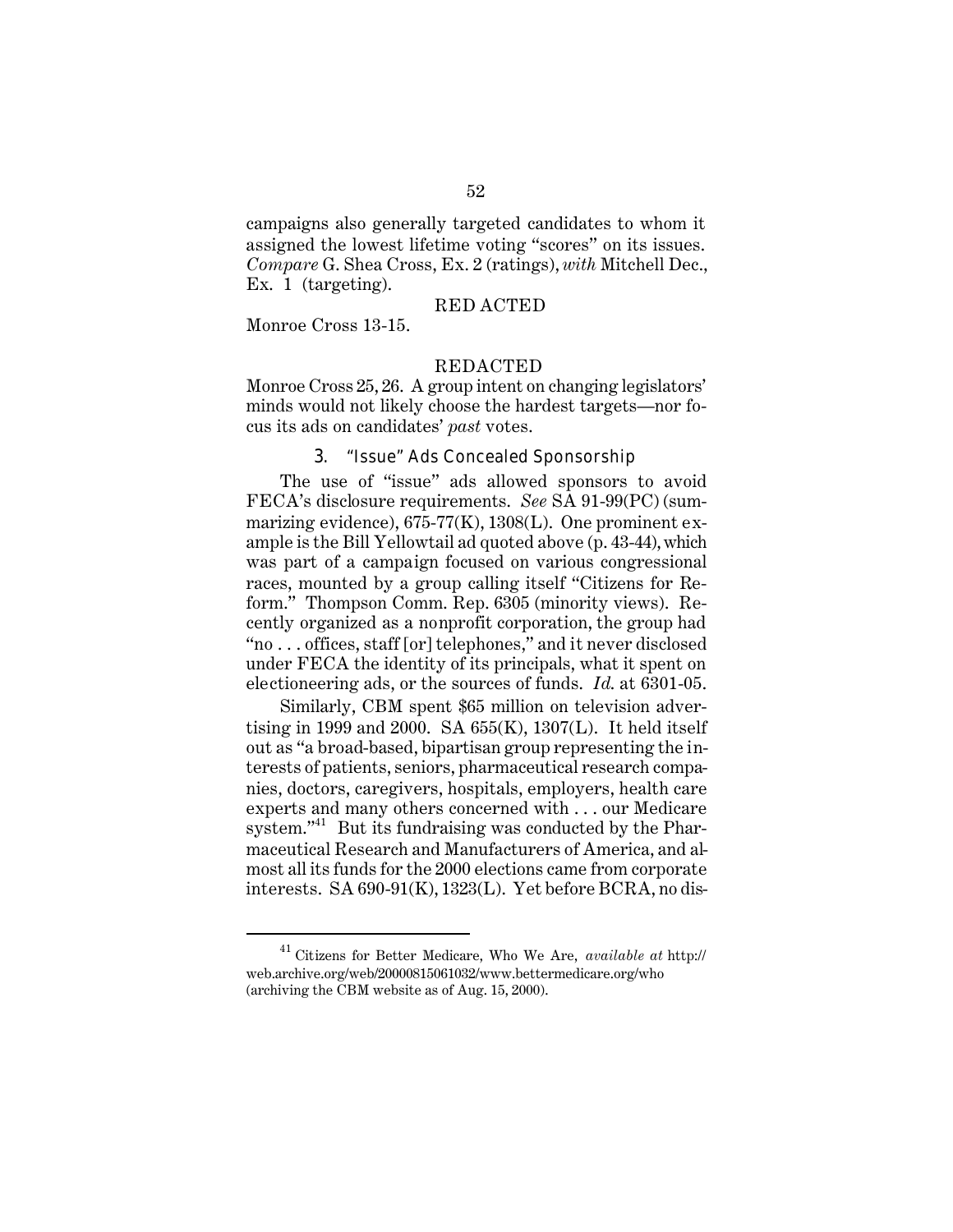closure was required so long as CBM's ads did not use the "magic words."

There are many other examples of identities, relationships, and interests masked from voters by ad sponsors using names such as "American Family Voices," "Voters for Campaign Truth," or "American Seniors, Inc." Krasno/ Sorauf Rep. 71-72 (JA 1355-56); *see also*, *e.g.*, SA 97-99(PC) ("Republicans for Clean Air"),  $643-44(K)$ ,  $1252-53(L)$ ; Magleby Rep. 18-19 (JA 1484-85). Where ads named candidates, in their districts, just before elections, that practice deprived voters of just the sort of information that disclosure provisions are intended to provide. *See Buckley*, 424 U.S. at 66-68, 81-82.

# 4. Widespread Circumvention Destroyed The Efficacy Of The "Express Advocacy" Test

The development, long after *Buckley*, of candidate-centered "issue" ads quickly destroyed the efficacy of the "express advocacy" test as a means of identifying independent campaign expenditures. It is now clear that words of express advocacy are not necessary, or even necessarily desirable, to frame a campaign message. SA 658-64(K), 1296- 99(L). Indeed, candidates, whose advertising is *all* electioneering, hardly ever use such words in their own ads, any more than companies tell consumers to "buy" their products. SA 1033(K), 1160 n.114(L). The *absence* of "express advocacy" thus indicates nothing about whether an ad is intended to or does convey an electioneering message. SA 664-75(K), 1299-1306(L). That is why the AFL's political director could comment, during the 1996 campaign, "If somebody handed me a magic wand and said there is no election law, I would do exactly what I am doing now." Clymer, *System Governing Election Spending Found in Shambles*, N.Y. Times, June 16, 1996, at A1 (quoting Steven Rosenthal). And it is why by early 1997 the Chair of the NRA's PAC could characterize the legal standard separating "issue advocacy and political advocacy" as "a line in the sand drawn on a windy day." SA 673-74(K), 1305(L).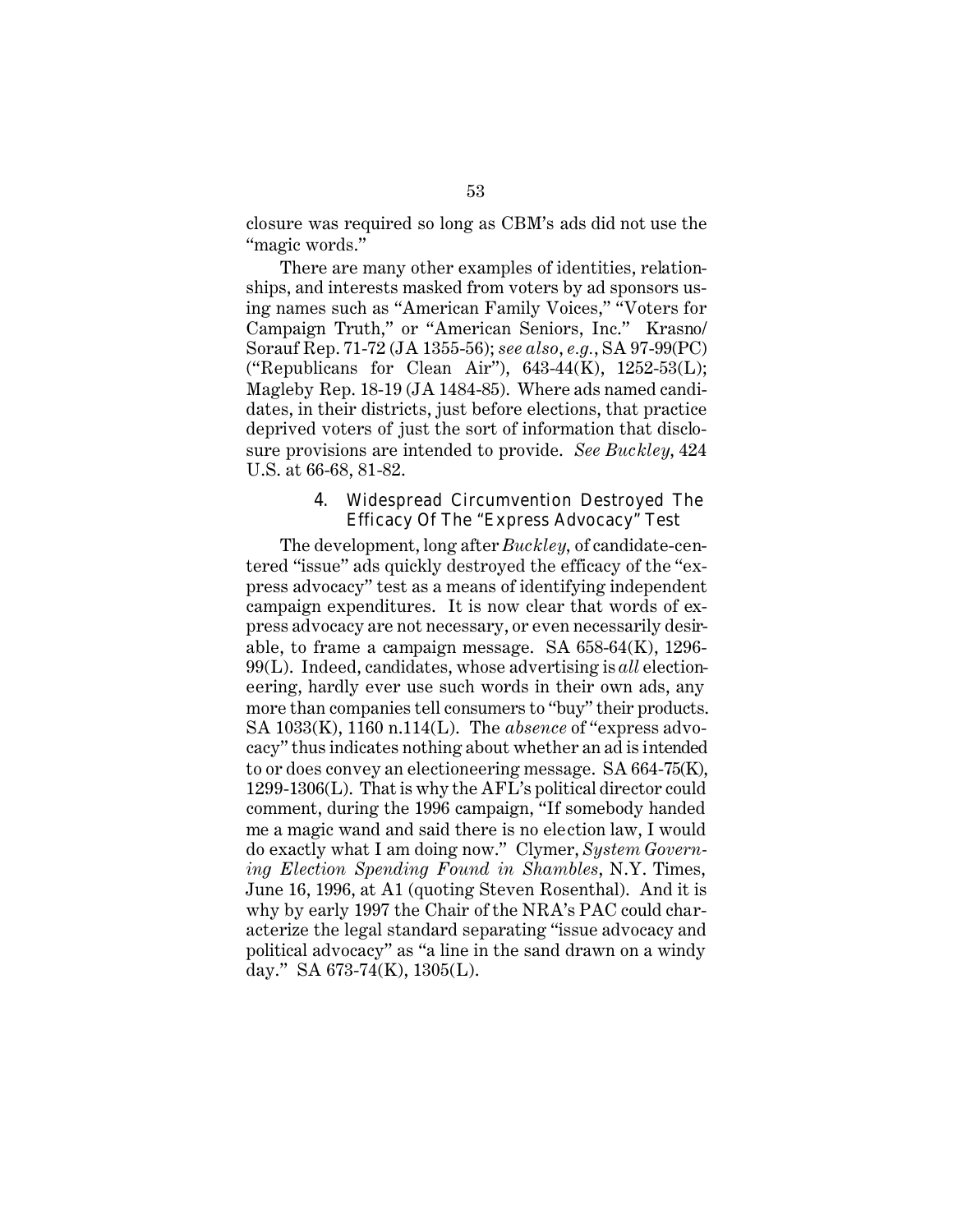Not surprisingly, groups' use of electioneering "issue" ads began "to rival, and in some cases outpace, advertising by federal candidates," Krasno/Sorauf Rep. 51 (JA 1331), and political parties themselves, Magleby Rep. 20 (JA 1487). One study of 17 competitive congressional races in 2000 found that interest-group spending on candidate-specific ads amounted to as much as two-thirds of what candidates themselves spent on radio and television ads. Magleby Rep. 22 (JA 1491). In the 60 days before the 2000 election, in eight battleground States, groups aired more than half as many ads about presidential candidates as did the candidates themselves. Goldstein Rep. 12 (JA 1164). And groups ran 20 "issue" ads naming candidates for every such ad run by their PACs. SA  $656(K)$ . In sum, as Judges Leon and Kollar-Kotelly concluded, widespread manipulation of the "express advocacy" test thoroughly sapped the force of the type of source and disclosure rules for independent expenditures that this Court approved in *Buckley* and *Austin*. SA 657- 58(K), 1296-1302(L).

#### 5. The Potential For Corruption

This Court has recognized that "Congress might well be able to demonstrate the existence of a danger of real or apparent corruption in independent expenditures by corporations to influence candidate elections." *First National Bank of Boston* v. *Bellotti*, 435 U.S. 765, 788 n.26 (1978). Although the Court has previously found it unnecessary to rely on that specific type of corruption in order to uphold source restrictions on corporate expenditures, *see Austin*, 494 U.S. at 659- 60, the record here shows just such a threat. *See* SA 708-19, 835-40(K), 1161-62(L).

"[T]he people who admit to running these ads will later remind Members of how the ads helped get them elected." Simpson Dec. ¶ 13 (JA 812). Indeed, any reminder may be superfluous:

#### REDACTED

Huard Dep. 92.

From the candidates' point of view, "[a]n important element running through modern campaign plans is consideration of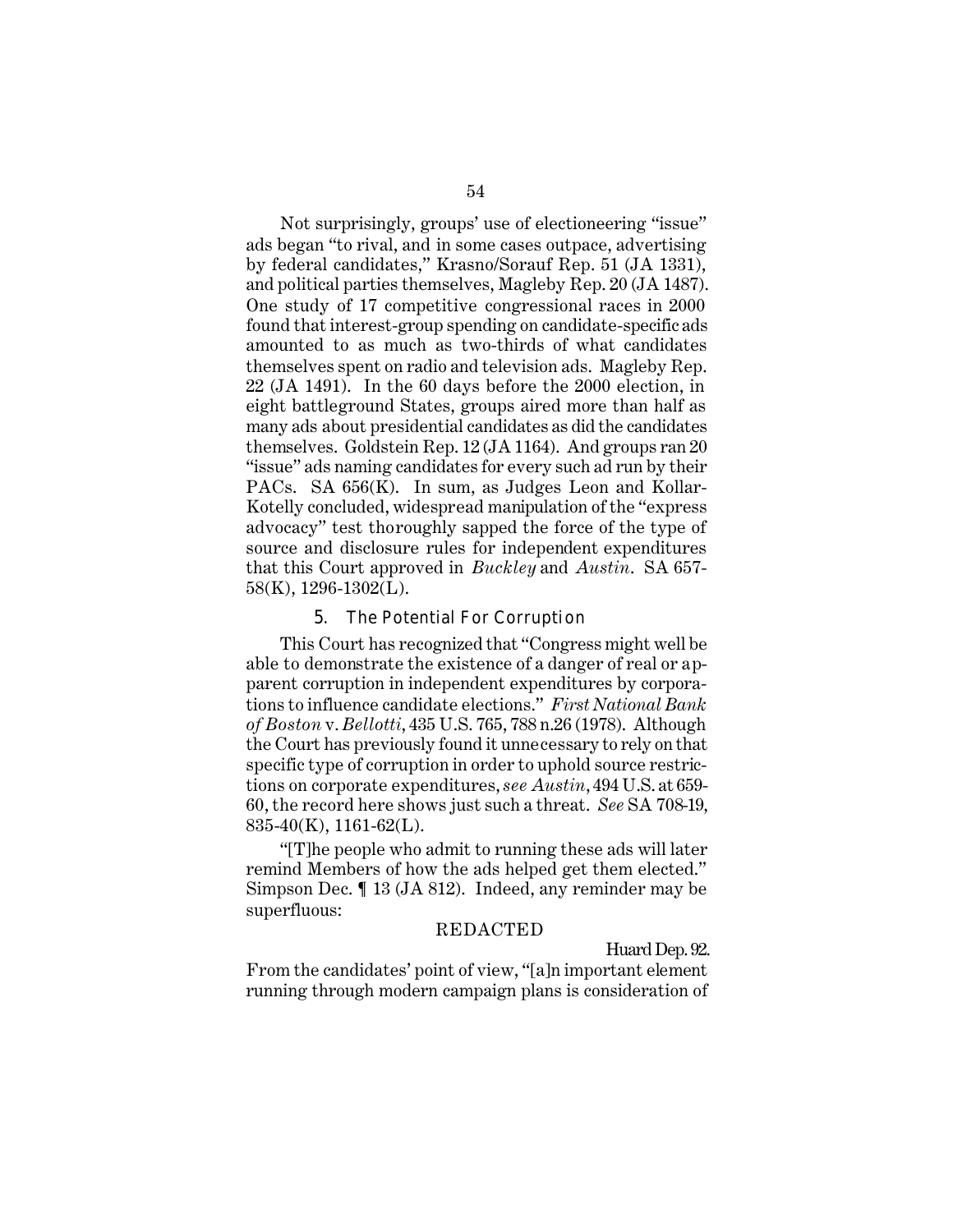what role political parties and interest groups are going to play in your campaign." Pennington Dec. ¶ 4 (JA 669). In 1996, for example,

# REDACTED Josten Dep. 19-21.

## REDACTED

Josten Dep. 270; *see* SA 711-

13(K).

Independent ad campaigns can thus be used to seek access and influence in much the same way as contributions. Candidates "pay very close attention to the political advertisements broadcast in their districts," and "keep track of who is helping them." $\frac{1}{2}$  Former legislators confirm that "members realize how effective these ads are, and they may well express their gratitude to the individuals and groups who run them."<sup>43</sup> Lobbyist Wright Andrews, who advises a broad array of corporations and other groups, describes candidate-specific "issue" ads as simply "[a]nother practice used to secure influence in Washington." Andrews Dec. ¶ 17 (JA 6). In his well-informed view, "[a]n effective advertising campaign may have far more effect on a member than a direct campaign contribution or even a large soft money donation to his or her political party." *Id*.

Thus, candidates can be as beholden to corporations or unions for an ad campaign as for a check. Yet before BCRA,

 $^{42}$  SA 709(K); Strother Dec.  $\P$  13 (JA 2150);  $see$  Magleby Rep. 15; Pennington Dec. ¶ 8 (JA 671-72) ("In addition to trying to elect candidates, these groups are often trying to create appreciation or even obligation on the part of successful candidates."); Beckett Dec. ¶ 16 ("Of course candidates often appreciate the help that these interest groups can provide, such as running attack ads for which the candidate has no responsibility."); Chapin Dec.  $\llbracket$  16 ("Federal candidates appreciate interest group electioneering ads . . . that benefit their campaigns, just as they appreciate large donations that help their campaigns."); Bloom Dec. ¶ 17 (JA 54-55); Lamson Dec. ¶ 19.

<sup>43</sup> Simpson Dec. ¶ 13 (JA 811-12); *see* Bumpers Dec. ¶ 27 ("Members will also be favorably disposed to those who finance these groups when they later seek access to discuss pending legislation.") (JA 178).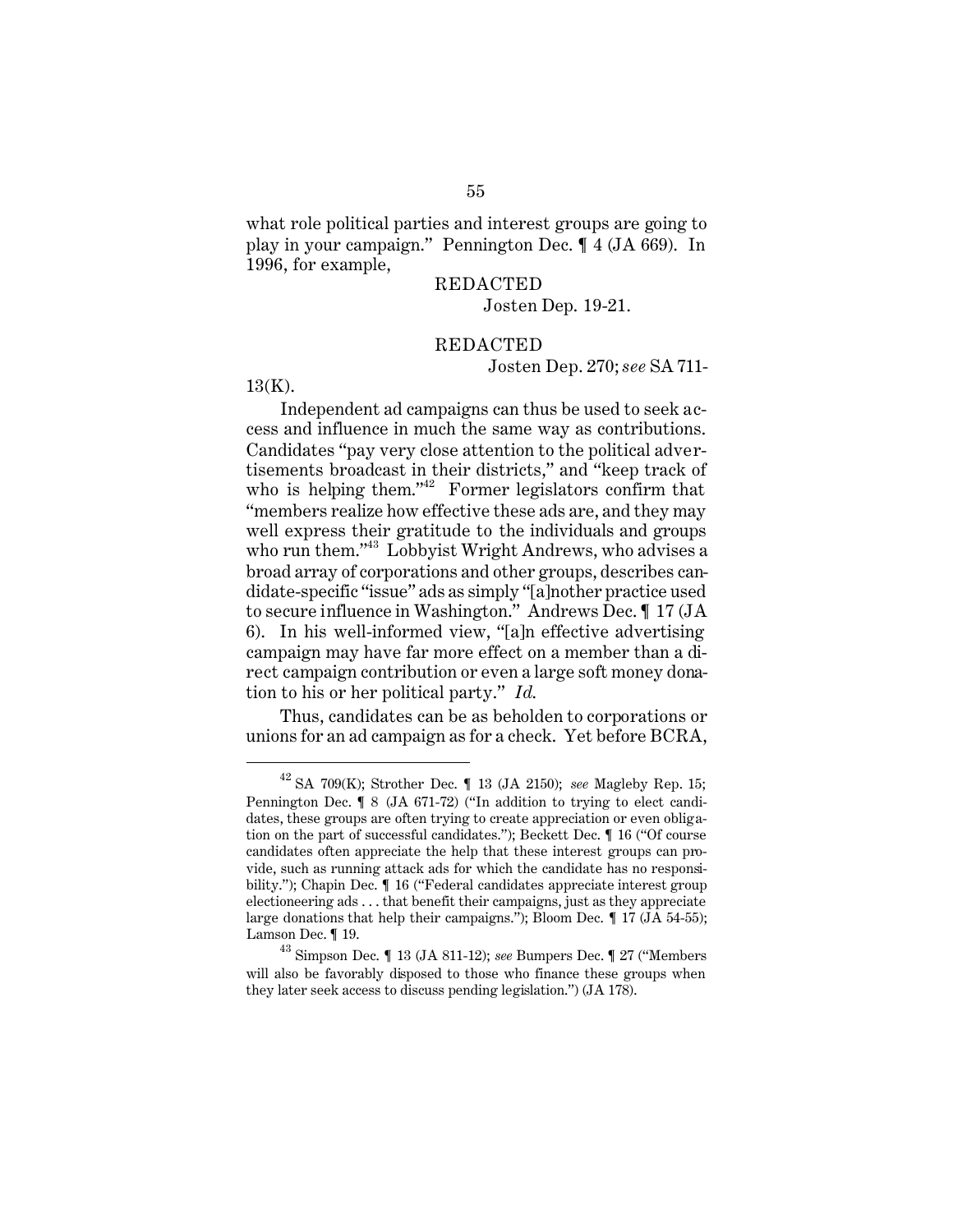expenditures on ads, unlike direct contributions, could be made with treasury funds, and without public disclosure. That situation "create[d] enormous opportunities . . . for favors to be exchanged between issue advocates and public officials." Krasno/Sorauf Rep. 74 (JA 1357). And whether or not any actual exchange takes place, the appearance of corruption can be just the same. SA  $713(K)$  (80% of poll respondents believed that a Member of Congress would likely give "special consideration" to the views of an individual, group, corporation, or union that spent \$50,000 on broadcast political ads benefiting the Member).

# B. Title II Is Narrowly Tailored To Serve Compelling Public Interests

Confronted with the collapse of the "express advocacy" test as an effective regulatory dividing line, Congress had a choice. It could accept that source and disclosure rules had been rendered a dead letter—despite this Court's decisions upholding the constitutionality of such rules when applied to campaign spending. It could create a new statutory definition of "campaign" spending that depended on some finding of electoral intent or effect—but that would surely be attacked as too vague and subjective in application. Or it could rely on available data, and its Members' experience, to frame an objective definition that would address the problem, without imposing even the modest burden of source and disclosure rules on any more speech than was necessary to restore the effectiveness of longstanding rules.

Title II responds narrowly and objectively to the circumvention problem. It does not "ban" any speech, and neither its disclosure rules nor its requirement that corporations and unions use their PAC funds imposes any great burden. Its definition of "electioneering communications" is limited to broadcast ads, because that is where abuse was most prevalent. It is further limited to candidate-specific ads that are targeted to the candidate's electorate, because those are the ads sponsors used in their electioneering campaigns. And it is still further limited to ads run in the final weeks before an election, because the objective empirical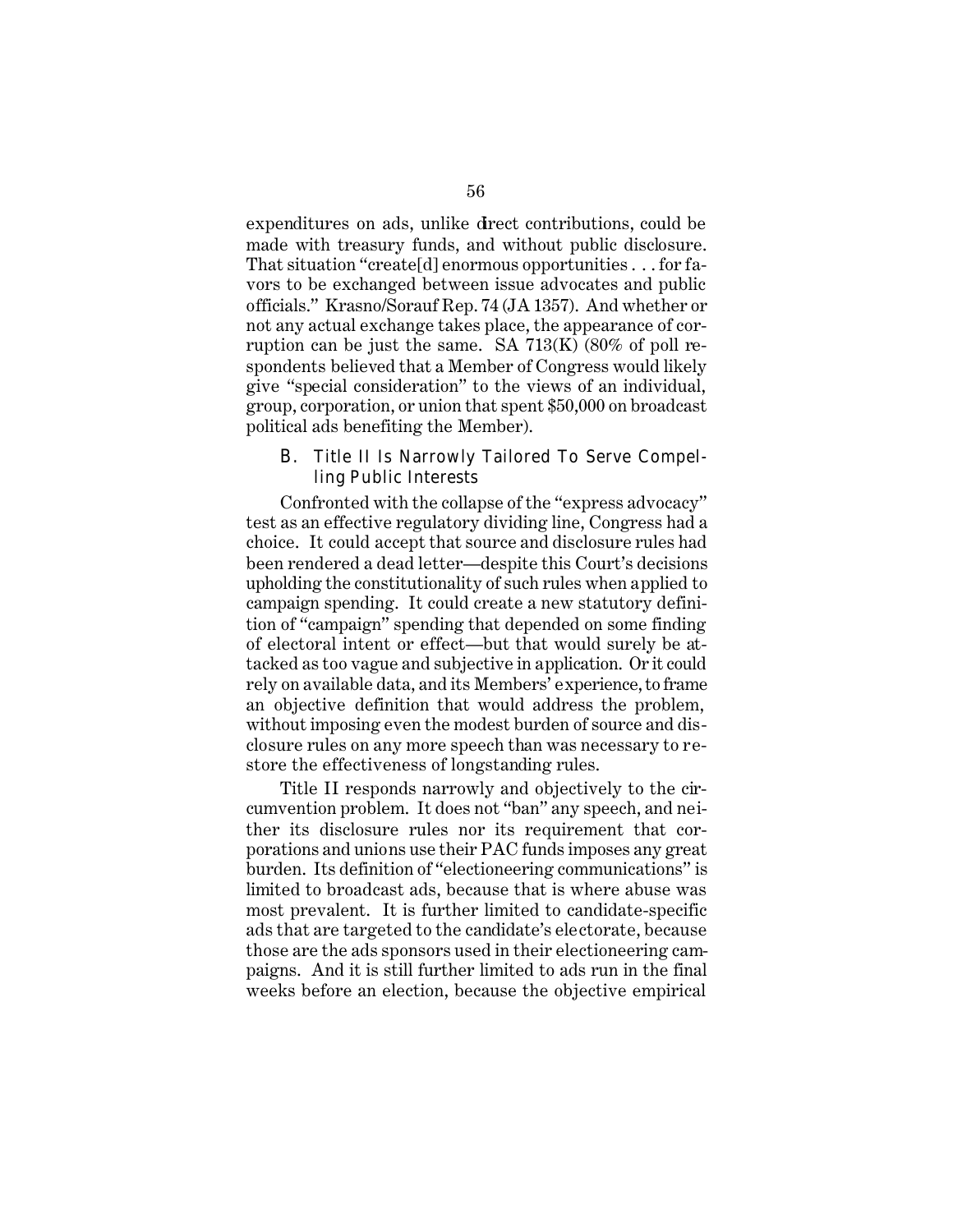evidence makes clear that, so limited, it will reach the vast majority of candidate-specific issue ads, at the time when they are almost certain to convey an electioneering message—while imposing even its modest burdens only during the carefully circumscribed period when they are most clearly necessary to serve compelling public interests.

This careful, experience-based adjustment of the definition of which advertising expenditures are campaign-related serves precisely the same interests that the Court has recognized in sustaining source and disclosure rules as applied to "express advocacy." Source restrictions prevent the conversion of organizational treasuries into political "war chests" that could be used to incur political debts from legislators. *Beaumont*,  $123 S$ . Ct. at  $2206$ <sup>44</sup> They protect the individuals "'who have paid money into a corporation or union for purposes other than the support of candidates from having that money used to support political candidates whom they may oppose.'" *Id*. And they address the "corrosive and distorting effects" on elections that could otherwise arise when corporations and unions amass "aggregations of wealth" that may have "little or no correlation to [individuals'] support for the [organization's] political ideas." *Austin*, 494 U.S. at 660. Rules that permit campaign spending only from PAC funds are "precisely targeted to eliminate the distortion caused by corporate spending while also allowing corporations to express their political views." *Id*.; *see also Beaumont*, 123 S. Ct. at 2211.<sup>45</sup>

 $^\mathrm{44}$  *Beaumont* dealt with a limitation on contributions, but its discussion of the interests served by source restrictions draws on cases involving expenditures (including *Austin*), and those interests are largely the same in both situations. *See* 123 S. Ct. at 2206-07.

<sup>45</sup> Plaintiffs argue (McConnell Br. 47) that under *Bellotti*, which involved corporate spending on an issue referendum, these interests do not support source rules for "political advocacy." Apart from distinctions between Title II and the law at issue in *Bellotti* which had, for instance, no temporal limitation, applied to all media, and did not provide for PAC spending, *see* 435 U.S. at 767-68 & n.2, that argument begs the question at issue here: How Congress may *identify* expenditures that relate to *candidate* elections. *See id*. at 788 n.26 ("[O]ur consideration of a corpora-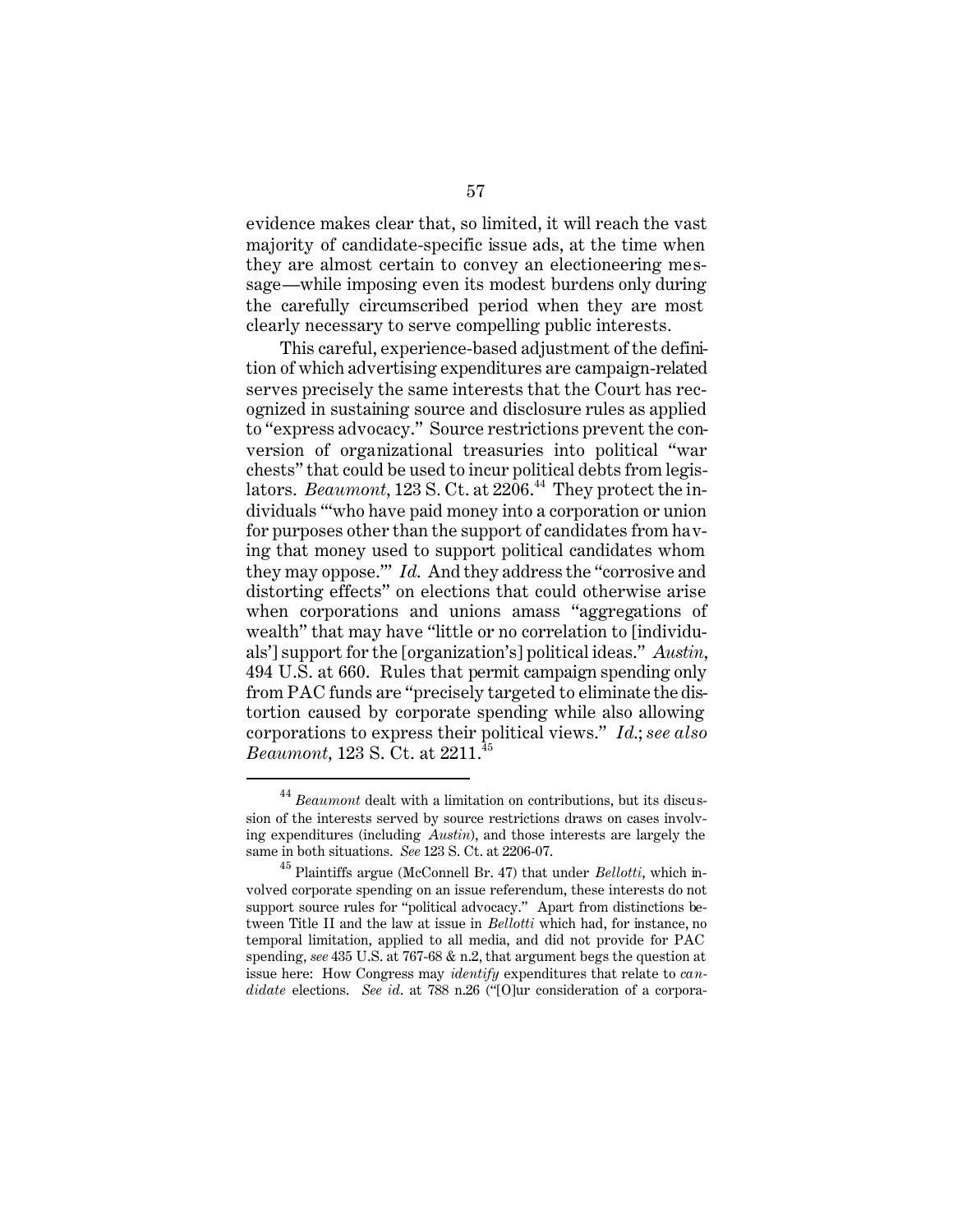Disclosure rules, for their part, "shed the light of publicity on spending that is unambiguously campaign related but would not otherwise be reported because it takes the form of independent expenditures." *Buckley*, 424 U.S. at 81. Knowing who is spending money to support or oppose candidates "allows voters to place each candidate in the political spectrum more precisely," "alert[s] the voter to the interests to which a candidate is most likely to be responsive" while in office, and "deter[s] actual corruption and avoid[s] the appearance of corruption by exposing large . . . expenditures to the light of publicity." *Id*. at 66. Disclosure thus provides "a reasonable and minimally restrictive method of furthering First Amendment values by opening the basic processes of our federal election system to public view." *Id*. at 82; *see also, e.g.*, *Bellotti*, 435 U.S. at 792 n.32. And both source restrictions and disclosure serve the interest in preventing circumvention of other campaign finance rules. *Beaumont*, 123 S. Ct. at 2207; *Buckley*, 424 U.S. at 67-68.<sup>46</sup>

Source and disclosure rules serve these interests not only when an ad is run with the express or principal *purpose*  of affecting an election, but also when it is likely to have such an *effect*. The record shows how Title II addresses widespread, conscious circumvention, involving ads run with unmistakable electioneering intent. Plaintiffs, however, focus on potential applications of BCRA's objective definition at its margins, where intent might be difficult to discern, or in a

tion's right to speak on issues of general public interest implies no comparable right in the quite different context of participation in a political campaign for public election to office").

<sup>46</sup> Title II's rules help prevent circumvention of Title I, which prohibits the raising of soft money that parties spent in part on campaign "issue" ads. That reform would be undermined if corporations or unions could substitute their own ad spending for party contributions, or if parties could divert contributions to nominally independent groups that would design and run such ads. *See* 145 Cong. Rec. S12,661-62 (Oct. 15, 1999) (Sen. Feinstein) ("Instead of giving soft money to political parties, the same dollars [could] be turned into 'independent' ads."); *see also*  Thompson Comm. Rep. 5927 (minority views) (RNC contributions to nonprofit groups), 5967, 5974-79 (RNC cooperation with such groups).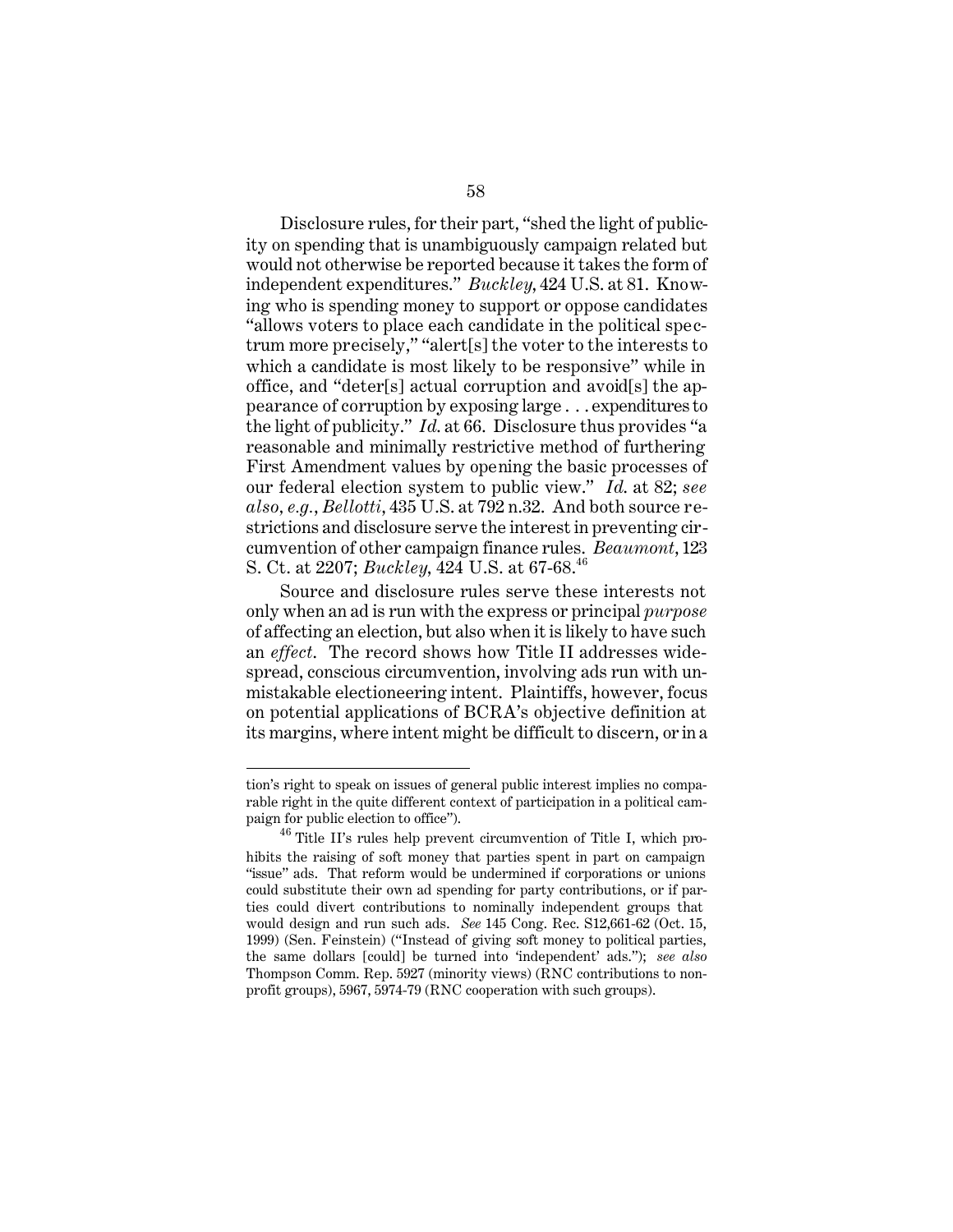few cases might even be absent. It is therefore important to recognize that an ad's likely electoral effect is as salient as its sponsor's subjective motives in determining whether the burdens imposed by source and disclosure rules are constitutionally proportionate to the public benefits they provide. *See* Center for Gov'tl Studies Br. 13-15, 26-28.

It is also important to recognize that Title II's standards for defining which ads will be treated as campaign-related squarely serve a compelling interest in using clear and objective lines to frame any rule that affects speech. It was, after all, principally a concern for clarity that first led this Court to adopt the "express advocacy" test as a gloss on FECA's language. *Buckley*, 424 U.S. at 40-44, 79-80; *see* pp. 60-62. Twenty years later, that test proved too open to manipulation to remain effective. In responding, Congress heeded the Court's admonitions concerning vagueness. Plaintiffs have conspicuously failed to suggest any way in which Congress could better have reconciled the twin compelling goals of adequate coverage and necessary clarity.<sup>47</sup>

Finally, the nicety with which legal requirements must be tailored depends in part on the magnitude of the burdens they impose. *See*, *e.g.*, *Beaumont*, 123 S. Ct. at 2211 ("the difference between a ban and a limit" on speech is to be considered "when applying scrutiny at the level selected"); *Buckley*, 424 U.S. at 68 (in determining whether disclosure requirements are justified by the interests they serve, "we must look to the extent of the burden that they place on individual rights"). The burdens imposed by source and disclosure rules are modest—as this Court has recognized. *See Beaumont*, 123 S. Ct. at 2211 ("the PAC option allows corporate political participation without the temptation to use corporate funds for political influence"); *Austin*, 494 U.S. at 660-61; *Buckley*, 424 U.S. at 68, 82 (disclosure is "minimally restrictive"). Particularly in light of that circumstance, Title

<sup>47</sup>*See* Foley, *"Narrow Tailoring" Is Not the Opposite of "Overbreadth*,*"* 2 Elec. L. J. (forthcoming Oct. 2003), *available at* http://www. liebertpub.com/ELJ/Foley1.pdf (temporary pp. 7-12).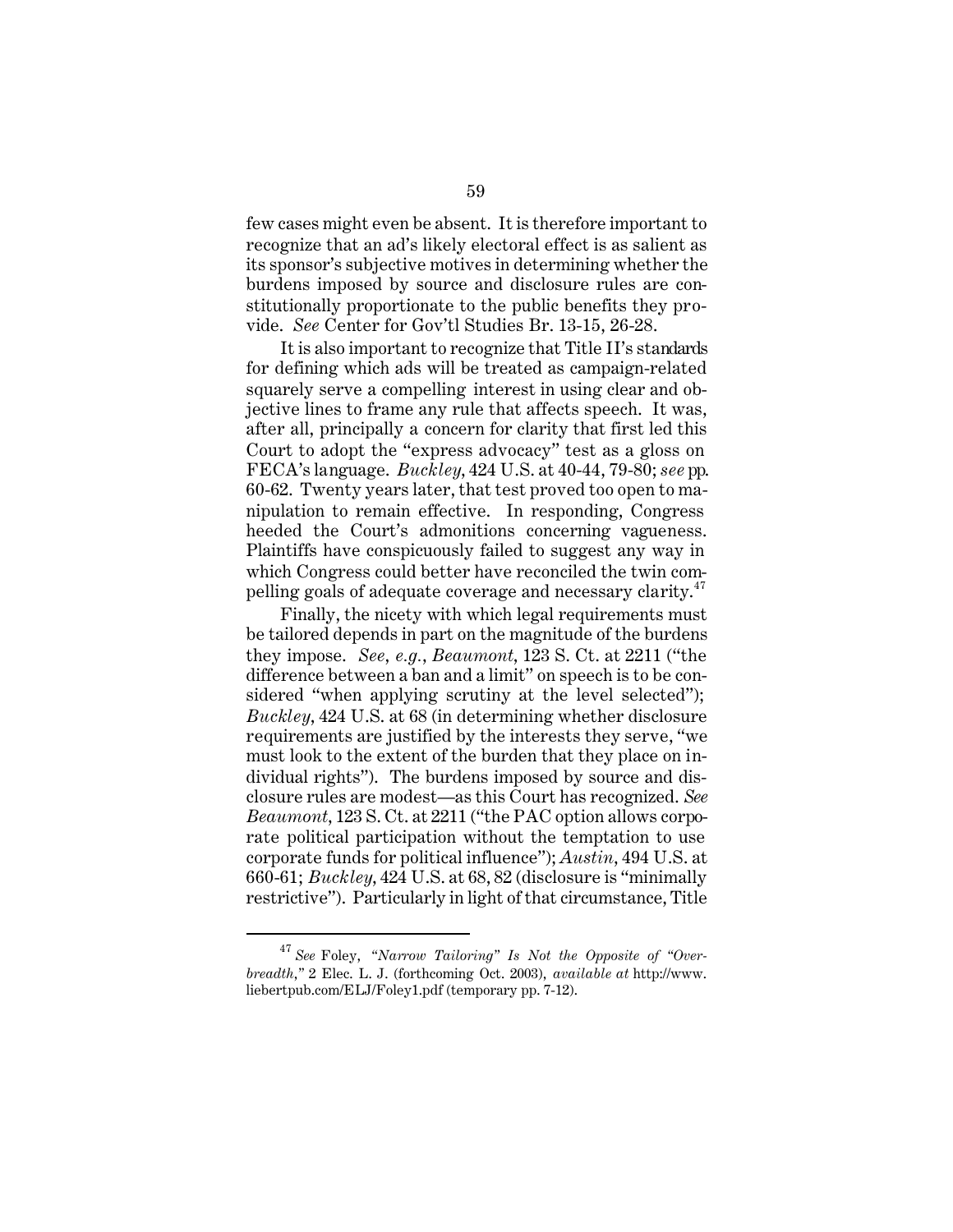II's requirements are narrowly tailored to serve their compelling public goals.48

# C. *Buckley* Did Not Establish "Express Advocacy" As A Constitutional Straitjacket

Plaintiffs argue that however ineffective the "express advocacy" test may have become, *Buckley* established it as a constitutional limit. The district court properly rejected that argument. SA 783-799(K), 1147(L). *Buckley* adopted a practical, limiting construction of particular statutory language that was impermissibly vague—not a constitutional standard that would foreclose Congress from redrawing the statutory lines as necessary to reflect experience and to make them effective.

*Buckley* explained that a provision imposing an absolute cap on independent campaign expenditures "'relative to' a candidate fail[ed] to clearly mark the boundary between permissible and impermissible speech." 424 U.S. at 41. Similarly, a provision for disclosure of independent expenditures made "for the purpose . . . of influencing" nominations or elections raised "serious problems of vagueness," because it "could be interpreted to reach groups engaged *purely* in is-

<sup>48</sup> Appending a supposedly "representative" sample of legislative history, the NRA argues at length that Congress's purpose in enacting Title II was not, as in Title I, to prevent corruption and circumvention, but to protect incumbents from public attack. That is incorrect. As reflected in the excerpts from the legislative history collected in the appendix to this brief (at 12a-27a), Congress enacted Title II to serve the very purposes that underlie the preexisting independent expenditure provisions: bringing campaign spending of the "issue" ad variety within the scope of longstanding source and disclosure rules. *See, e.g.*, App. 14a (Sen. Snowe: "The record .. . will show these advertisements constitute campaigning every bit as much as any advertisements run by candidates themselves or any ad currently considered to be express advocacy and therefore subject to Federal election laws."); *id.* (Sen. McCain: "This bill would simply subject soft money-funded campaign ads that masquerade as issue discussion to the same laws that have long governed campaign ads."). As Senator Thompson's amicus brief confirms (26-28), his Committee's path-marking investigation resulted in similar conclusions. *See* App. 22a-26a.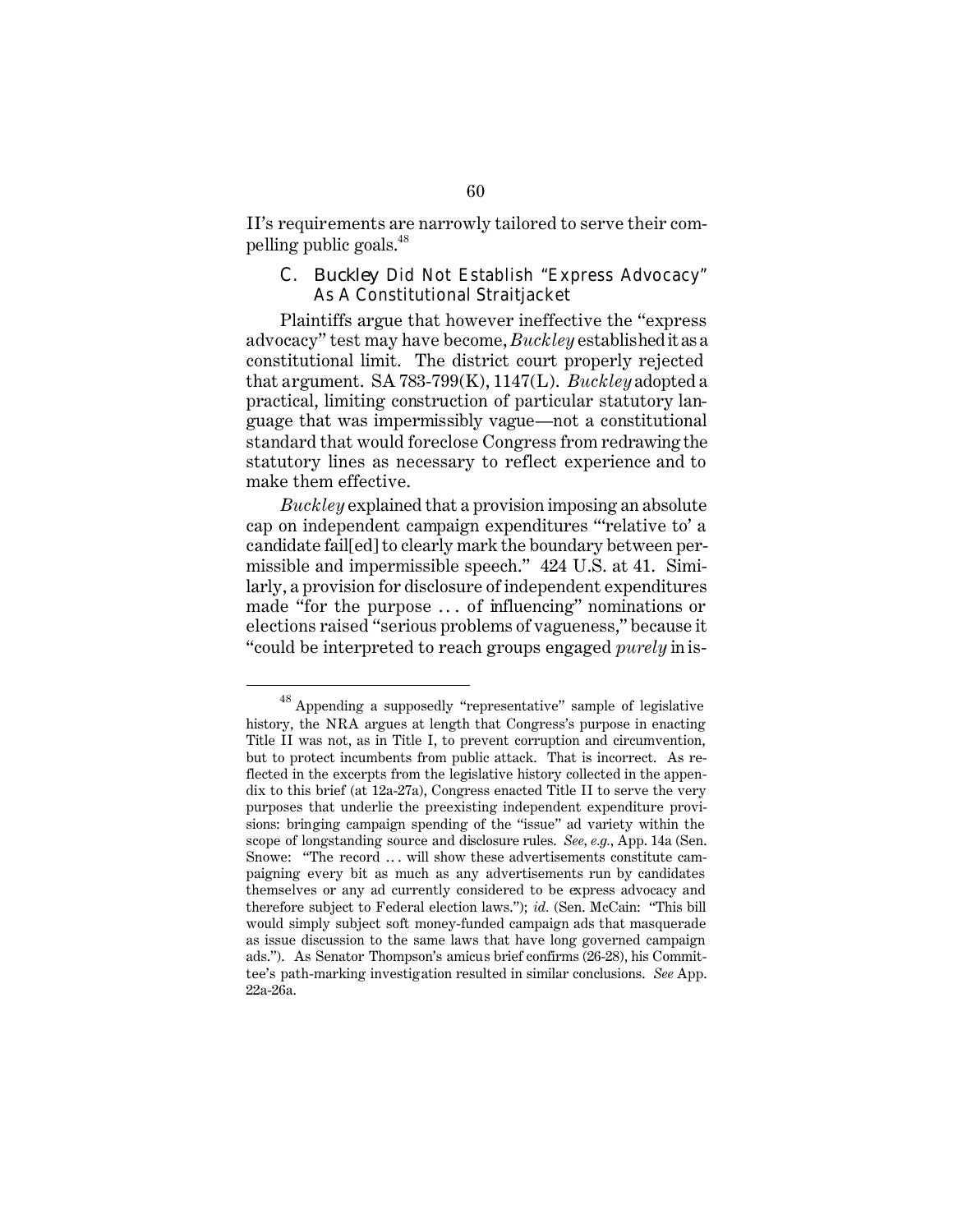sue discussion," as well as those whose speech also involved "advocacy of a political result." *Id*. at 76, 79 (emphasis added). In each instance, the Court addressed the vagueness problem by construing the statutory language to "reach only funds used for communications that expressly advocate the election or defeat of a clearly identified candidate." *Id*. at 80 (footnote omitted); *see id*. at 44 & n.52.

In adopting the "express advocacy" construction, *Buckley* never purported to render all "issue" speech immune from source or disclosure rules. Even campaign speech that uses "express advocacy" typically also conveys issue messages—and, conversely, the Court recognized that electoral advocacy could be effective without being "express." 424 U.S. at 45 (noting that "express advocacy" test could permit circumvention of expenditure caps). Thus, the principal virtue of the "express advocacy" test was its clarity, not any perfect differentiation between campaign speech and pure "issue" speech. $49$  Title II shares that same cardinal virtue and does a much *better* job of identifying campaign speech, in light of extensive experience with the realities of the political marketplace. Such periodic statutory repair is a normal process—and the natural province of legislatures, not of courts. *See Beaumont*, 123 S. Ct. at 2205-06; *NRWC*, 459 U.S. at 209-10. It would make no sense to read any of this

<sup>49</sup> As plaintiffs point out (McConnell Br. 40, 42), both *Buckley* and the Court's later opinion in *FEC* v. *Massachusetts Citizens for Life, Inc.*, 479 U.S. 238 (1986) (*MCFL*), which extended the "express advocacy" construction to the provision that imposes source restrictions on corporate and union campaign expenditures, linked the problem of statutory vagueness with that of overbreadth. That is hardly surprising. *See* p. 63. *MCFL*'s decision to adopt a parallel construction of two statutory provisions is equally unremarkable—particularly given Congress's own adoption of the "express advocacy" standard, after *Buckley*, in FECA's definition of "independent expenditure." *See* 2 U.S.C. § 431(17). Nothing in *Buckley* or *MCFL* suggests that any different congressional approach to defining campaign-related spending is automatically invalid.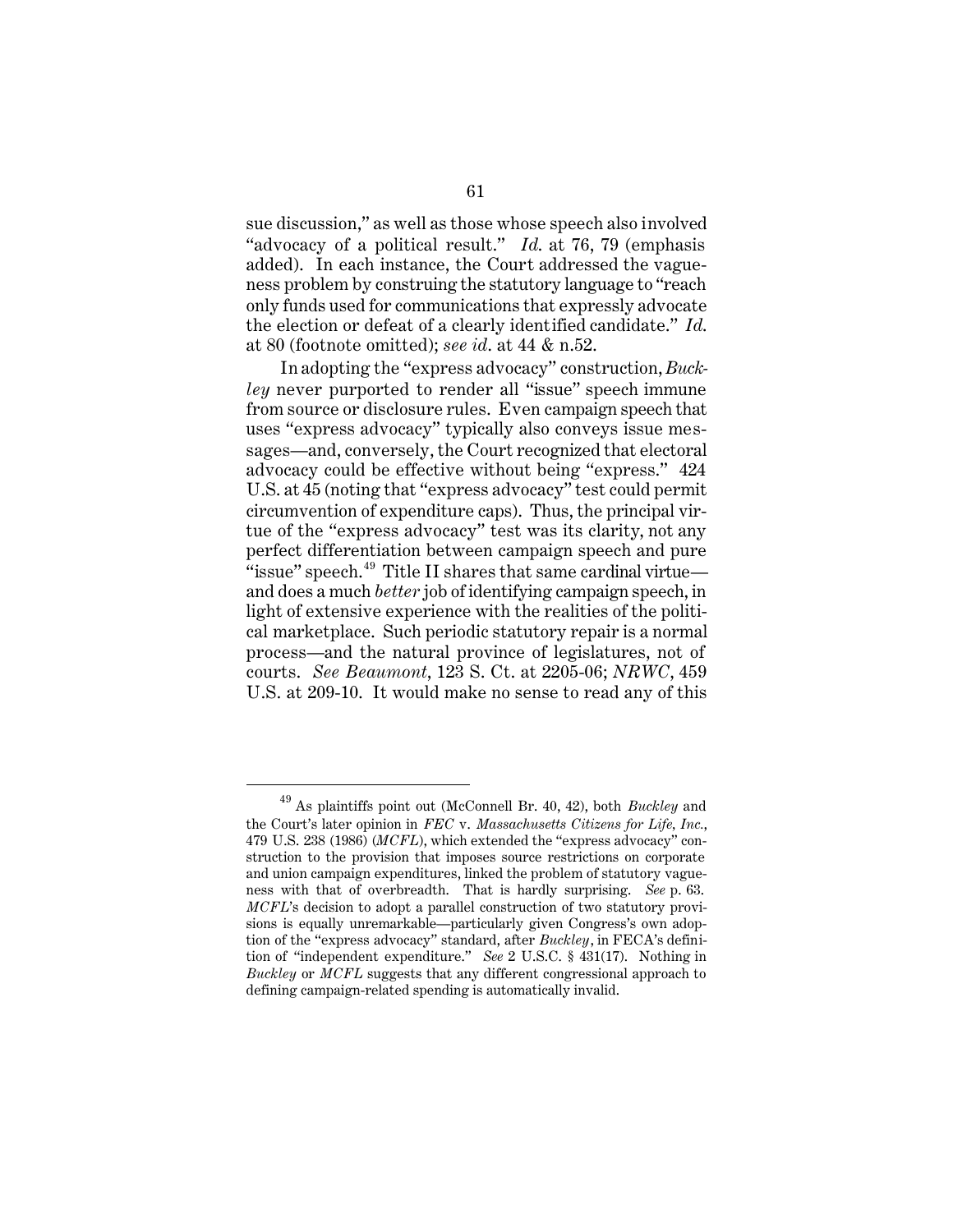Court's cases in a way that would disable Congress from acting on the lessons of experience. $50$ 

To the contrary, *Buckley* is more a roadmap than a constitutional stop sign. Two general concerns emerge from the Court's discussion: Statutory requirements in this area should be clear rather than vague, in part so they will not "dissolve in practical application," 424 U.S. at 42; and they should be "directed precisely to that spending that is unambiguously related to the campaign of a particular federal candidate," *id*. at 80; *see id*. at 76-82. Those are precisely the precepts to which Congress adhered in framing Title II.

# D. Facial Invalidation Of Title II Would Be Especially Inappropriate

Plaintiffs contend that Title II is "overbroad under the First Amendment, and cannot be applied to [them]—or anyone else." *Virginia* v. *Hicks*, 123 S. Ct. 2191, 2196 (2003). They attack Congress's use of an objective definition of "electioneering communications," pointing to a few marginal examples of ads that would fall within the definition, yet might have no electioneering purpose or likely effect.

Such a challenge cannot succeed unless *plaintiffs* carry "the burden of demonstrating, 'from the text of [the law] and from actual fact,'" that Title II, "*taken as a whole*, is substantially overbroad judged in relation to its plainly legitimate sweep." *Hicks*, 123 S. Ct. at 2198. They must show that the "substantial social costs *created* by the overbreadth doctrine," when it results in the facial invalidation of a law that would have many valid applications, are outweighed by any potential "chilling effect" on speech in circumstances that might support an as-applied challenge. *Id*. at 2196-97;

<sup>50</sup>*Buckley* did not discuss independent expenditure provisions as applied to corporations or unions. In light of the long history of special treatment of these entities in campaign finance law, it surely makes no sense to read *Buckley* , or the simple adoption of a parallel construction in *MCFL*, to preclude Congress from taking further action to address the sort of massive corporate and union expenditures on campaign advertising that began in earnest ten years after *MCFL*.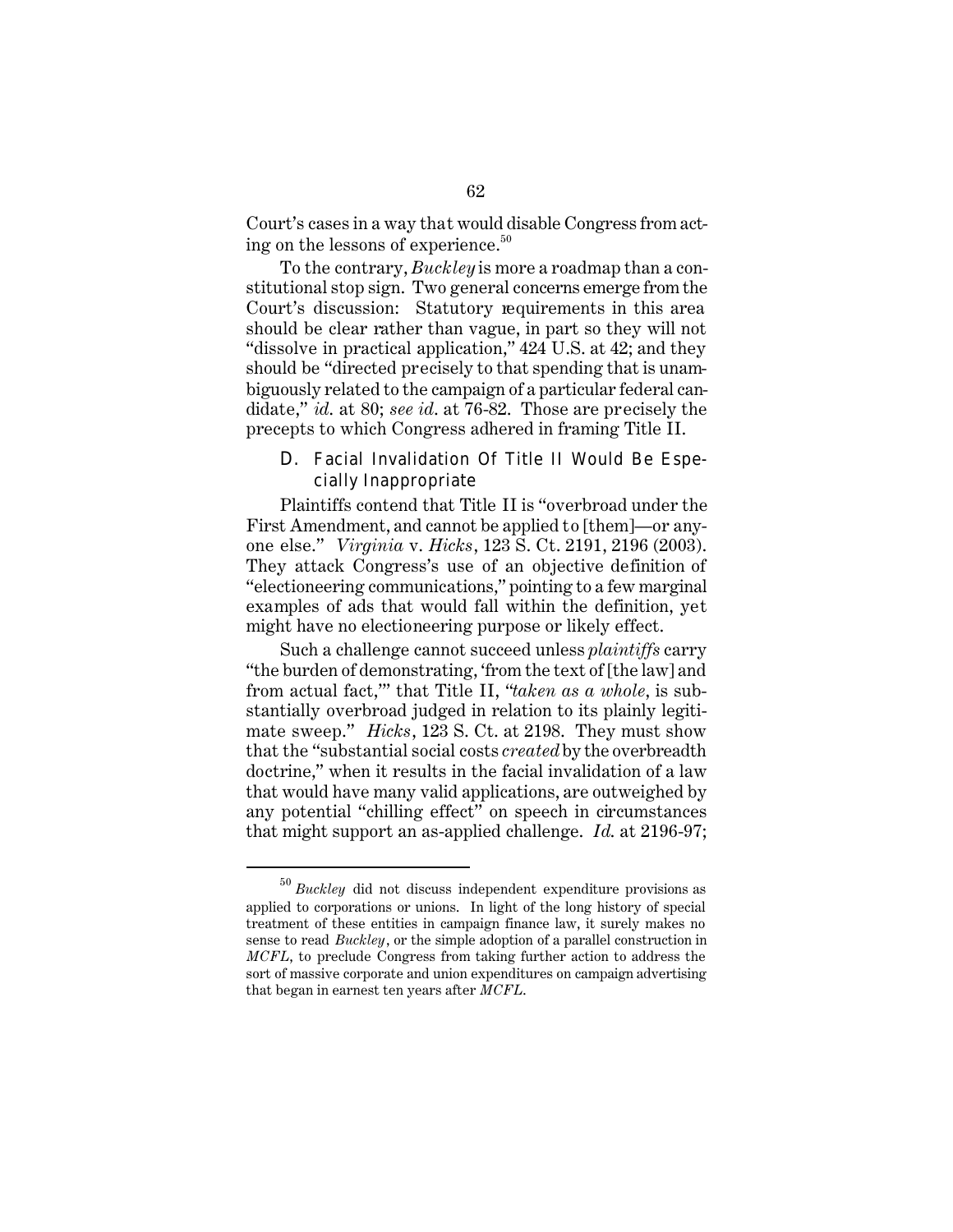*see Broadrick* v. *Oklahoma*, 413 U.S. 601, 614-15 (1973). "Facial invalidation 'is, manifestly, strong medicine,'" to be used "'sparingly and only as a last resort.'" *NEA* v*. Finley*, 524 U.S. at 580.

That cautious approach is particularly appropriate here. Plaintiffs argue as though source and disclosure rules may be applied only to conduct or to "unprotected" speech, and the question is whether Title II might stray beyond that line. *See* McConnell Br. 50. That approach is fundamentally misconceived. "Discussion of public issues," while surely protected speech, cannot be any *more* protected than speech, including "express advocacy," that relates directly to "'the conduct of campaigns for political office.'" *Buckley*, 424 U.S. at 14-15. Yet this Court has already made clear that it is consistent with the First Amendment for Congress to impose source and disclosure rules on independent campaign speech—in part because such rules involve no censorship, but only the source and transparency of campaign funding.

At the margins, Congress's new, objective definition of campaign-related speech might result in source and disclosure rules applying in a few situations in which the public interests they serve are not strongly implicated. But the manifestly compelling need for clear line-drawing in this sensitive area counsels deference to Congress's placement of the line—especially where, as here, its application never *prohibits* any speech, and imposes only limited burdens that are acceptable even as applied to fully protected speech.<sup>51</sup> In these special circumstances, the cost of facially invalidating rules of a sort this Court has previously held to be justified would be particularly high, while the benefits to be gleaned in terms of speech protection would be unusually low.

<sup>51</sup>*See, e.g.*, *Burson* v. *Freeman*, 504 U.S. 191, 208-10 (1992) (upholding, under strict scrutiny, a *ban* on campaign-related speech within 100 feet of polling places); *Storer* v. *Brown*, 415 U.S. 724, 736 (1974) (recognizing "compelling" interest in bright-line one-year disaffiliation rule for candidates seeking to switch party sponsorship for ballot access).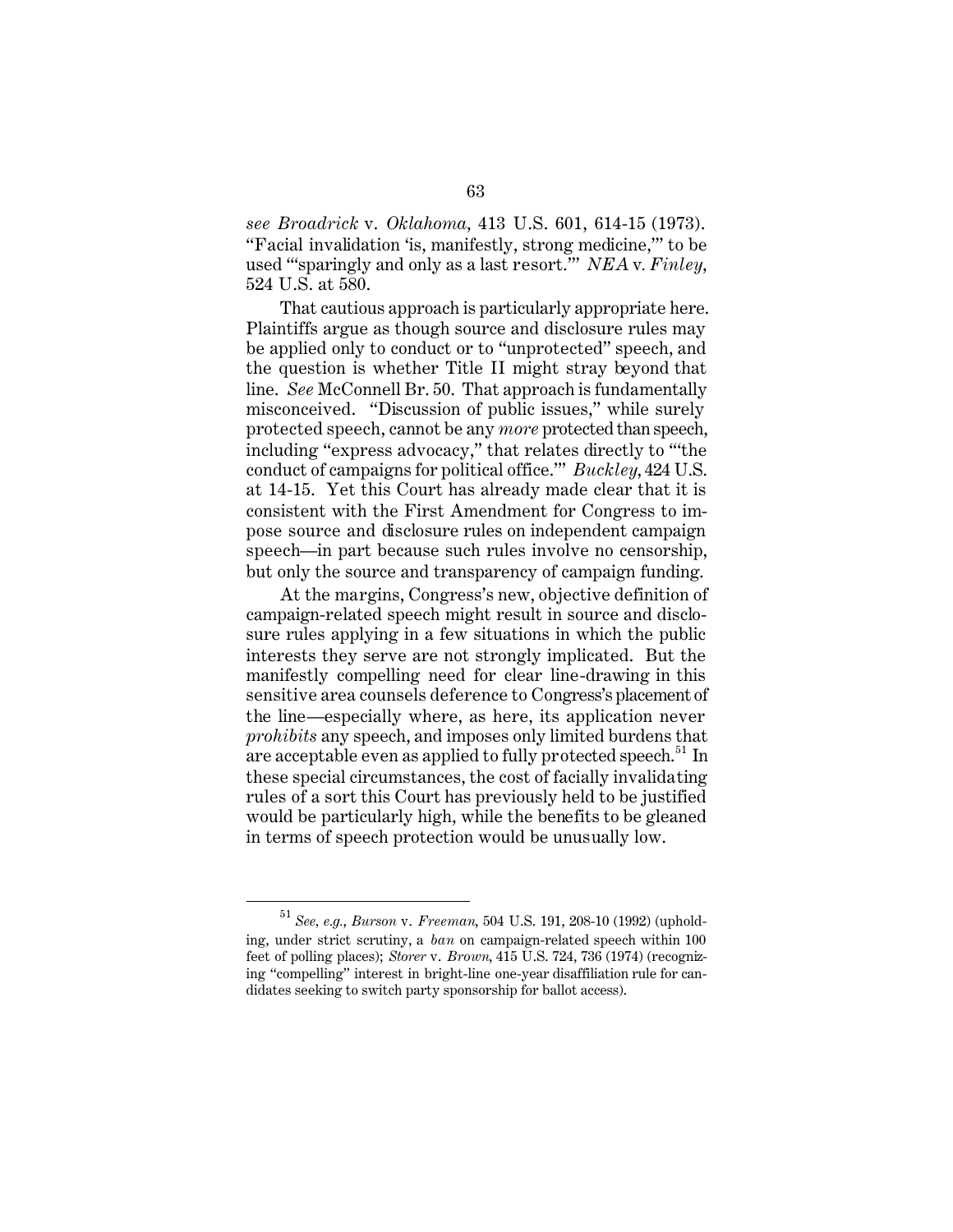Similarly, Title II poses little risk of the sort of chilling effect that can justify the facial invalidation of an overbroad law. *See Hicks*, *supra*. That effect is of most concern when a law is vague. *See, e.g.*, *Village of Hoffman Estates* v. *Flipside, Hoffman Estates,* 455 U.S. 489, 494 n.6 (1982) ("[T]he vagueness of a law affects overbreadth analysis."). Here, Title II was specifically designed to *avoid* vagueness. *Cf. Broadrick*, 413 U.S. at 607. Moreover, at most, the law requires only that groups like the Chamber of Commerce, the AFL, and the NRA pay for some ads using PAC funds, rather than treasury funds. These corporate and union plaintiffs, which have or can easily establish PACs, are not likely to be chilled in their speech, or to be unable to assert their rights if and when there is a realistic threat that the Act may be applied to them in some unconstitutional way. In these circumstances, awaiting as-applied challenges, arising in specific factual contexts, is by far the wiser course.

## 1. Plaintiffs Have Not Demonstrated Substantial Overbreadth

In addressing plaintiffs' overbreadth challenges, we address first arguments of more general applicability, and then those involving the special situation of ideological nonprofit corporations such as the NRA and ACLU (*see* pp. 73-75).

a. *The Period Just Before Elections.* One conspicuous virtue of Title II is its narrow, evidence-based focus on the final weeks leading up to a specific federal election, involving the specific candidate named in a covered ad. *See* pp. 49-51, 56. Remarkably, plaintiffs attempt to use that important aspect of narrow tailoring as evidence of overbreadth. They argue that Title II would restrict their ability to address legislative issues that might arise in the period just before elections. Yet, any ad that triggers Title II is very likely to have some actual *effect* on an election, whatever its intent. In any event, BCRA does not stop anyone from speaking during the covered period. Sponsors may run even candidate-specific ads, targeted at the relevant electorate, so long as they disclose their sponsorship and funding, and use no corporate or union treasury funds. They can also craft ads addressing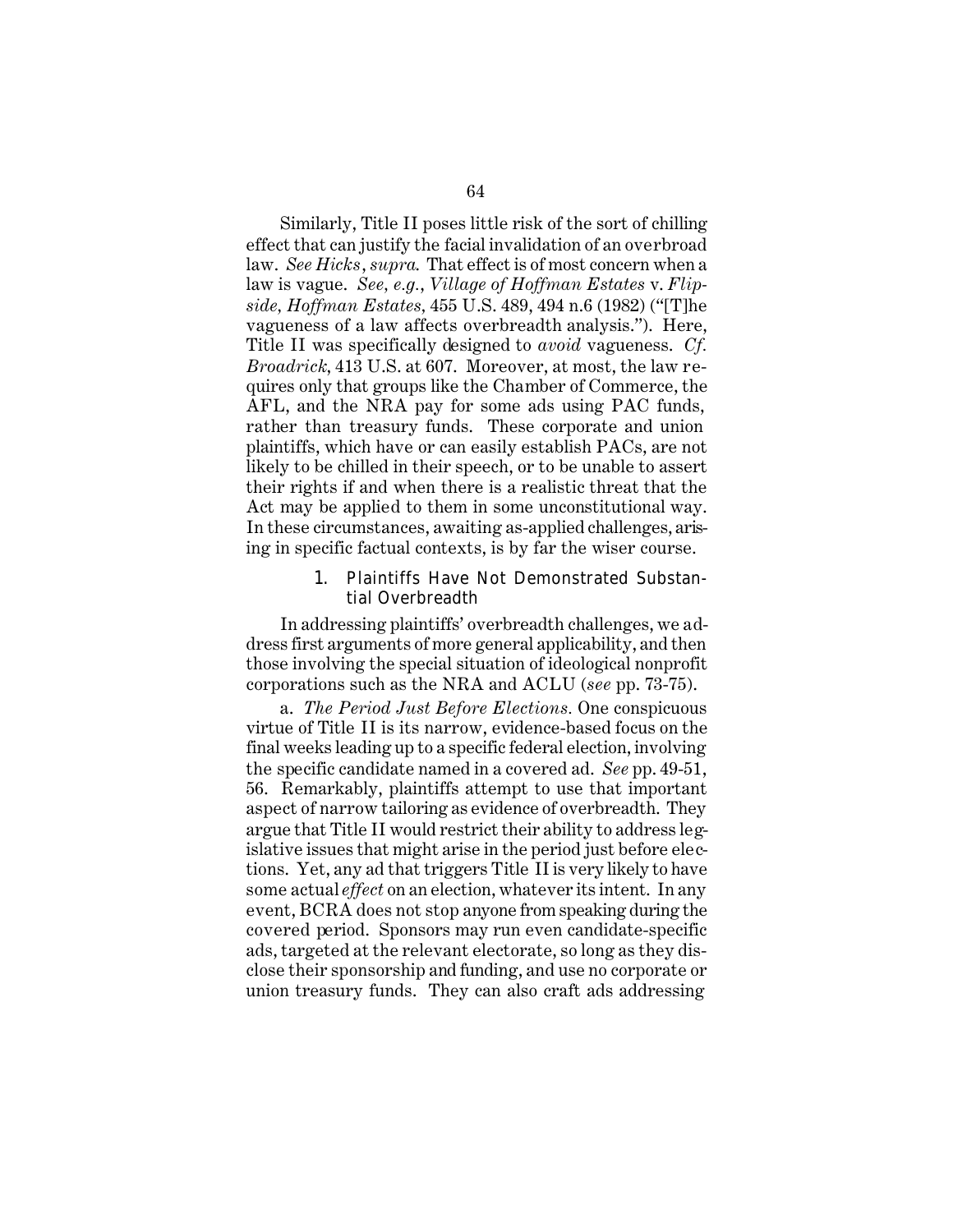legislative issues in ways that do not trigger Title II avoiding candidate references, or using non-broadcast media, or avoiding the districts of mentioned candidates in the final weeks before their elections. $52$ 

It might be possible to describe a small category of ads that are facially covered by Title II, but have no likely electioneering intent or effect—for instance because they refer only to pending legislative issues, and refer to candidates only by saying, generically, "Call your Congressman." BCRA expressly authorizes the FEC to adopt regulatory exemptions if it is satisfied that they can be framed in a way that meets statutory criteria and does not open paths for abuse. 2 U.S.C.  $$434(f)(3)(B)(iv)$ . Indeed, as the NRA points out (Br. 36), the intervenor-defendants suggested to the FEC a narrow exemption of the sort just noted. The FEC determined, however, that the proposed exemption would leave room to design ads that nonetheless promoted or opposed candidates. 67 Fed. Reg. 65,201-02. No plaintiff appealed that decision. In any event, even without an exemption, plaintiffs cannot show that the burden of complying with Title II will be disproportionate to the compelling interests it serves in anything like enough cases to justify striking the law on its face.

Plaintiffs also argue that the public is most receptive to issue advocacy just before elections. If they mean that election time is ideal for public policy discussions wholly divorced from the electoral context, their argument is both

 $52$  The NRA argues (Br. 44-50) that the statutory exemption for broadcast news and editorials is unconstitutional, because the world has changed so much in 13 years that this Court should revisit its rejection of that argument in *Austin*, 494 U.S. at 666-68. If and when Congress concludes that corporations are abusing their ownership of media outlets to interfere in federal elections using their treasury funds, it may consider whether it is necessary to adopt some statutory adjustment. Nothing in the NRA's submissions concerning the growth of the internet or changes in corporate ownership calls into serious question the unique role of the institutional press, or the permissibility of a media exemption as a matter of constitutional law. Indeed, an important purpose of that exemption is to avoid the sort of overbreadth concerns that plaintiffs otherwise voice.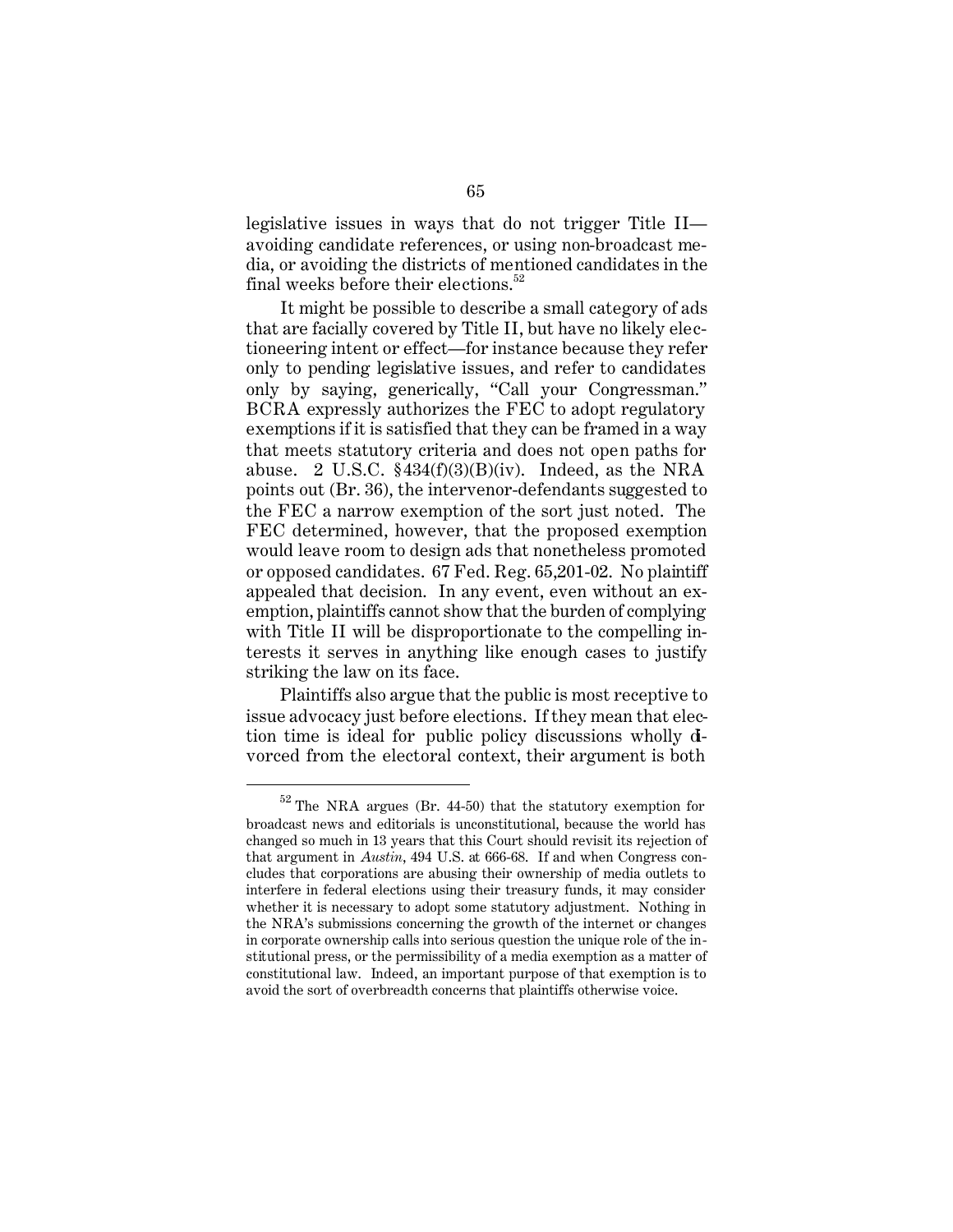implausible and contrary to the testimony of an expert and two experienced practitioners. *See* pp. 50. A period when airtime is particularly expensive and the airwaves are crowded with campaign ads is generally *not* the best time to address the public with issue messages that in fact have nothing to do with elections. If instead plaintiffs mean that broadcasting ads discussing issues *and referring to a candidate*, targeted to the candidate's electorate, at the time that voters are deciding whom to elect, best allows them to "influenc[e] the electoral issue climate" and "generat[e] popular pressure on candidates," because especially at that moment "electoral considerations motivate officeholders" (and their challengers), *see* AFL Br. 21, then they are simply restating the rationale for Title II.

b. *The Empirical Evidence*. Congress knew from Members' own experience that the vast majority of ads BCRA covers have an electioneering purpose or effect. It also considered empirical evidence, including studies by the Annenberg Public Policy Center (which plaintiffs have never contested), SA 652-57(K); Professor Magelby's study "Dictum Without Data," *see* 147 Cong. Rec. S252-53 (Apr. 2, 2001) (Sen. Thompson); and the CMAG database of political advertising, in the form of the 1998 and 2000 *Buying Time* studies much discussed below, *see* SA 1031-73(K), 1327-56(L), 238- 48(H). Apart from an *ad hominem* attack (McConnell Br. 53 n.18), plaintiffs do not dispute that the CMAG data represent the most comprehensive body of research on political television advertising ever conducted.<sup>53</sup>

Indeed, plaintiffs do not challenge the vast majority of the findings based on the CMAG data—including the central findings, summarized above and in the opinions below, that: the extent of political advertising by interest groups grew

 $^{\rm 53}$  With regard to plaintiffs' personal aspersions, we note only that Judge Leon, after carefully reviewing the matter, concluded that any interest the *Buying Time* authors had in campaign finance reform did not "skew[] the results" of their research, and that any "flaws and shortcomings .. . do not detract from the studies' credibility and reliability." SA 1335; *see also* League of Women Voters Br. 18-29.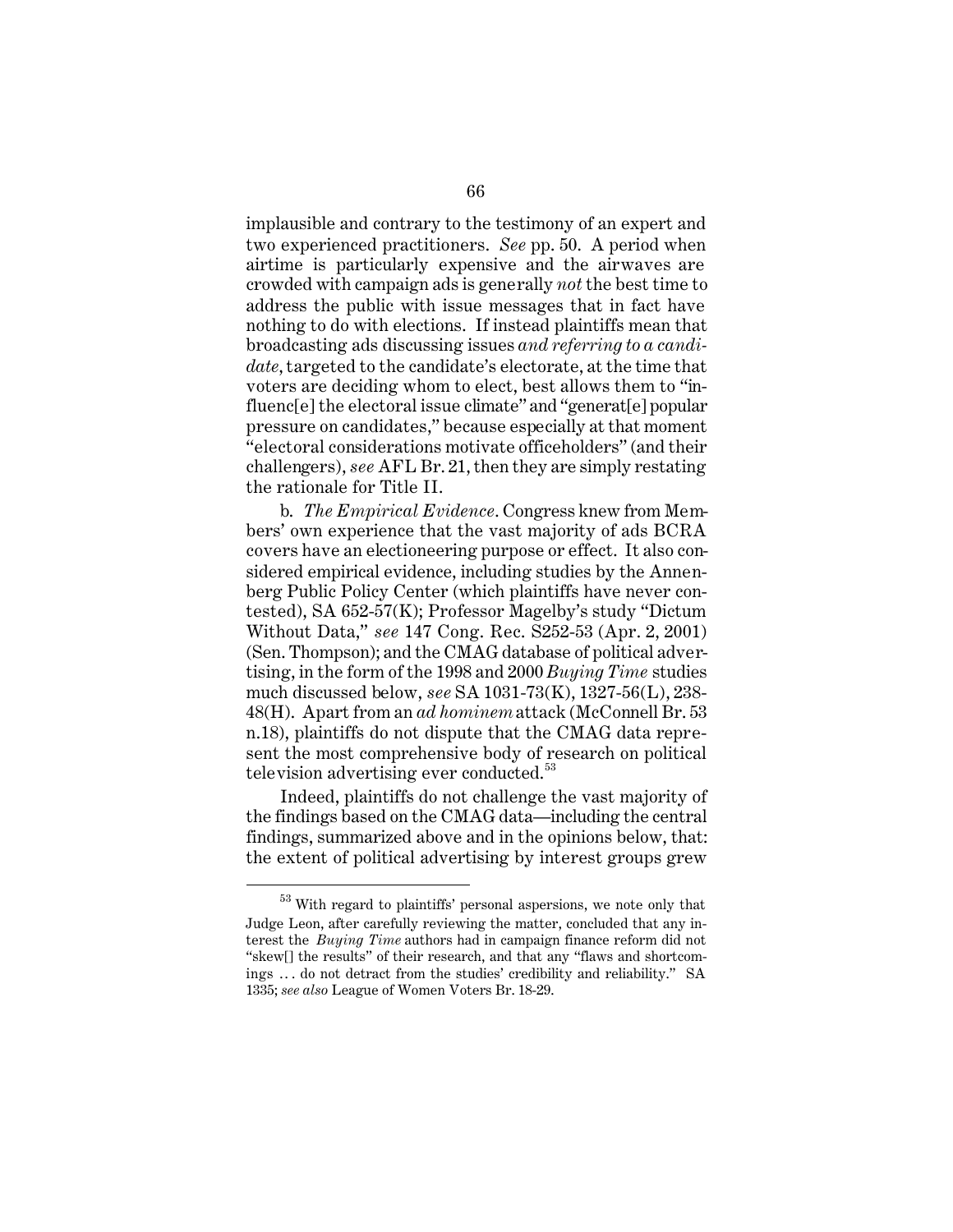explosively during and after the 1996 election cycle; candidates and political parties, whose electioneering purposes are undisputed, do not use "express advocacy" in their ads; candidate-centered "issue" ads run by interest groups are overwhelmingly concentrated in the final weeks before elections; groups target such ads at close campaign races and in a partisan manner inconsistent with protestations that they mean to address *only* "issues"; and these patterns are different for ads that do *not* name candidates. *See, e.g.*, pp. 49-53; SA  $678-708(K)$ ,  $1315-26(L)$ . These unchallenged findings, based entirely on objective data, refute plaintiffs' wishful assertion that the defense of Title II "relie[s] almost exclusively" on the single aspect of the empirical evidence that they attack. McConnell Br. 53.

Plaintiffs focus on one question in each *Buying Time*  study, in which student coders were shown ads (out of the context in which they ran) and asked whether, in their view, "the purpose" of each ad reviewed was to provide information about or urge action on an issue, or to generate support for or opposition to a candidate. *Buying Time 1998* at 193 (Q. 6); *Buying Time 2000* at 99 (Q. 11). Responses to that question allowed researchers to estimate the percentage of issue-focused ads aired by interest groups over the whole year that BCRA would have covered, and the percentage of all interest group ads covered by BCRA that were classed by the student respondents as issue-focused rather than campaign-focused. The first test explores how much issuefocused speech over the course of an election year BCRA leaves completely unaffected, while the second seeks to get at how effective BCRA is in covering what it intends to cover. Defendants' expert witnesses estimated that of all airings of issue-focused ads by interest groups in the two election years studied, only 6.1% in 1998 and 3.1% in 2000 would have been treated as "electioneering communications." The estimated proportion of ads BCRA would have covered that were coded as issue-focused was 2.3% in 2000; 14.7% in 1998 (when there was no presidential election); and 3% for the two years combined. Krasno/Sorauf Rep., App. at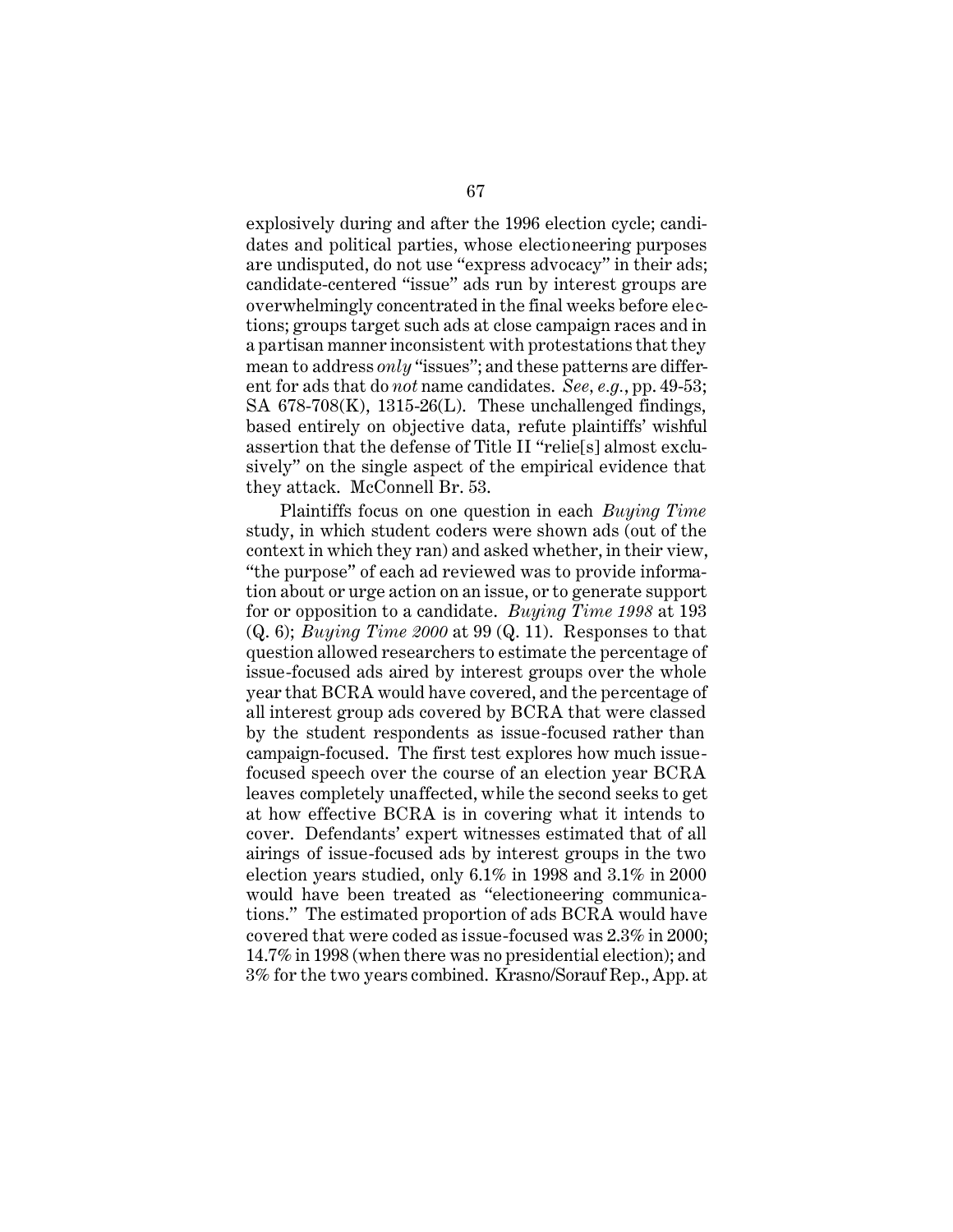C (for 1998), 60 n.143; Goldstein Rep. 25 (for 2000) (JA 1383, 1342, 1179).

Although both plaintiffs and the opinions below discuss these particular figures at some length (*see, e.g.*, McConnell Br. 53-57), only four essential points need be made. First, experts defend the disputed subjective component of the empirical evidence as one instructive measure strongly suggesting that Title II "does a good job hitting what it is aiming at . . . and missing what it is not." Krasno/Sorauf Rep. 60-61 (JA 1343). Nonetheless, given all the *objective* evidence defining the problem of candidate-centered "issue" ads and demonstrating the tailoring of Congress's response, the subjective evidence is in no way essential. Indeed, the dispute over it supports Congress's decision to adopt an entirely objective definition of what constitutes "electioneering."

Second, Judge Leon based his overbreadth analysis in part on the misunderstanding that defendants' expert Dr. Goldstein "testified on cross examination that he had reevaluated the results of the [2000] study . . . and concluded that, in fact, 17 percent" of ad airings that would have been covered by BCRA in 2000 "were genuine issue advocacy." SA 1157(L); *see* SA 767(K). As the amicus brief filed by the League of Women Voters demonstrates (24-25), it simply misreads the record to attribute to Dr. Goldstein a figure generated by plaintiffs, and only through an implausible recoding of the underlying data.<sup>54</sup>

 $^{54}$  Briefly, the 2000 study included seven similar CBM ads. Student respondents originally coded six of them as campaign-focused and one as issue-focused. *See* Goldstein Rebuttal Rep. 16-17; Goldstein Cross 159, 216. During cross-examination, Dr. Goldstein explained that although all the ads should have been classified as electioneering, his report adopted the conservative approach of honoring the original, anomalous coding of the seventh ad. *See* Goldstein Cross 127, 159, 217-20. Plaintiffs' counsel demonstrated that if one instead treated all seven as "issue" ads, one could mathematically generate the 17% figure. *Id*. at 160-69. Dr. Goldstein never suggested that, given the actual original coding of the ads, that approach would make any sense. *See id*. at 216-20 (confirming he had "[no] doubt at all that these ads should be classified as electioneering").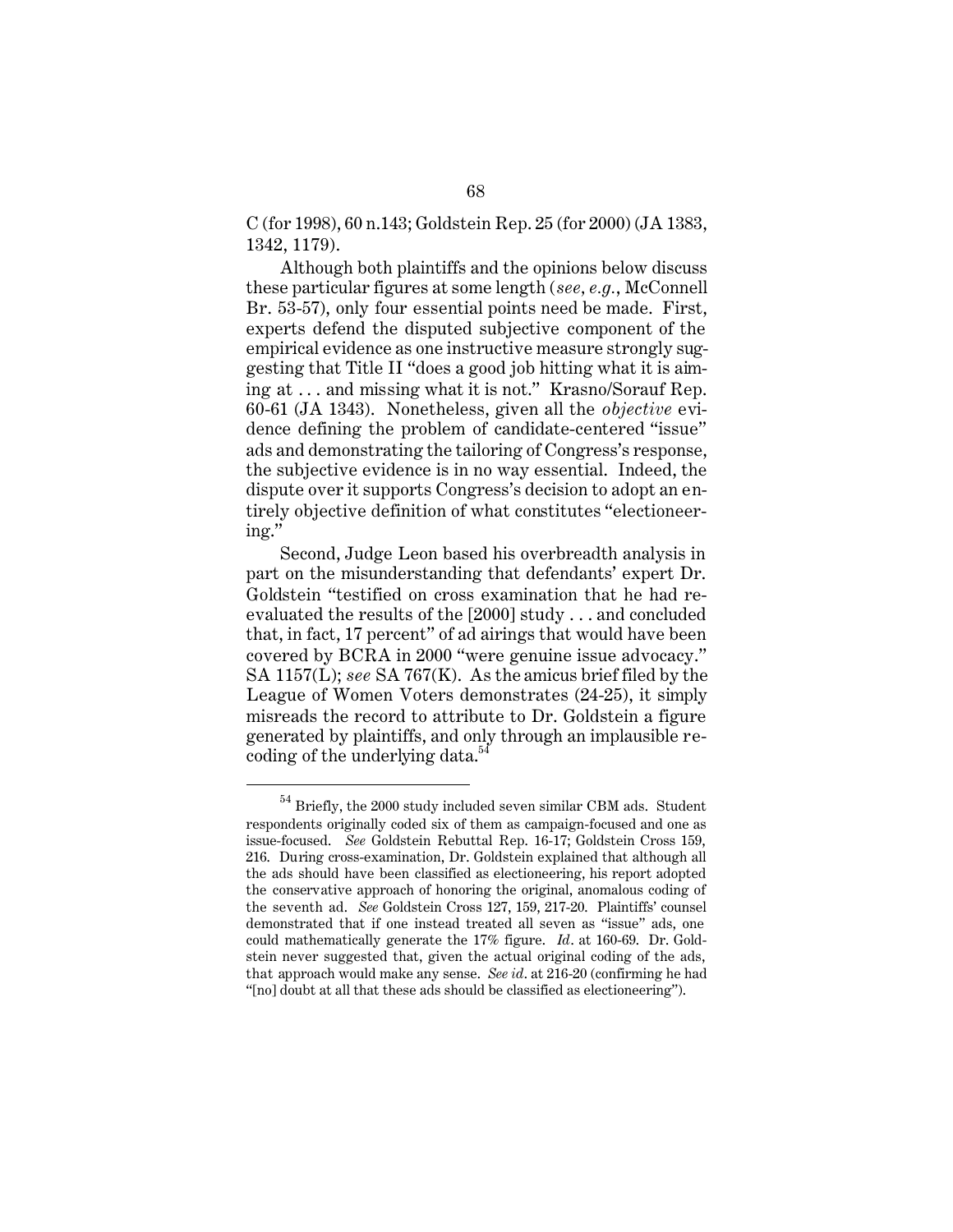Third, plaintiffs, who bear the burden of proving that Title II is so overbroad that it should be struck down on its face, produced no empirical evidence of their own. *See* SA 764, 856(K). Nor have they challenged *any* of the objective evidence put forward in support of Title II.

Fourth, and most important, whatever their real or imagined flaws, the subjective research results cannot demonstrate the *in*validity of Title II. They are based on questions that asked respondents to identify "the purpose" of each ad. Respondents were not allowed to answer "both." Yet, as both sides have emphasized, many if not most campaign ads—including ads run by candidates, and ads that use "express advocacy"—*also* discuss issues. Source and disclosure rules serve their purposes so long as *one* material purpose *or effect* of an ad is to influence a federal election. Thus, if the survey results presented by defendants' experts correctly identify the percentage of ads whose *principal* focus was electioneering, then they are strong evidence of extremely narrow tailoring. But even if some or all of plaintiffs' criticisms are correct, then whatever recomputation is justified would identify only a larger percentage of ads whose *principal* focus was on issues. Because ads with that focus might nonetheless have influencing elections as another material purpose or effect, such results would neither support plaintiffs' claim of overbreadth, nor undercut any of the record's other evidence of proper tailoring.

c. *Plaintiffs' Examples.* Finally, plaintiffs offer a few examples—presumably the best they could find—of ads they claim "powerfully illustrate[]" the overbreadth of Title II. McConnell Br. 50. Their examples are, indeed, telling.

One ad featured by the McConnell plaintiffs (Br. 51, 1a) complains about "Washington politicians," advocates term limits, points out that one candidate has "signed the pledge to limit her terms" but that the other "refused," and ends by urging viewers to "[c]all David Wu and tell him to sign" the pledge. What really "seem[s] unthinkable" (Br. 51) about this ad is that plaintiffs would seriously suggest that when broadcast in Wu's district, just before an election, it might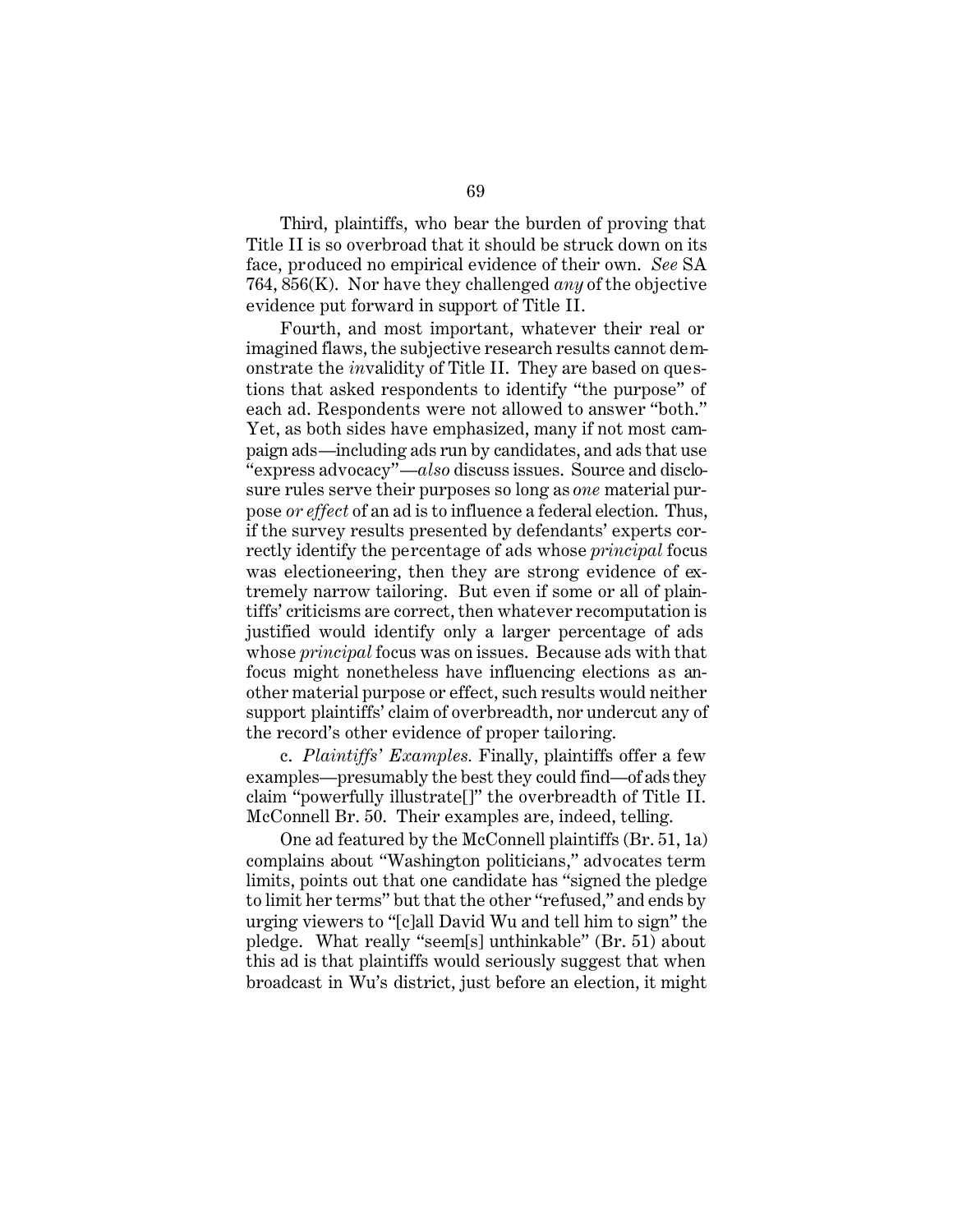have had no electioneering purpose or effect. *See* p. 49 (discussing use of "call" or "tell" tag-lines).

The McConnell plaintiffs also feature (Br. 52, 3a) an ad run by the Michigan Chamber of Commerce naming Senate challenger Debbie Stabenow. The ad aired between September 20 and five days before the 2000 election. It says families risk losing their businesses "[b]ecause of the Death tax"; criticizes Stabenow for "vot[ing] twice against getting rid of the Death tax"; and asks viewers to "Call Debbie Stabenow" and "[t]ell her our working families need a break." It highlights past votes in the House, not an upcoming vote. A Chamber official acknowledged that voters "would negatively perceive" Stabenow in light of such ads, and that the reason for running them was that "she was in that time . . . a candidate for public office and we felt that the people of . . . Michigan needed" the ad as "necessary information" for their "decision-making process." LaBrant Dep. 34-35, 37. The "decision" in question was what Senator to elect.

We certainly agree with plaintiffs that this ad, and the others like it that are attached to the McConnell plaintiffs' brief, are "speech fully protected by the First Amendment." McConnell Br. 52. They also serve quite well to illustrate just the sort of obviously *campaign-focused* ads that interest groups were airing before BCRA—without complying with the FECA provisions meant to preclude groups like the Chamber of Commerce from using *treasury* funds to run *campaign* ads, and without disclosing to the public just who was funding the *campaign* activities of groups with names like "Coalition for the Future American Worker" (Br. 6a) or "Americans for Job Security" (Br. 12a).

There are a few examples of spot ads that may have been designed and run without any material electioneering purpose, despite naming candidates, reaching a targeted electorate, and running close to an election.<sup>55</sup> The AFL, for

 $^{55}$  The ACLU submits (Br. 10-11) one example of an ad that it claims falls in this category. As Judge Kollar-Kotelly explained, this is the only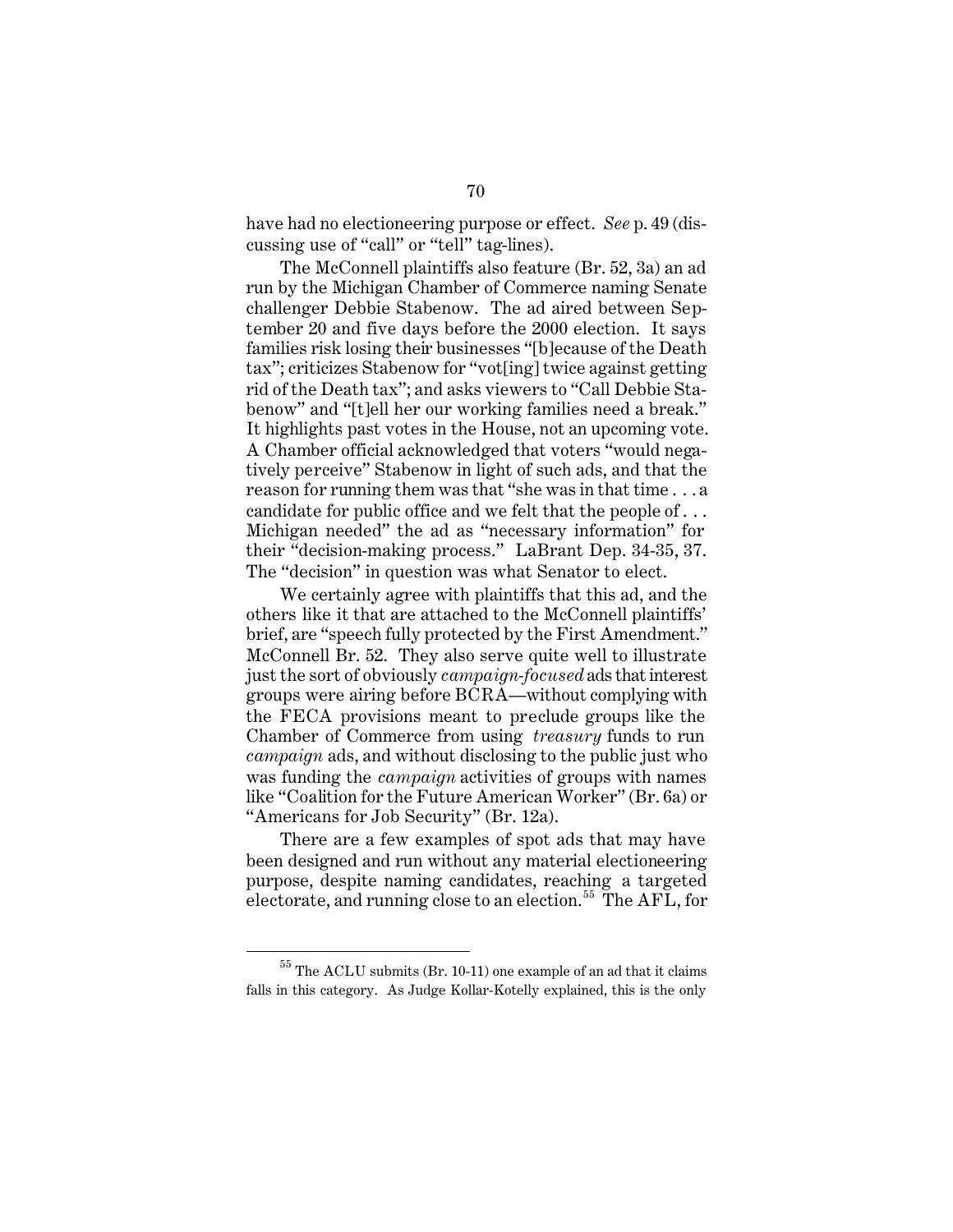instance, ran two "cookie cutter" ads that targeted numerous Members of Congress, only some of whom were candidates. One urged opposition to granting China permanent most-favored-nation status. *See* McConnell Br. 51, 2a. Another alleged denial of benefits by HMOs, and criticized "Republicans in Washington" for "pushing an empty HMO proposal that won't stop these abuses." AFL Br. 6 ("Deny") (included in DEV 48, Tab 3 as "HMO Said No"). When targeted at incumbents not then running for reelection, these ads would not have been covered by BCRA. (The China ad, for example, would have triggered Title II in only two of fourteen market locations in which it ran. *See* Mitchell Dec., Ex. 1 at 92-93.) Where the target *was* a candidate, there is every reason to assume that the ads *did* have an electoral effect—and quite possibly some electoral purpose as well.

Plaintiffs make much of any uncertainty concerning actual electoral intent or effect in such marginal cases. Similarly, in their discussion of Title II's back-up definition (Br. 59-61), the McConnell plaintiffs argue that reasonable people could disagree about whether some ads "support or oppose" a candidate. Avoiding subjective judgments in individual cases is, of course, one principal reason Congress chose to enact an *objective* primary definition to define the coverage of Title II—a choice that honors this Court's emphasis on avoiding vagueness in regulations that touch on speech. But if one attempts such judgments, then as the AFL itself emphasizes (Br. 18), evaluation of the likely intent or effect of a particular ad requires consideration of the full context surrounding its use.<sup>56</sup> Accordingly, a court would need to have

ad in the ACLU's history that satisfied Title II's criteria—and the ACLU *manufactured* it just so it could be a plaintiff in this case. SA 748-51.

<sup>56</sup> The ad "AAHP/Look Out for the Lawyers" (McConnell Br. 9a), for example, praises then-incumbent Senator Lauch Faircloth for "fighting to stop the trial lawyers," who "want[ed] Congress to pass new liability laws" that would "make trial lawyers richer" but "make healthcare unaffordable for millions." As Judge Kollar-Kotelly explains, in context, that ad clearly conveyed an electioneering message supporting Faircloth against his opponent, prominent trial lawyer John Edwards. SA 733-34.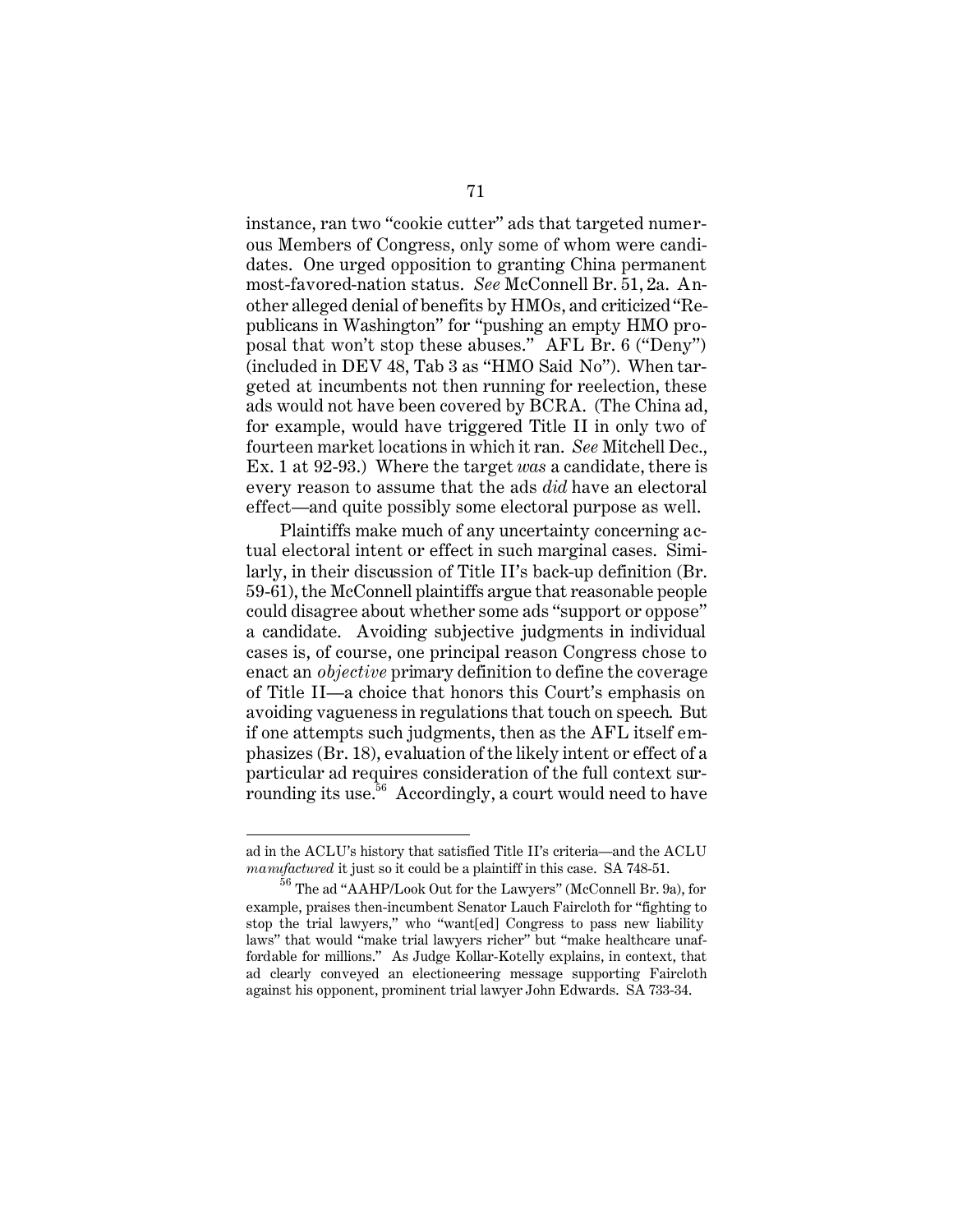a more complete and focused picture of all relevant circumstances before concluding that applying source and disclosure rules to a particular ad like any of those cited by plaintiffs would be constitutionally invalid.

As this discussion underscores, Congress could have achieved greater precision of the sort plaintiffs profess to seek only by using a flexible statutory standard—one inevitably tied to more subjective factors, such as those that plaintiffs criticize in attacking the back-up definition. In effect, plaintiffs seek to create a legal dead zone in which Congress cannot, as a practical matter, avoid either facial overbreadth or facial vagueness. The Court should not tolerate that cynical contention. It would be an odd Constitution that theoretically allowed Congress to impose source and disclosure rules on independent campaign spending, but restricted it to means that have proven wholly ineffective.

Finally, the NRA refers to some of its 30-minute "infomercial" ads, in which some references to candidates might be deemed incidental. *See* Br. 37-43. (Among plaintiffs, only the NRA runs such ads. In a 30- or 60-second ad, *no* image or word is "incidental.") Understandably, it does not focus on any of its unabashedly partisan infomercials, such as the one that led with Charlton Heston's observation that "[t]his election could come down to battleground states," and continued with repeated references to Al Gore. *See* McQueen Dep. 113-30 (JA 960-70) (text of ad). Nor does it dwell on ads such as the two spots set out side-by-side at SA 695- 96(K), one funded from the NRA's treasury and the other by its PAC. The difference? The PAC ad ends with "Vote George W. Bush for President," while the "issue" ad makes do with Charlton Heston observing—just before the 2000 election—that "the day of reckoning is at hand." *See also* SA 697(K). Whatever Title II's impact on the exceedingly small universe of 30-minute ads with truly incidental candidate references run just before elections, it cannot support a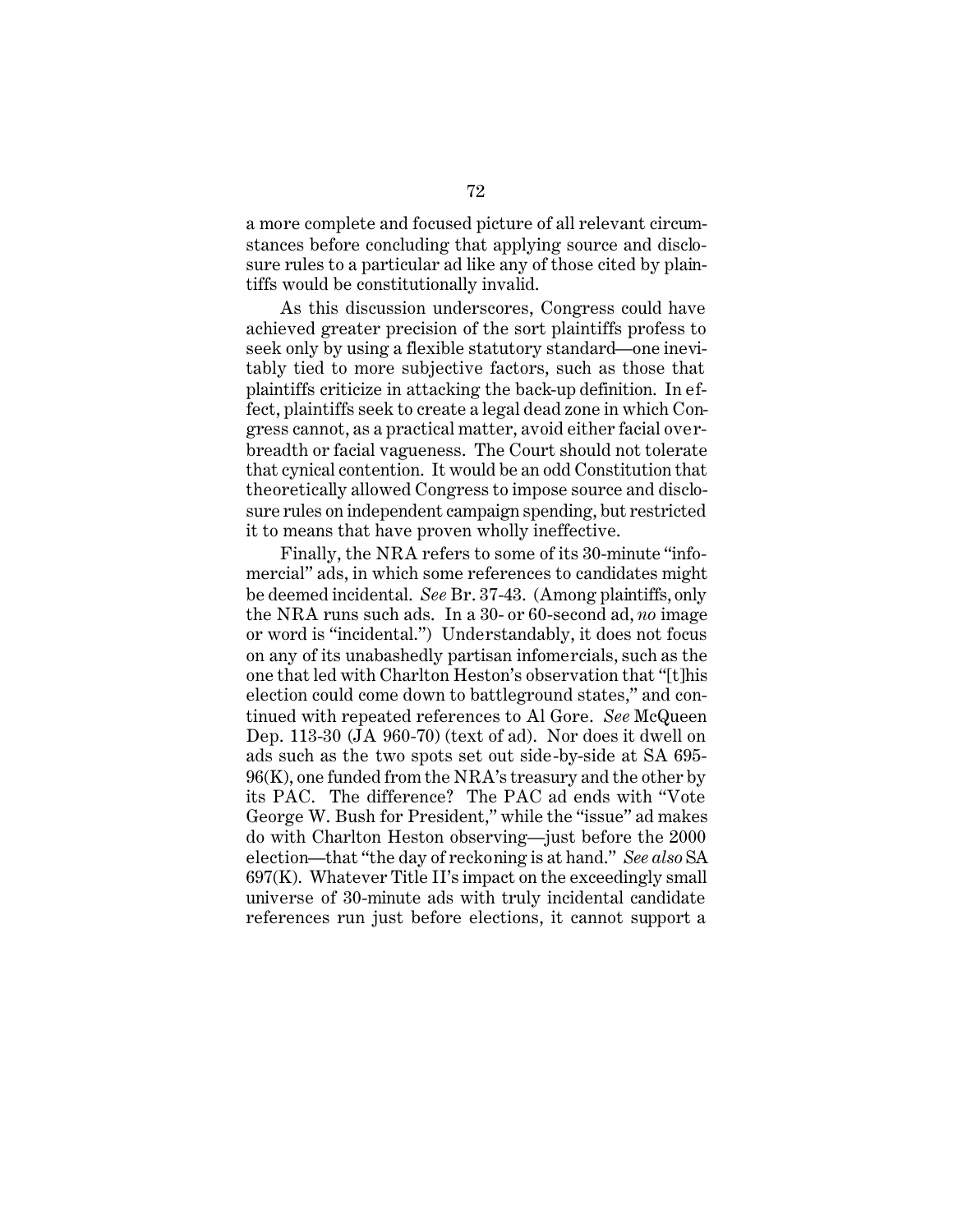claim that Title II is facially invalid as to all ads to which it applies. $57$ 

## 2. Title II Properly Reaches Nonprofit Corporations Unless They Qualify For An As-Applied Exemption under *MCFL*

The NRA and the ACLU argue that nonprofit, ideological corporations should not be treated like other corporations for purposes of campaign finance regulation. That argument is incorrect as a general matter, and this litigation is not the place for as-applied challenges by these plaintiffs.

To begin with, neither organization demonstrates that compliance with Title II would impose any great burden. The NRA claims that BCRA would reduce its members' "collective voice" to a "whisper" (Br. 25), but there is no reason that should be so—if, in fact, the members do support the group's *electoral* speech. Nothing prevents the NRA from reducing its membership dues by some amount, and asking its four million members to contribute that amount to its Political Victory Fund. In any event, during the 2000 election cycle, the PVF's own fundraising was already so successful that it used its own funds to pay for administrative expenses that could legally have been paid with NRA treasury funds. Adkins Cross 41-43. The ACLU, meanwhile, complains principally (Br. 17) that it does not want to set up a segregated fund to comply with BCRA, because it "is not a partisan organization and does not choose to present itself as one." It never explains why there is any "presentation" issue. FECA does not require that segregated funds adopt a partisan name, make political contributions, or engage in partisan conduct. No one need misunderstand the purposes of the "ACLU Election-Period Non-Partisan Legislative Advocacy Fund."

 $\rm ^{57}$  The NRA also argues (Br. 38-41) that it uses broadcast advertising to respond to public attacks and raise funds. It does not demonstrate that these efforts would be materially impeded by complying with Title II, or explain why such ads would not raise source and disclosure concerns if they name candidates and run in their districts just before elections.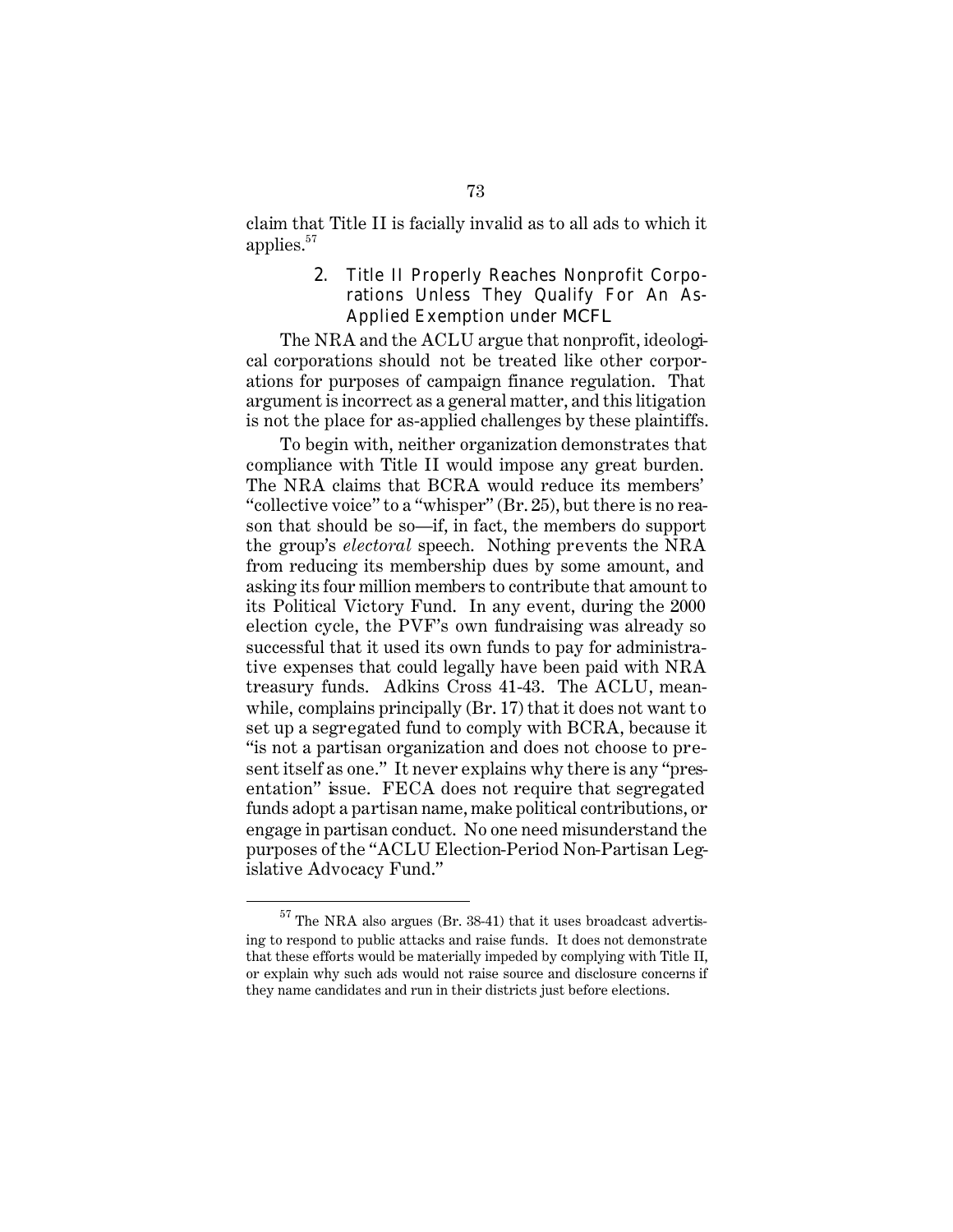In contrast to these imagined burdens, the risks posed by an "issue" advocacy exemption for nonprofits are very real. This Court has expressly recognized that the basic reasons for limiting corporate and union campaign spending to segregated funds apply to ideological nonprofits—specifically including the NRA. *Beaumont*, 123 S. Ct. at 2209-10. Such organizations, "like their for-profit counterparts, benefit from significant 'state-created advantages,'" and their fundraising and political prowess "show that 'political "war chests'" may be amassed simply from member contributions." *Id*. at 2209 & n.6. If exempt from source and disclosure rules, they could quickly become easy-to-use, hard-topolice conduits for unlimited campaign spending by unions and for-profit corporations. *Id*. at 2209-10; *Austin*, 494 U.S. at 664; *FEC* v. *Massachusetts Citizens for Life, Inc.*, 479 U.S. 238, 264 (1986) (*MCFL*) (nonprofits could "serv[e] as conduits for the type of direct spending that creates a threat to the political marketplace"). And individuals who support a nonprofit's basic mission—or join because membership provides various benefits—do not necessarily want their funds to be used to support or oppose candidates. *See Beaumont*, 123 S. Ct. at 2209 n.5. BCRA's coverage of nonprofits is not only reasonable, but indispensable.

As the NRA emphasizes (Br. 28-33), BCRA contains superseded provisions that would have required simply that nonprofit corporations pay for electioneering communications only out of funds contributed by individuals. *See* 2 U.S.C. §§ 434(f)(2)(E)-(F), 441b(c)(2), *superseded by* 2 U.S.C. § 441b(c)(6). That approach would have been significantly more complicated to administer and enforce—and significantly less effective. Money is fungible, so corporate or union contributions could be used to fund *all* the organization's non-campaign activities, freeing individual contributions for electioneering communications. *See Beaumont*, 123 S. Ct. at 2210 n.7 (rejecting argument that "earmarking" rules adequately addressed conduit problem in contribution context).

As to any argument that specific organizations should not be subject to Title II, *MCFL* already establishes that restrictions on the use of treasury funds cannot be applied to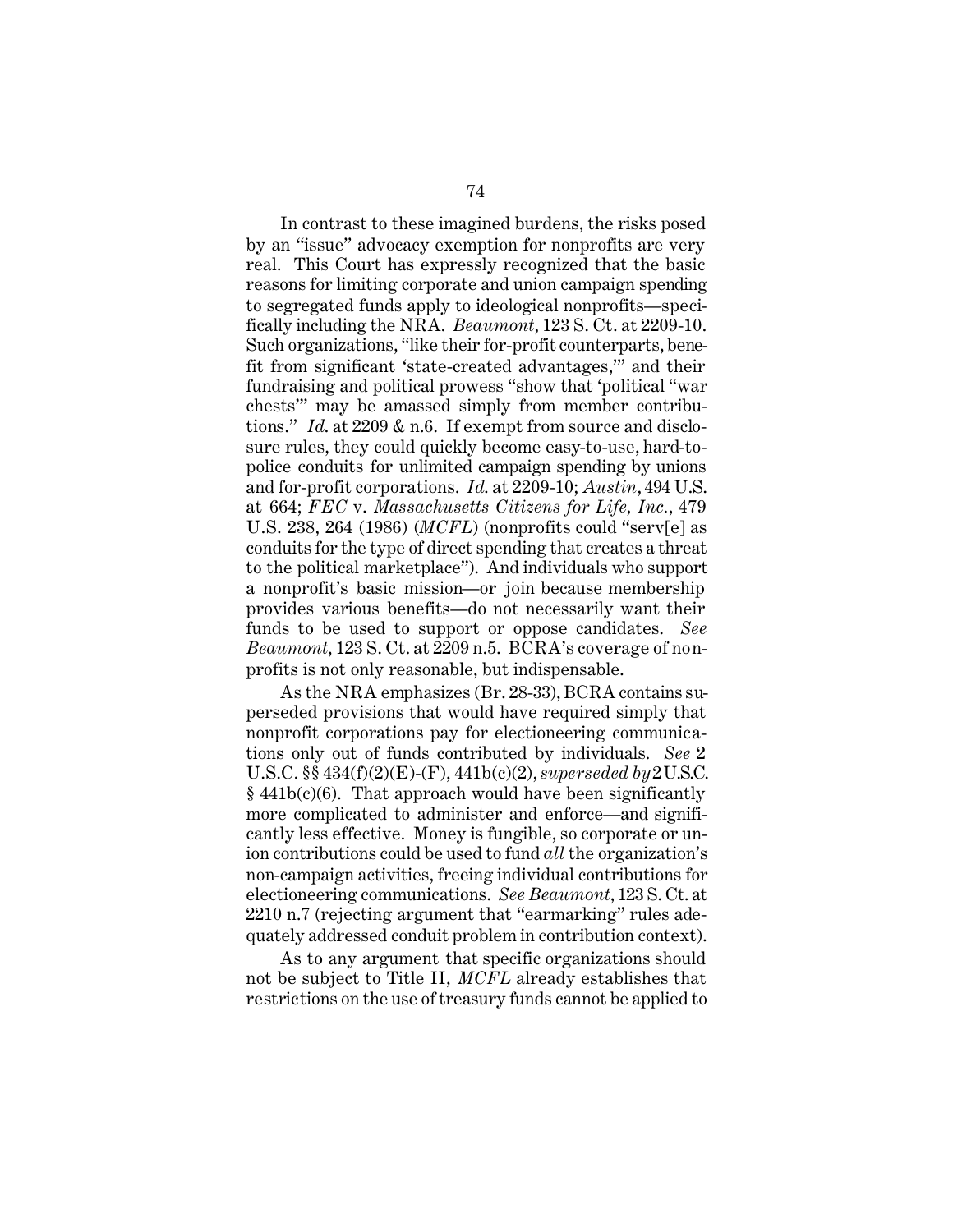certain nonprofits. *MCFL* and the FEC's regulations establish the basic criteria for exemption—including that the corporation engage in no "business activities," not be "established by a business corporation or a labor union," and have "a policy not to accept contributions from such entities." 479 U.S. at 264; *see* 11 C.F.R. § 114.10(c), (d) (recognizing that Title II is subject to the same as-applied exemption under *MCFL*). Later decisions reaffirm, however, both that *MCFL*'s requirements are to be strictly construed, and that FECA's requirements may properly be applied to most "nonprofit ideological corporations." *See Austin*, 494 U.S. at 661-65; *Beaumont*, 123 S. Ct. at 2204, 2207-11.

These requirements suggest that neither the NRA nor the ACLU is entitled to a constitutional exemption, because each accepts corporate funding.<sup>58</sup> More fundamentally, given *MCFL* and *Austin*, BCRA's electioneering communications provisions may not be challenged on their face on the ground that *some* nonprofit corporations might be entitled to an as-applied exemption. After all, *MCFL*, which *upheld*  such a challenge, did not therefore invalidate the application of FECA's source restrictions to all corporations. A corporation that believes it falls within *MCFL*, or that the *MCFL*  exemption should be expanded, may pursue that claim on an as-applied basis, before the FEC and then in the courts. Whatever the merits of such arguments, they are out of place in this case.

## **CONCLUSION**

BCRA should be sustained in its entirety.

Respectfully submitted,

 $^{58}$  Each argues that its corporate funding is comparatively modest—  $\,$ which suggests that neither would be terribly burdened by forgoing corporate donations to qualify for an exemption. *See* SA 834 n.123(K). But the absolute amounts involved—\$85,000 for the ACLU (Br. 9 n.8, 17), and \$385,000 for the NRA (Br. 3)—are not trivial, and could quickly increase if the organizations became conduits for corporate or labor electioneering.